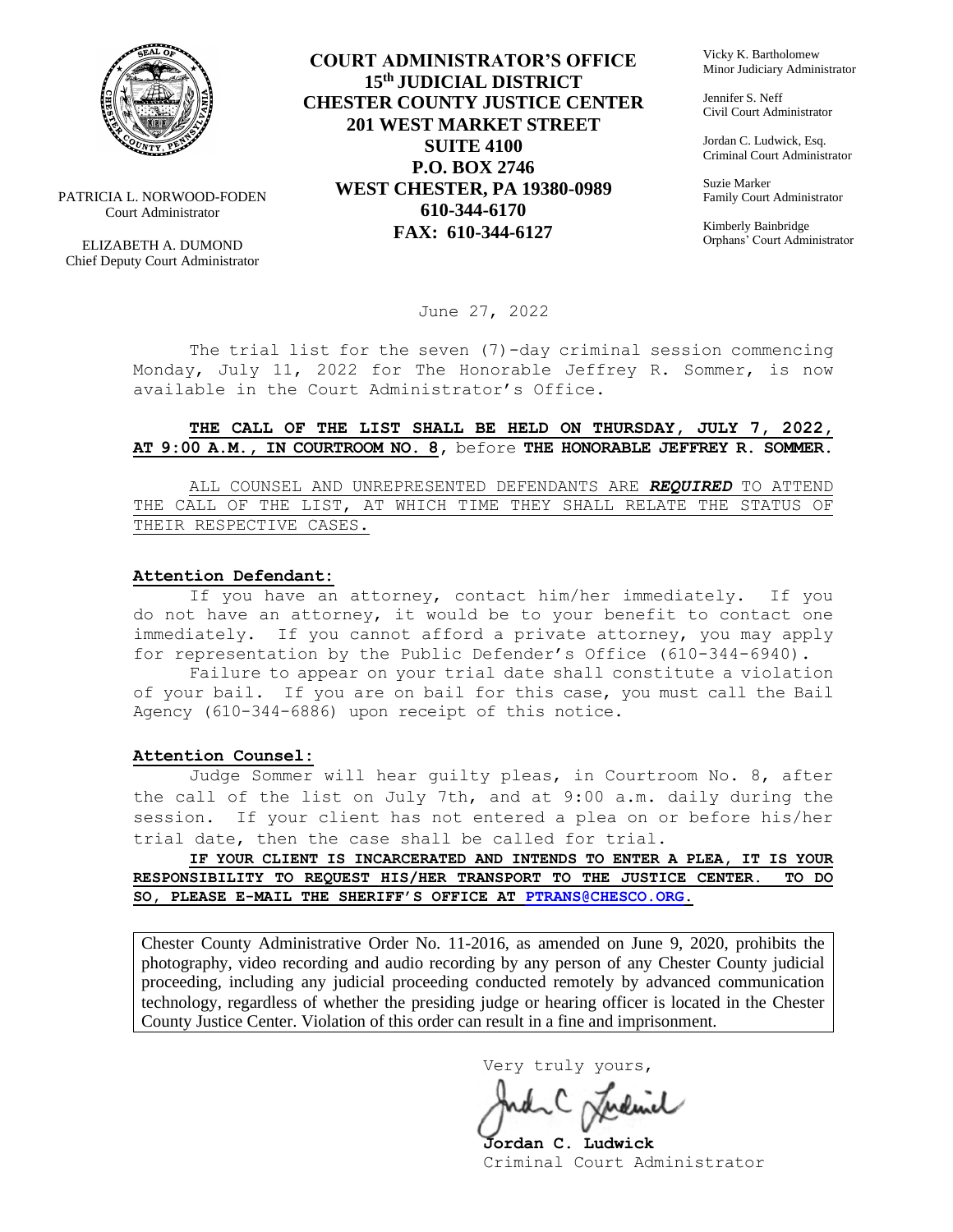| <b>Case No</b> | <b>Defendant Name</b>           | Page |
|----------------|---------------------------------|------|
| 0001325-2022   | Aguilera, Jose Luis             | 55   |
| 0001752-2022   | Allen, Isiah                    | 62   |
| 0001589-2022   | Arcuicci, Robert V.             | 69   |
| 0001002-2022   | Berrios, Jesus Marcelo          | 54   |
| 0001149-2022   | Billings, Bart Allen            | 49   |
| 0001449-2022   | Bilyk, David A.                 | 67   |
| 0001364-2022   | Blanchfield, Howard             | 57   |
| 0002743-2021   | Boggs, Joshua Milard            | 13   |
| 0001834-2022   | Bosi, Ruslan R.                 | 33   |
| 0000225-2021   | Bowens, Jeremiah Stefan Rafakie | 13   |
| 0001754-2022   | Brickus, Jaeden                 | 63   |
| 0003742-2021   | Broughton, Jennifer Catherine   | 44   |
| 0003741-2021   | Broughton, Jennifer Catherine   | 45   |
| 0003740-2021   | Broughton, Jennifer Cathrine    | 44   |
| 0000913-2022   | Brown, Troy Montaz              | 64   |
| 0001181-2022   | Butler, Deborah J.              | 67   |
| 0001742-2022   | Caldwell, Chester Lee Jr.       | 68   |
| 0000179-2022   | Carey, Matthew Michael          | 41   |
| 0004001-2021   | Carey, Matthew Michael          | 41   |
| 0001360-2022   | Carr, Kevon Andrew              | 9    |
| 0000828-2022   | Casey, Richard J. II            | 29   |
| 0000877-2022   | Casey, Richard John             | 29   |
| 0000798-2022   | Casey, Richard John             | 29   |
| 0000820-2022   | Casey, Richard John II          | 30   |
| 0000709-2022   | Casey, Richard John II          | 30   |
| 0000894-2022   | Charron, John Evan              | 45   |
| 0003759-2019   | Conteh, Foday                   | 2    |
| 0000959-2022   | Curdo, Samuel James             | 60   |
| 0000528-2022   | Davis, Jason Allen              | 27   |
| 0001029-2022   | Desruisseaux, Darren            | 50   |
| 0001228-2022   | Desruisseaux, Darren Roy        | 50   |
| 0001098-2022   | Dunbar, Andrew                  | 44   |
| 0002911-2021   | Dunn-Hogue, Shardae Elizabeth   | 26   |
| 0002961-2021   | Elliott, Jesse Lee              | 32   |
| 0001870-2022   | Elliott, Jesse Lee              | 32   |
| 0003806-2021   | Esh, Aaron                      | 27   |
| 0002474-2021   | Esh, Aaron                      | 28   |
| 0001676-2022   | Fiorentino-Floyd, Elijah        | 70   |
| 0003458-2021   | Fitzgerald, Scott Wayne         | 32   |
| 0003141-2021   | Flowers, Lynelle Unique         | 1    |
| 0000378-2022   | Foley, Carolyn Marie            | 39   |
| 0001231-2022   | Foote, Keith J.                 | 38   |
| 0000160-2022   | Foote, Keith J.                 | 39   |
| 0002205-2021   | Ford, Harold F. III             | 3    |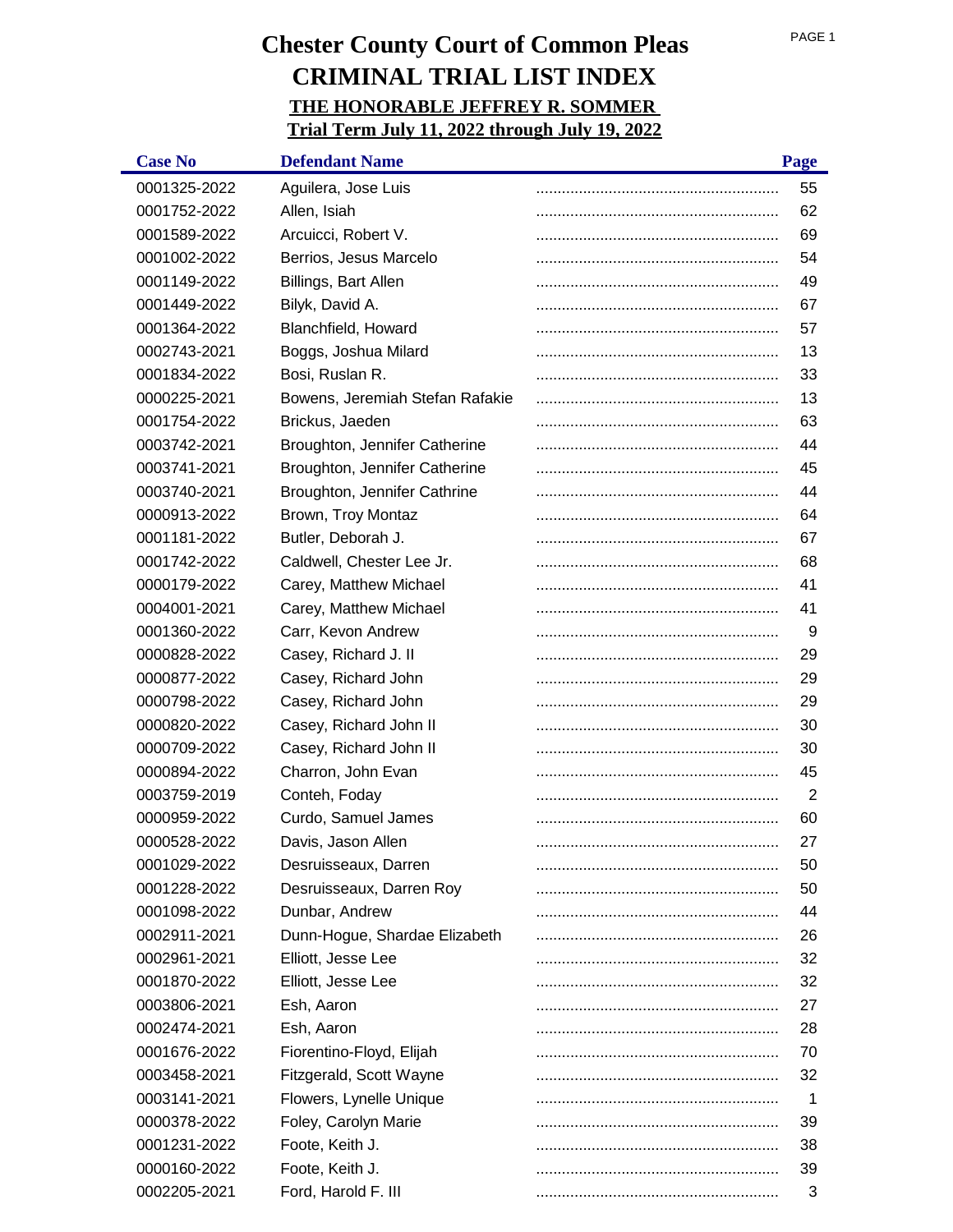| <b>Case No</b> | <b>Defendant Name</b>      | Page           |
|----------------|----------------------------|----------------|
| 0002503-2019   | Ford, Harold F. III        | 3              |
| 0000202-2022   | Foster-Powell, Ahman Yasin | 47             |
| 0001555-2021   | Franz, Ronald Charles      | 17             |
| 0000516-2022   | Frick, William B. Jr.      | 52             |
| 0002939-2021   | Glass, Jeremiah Thomas     | 18             |
| 0001213-2022   | Gray, Daquan Anrii         | 66             |
| 0001457-2022   | Gray, Gerome D. 2nd        | 6              |
| 0002303-2020   | Gray, Gerome Darnell Jr.   | $\overline{7}$ |
| 0002302-2020   | Gray, Gerome Darnell Jr.   | 6              |
| 0000411-2022   | Green, Antoine Darnell     | 54             |
| 0003370-2021   | Green, Jason A.            | 31             |
| 0001659-2022   | Griffin, Akir              | 60             |
| 0000224-2021   | Griffin, Alicia Johnay     | 14             |
| 0001615-2022   | Hager, Bryan G.            | 53             |
| 0000227-2022   | Hall, Harvey Glen III      | 12             |
| 0000454-2022   | Hall, Harvey Glenn         | 12             |
| 0002638-2020   | Hanes, Emmanuel Sarwee     | 8              |
| 0002639-2020   | Hanes, Emmanuel Sarwee     | 8              |
| 0000492-2022   | Hanks, John Edward Lee     | 49             |
| 0002182-2021   | Harris, Phillip            | 17             |
| 0001687-2022   | Harris, Ronesha Onyea      | 55             |
| 0000971-2021   | Hashem, Erica              | 11             |
| 0001900-2021   | Hashem, Erica Lynn         | 11             |
| 0002598-2021   | Henderson, Gary Daniel     | 25             |
| 0003581-2021   | Hoernig, Michael P.        | 33             |
| 0001412-2021   | Houston, Idalis Hayley     | 11             |
| 0001324-2022   | Hymer, Charles Franklin    | 57             |
| 0001682-2022   | Jackson, Clarkesha         | 69             |
| 0000797-2022   | Jackson, Victor Jerome     | 65             |
| 0003343-2021   | Johnson, Davon J.          | 31             |
| 0002897-2021   | Johnson, Lakisha           | 26             |
| 0001345-2021   | Keslick, John A.           | 14             |
| 0000623-2021   | Keslick, John A. Jr.       | 15             |
| 0000612-2022   | Kline, Scott Allen         | 40             |
| 0000613-2022   | Kline, Scott Allen         | 40             |
| 0000766-2022   | Kulisek, Marek             | 47             |
| 0003601-2021   | Landry, Takeshia Devonna   | 42             |
| 0001728-2021   | Lawrence, Brian Curtis     | 8              |
| 0001600-2022   | Long, Matthew Andrew       | 50             |
| 0002428-2021   | Loper, Zahir D.            | 26             |
| 0001226-2022   | Loveland, Carla D.         | 49             |
| 0000640-2022   | Lucas, Reginald Lamont Sr. | 59             |
| 0001288-2022   | Lureen, Brian K.           | 51             |
| 0001785-2022   | Lynch, Gloria Beth         | 37             |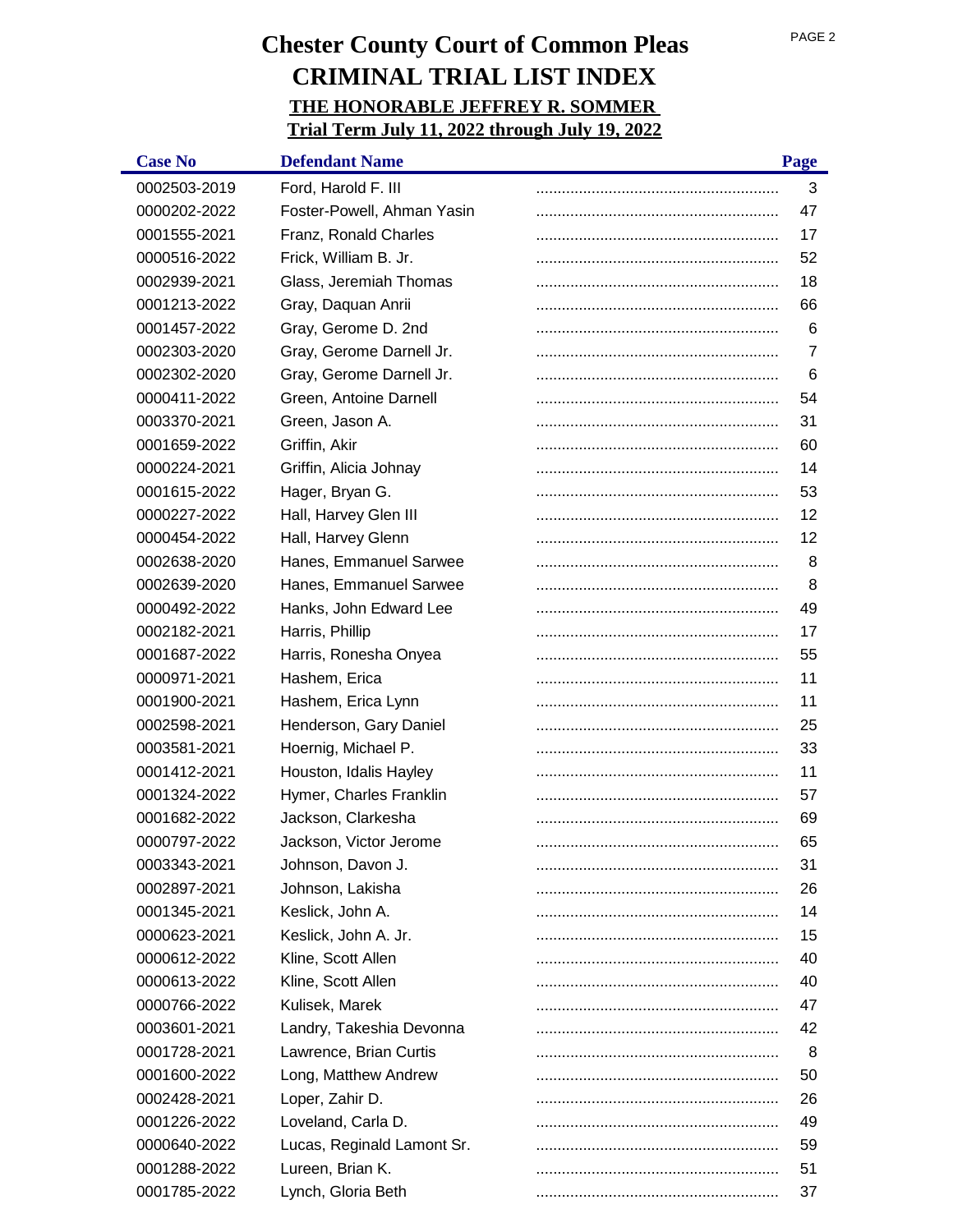| <b>Case No</b> | <b>Defendant Name</b>           | Page           |
|----------------|---------------------------------|----------------|
| 0003893-2021   | Lynch, Gloria Beth              | 37             |
| 0003917-2021   | Marshall, Joshua                | 46             |
| 0000509-2020   | Martinez-Fonseca, Joseph        | 5              |
| 0003822-2016   | Mathis, Angelique Rene          | $\overline{2}$ |
| 0002696-2021   | McCain, Steven Charles Jr.      | 21             |
| 0000865-2022   | McCullough, Patricia            | 35             |
| 0003667-2021   | McDevitt, Daniel                | 35             |
| 0000330-2022   | McGinnis, Marilyn Marie         | 51             |
| 0002525-2020   | McIntyre, Jonathan Anthony      | 7              |
| 0001499-2022   | Mellor, Christopher John        | 61             |
| 0000434-2022   | Mendez-Sanchez, Benigno         | 33             |
| 0002001-2017   | Mercado, Maria C.               | $\overline{2}$ |
| 0002654-2021   | Mestre, Jean Karissa            | 18             |
| 0001822-2022   | Minks, Tanya Lynn               | 57             |
| 0000584-2021   | Monte, Michelle                 | 15             |
| 0000517-2021   | Monte, Michelle M.              | 15             |
| 0001887-2020   | Montgomery, Darius Robert       | 5              |
| 0001512-2022   | Montgomery, Darius Robert       | $\overline{4}$ |
| 0001561-2022   | Morales Espina, Nazario         | 40             |
| 0002025-2021   | Morales, Leonardo Jorge         | 16             |
| 0000247-2022   | Moya Nunez, Lenin Alcides       | 38             |
| 0003185-2021   | Mugwe, Isaac                    | 31             |
| 0001877-2022   | Nelson, Howard Wesley V         | 61             |
| 0003689-2021   | Nichols, George Veron Jr.       | 35             |
| 0003971-2021   | Nichols, George Veron Jr.       | 36             |
| 0000098-2022   | Nichols, Tiffany Jane           | 46             |
| 0001226-2021   | Owens, Thomas                   | 17             |
| 0003054-2021   | Parker, Hiram Kenneth           | 22             |
| 0003053-2021   | Parker, Hiram Kenneth           | 21             |
| 0003682-2021   | Parker, Tre Dupree              | 20             |
| 0001295-2021   | Peck, Brian Alden               | 16             |
| 0003571-2021   | Perez-Bard, Eugenio Orti        | 34             |
| 0001113-2022   | Phelps, Karisa Meralis          | 52             |
| 0000540-2022   | Pirozzi, Thomas J.              | 59             |
| 0001763-2022   | Pope, Matthew D.                | 68             |
| 0000945-2022   | Pratt, Sincere Isiah            | 43             |
| 0002787-2021   | Quiles Sanchez, Roberto Orlando | 28             |
| 0002668-2021   | Quiles Sanchez, Roberto Orlando | 28             |
| 0003557-2021   | Rahbari, Abbas                  | 27             |
| 0003738-2021   | Randall, Zahir Yusef            | 1              |
| 0003667-2020   | Reed, Casey Doloreskay          | 10             |
| 0001346-2022   | Reimert, Leon Eugene            | 58             |
| 0001347-2022   | Reimert, Leon Eugene            | 58             |
| 0001684-2022   | Rice, Ashleigh Nicole           | 43             |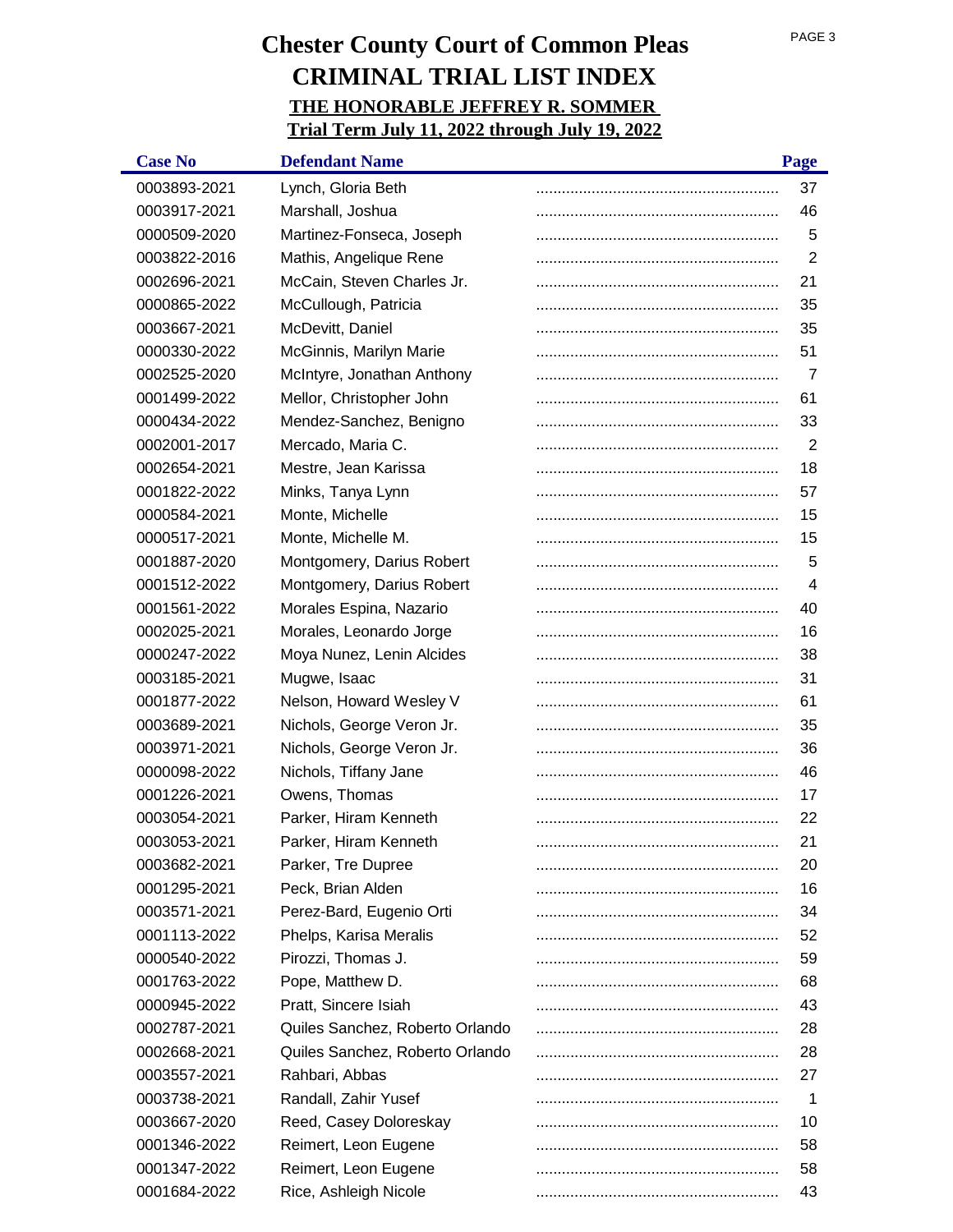| <b>Case No</b> | <b>Defendant Name</b>            | Page |
|----------------|----------------------------------|------|
| 0000086-2022   | Richard, Xavior Nike             | 18   |
| 0002539-2021   | Richardson, Taylor Wynn          | 25   |
| 0001755-2022   | Rivera, Melissa                  | 64   |
| 0001125-2022   | Robinson, Robert                 | 67   |
| 0000904-2022   | Roopnarine, Darian Mark          | 53   |
| 0001165-2021   | Rosa, Samuel                     | 9    |
| 0000421-2022   | Roy, Jessica Colyer              | 46   |
| 0001434-2021   | Russell, Jamie Stephen           | 14   |
| 0003374-2020   | Sanchez, Olbin                   | 10   |
| 0000745-2022   | Sanders, Wayne Joseph            | 48   |
| 0000744-2022   | Sanders, Wayne Joseph            | 48   |
| 0001520-2022   | Saunders, Martenus Isaiah        | 68   |
| 0001923-2022   | Schindler, Thomas K.             | 24   |
| 0001922-2022   | Schindler, Thomas K.             | 24   |
| 0002305-2021   | Schindler, Thomas Kevin          | 25   |
| 0001017-2022   | Schweitzer, Anthony              | 66   |
| 0001756-2022   | Scott, Latoya                    | 63   |
| 0001753-2022   | Scott, Travis Jr.                | 62   |
| 0003621-2021   | Sessoms, Donald M.               | 41   |
| 0000606-2022   | Shivdasani, Shaan S.             | 47   |
| 0001136-2022   | Simmers, Gary Irvin              | 36   |
| 0002973-2021   | Speller, Henry Rose Jr.          | 30   |
| 0003341-2021   | Spriggs, Todd                    | 34   |
| 0001248-2022   | Stiefel, Amber Nicole            | 66   |
| 0001529-2022   | Strecker, Jason Alan             | 7    |
| 0000768-2022   | Taggart, Devon                   | 55   |
| 0000539-2022   | Thomas Pirozzii/, Cosmic Glazing | 59   |
| 0003469-2021   | Thomas, Kalin Nathan             | 38   |
| 0003915-2021   | Thompson, Ciera M.               | 39   |
| 0001727-2021   | Thompson, Jonathan Jaleel        | 9    |
| 0002716-2021   | Thornton-Bey, Jaffa              | 22   |
| 0001334-2022   | Torres Gonzalez, Raul            | 4    |
| 0000885-2022   | Townsend, Terence Lee            | 60   |
| 0000450-2022   | Twyman, Michael D.               | 42   |
| 0001201-2022   | Velazquez, David Hernandez       | 65   |
| 0000103-2021   | Vergara-Dominguez, Ubaldo        | 10   |
| 0001275-2022   | Villafane, Deborah J.            | 58   |
| 0001721-2022   | Villegas, Christian O.           | 54   |
| 0003511-2021   | Vitali, Louis J.                 | 19   |
| 0003512-2021   | Vitali, Louis J.                 | 19   |
| 0002252-2021   | Wade, David Maurice              | 23   |
| 0002253-2021   | Wade, David Maurice              | 23   |
| 0003052-2021   | Washington, Leon D.              | 20   |
| 0000552-2022   | Watson, Rasheed Majid            | 52   |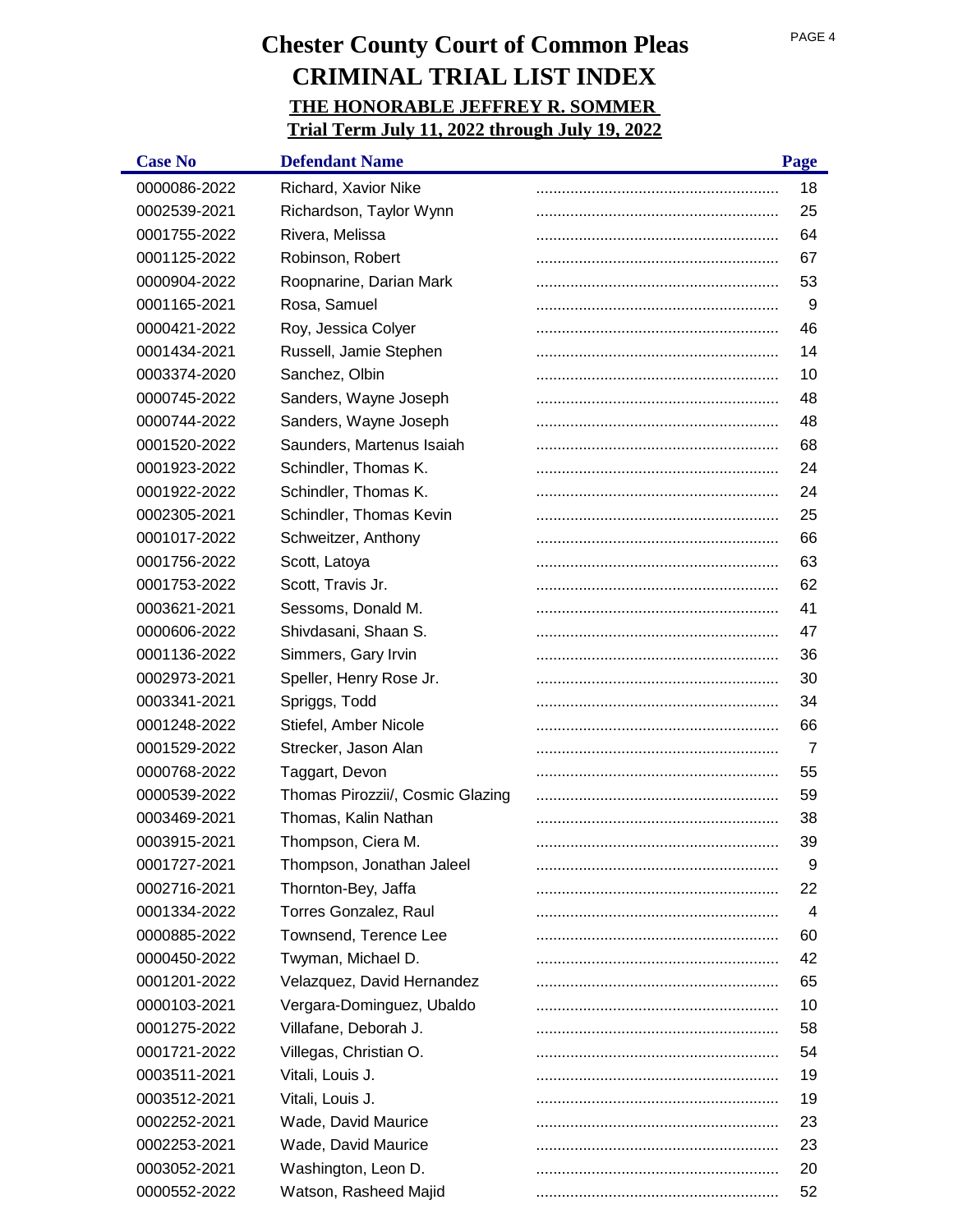| <b>Case No</b>          | <b>Defendant Name</b>       | Page |
|-------------------------|-----------------------------|------|
| 0002004-2021            | White-Santos, Jaquan Aqueel | 24   |
| 0000675-2022            | Williams-Dean, Imani Violet | 56   |
| 0001726-2021            | Wilson, Lamar Marque        | 16   |
| <b>Total Count: 179</b> |                             |      |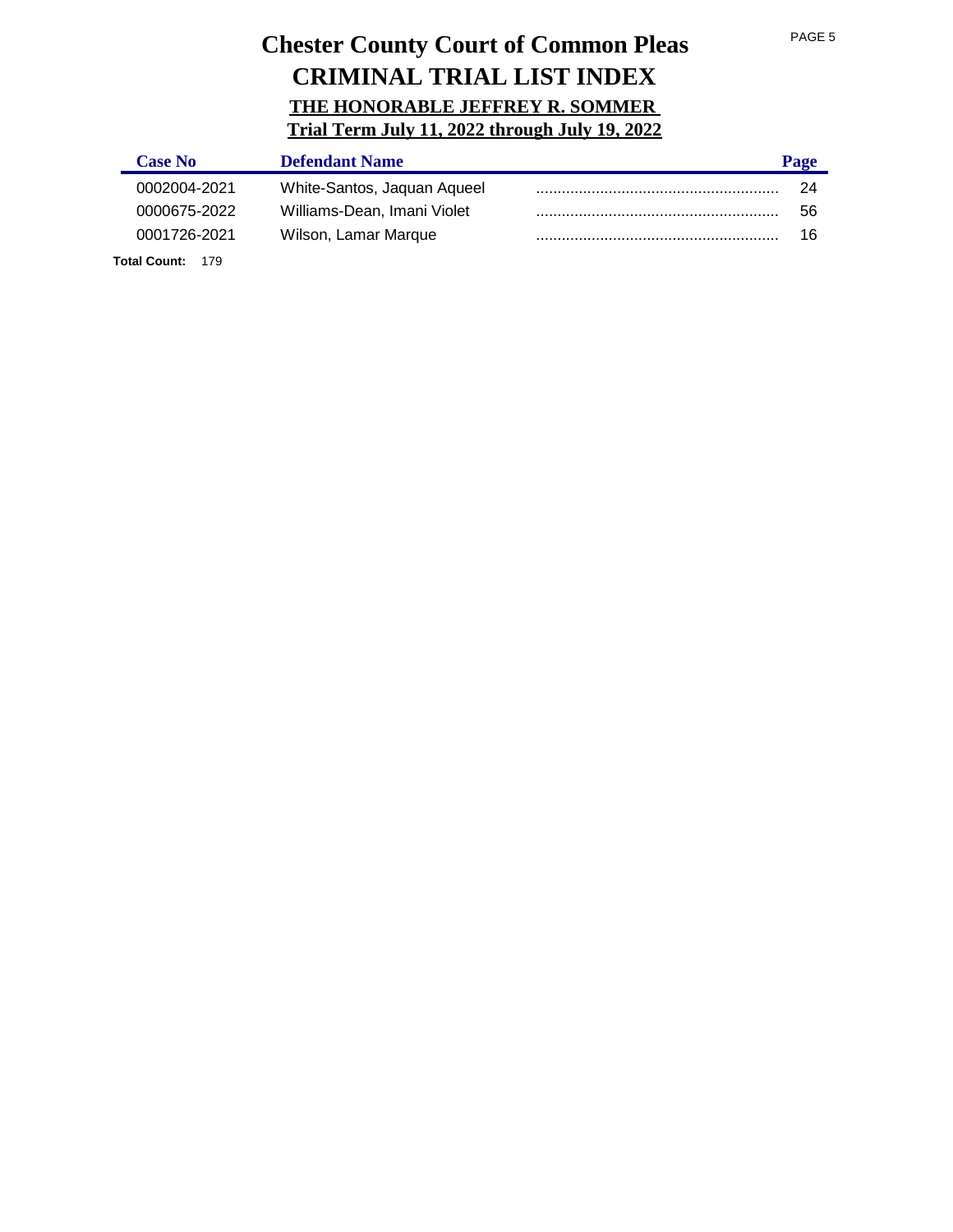### **Trial Term July 11, 2022 through July 19, 2022**

### **THE HONORABLE JEFFREY R. SOMMER**

| Courtroom 8                                                                                                                                                                                                                                                |                                                                                                                                                                                              | <b>Monday, July 11, 2022</b> |
|------------------------------------------------------------------------------------------------------------------------------------------------------------------------------------------------------------------------------------------------------------|----------------------------------------------------------------------------------------------------------------------------------------------------------------------------------------------|------------------------------|
| 1 CP-15-CR-0003738-2021                                                                                                                                                                                                                                    | Continuance:                                                                                                                                                                                 | <b>TRIAL DATE: 7/11/2022</b> |
| <b>Randall, Zahir Yusef</b>                                                                                                                                                                                                                                | <b>Complaint Date:</b><br>8/16/2021                                                                                                                                                          |                              |
| DEFENSE: El-Shabazz, Tariq Karim                                                                                                                                                                                                                           | DA: Judge, William J. Jr.                                                                                                                                                                    |                              |
| Albee, Tyler A.                                                                                                                                                                                                                                            | PSP - Embreeville                                                                                                                                                                            |                              |
|                                                                                                                                                                                                                                                            |                                                                                                                                                                                              |                              |
|                                                                                                                                                                                                                                                            | <b>CHARGE</b>                                                                                                                                                                                |                              |
| 1 Criminal Homicide<br>2 Conspiracy - Criminal Homicide<br>3 Murder Of The First Degree<br>4 Conspiracy - Murder Of The First Degree<br>7 Discharge Of A Firearm Into Occupied Structure<br>9 Possession Of Weapon<br>10 Conspiracy - Possession Of Weapon | 5 Aggravated Assault - Attempts to cause SBI or causes injury<br>6 Conspiracy - Aggravated Assault - Attempts to cause SBI or<br>8 Conspiracy - Discharge Of A Firearm Into Occupied Structu |                              |
| 1 CP-15-CR-0003141-2021                                                                                                                                                                                                                                    | Continuance:                                                                                                                                                                                 | <b>TRIAL DATE: 7/11/2022</b> |
| <b>Flowers, Lynelle Unique</b>                                                                                                                                                                                                                             | <b>Complaint Date:</b><br>8/16/2021                                                                                                                                                          |                              |
| DEFENSE: Copeland, Meredith Daniels                                                                                                                                                                                                                        | DA: Judge, William J. Jr.                                                                                                                                                                    |                              |

DEFENSE: Copeland, Meredith Daniels

Albee, Tyler A.

### **CHARGE**

PSP - Embreeville

- 1 Criminal Homicide
- 2 Conspiracy Criminal Homicide
- 3 Murder Of The First Degree
- 4 Conspiracy Murder Of The First Degree
- 5 Aggravated Assault Attempts to cause SBI or causes injury
- 6 Conspiracy Aggravated Assault Attempts to cause SBI or
- 7 Discharge Of A Firearm Into Occupied Structure
- 8 Discharge Of A Firearm Into Occupied Structure
- 9 Possession Of Weapon
- 10 Conspiracy Possession Of Weapon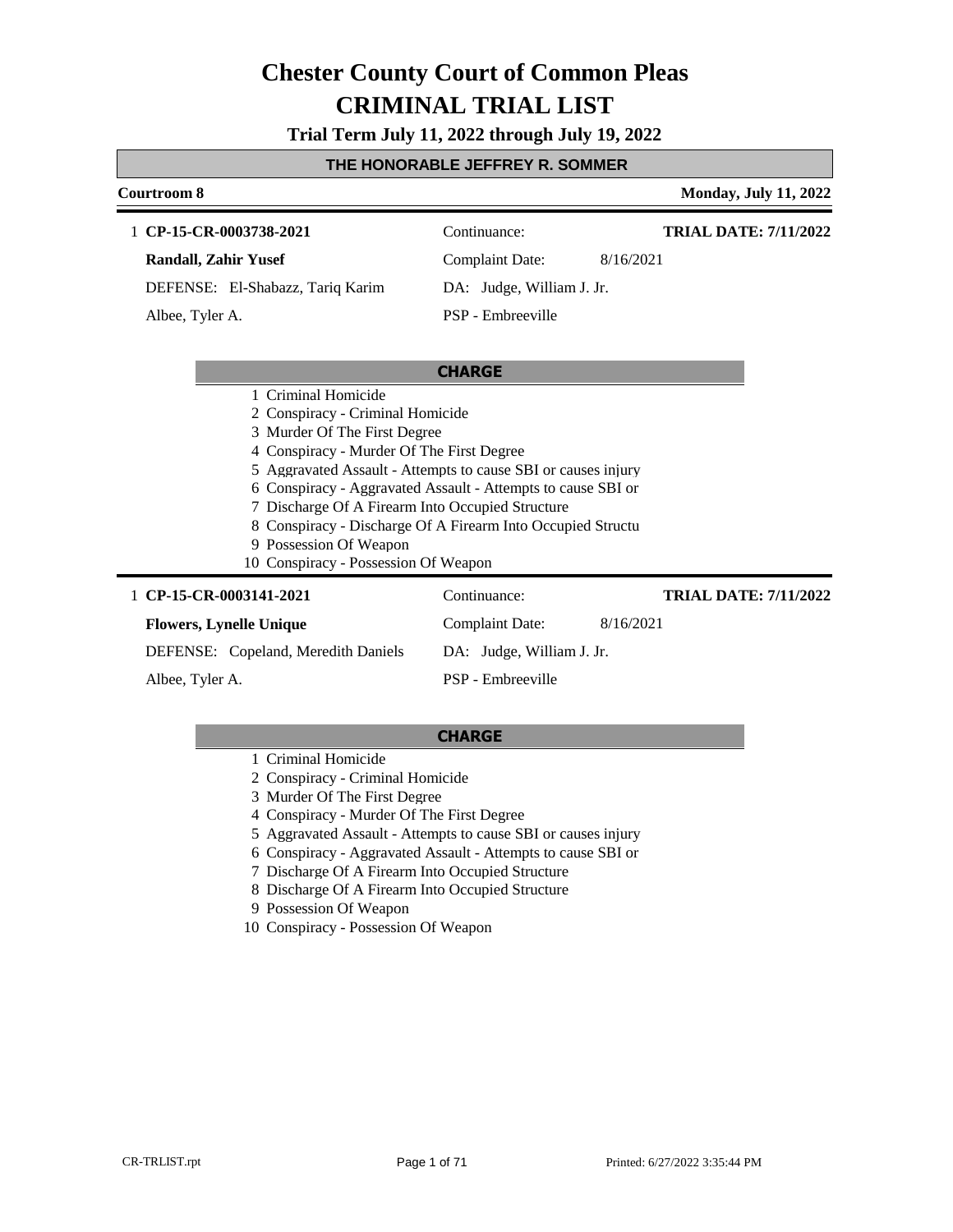**Trial Term July 11, 2022 through July 19, 2022**

### **THE HONORABLE JEFFREY R. SOMMER**

### **Courtroom 8 Monday, July 11, 2022 CHARGE CP-15-CR-0003822-2016** 2 Continuance: **Mathis, Angelique Rene** DEFENSE: Secaira, Jose Javier Complaint Date: 6/27/2016 DA: Morley, Nicole G. PSP - Embreeville **TRIAL DATE: 7/11/2022** Wile, Cody T. 1 Use/Poss Of Drug Paraph 2 DUI: Controlled Substance - Impaired Ability - 1st Offense 3 Oper Veh W/O Req'd Financ Resp 4 Disregard Traffic Lane (Single) 5 Exceed 55 MPH In Other Loc By 17 MPH 6 Careless Driving 7 Fail to use safety belt - driver and front seat occupant 8 DUI: Controlled Substance - Schedule 1 - 1st Offense

### **CP-15-CR-0002001-2017** 3 Continuance:

### **Mercado, Maria C.**

DEFENSE: Secaira, Jose Javier

Cermignano, Michael J.

DA: Borchik, Ryan Greg

Complaint Date: 3/21/2017

Tredyffrin Twp Police Dept

### **CHARGE**

1 DUI: Controlled Substance - Schedule 1 - 1st Offense

2 DUI: Controlled Substance - Impaired Ability - 1st Offense

3 Exceed 55 MPH In Other Loc By 28 MPH

| 4 CP-15-CR-0003759-2019       | Continuance:               | <b>TRIAL DATE: 7/11/2022</b> |
|-------------------------------|----------------------------|------------------------------|
| <b>Conteh, Foday</b>          | Complaint Date:            | 1/16/2018                    |
| DEFENSE: Secaira, Jose Javier | DA: Morley, Nicole G.      |                              |
| Jackson, Neil L.              | Tredyffrin Twp Police Dept |                              |

### **CHARGE**

1 Forgery - Unauthorized Act In Writing

2 Criminal Attempt - Theft By Decep-False Impression

- 3 Theft By Decep-False Impression
- 4 Poss Instrument Of Crime W/Int

**TRIAL DATE: 7/11/2022**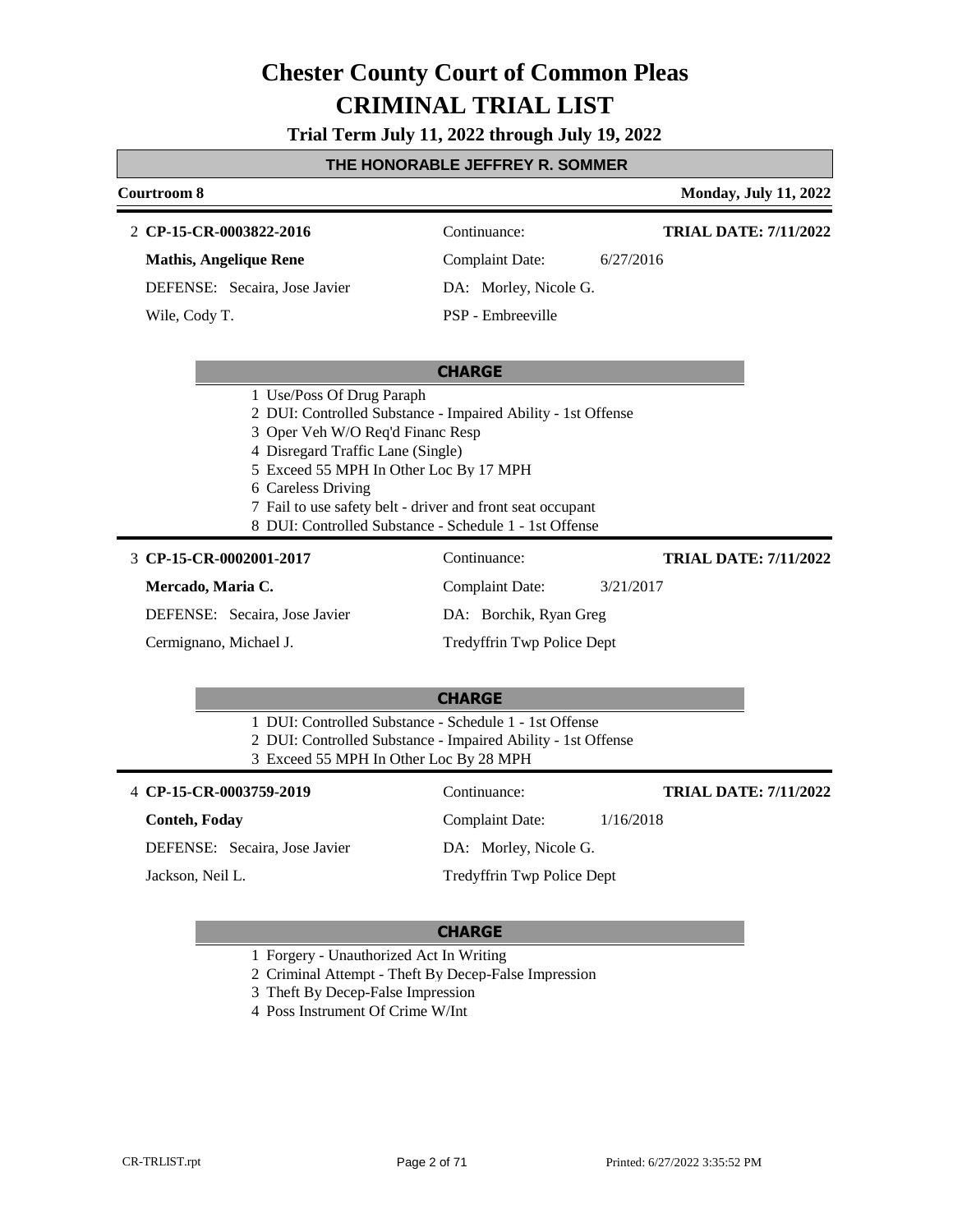**Trial Term July 11, 2022 through July 19, 2022**

### **THE HONORABLE JEFFREY R. SOMMER**

### **Courtroom 8 Monday, July 11, 2022 CP-15-CR-0002205-2021** 5 Continuance: **Ford, Harold F. III** Complaint Date: 6/23/2021 **TRIAL DATE: 7/11/2022**

DEFENSE: Delano, Stephen F.

Himmel, Eric D.

DA: Morley, Nicole G.

Coatesville City Police Dept

### **CHARGE**

- 1 Burglary Overnight Accommodations; Person Present, Bo
- 3 Crim Tres-Enter Structure
- 4 Simple Assault
- 5 Harassment Subject Other to Physical Contact
- 6 Crim Tres-Enter Structure
- 7 Aggravated Assault Attempts to cause SBI or causes injury
- 8 Criminal Trespass/Simple Trespasser

### **CP-15-CR-0002503-2019** 5 Continuance:

### **Ford, Harold F. III**

DEFENSE: Delano, Stephen F.

Davis, Jared T.

DA: Morley, Nicole G. Coatesville City Police Dept

Complaint Date: 6/21/2019

### **CHARGE**

- 1 Person Not To Possess Use Etc Firearms
- 2 Firearms Not To Be Carried W/O License
- 3 Receiving Stolen Property
- 4 Poss Instrument Of Crime W/Int
- 5 Possession Of Weapon
- 6 Tamper With/Fabricate Physical Evidence
- 7 Resist Arrest/Other Law Enforce
- 8 Simple Assault
- 9 Recklessly Endangering Another Person
- 10 Recklessly Endangering Another Person

**TRIAL DATE: 7/11/2022**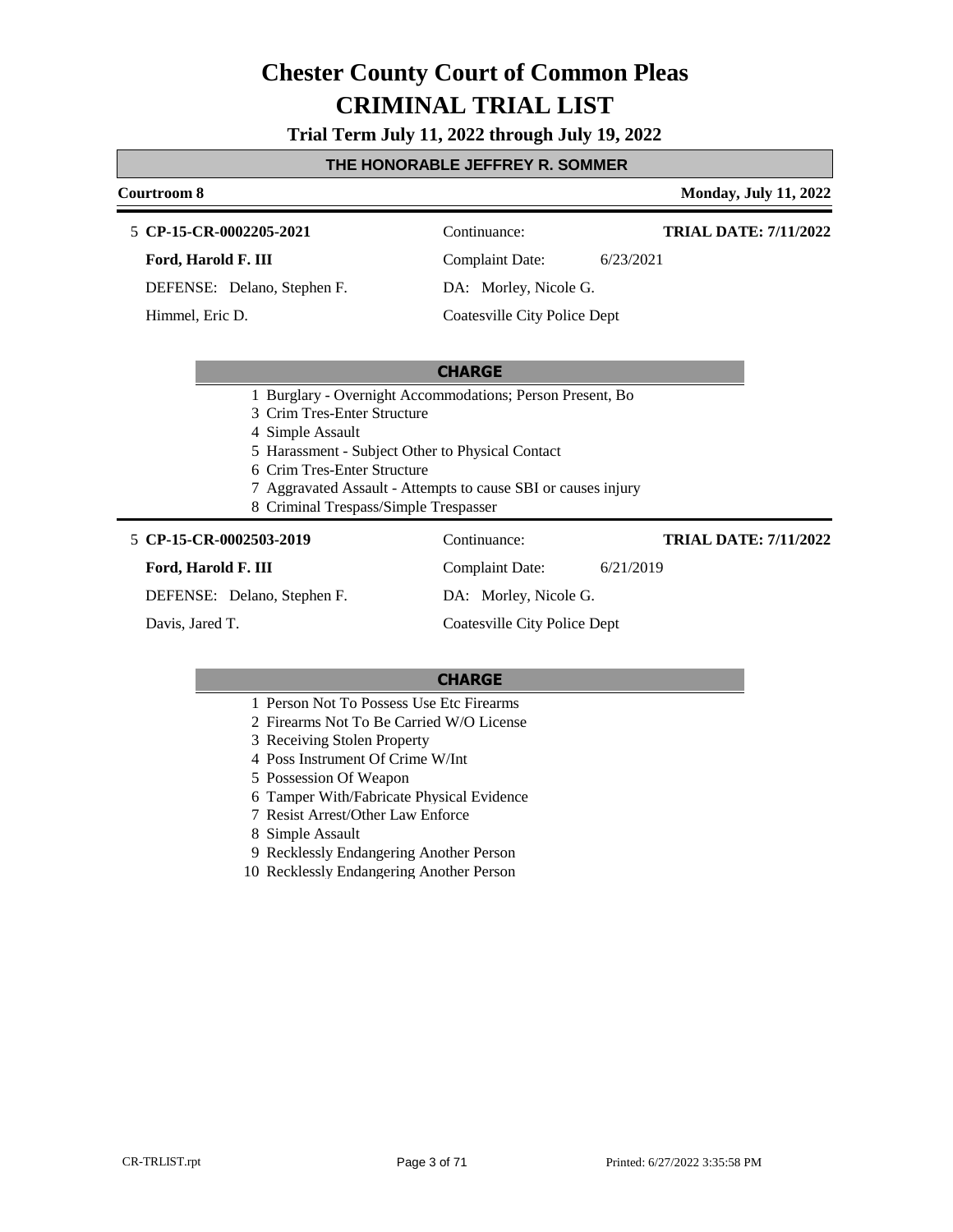**Trial Term July 11, 2022 through July 19, 2022**

### **THE HONORABLE JEFFREY R. SOMMER**

| Courtroom 8                                                                                                                                                                                                                                                                                                                                                                                                                                                                                            |                                        | <b>Monday, July 11, 2022</b> |
|--------------------------------------------------------------------------------------------------------------------------------------------------------------------------------------------------------------------------------------------------------------------------------------------------------------------------------------------------------------------------------------------------------------------------------------------------------------------------------------------------------|----------------------------------------|------------------------------|
| 6 CP-15-CR-0001334-2022                                                                                                                                                                                                                                                                                                                                                                                                                                                                                | Continuance:                           | <b>TRIAL DATE: 7/11/2022</b> |
| <b>Torres Gonzalez, Raul</b>                                                                                                                                                                                                                                                                                                                                                                                                                                                                           | <b>Complaint Date:</b>                 | 9/3/2019                     |
| <b>DEFENSE:</b>                                                                                                                                                                                                                                                                                                                                                                                                                                                                                        | DA: Macaulay, Kaitlyn Ruth             |                              |
| Rosado, Oscar J.                                                                                                                                                                                                                                                                                                                                                                                                                                                                                       | <b>Chester County County Detective</b> |                              |
|                                                                                                                                                                                                                                                                                                                                                                                                                                                                                                        |                                        |                              |
|                                                                                                                                                                                                                                                                                                                                                                                                                                                                                                        | <b>CHARGE</b>                          |                              |
| 1 Manufacture, Delivery, or Possession With Intent to Manufa<br>2 Manufacture, Delivery, or Possession With Intent to Manufa<br>3 Manufacture, Delivery, or Possession With Intent to Manufa<br>5 Int Poss Contr Subst By Per Not Reg<br>6 Int Poss Contr Subst By Per Not Reg<br>7 Int Poss Contr Subst By Per Not Reg<br>8 Int Poss Contr Subst By Per Not Reg<br>9 Deal In Proc Unl Act/Intent To Promote<br>10 Deal In Proc Unl Act/Intent To Promote<br>11 Deal In Proc Unl Act/Intent To Promote |                                        |                              |
| 7 CP-15-CR-0001512-2022                                                                                                                                                                                                                                                                                                                                                                                                                                                                                | Continuance:                           | <b>TRIAL DATE: 7/11/2022</b> |
| <b>Montgomery, Darius Robert</b>                                                                                                                                                                                                                                                                                                                                                                                                                                                                       | <b>Complaint Date:</b>                 | 3/3/2022                     |
| DEFENSE: Secaira, Jose Javier                                                                                                                                                                                                                                                                                                                                                                                                                                                                          | DA: Yarnall, Daniel                    |                              |
| Schiltz, Kyle G.                                                                                                                                                                                                                                                                                                                                                                                                                                                                                       | PSP - Avondale                         |                              |

- 1 Fleeing or Attempting to Elude Officer
- 2 Receiving Stolen Property
- 3 DUI: Gen Imp/Inc of Driving Safely 1st Off
- 4 DUI: Controlled Substance Impaired Ability 1st Offense
- 5 Recklessly Endangering Another Person
- 6 Criminal Mischief Damage Property
- 7 Careless Driving
- 8 Fail To Carry Lic
- 9 Firearms Not To Be Carried W/O License
- 10 DUI: High Rte of Alc (Bac.10 <.16) 1st Off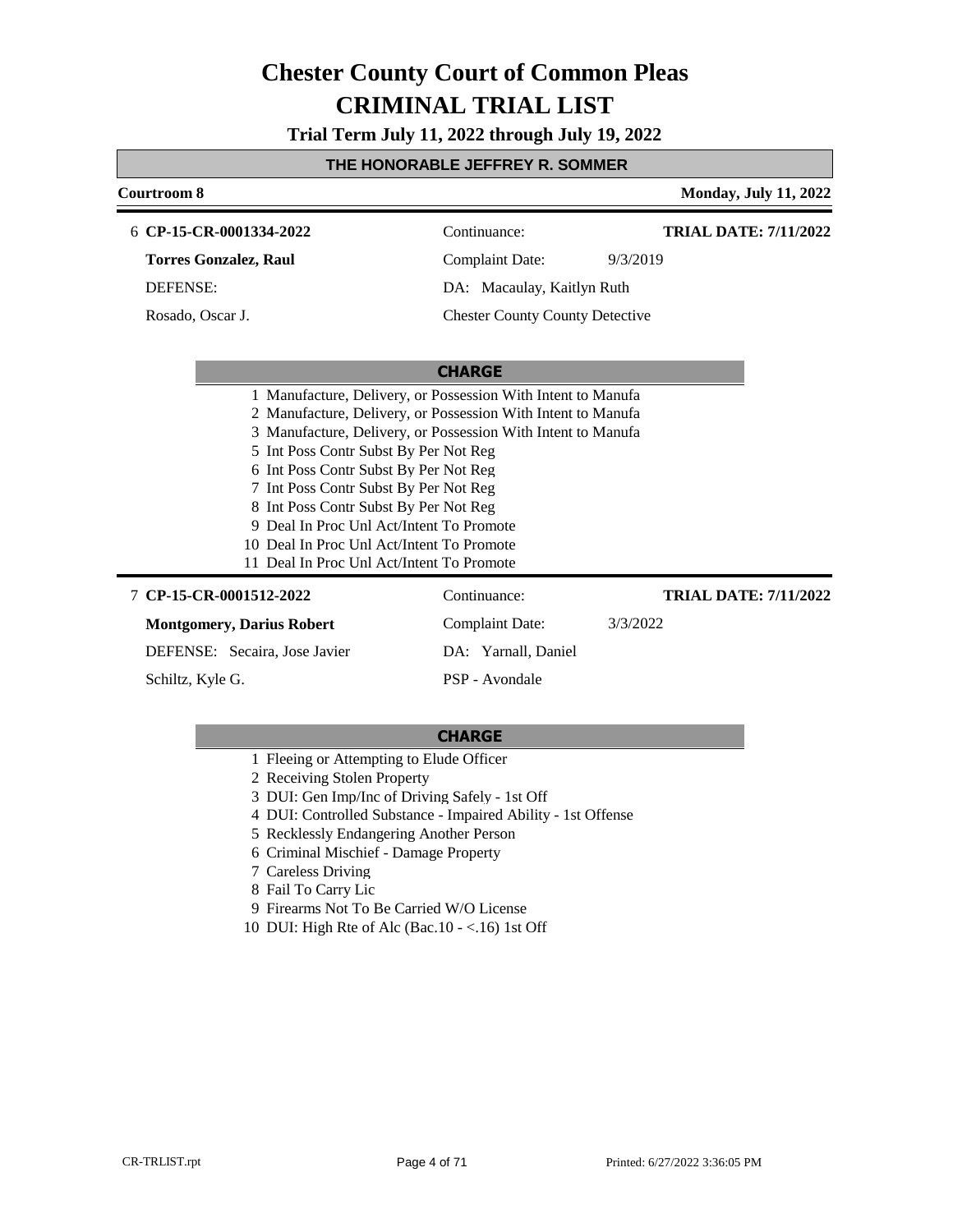### **Trial Term July 11, 2022 through July 19, 2022**

### **THE HONORABLE JEFFREY R. SOMMER**

### **Courtroom 8 Monday, July 11, 2022 CP-15-CR-0001887-2020** 7 Continuance: **Montgomery, Darius Robert** Complaint Date: 11/8/2019 **TRIAL DATE: 7/11/2022**

DEFENSE: Secaira, Jose Javier

McCormack, Adam

DA: Yarnall, Daniel PSP - Avondale

### **CHARGE**

- 1 Manufacture, Delivery, or Possession With Intent to Manufa
- 2 Int Poss Contr Subst By Per Not Reg
- 3 Use/Poss Of Drug Paraph

### **CP-15-CR-0000509-2020** 8 Continuance:

### **Martinez-Fonseca, Joseph**

DEFENSE: Secaira, Jose Javier

Pisker, John P.

**TRIAL DATE: 7/11/2022**

DA: Morley, Nicole G.

PSP - Embreeville

### **CHARGE**

- 1 Burglary Not Adapted for Overnight Accommodation, No
- 2 Conspiracy Burglary Not Adapted for Overnight Accom
- 3 Crim Tres-Enter Structure
- 4 Conspiracy Crim Tres-Enter Structure
- 5 Theft By Unlaw Taking-Movable Prop
- 6 Conspiracy Theft By Unlaw Taking-Movable Prop
- 7 Receiving Stolen Property
- 8 Conspiracy Receiving Stolen Property
- 9 Poss Instrument Of Crime W/Int
- 10 Criminal Mischief Damage Property

Complaint Date: 1/31/2020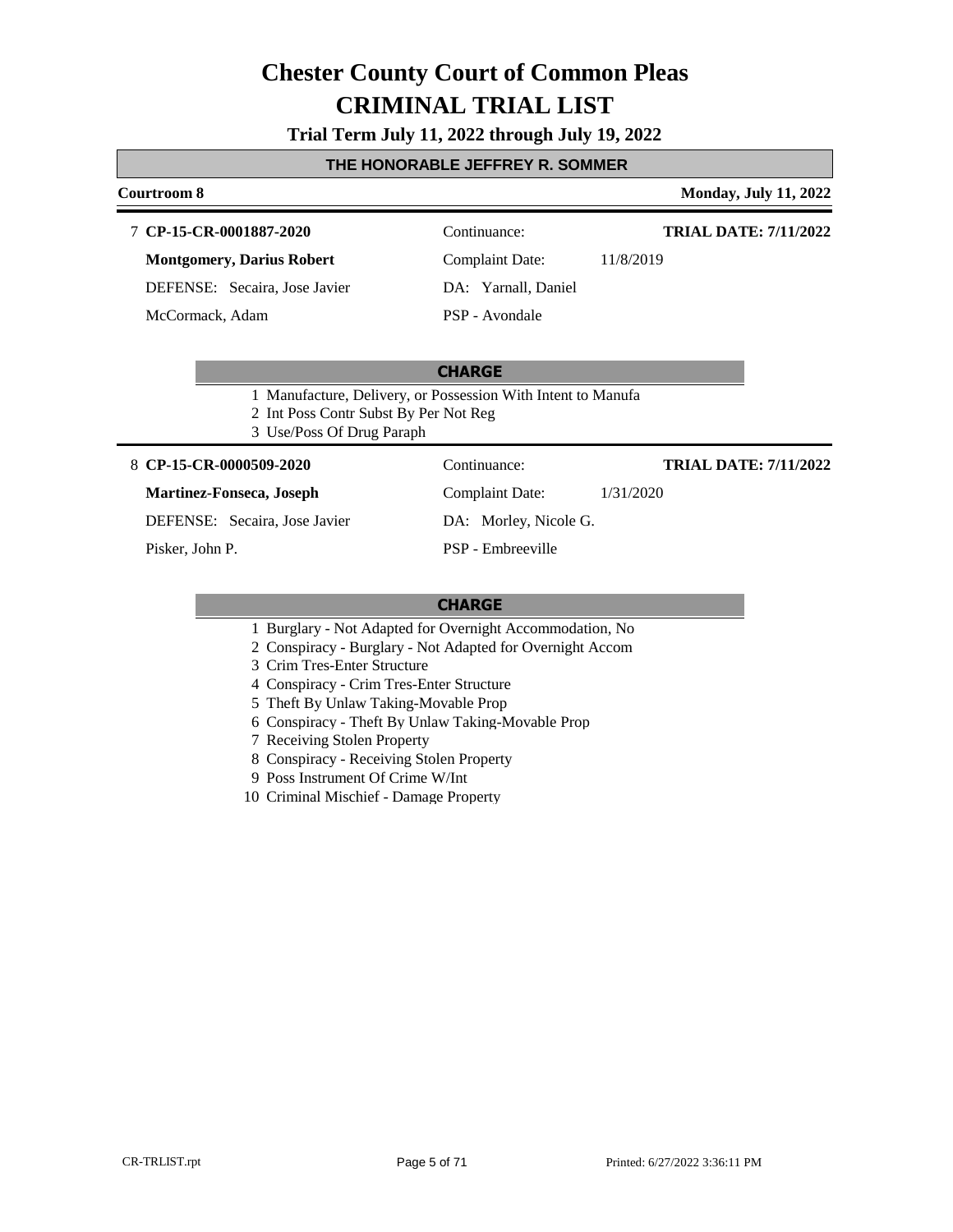**Trial Term July 11, 2022 through July 19, 2022**

### **THE HONORABLE JEFFREY R. SOMMER**

| Courtroom 8                                                                                                                                                                                                                                                                                                                                                                                                                                              |                              | <b>Monday, July 11, 2022</b> |  |
|----------------------------------------------------------------------------------------------------------------------------------------------------------------------------------------------------------------------------------------------------------------------------------------------------------------------------------------------------------------------------------------------------------------------------------------------------------|------------------------------|------------------------------|--|
| 9 CP-15-CR-0001457-2022                                                                                                                                                                                                                                                                                                                                                                                                                                  | Continuance:                 | <b>TRIAL DATE: 7/11/2022</b> |  |
| Gray, Gerome D. 2nd                                                                                                                                                                                                                                                                                                                                                                                                                                      | <b>Complaint Date:</b>       | 11/27/2021                   |  |
| DEFENSE: Strand, Eric D.                                                                                                                                                                                                                                                                                                                                                                                                                                 | DA: Morley, Nicole G.        |                              |  |
| Schreiber, Jennifer A.                                                                                                                                                                                                                                                                                                                                                                                                                                   | Coatesville City Police Dept |                              |  |
|                                                                                                                                                                                                                                                                                                                                                                                                                                                          |                              |                              |  |
|                                                                                                                                                                                                                                                                                                                                                                                                                                                          | <b>CHARGE</b>                |                              |  |
| 1 Possession Of Firearm Prohibited<br>2 Endangering Welfare of Children - Parent/Guardian/Other<br>3 Aggravated Assault - Attempts to cause or causes BI with d<br>4 Firearms Not To Be Carried W/O License<br>5 Terroristic Threats W/ Int To Terrorize Another<br>6 Simple Assault<br>7 Recklessly Endangering Another Person<br>8 Simple Assault<br>9 Harassment - Comm. Lewd, Threatening, Etc. Language<br>10 Disorderly Conduct Engage In Fighting |                              |                              |  |
| 9 CP-15-CR-0002302-2020                                                                                                                                                                                                                                                                                                                                                                                                                                  | Continuance:                 | <b>TRIAL DATE: 7/11/2022</b> |  |
| Gray, Gerome Darnell Jr.                                                                                                                                                                                                                                                                                                                                                                                                                                 | <b>Complaint Date:</b>       | 3/27/2020                    |  |
| DEFENSE: Strand, Eric D.                                                                                                                                                                                                                                                                                                                                                                                                                                 | DA: Morley, Nicole G.        |                              |  |

Davis, Jared T.

### **CHARGE**

Coatesville City Police Dept

- 1 Fleeing or Attempting to Elude Officer
- 2 Obstruct Admin Law/Other Govt Func
- 3 Resist Arrest/Other Law Enforce
- 4 DUI: Gen Imp/Inc of Driving Safely 1st Off
- 5 DUI: Controlled Substance Impaired Ability 1st Offense
- 6 Duties At Stop Sign
- 7 Duties At Stop Sign
- 8 Duties At Stop Sign
- 9 Duties At Stop Sign
- 10 Duties At Stop Sign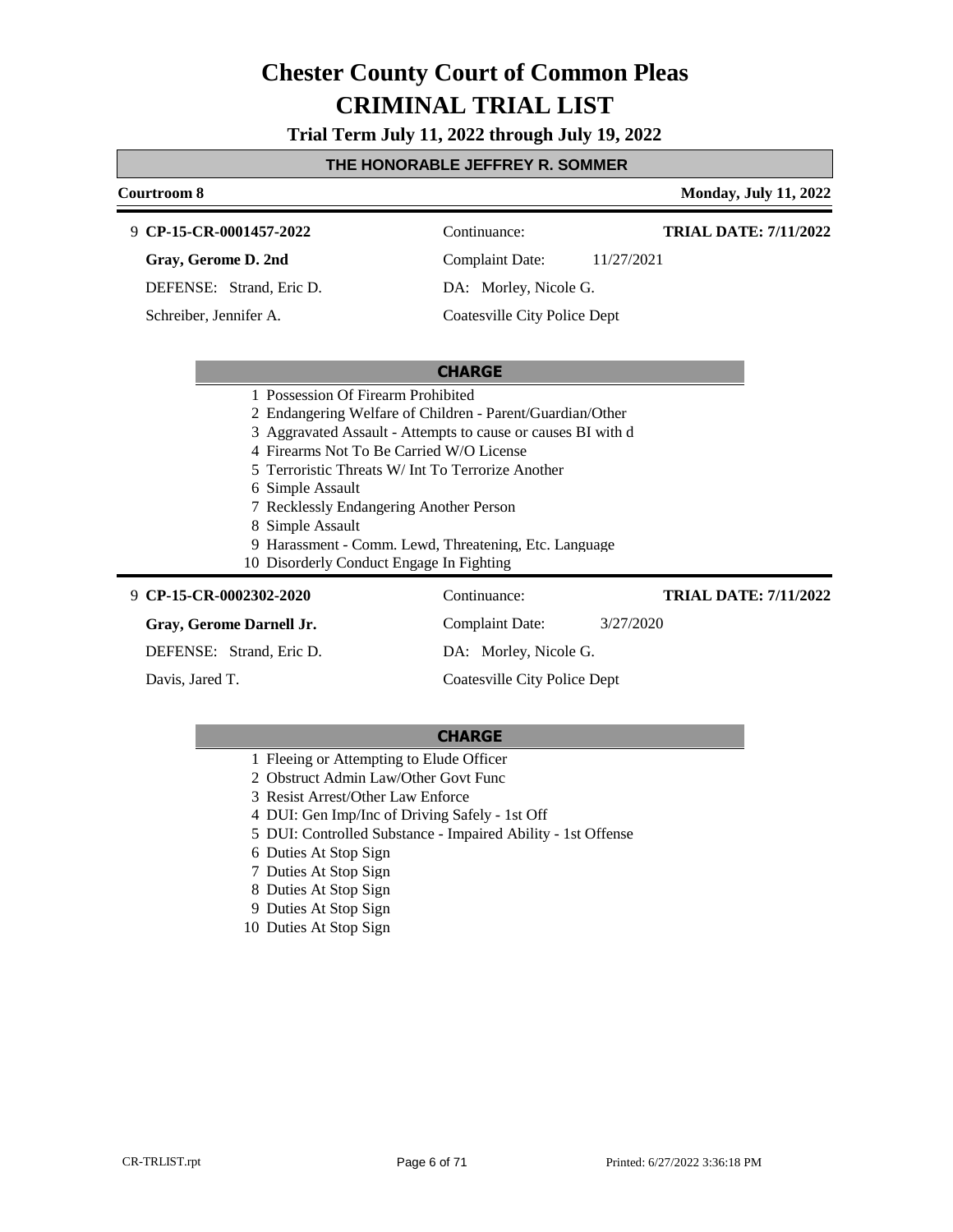### **Trial Term July 11, 2022 through July 19, 2022**

### **THE HONORABLE JEFFREY R. SOMMER**

#### **Courtroom 8 Monday, July 11, 2022 CP-15-CR-0002303-2020** 9 Continuance: **Gray, Gerome Darnell Jr.** DEFENSE: Strand, Eric D. Complaint Date: 2/24/2020 DA: Morley, Nicole G. **TRIAL DATE: 7/11/2022**

**CHARGE**

- 1 Drg Lic Sus/Rev Purs to Sec 3802/1547B1-3rd or Subs. Vio
- 2 Driving While BAC .02 or Greater While License Susp
- 3 Driving W/O A License
- 4 Improper Stop

#### **CP-15-CR-0002525-2020** 10 Continuance:

### **McIntyre, Jonathan Anthony**

DEFENSE: McCarthy, Brian Lee

Hill, George E.

Davis, Jared T.

### Complaint Date: 6/1/2020

DA: Yarnall, Daniel

Coatesville City Police Dept

# Willistown Twp Police Dept

| <b>CHARGE</b> |                                       |                       |          |                              |
|---------------|---------------------------------------|-----------------------|----------|------------------------------|
|               | 1 Possession Of Firearm Prohibited    |                       |          |                              |
|               | 2 Criminal Mischief - Damage Property |                       |          |                              |
|               | 3 Criminal Mischief - Damage Property |                       |          |                              |
|               | 4 Criminal Mischief - Damage Property |                       |          |                              |
|               | 11 CP-15-CR-0001529-2022              | Continuance:          |          | <b>TRIAL DATE: 7/11/2022</b> |
|               | Strecker, Jason Alan                  | Complaint Date:       | 6/3/2020 |                              |
|               | DEFENSE: Delano, Stephen F.           | DA: Morley, Nicole G. |          |                              |
|               | Kirkegard, Conor A.                   | PSP - Avondale        |          |                              |

### **CHARGE**

- 1 Int Poss Contr Subst By Per Not Reg
- 2 Marijuana-Small Amt Personal Use
- 3 Use/Poss Of Drug Paraph
- 4 Resist Arrest/Other Law Enforce
- 5 Disorderly Conduct Engage In Fighting
- 6 Disorderly Conduct Obscene Lang/Gest
- 7 Public Drunkenness And Similar Misconduct

**TRIAL DATE: 7/11/2022**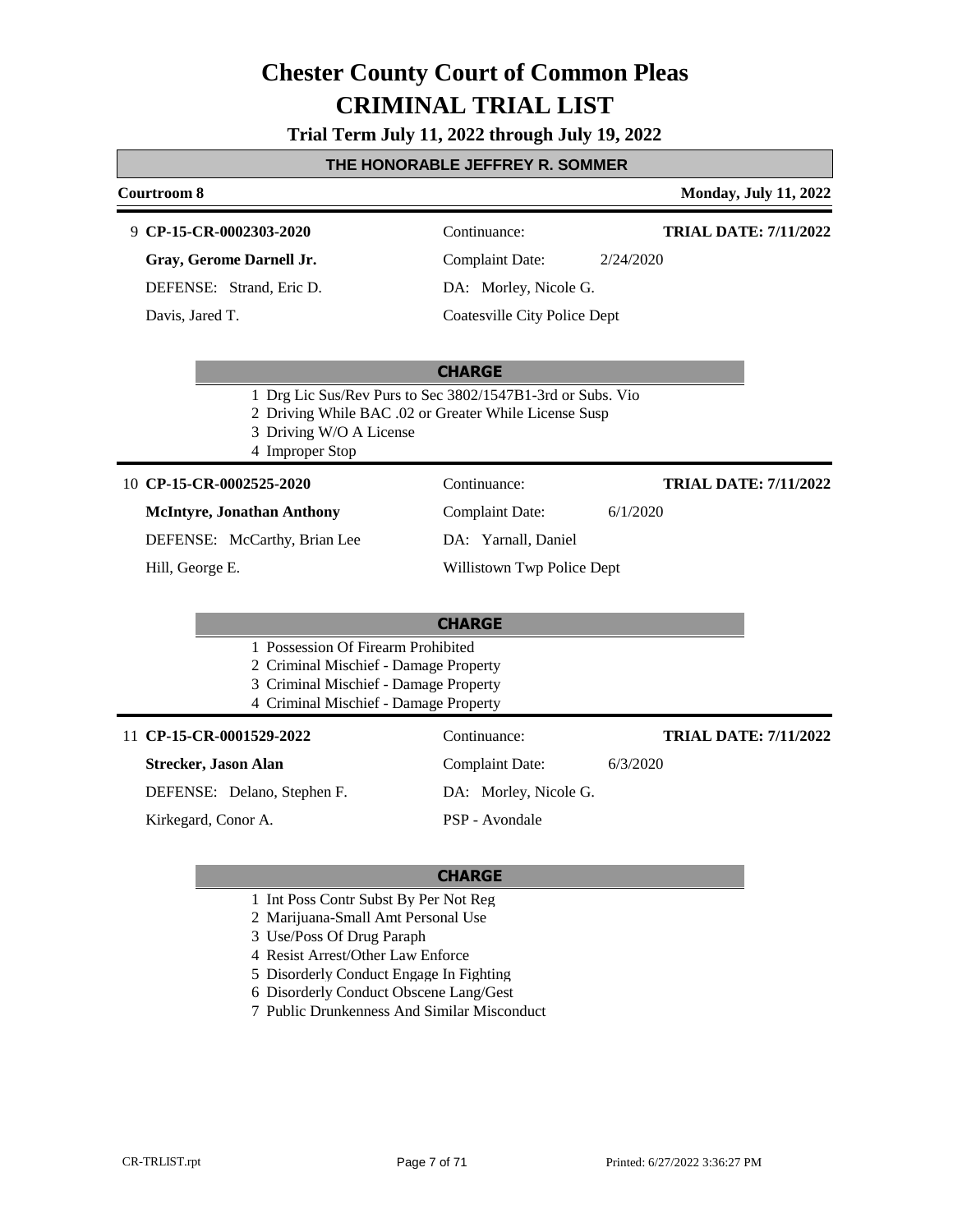### **Trial Term July 11, 2022 through July 19, 2022**

### **THE HONORABLE JEFFREY R. SOMMER**

### **Courtroom 8 Monday, July 11, 2022 CP-15-CR-0001728-2021** 12 Continuance: **Lawrence, Brian Curtis** Complaint Date: 7/1/2020 **TRIAL DATE: 7/11/2022**

DEFENSE: Delano, Stephen F.

Newhall, Brian A.

Valley Twp Police Dept

DA: Barraza, Carlos Alberto

### **CHARGE**

- 1 Criminal Attempt Criminal Homicide
- 2 Aggravated Assault Attempts to cause SBI or causes injury
- 3 Simple Assault
- 4 Recklessly Endangering Another Person
- 5 Aggravated Assault Attempts to cause or causes BI with d

### 13 **CP-15-CR-0002638-2020** Continuance:

### **Hanes, Emmanuel Sarwee**

DEFENSE: Secaira, Jose Javier

Pierce, Kevin

DA: Morley, Nicole G.

S Coatesville Boro Police Dept

### **CHARGE**

|  | 1 Harassment - Comm. Lewd, Threatening, Etc. Language         |  |  |  |
|--|---------------------------------------------------------------|--|--|--|
|  | 2 Harassment - Comm. Lewd, Threatening, Etc. Language         |  |  |  |
|  | <sup>2</sup> Harassmant, Comm. Loyd Throatoning Etc. Language |  |  |  |

- 3 Harassment Comm. Lewd, Threatening, Etc. Language 4 Harassment - Subject Other to Physical Contact
- 5 Harassment Subject Other to Physical Contact
- 6 Harassment Subject Other to Physical Contact

| 13 CP-15-CR-0002639-2020      | Continuance:                   | <b>TRIAL DATE: 7/11/2022</b> |
|-------------------------------|--------------------------------|------------------------------|
| <b>Hanes, Emmanuel Sarwee</b> | Complaint Date:                | 7/7/2020                     |
| DEFENSE: Secaira, Jose Javier | DA: Morley, Nicole G.          |                              |
| Gober, Barry J.               | S Coatesville Boro Police Dept |                              |

### **CHARGE**

- 1 Aggravated Assault Attempts to cause SBI or causes injury
- 2 Aggravated Assault Attempts to cause or causes BI with d
- 3 Poss Instrument Of Crime W/Int
- 4 Simple Assault
- 5 Simple Assault
- 6 Recklessly Endangering Another Person
- 7 Accidents Involving Death Or Personal Injury
- 8 Accident Involv Damage Attended Vehicle/Prop
- 9 Fail Stop And Give Infor Render Aid
- 10 Fail Stop And Give Infor Render Aid

Complaint Date: 7/7/2020

**TRIAL DATE: 7/11/2022**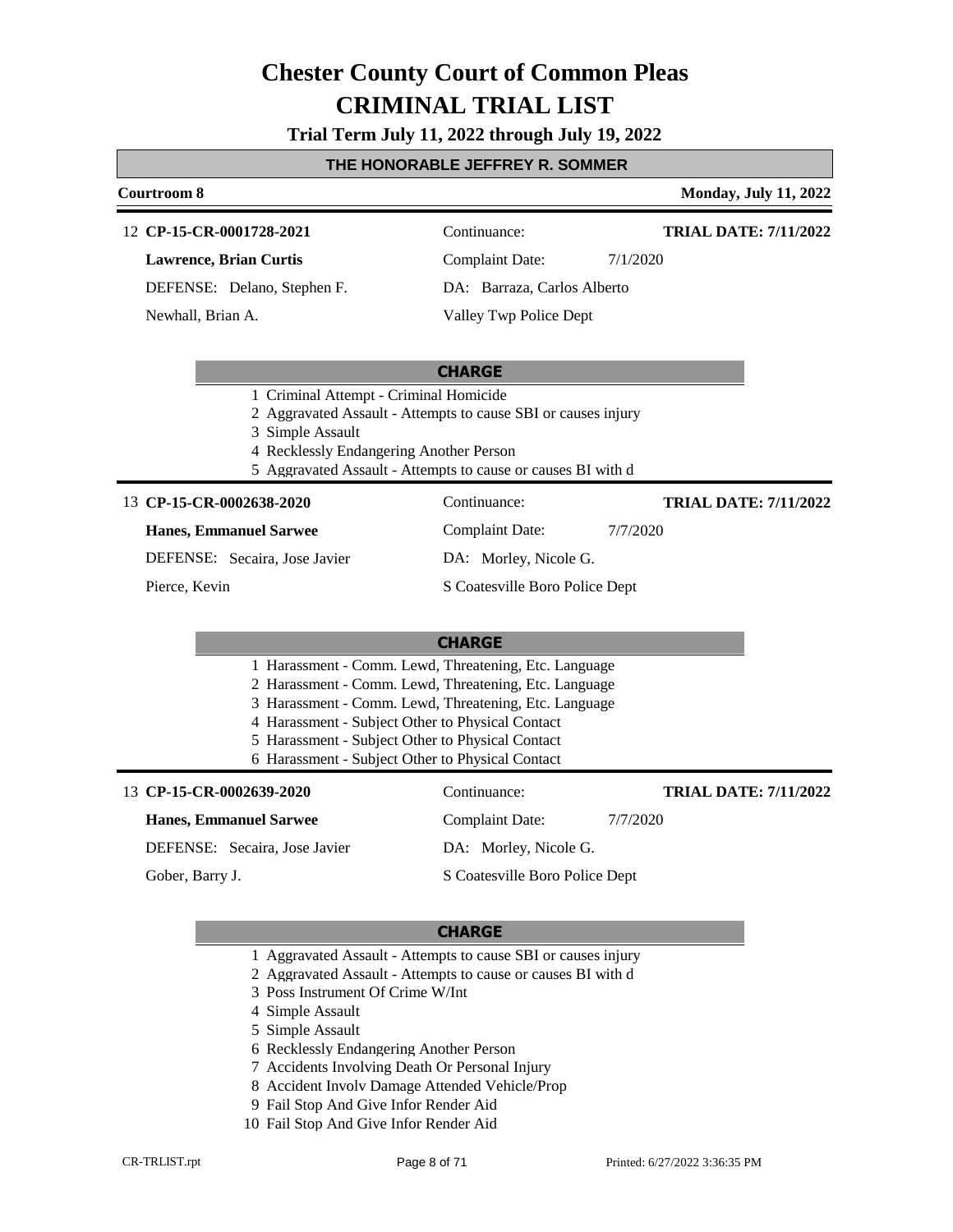### **Trial Term July 11, 2022 through July 19, 2022**

### **THE HONORABLE JEFFREY R. SOMMER**

### **Courtroom 8 Monday, July 11, 2022** 14 **CP-15-CR-0001360-2022** Continuance: **Carr, Kevon Andrew** Complaint Date: 8/3/2020 **TRIAL DATE: 7/11/2022**

DEFENSE: Secaira, Jose Javier Terwilliger, Devin T.

DA: Morley, Nicole G. PSP - Avondale

Complaint Date: 9/5/2020

DA: Macaulay, Kaitlyn Ruth Coatesville City Police Dept

### **CHARGE**

- 1 DUI: Controlled Substance Schedule 1 1st Offense
- 2 Dr Unregist Veh
- 3 Follow Too Closely
- 4 Exceed 55 MPH In Other Loc By 21 MPH
- 5 Careless Driving

### 15 **CP-15-CR-0001727-2021** Continuance:

### **Thompson, Jonathan Jaleel**

DEFENSE: Boyer, Kathleen Joan

Kinsman, Michael T.

### **CHARGE**

- 1 Manufacture, Delivery, or Possession With Intent to Manufa
- 2 Int Poss Contr Subst By Per Not Reg
- 3 Poss Of Marijuana
- 4 Use/Poss Of Drug Paraph
- 5 Criminal Use Of Communication Facility
- 6 Deal In Proc Unl Act/Intent To Promote
- 7 Impr Emergence Alley Driveway Or Bldg

### 16 **CP-15-CR-0001165-2021** Continuance:

Newhart, Callista A.

### **Rosa, Samuel**

DEFENSE:

Complaint Date: 9/14/2020 DA: Morley, Nicole G. PSP - Embreeville **TRIAL DATE: 7/11/2022**

**TRIAL DATE: 7/11/2022**

### **CHARGE**

1 Marijuana-Small Amt Personal Use

2 Use/Poss Of Drug Paraph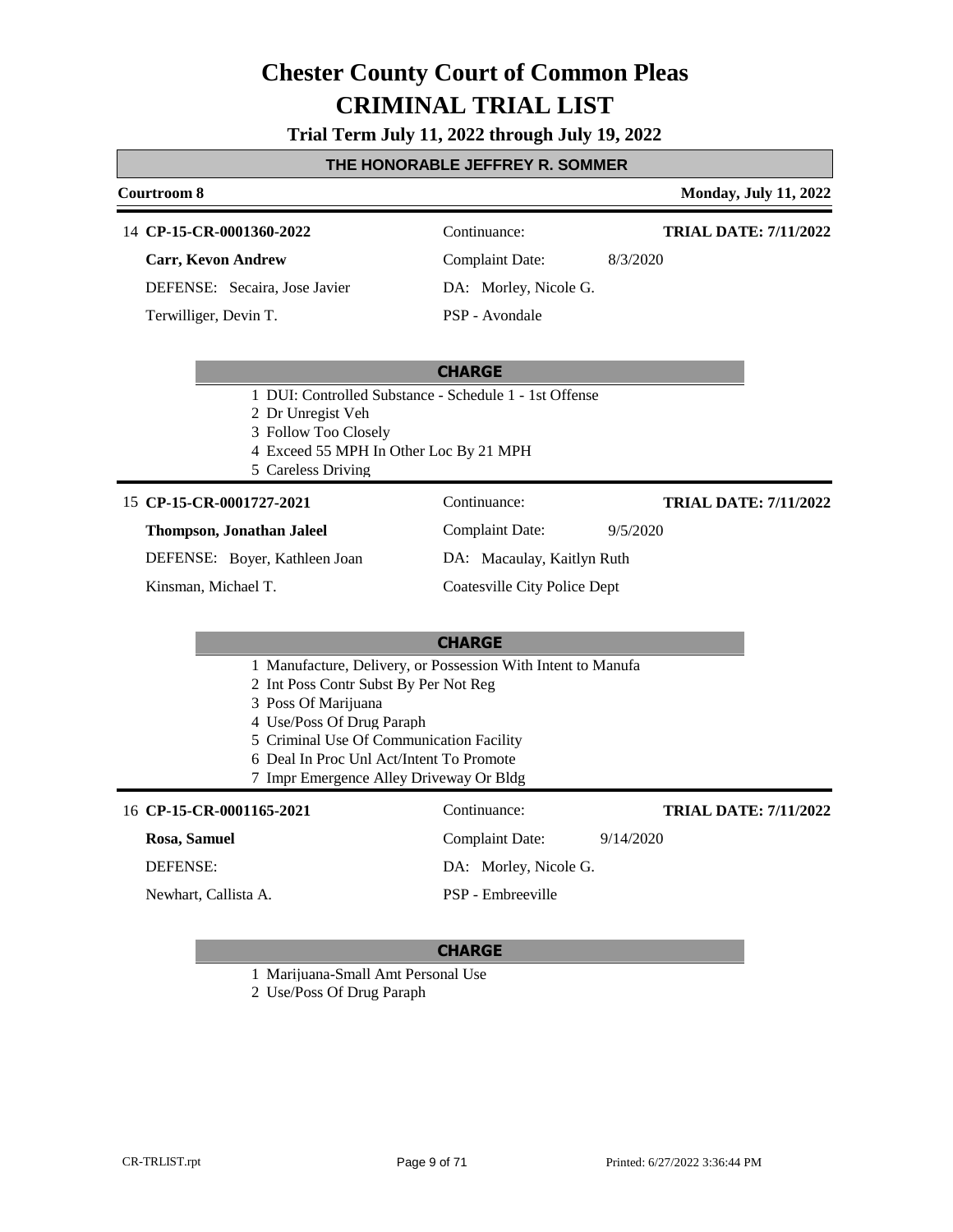### **Trial Term July 11, 2022 through July 19, 2022**

### **THE HONORABLE JEFFREY R. SOMMER**

### **Courtroom 8 Monday, July 11, 2022** 17 **CP-15-CR-0003374-2020** Continuance: **TRIAL DATE: 7/11/2022**

**Sanchez, Olbin**

DEFENSE: Kelly, Evan J.

Harris, Brandon L.

Complaint Date: 10/15/2020

DA: Morley, Nicole G.

Coatesville City Police Dept

### **CHARGE**

- 1 Simple Assault
- 2 Harassment Subject Other to Physical Contact
- 3 Aggravated Assault Attempts to cause SBI or causes injury
- 4 Recklessly Endangering Another Person

### **CP-15-CR-0000103-2021** 18 Continuance:

### **Vergara-Dominguez, Ubaldo**

DEFENSE: Delano, Stephen F.

Wright, Ryan L.

Complaint Date: 11/6/2020 DA: O'Brien, Erin Patricia

### Coatesville City Police Dept

|                          | <b>CHARGE</b>                                       |                             |
|--------------------------|-----------------------------------------------------|-----------------------------|
|                          | 1 Statutory Sexual Assault: 11 Years Older          |                             |
|                          | 2 Statutory Sexual Assault: 11 Years Older          |                             |
|                          | 3 Statutory Sexual Assault: 11 Years Older          |                             |
|                          | 4 Statutory Sexual Assault: 11 Years Older          |                             |
|                          | 5 Statutory Sexual Assault: 11 Years Older          |                             |
|                          | 6 Corruption Of Minors - Defendant Age 18 or Above  |                             |
|                          | 7 Corruption Of Minors - Defendant Age 18 or Above  |                             |
|                          | 8 Corruption Of Minors - Defendant Age 18 or Above  |                             |
|                          | 9 Corruption Of Minors - Defendant Age 18 or Above  |                             |
|                          | 10 Corruption Of Minors - Defendant Age 18 or Above |                             |
| 19 CP-15-CR-0003667-2020 | `ontinuance:                                        | <b>TRIAL DATE: 7/11/202</b> |

### **Reed, Casey Doloreskay**

DEFENSE: Tone, James E.

Place, Kyle A.

**TRIAL DATE: 7/11/2022**

Complaint Date: 11/9/2020

### DA: Morley, Nicole G.

Phoenixville Boro Police Dept

- 1 DUI: Controlled Substance or Metabolite 1st Offense
- 2 Careless Driving
- 3 Public Drunkenness And Similar Misconduct
- 4 DUI: Controlled Substance Schedule 2 or 3 1st Offense
- 5 DUI: Controlled Substance Impaired Ability 1st Offense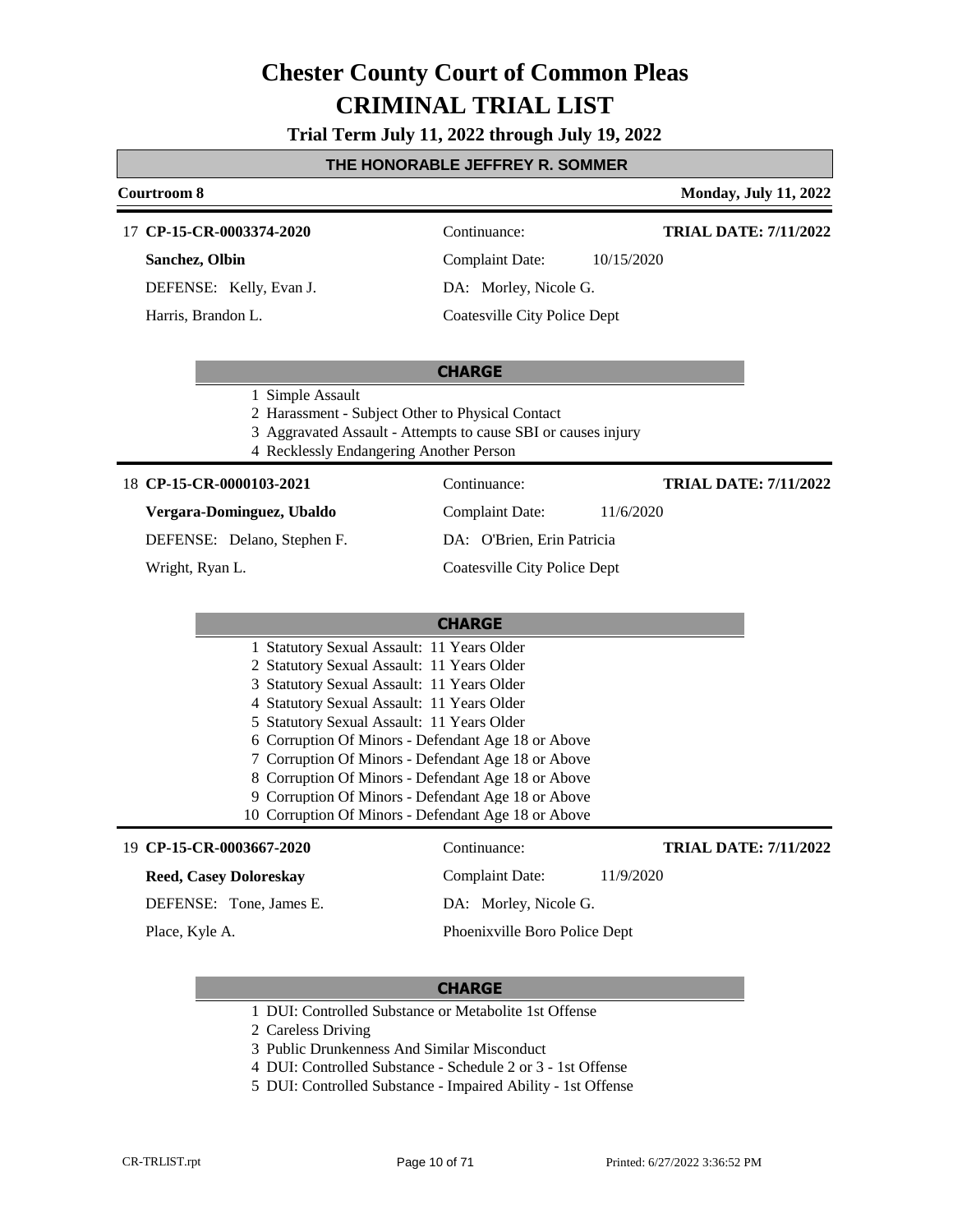### **Trial Term July 11, 2022 through July 19, 2022**

### **THE HONORABLE JEFFREY R. SOMMER**

#### **Courtroom 8 Monday, July 11, 2022**

#### **CP-15-CR-0001412-2021** 20 Continuance:

**Houston, Idalis Hayley**

DEFENSE: Secaira, Jose Javier

Lilly, Patrick T. Jr.

Complaint Date: 11/10/2020

DA: Morley, Nicole G.

**TRIAL DATE: 7/11/2022**

**TRIAL DATE: 7/11/2022**

**TRIAL DATE: 7/11/2022**

PSP - Embreeville

#### **CHARGE**

- 1 DUI: Controlled Substance Schedule 1 1st Offense
- 2 DUI: Controlled Substance Impaired Ability 1st Offense
- 3 Oper/Perm Op W/Unsafe Eqmt/
- 4 DUI: Controlled Substance Metabolite 1st Offense

**CP-15-CR-0001900-2021** 21 Continuance:

### **Hashem, Erica Lynn**

DEFENSE: Boyer, Kathleen Joan

Kane, John R.

### DA: Yarnall, Daniel

W Vincent Twp Police Dept

Complaint Date: 6/4/2021

### **CHARGE**

- 1 Int Poss Contr Subst By Per Not Reg
- 2 Use/Poss Of Drug Paraph
- 3 Retail Theft-Take Mdse
- 4 Retail Theft-Take Mdse
- 5 Receiving Stolen Property
- 6 Receiving Stolen Property

### **CP-15-CR-0000971-2021** 21 Continuance:

#### **Hashem, Erica**

DEFENSE: Boyer, Kathleen Joan

Scena, Arthur E.

Complaint Date: 11/25/2020 DA: Macaulay, Kaitlyn Ruth Phoenixville Boro Police Dept

### **CHARGE**

1 Manufacture, Delivery, or Possession With Intent to Manufa

2 Int Poss Contr Subst By Per Not Reg

3 Int Poss Contr Subst By Per Not Reg

4 Use/Poss Of Drug Paraph

5 Obstruct Admin Law/Other Govt Func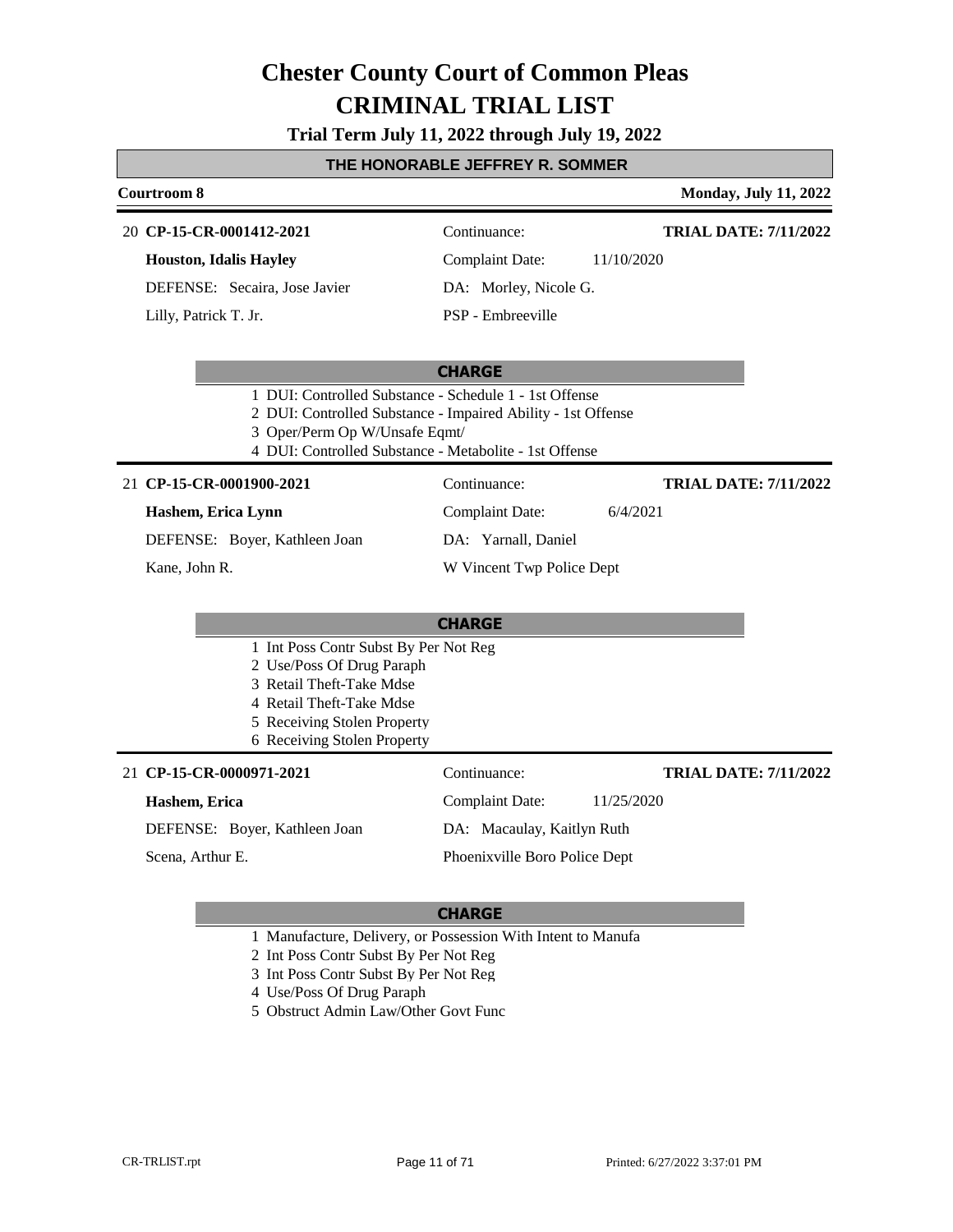**Trial Term July 11, 2022 through July 19, 2022**

### **THE HONORABLE JEFFREY R. SOMMER**

| Courtroom 8                                                                                                                                                                                                                                                                                                                                |                              |            | <b>Monday, July 11, 2022</b> |
|--------------------------------------------------------------------------------------------------------------------------------------------------------------------------------------------------------------------------------------------------------------------------------------------------------------------------------------------|------------------------------|------------|------------------------------|
| 22 CP-15-CR-0000227-2022                                                                                                                                                                                                                                                                                                                   | Continuance:                 |            | <b>TRIAL DATE: 7/11/2022</b> |
| <b>Hall, Harvey Glen III</b>                                                                                                                                                                                                                                                                                                               | Complaint Date:              | 1/12/2022  |                              |
| DEFENSE:                                                                                                                                                                                                                                                                                                                                   | DA: Macaulay, Kaitlyn Ruth   |            |                              |
| Himmel, Eric D.                                                                                                                                                                                                                                                                                                                            | Coatesville City Police Dept |            |                              |
|                                                                                                                                                                                                                                                                                                                                            |                              |            |                              |
|                                                                                                                                                                                                                                                                                                                                            | <b>CHARGE</b>                |            |                              |
| 1 Manufacture, Delivery, or Possession With Intent to Manufa<br>2 Int Poss Contr Subst By Per Not Reg<br>3 Int Poss Contr Subst By Per Not Reg<br>4 Use/Poss Of Drug Paraph<br>5 Use/Poss Of Drug Paraph<br>6 Use/Poss Of Drug Paraph<br>7 Use/Poss Of Drug Paraph<br>8 Poss Of Marijuana<br>9 Obstructed Window<br>10 Improp Sunscreening |                              |            |                              |
| 22 CP-15-CR-0000454-2022                                                                                                                                                                                                                                                                                                                   | Continuance:                 |            | <b>TRIAL DATE: 7/11/2022</b> |
| <b>Hall, Harvey Glenn</b>                                                                                                                                                                                                                                                                                                                  | <b>Complaint Date:</b>       | 11/30/2020 |                              |
| <b>DEFENSE:</b>                                                                                                                                                                                                                                                                                                                            | DA: Morley, Nicole G.        |            |                              |
| Davis, Jared T.                                                                                                                                                                                                                                                                                                                            | Coatesville City Police Dept |            |                              |

- 1 Driving at Safe Speed
- 2 Careless Driving
- 3 Reckless Driving
- 4 Dr W/O Light To Avoid Ident Arrest
- 5 Fleeing or Attempting to Elude Officer
- 6 Failure to Yield to Emergency Vehicle
- 7 Flight To Avoid Appreh/Trial/Punish
- 8 Recklessly Endangering Another Person
- 9 Recklessly Endangering Another Person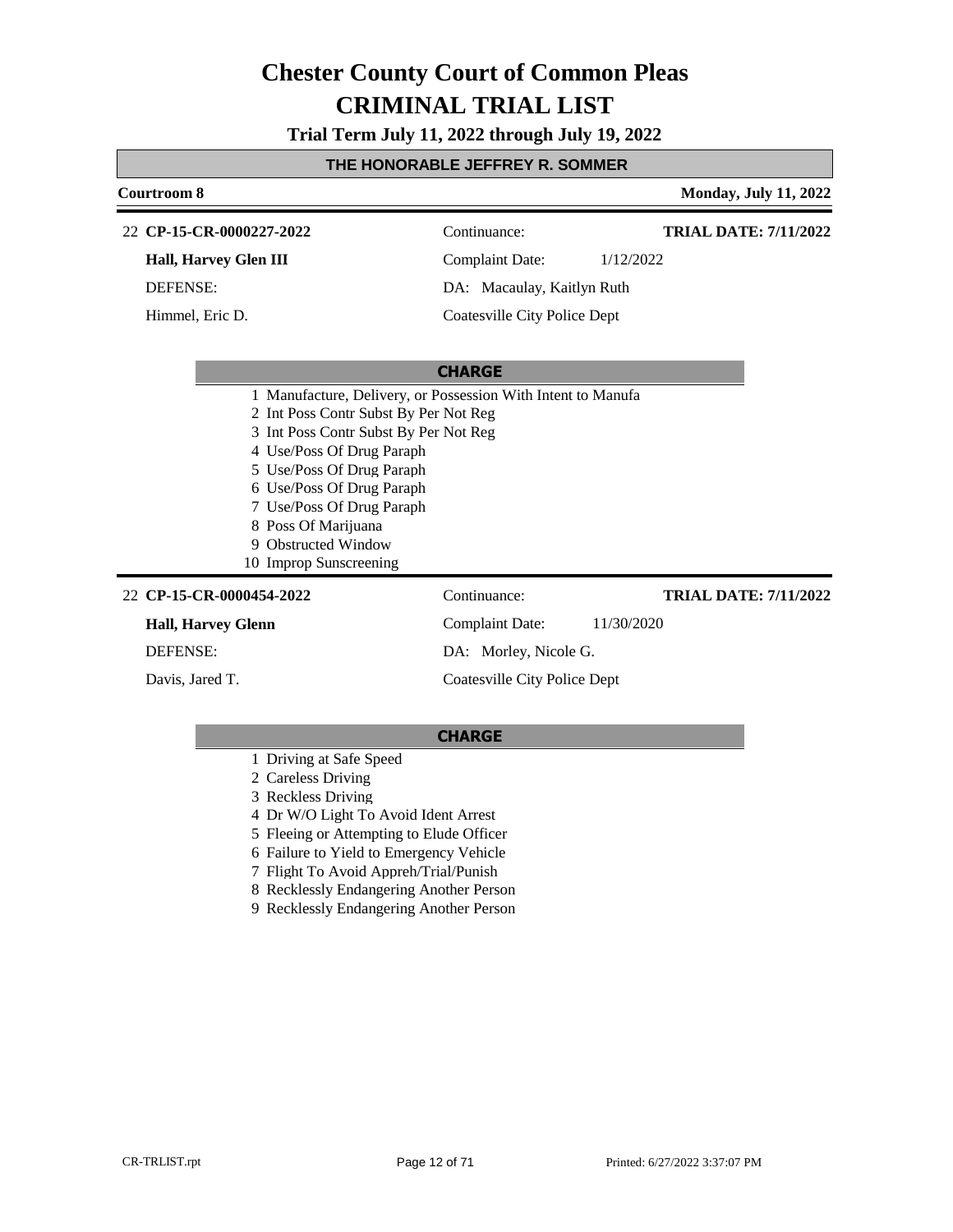### **Trial Term July 11, 2022 through July 19, 2022**

### **THE HONORABLE JEFFREY R. SOMMER**

| Courtroom 8                                                                                                                                                                                                                                             |                                                              | <b>Monday, July 11, 2022</b> |
|---------------------------------------------------------------------------------------------------------------------------------------------------------------------------------------------------------------------------------------------------------|--------------------------------------------------------------|------------------------------|
| 23 CP-15-CR-0002743-2021                                                                                                                                                                                                                                | Continuance:                                                 | <b>TRIAL DATE: 7/11/2022</b> |
| Boggs, Joshua Milard                                                                                                                                                                                                                                    | <b>Complaint Date:</b>                                       | 12/1/2020                    |
| DEFENSE: Kellis, Steven Ernest                                                                                                                                                                                                                          | DA: Yarnall, Daniel                                          |                              |
| Connelly, William P. Jr.                                                                                                                                                                                                                                | PSP - Embreeville                                            |                              |
|                                                                                                                                                                                                                                                         |                                                              |                              |
|                                                                                                                                                                                                                                                         | <b>CHARGE</b>                                                |                              |
| 1 Use/Poss Of Drug Paraph<br>2 DUI: Controlled Substance - Schedule 1 - 1st Offense<br>3 DUI: Controlled Substance - Metabolite - 1st Offense<br>5 Driv While Oper Priv Susp Or Revoked<br>6 Exceed 55 MPH In Other Loc By 41 MPH<br>7 Careless Driving | 4 DUI: Controlled Substance - Impaired Ability - 1st Offense |                              |
| 24 CP-15-CR-0000225-2021                                                                                                                                                                                                                                | Continuance:                                                 | <b>TRIAL DATE: 7/11/2022</b> |
| <b>Bowens, Jeremiah Stefan Rafakie</b>                                                                                                                                                                                                                  | <b>Complaint Date:</b>                                       | 12/11/2020                   |
| DEFENSE: Savino, Louis Theodore Jr.                                                                                                                                                                                                                     | DA: Macaulay, Kaitlyn Ruth                                   |                              |
| Shave, Jonathan A.                                                                                                                                                                                                                                      | Coatesville City Police Dept                                 |                              |
|                                                                                                                                                                                                                                                         |                                                              |                              |

| 1 Conspiracy - Manufacture, Delivery, or Possession With Int  |
|---------------------------------------------------------------|
| 2 Conspiracy - Manufacture, Delivery, or Possession With Int  |
| 3 Conspiracy - Manufacture, Delivery, or Possession With Int  |
| 4 Conspiracy - Manufacture, Delivery, or Possession With Int  |
| 5 Conspiracy - Manufacture, Delivery, or Possession With Int  |
| 6 Conspiracy - Manufacture, Delivery, or Possession With Int  |
| 7 Conspiracy - Manufacture, Delivery, or Possession With Int  |
| 8 Conspiracy - Manufacture, Delivery, or Possession With Int  |
| 9 Conspiracy - Manufacture, Delivery, or Possession With Int  |
| 10 Manufacture, Delivery, or Possession With Intent to Manufa |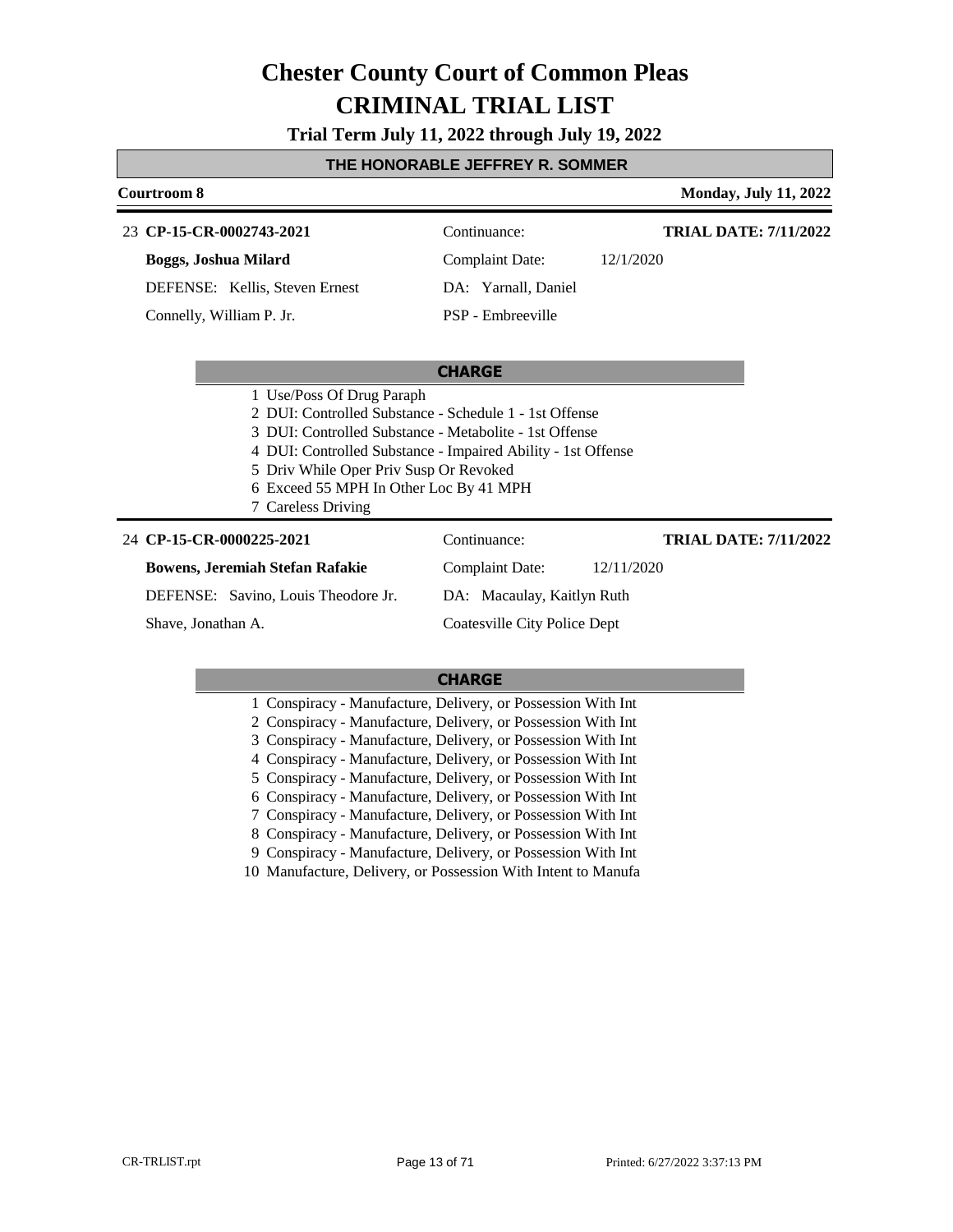**Trial Term July 11, 2022 through July 19, 2022**

### **THE HONORABLE JEFFREY R. SOMMER**

| <u>I HE HUNUKABLE JEFFKET K. SUMMEK</u>                                                                                                                                                                                                                                                                                                                                                                                                                                                                                                                                                       |                              |                              |  |  |
|-----------------------------------------------------------------------------------------------------------------------------------------------------------------------------------------------------------------------------------------------------------------------------------------------------------------------------------------------------------------------------------------------------------------------------------------------------------------------------------------------------------------------------------------------------------------------------------------------|------------------------------|------------------------------|--|--|
| Courtroom 8                                                                                                                                                                                                                                                                                                                                                                                                                                                                                                                                                                                   |                              | <b>Monday, July 11, 2022</b> |  |  |
| 24 CP-15-CR-0000224-2021                                                                                                                                                                                                                                                                                                                                                                                                                                                                                                                                                                      | Continuance:                 | <b>TRIAL DATE: 7/11/2022</b> |  |  |
| Griffin, Alicia Johnay                                                                                                                                                                                                                                                                                                                                                                                                                                                                                                                                                                        | <b>Complaint Date:</b>       | 12/11/2020                   |  |  |
| DEFENSE: Gamburg, Robert Marc                                                                                                                                                                                                                                                                                                                                                                                                                                                                                                                                                                 | DA: Macaulay, Kaitlyn Ruth   |                              |  |  |
| Shave, Jonathan A.                                                                                                                                                                                                                                                                                                                                                                                                                                                                                                                                                                            | Coatesville City Police Dept |                              |  |  |
|                                                                                                                                                                                                                                                                                                                                                                                                                                                                                                                                                                                               | <b>CHARGE</b>                |                              |  |  |
| 2 Manufacture, Delivery, or Possession With Intent to Manufa<br>3 Manufacture, Delivery, or Possession With Intent to Manufa<br>4 Manufacture, Delivery, or Possession With Intent to Manufa<br>5 Manufacture, Delivery, or Possession With Intent to Manufa<br>6 Manufacture, Delivery, or Possession With Intent to Manufa<br>7 Conspiracy - Manufacture, Delivery, or Possession With Int<br>8 Conspiracy - Manufacture, Delivery, or Possession With Int<br>9 Conspiracy - Manufacture, Delivery, or Possession With Int<br>10 Conspiracy - Manufacture, Delivery, or Possession With Int |                              |                              |  |  |
| 25 CP-15-CR-0001434-2021                                                                                                                                                                                                                                                                                                                                                                                                                                                                                                                                                                      | Continuance:                 | <b>TRIAL DATE: 7/11/2022</b> |  |  |
| <b>Russell, Jamie Stephen</b>                                                                                                                                                                                                                                                                                                                                                                                                                                                                                                                                                                 | <b>Complaint Date:</b>       | 1/27/2021                    |  |  |
| DEFENSE: Noone, Michael G.                                                                                                                                                                                                                                                                                                                                                                                                                                                                                                                                                                    | DA: Morley, Nicole G.        |                              |  |  |
| McElhenney, Christian R.                                                                                                                                                                                                                                                                                                                                                                                                                                                                                                                                                                      | PSP - Avondale               |                              |  |  |
|                                                                                                                                                                                                                                                                                                                                                                                                                                                                                                                                                                                               | <b>CHARGE</b>                |                              |  |  |
| 1 Endangering Welfare of Children - Parent/Guardian/Other<br>2 Simple Assault<br>3 Terroristic Threats W/ Int To Terrorize Another<br>4 Harassment - Subject Other to Physical Contact                                                                                                                                                                                                                                                                                                                                                                                                        |                              |                              |  |  |
| 26 CP-15-CR-0001345-2021                                                                                                                                                                                                                                                                                                                                                                                                                                                                                                                                                                      | Continuance:                 | <b>TRIAL DATE: 7/11/2022</b> |  |  |
| Keslick, John A.                                                                                                                                                                                                                                                                                                                                                                                                                                                                                                                                                                              | <b>Complaint Date:</b>       | 2/5/2021                     |  |  |
| DEFENSE: Secaira, Jose Javier                                                                                                                                                                                                                                                                                                                                                                                                                                                                                                                                                                 | DA: Morley, Nicole G.        |                              |  |  |

Regan, Jonathan R.

Г

### **CHARGE**

Caln Twp Police Dept

- 1 Terroristic Threats W/ Int To Terrorize Another
- 2 Criminal Trespass/Simple Trespasser
- 3 Disorder Conduct Hazardous/Physi Off
- 4 Harassment Comm. Lewd, Threatening, Etc. Language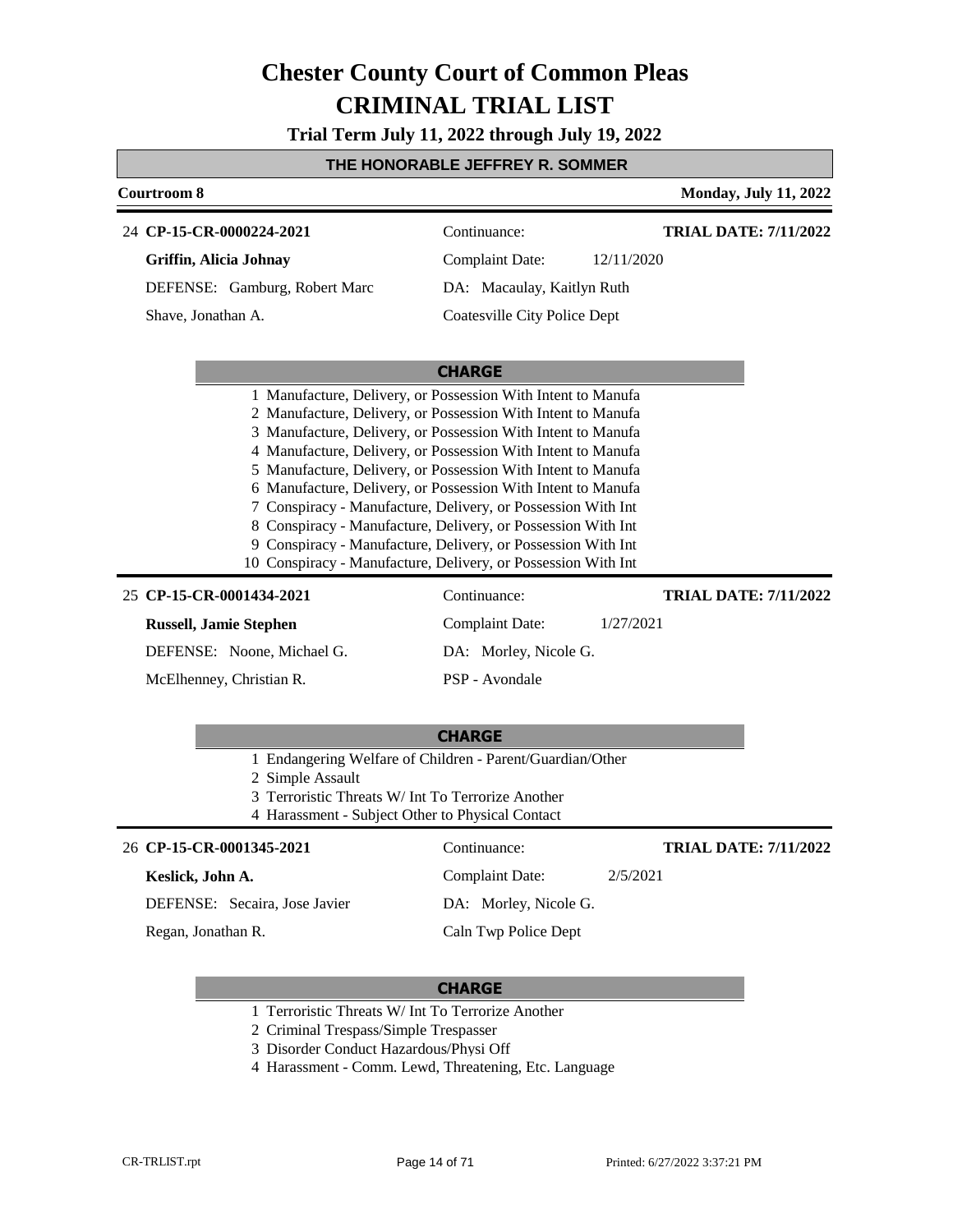**Trial Term July 11, 2022 through July 19, 2022**

### **THE HONORABLE JEFFREY R. SOMMER**

### **Courtroom 8 Monday, July 11, 2022 CP-15-CR-0000623-2021** 26 Continuance: **TRIAL DATE: 7/11/2022**

**Keslick, John A. Jr.**

DEFENSE: Secaira, Jose Javier

Smith, Lennard Jr.

Complaint Date: 2/3/2021

DA: Morley, Nicole G.

West Brandywine Twp Police Dept

### **CHARGE**

- 1 Terroristic Threats Cause Serious Public Inconv.
- 2 Harassment Course of Conduct W/No Legitimate Purpose
- 3 Harassment Comm. Lewd, Threatening, Etc. Language
- 4 Terroristic Threats W/ Int To Terrorize Another

#### **CP-15-CR-0000584-2021** 27 Continuance:

### **Monte, Michelle**

DEFENSE: Secaira, Jose Javier

Slavin, James C.

### Complaint Date: 2/10/2021

DA: Yarnall, Daniel

Tredyffrin Twp Police Dept

### **CHARGE**

- 1 Retail Theft-Take Mdse
- 2 Conspiracy Retail Theft-Take Mdse
- 3 Receiving Stolen Property
- 4 Conspiracy Receiving Stolen Property

### **CP-15-CR-0000517-2021** 27 Continuance:

### **Monte, Michelle M.**

DEFENSE: Secaira, Jose Javier

Greenwalt, Mistie L.

# DA: Yarnall, Daniel

E Whiteland Twp Police Dept

Complaint Date: 2/5/2021

### **CHARGE**

- 1 Retail Theft-Take Mdse
- 2 Conspiracy Retail Theft-Take Mdse
- 3 Receiving Stolen Property
- 4 Conspiracy Receiving Stolen Property

**TRIAL DATE: 7/11/2022**

**TRIAL DATE: 7/11/2022**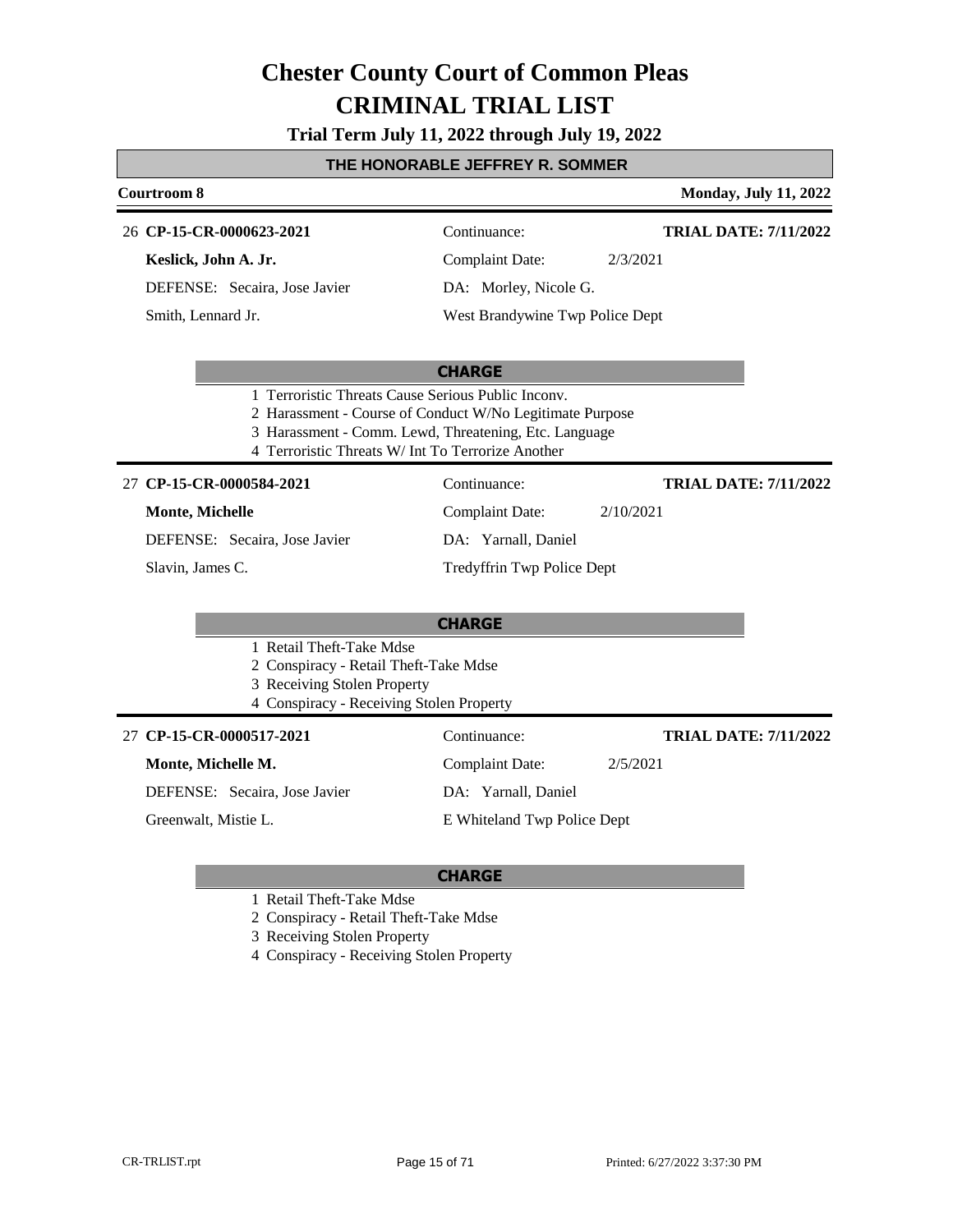**Trial Term July 11, 2022 through July 19, 2022**

### **THE HONORABLE JEFFREY R. SOMMER**

|                                                                                                                                                                                                                                                                                                                                                                        | L HUNURADLL JLI I RLT R. SUMMLR        |                                           |
|------------------------------------------------------------------------------------------------------------------------------------------------------------------------------------------------------------------------------------------------------------------------------------------------------------------------------------------------------------------------|----------------------------------------|-------------------------------------------|
| <b>Courtroom 8</b>                                                                                                                                                                                                                                                                                                                                                     |                                        | <b>Monday, July 11, 2022</b>              |
| 28 CP-15-CR-0001726-2021                                                                                                                                                                                                                                                                                                                                               | Continuance:                           | <b>TRIAL DATE: 7/11/2022</b>              |
| <b>Wilson, Lamar Marque</b>                                                                                                                                                                                                                                                                                                                                            | <b>Complaint Date:</b>                 | 2/12/2021                                 |
| <b>DEFENSE:</b>                                                                                                                                                                                                                                                                                                                                                        | DA: Morley, Nicole G.                  |                                           |
| Kinsman, Michael T.                                                                                                                                                                                                                                                                                                                                                    | <b>Coatesville City Police Dept</b>    |                                           |
|                                                                                                                                                                                                                                                                                                                                                                        |                                        |                                           |
|                                                                                                                                                                                                                                                                                                                                                                        | <b>CHARGE</b>                          |                                           |
| 2 Resist Arrest/Other Law Enforce<br>3 Obstruct Admin Law/Other Govt Func<br>4 Disorderly Conduct Engage In Fighting<br>5 Harassment - Subject Other to Physical Contact<br>6 No Headlights<br>7 Illegal Park W/I 15 Feet of Fire Hydrant<br>8 Park Improp Two Way Highways<br>9 Duties At Stop Sign<br>10 Aggravated Assault - Attempts to cause or causes BI to desi |                                        |                                           |
| 29 CP-15-CR-0001295-2021<br>Peck, Brian Alden                                                                                                                                                                                                                                                                                                                          | Continuance:<br><b>Complaint Date:</b> | <b>TRIAL DATE: 7/11/2022</b><br>2/26/2021 |
| DEFENSE: Secaira, Jose Javier                                                                                                                                                                                                                                                                                                                                          | DA: Morley, Nicole G.                  |                                           |
| Long, Samantha E.                                                                                                                                                                                                                                                                                                                                                      | W Chester Boro Police Dept             |                                           |
|                                                                                                                                                                                                                                                                                                                                                                        |                                        |                                           |
|                                                                                                                                                                                                                                                                                                                                                                        | <b>CHARGE</b>                          |                                           |
| 1 Theft By Unlaw Taking-Movable Prop<br>2 Receiving Stolen Property                                                                                                                                                                                                                                                                                                    |                                        |                                           |
| 30 CP-15-CR-0002025-2021                                                                                                                                                                                                                                                                                                                                               | Continuance:                           | <b>TRIAL DATE: 7/11/2022</b>              |
| <b>Morales, Leonardo Jorge</b>                                                                                                                                                                                                                                                                                                                                         | <b>Complaint Date:</b>                 | 3/23/2021                                 |
| DEFENSE: Delano, Stephen F.                                                                                                                                                                                                                                                                                                                                            | DA: Yarnall, Daniel                    |                                           |
| Demberger, Colton D.                                                                                                                                                                                                                                                                                                                                                   | PSP - Avondale                         |                                           |
|                                                                                                                                                                                                                                                                                                                                                                        |                                        |                                           |

- 1 Marijuana-Small Amt Personal Use
- 2 Use/Poss Of Drug Paraph
- 3 DUI: Controlled Substance Impaired Ability 1st Offense
- 4 DUI: Controlled Substance Schedule 1 1st Offense
- 5 DUI: Controlled Substance Metabolite 1st Offense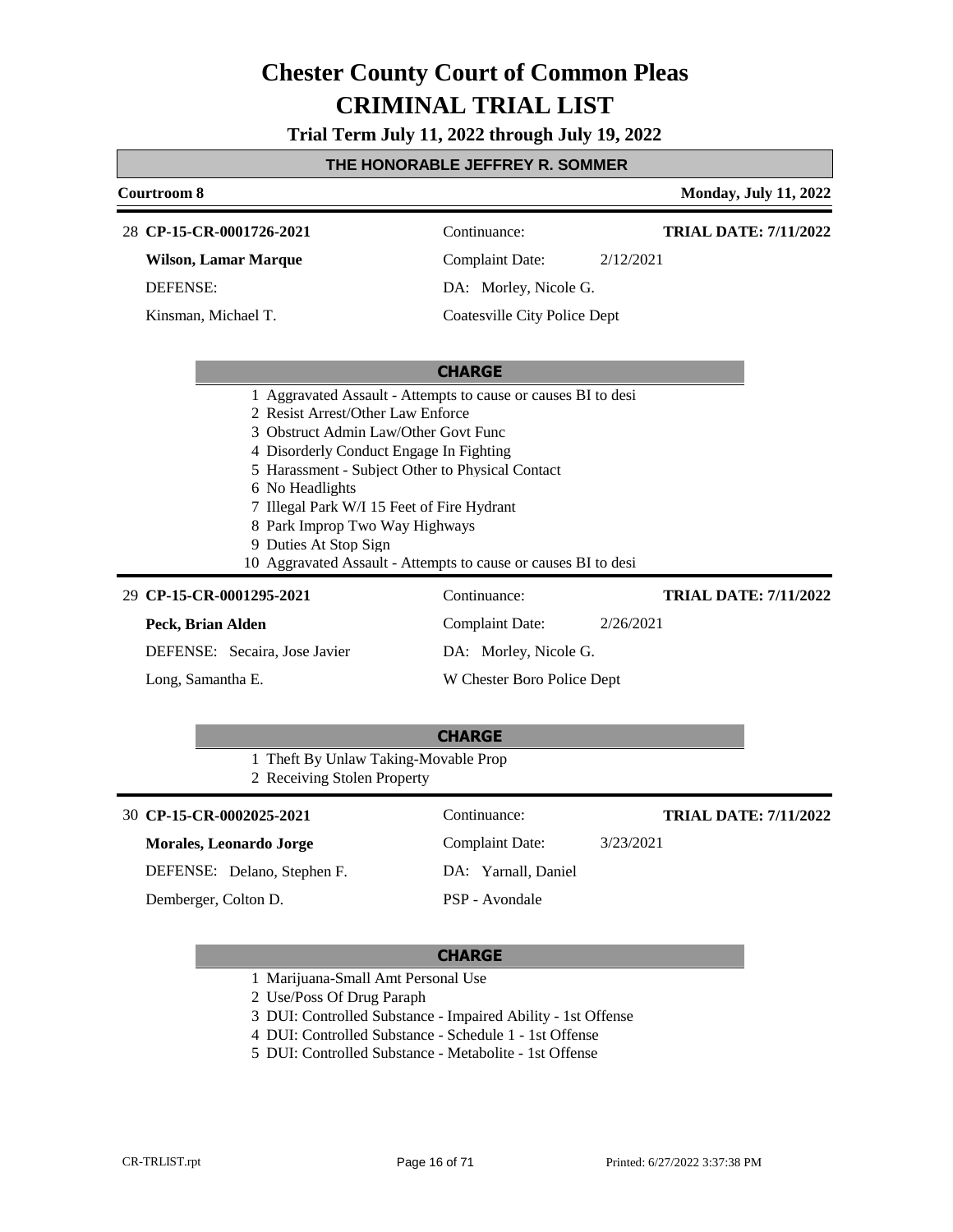**Trial Term July 11, 2022 through July 19, 2022**

### **THE HONORABLE JEFFREY R. SOMMER**

| <u>IME MUNURABLE JEFFRET R. SUMMER</u>                                                                                                                                                                                                                                                                                    |                                  |                              |  |  |
|---------------------------------------------------------------------------------------------------------------------------------------------------------------------------------------------------------------------------------------------------------------------------------------------------------------------------|----------------------------------|------------------------------|--|--|
| Courtroom 8                                                                                                                                                                                                                                                                                                               |                                  | <b>Monday, July 11, 2022</b> |  |  |
| 31 CP-15-CR-0001226-2021                                                                                                                                                                                                                                                                                                  | Continuance:                     | <b>TRIAL DATE: 7/11/2022</b> |  |  |
| <b>Owens, Thomas</b>                                                                                                                                                                                                                                                                                                      | <b>Complaint Date:</b>           | 4/3/2021                     |  |  |
| DEFENSE: Secaira, Jose Javier                                                                                                                                                                                                                                                                                             | DA: Morley, Nicole G.            |                              |  |  |
| Cumens, Joshua D.                                                                                                                                                                                                                                                                                                         | Westtown/East Goshen Police Dept |                              |  |  |
|                                                                                                                                                                                                                                                                                                                           |                                  |                              |  |  |
|                                                                                                                                                                                                                                                                                                                           | <b>CHARGE</b>                    |                              |  |  |
| 1 Theft By Decep-False Impression<br>2 Forgery - Unauthorized Act In Writing<br>3 Identity Theft<br>4 Criminal Use Of Communication Facility<br>5 Criminal Attempt - Theft By Decep-False Impression<br>6 Identity Theft<br>7 Access Device Issd to Another Who Did Not Auth Use                                          |                                  |                              |  |  |
| 32 CP-15-CR-0001555-2021                                                                                                                                                                                                                                                                                                  | Continuance:                     | <b>TRIAL DATE: 7/11/2022</b> |  |  |
| <b>Franz, Ronald Charles</b>                                                                                                                                                                                                                                                                                              | <b>Complaint Date:</b>           | 4/13/2021                    |  |  |
| DEFENSE: Strand, Eric D.                                                                                                                                                                                                                                                                                                  | DA: Morley, Nicole G.            |                              |  |  |
| Rawley, Robert P.                                                                                                                                                                                                                                                                                                         | PSP - Avondale                   |                              |  |  |
|                                                                                                                                                                                                                                                                                                                           |                                  |                              |  |  |
|                                                                                                                                                                                                                                                                                                                           | <b>CHARGE</b>                    |                              |  |  |
| 1 Endangering Welfare of Children - Parent/Guardian/Other<br>2 DUI: Controlled Substance - Impaired Ability - 1st Offense<br>3 Failure To Stop At Red Signal<br>4 Careless Driving<br>5 Reckless Driving<br>6 Driving at Safe Speed<br>7 Have Improper Horn<br>8 Fail to use safety belt - driver and front seat occupant |                                  |                              |  |  |
| 33 CP-15-CR-0002182-2021                                                                                                                                                                                                                                                                                                  | Continuance:                     | <b>TRIAL DATE: 7/11/2022</b> |  |  |
| Harris, Phillip                                                                                                                                                                                                                                                                                                           | <b>Complaint Date:</b>           | 5/10/2021                    |  |  |
| DEFENSE: Kelly, Evan J.                                                                                                                                                                                                                                                                                                   | DA: Morley, Nicole G.            |                              |  |  |

Prouty, Timothy

Г

### **CHARGE**

N Coventry Twp Police Dept

1 Materially false written statement - purchase, delivery, trans

2 Statement Under Penalty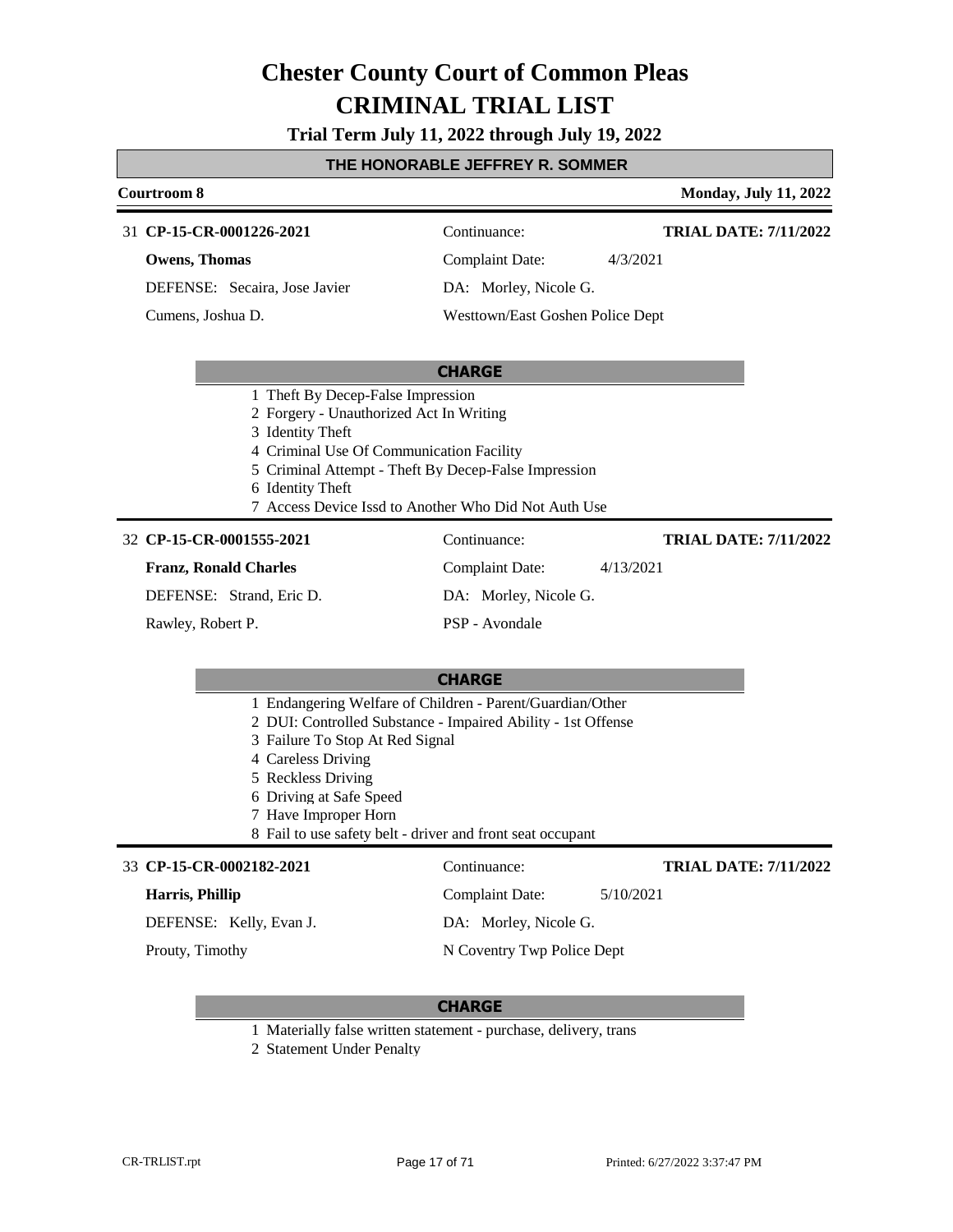### **Trial Term July 11, 2022 through July 19, 2022**

### **THE HONORABLE JEFFREY R. SOMMER**

| Courtroom 8                                                                    |                                        | <b>Monday, July 11, 2022</b> |
|--------------------------------------------------------------------------------|----------------------------------------|------------------------------|
| 34 CP-15-CR-0002654-2021                                                       | Continuance:                           | <b>TRIAL DATE: 7/11/2022</b> |
| Mestre, Jean Karissa                                                           | <b>Complaint Date:</b>                 | 5/17/2021                    |
| DEFENSE: McCabe, Thomas Patrick                                                | DA: Yarnall, Daniel                    |                              |
| Hiro, Stephen M.                                                               | W Goshen Twp Police Dept               |                              |
|                                                                                | <b>CHARGE</b>                          |                              |
| 1 Theft By Unlaw Taking-Movable Prop<br>2 Receiving Stolen Property            |                                        |                              |
| 35 CP-15-CR-0000086-2022                                                       | Continuance:                           | <b>TRIAL DATE: 7/11/2022</b> |
| <b>Richard, Xavior Nike</b>                                                    | <b>Complaint Date:</b>                 | 5/17/2021                    |
| DEFENSE: Roberts, Richard Sherwood Jr.                                         | DA: Morley, Nicole G.                  |                              |
| Sheridan, Daniel J.                                                            | PSP - Avondale                         |                              |
|                                                                                |                                        |                              |
|                                                                                | <b>CHARGE</b>                          |                              |
| 1 Int Poss Contr Subst By Per Not Reg                                          |                                        |                              |
| 2 Int Poss Contr Subst By Per Not Reg<br>3 Int Poss Contr Subst By Per Not Reg |                                        |                              |
| 4 Int Poss Contr Subst By Per Not Reg                                          |                                        |                              |
| 5 Marijuana-Small Amt Personal Use                                             |                                        |                              |
| 6 Use/Poss Of Drug Paraph<br>7 Use/Poss Of Drug Paraph                         |                                        |                              |
| 8 Use/Poss Of Drug Paraph                                                      |                                        |                              |
| 9 Use/Poss Of Drug Paraph                                                      |                                        |                              |
| 10 Use/Poss Of Drug Paraph                                                     |                                        |                              |
| 36 CP-15-CR-0002939-2021                                                       | Continuance:                           | <b>TRIAL DATE: 7/11/2022</b> |
| <b>Glass, Jeremiah Thomas</b>                                                  | <b>Complaint Date:</b>                 | 5/21/2021                    |
| DEFENSE: Kelly, Evan J.                                                        | DA: Abatemarco, Christine C.           |                              |
| Martin, Bernard S.                                                             | <b>Chester County County Detective</b> |                              |

- 1 Dissem Photo/Film of Child Sex Acts
- 2 Dissem Photo/Film of Child Sex Acts
- 3 Dissem Photo/Film of Child Sex Acts
- 4 Child Pornography
- 5 Child Pornography
- 6 Child Pornography
- 7 Criminal Use Of Communication Facility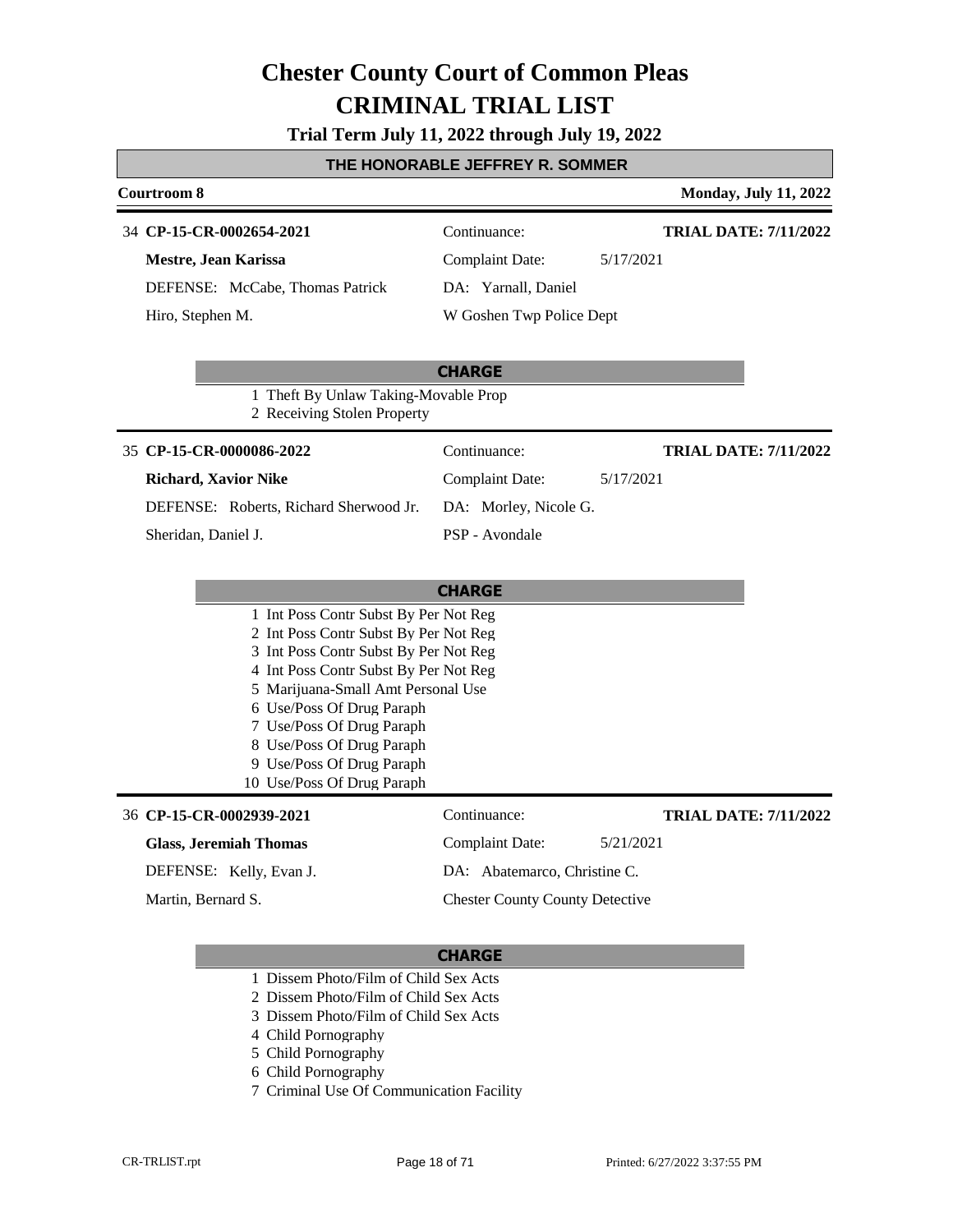### **Trial Term July 11, 2022 through July 19, 2022**

### **THE HONORABLE JEFFREY R. SOMMER**

### **Courtroom 8 Monday, July 11, 2022 CHARGE CP-15-CR-0003511-2021** 37 Continuance: **Vitali, Louis J.** DEFENSE: Bonner, James Henderson Complaint Date: 5/27/2021 DA: Abatemarco, Christine C. Downingtown Boro Police Dept **TRIAL DATE: 7/11/2022** Scavicchio, Christopher W. 1 Manufacture, Delivery, or Possession With Intent to Manufa 2 Deliver/Intent To Del Drug Para 3 Poss Of Marijuana 4 Use/Poss Of Drug Paraph **CP-15-CR-0003512-2021** 37 Continuance: **Vitali, Louis J.** Complaint Date: 5/25/2021 **TRIAL DATE: 7/11/2022**

### DEFENSE: Bonner, James Henderson

Martin, Bernard S.

DA: Abatemarco, Christine C. Chester County County Detective

- 1 Child Pornography
- 2 Child Pornography
- 3 Child Pornography
- 4 Child Pornography
- 5 Child Pornography
- 6 Child Pornography
- 7 Child Pornography
- 8 Child Pornography
- 9 Child Pornography
- 10 Child Pornography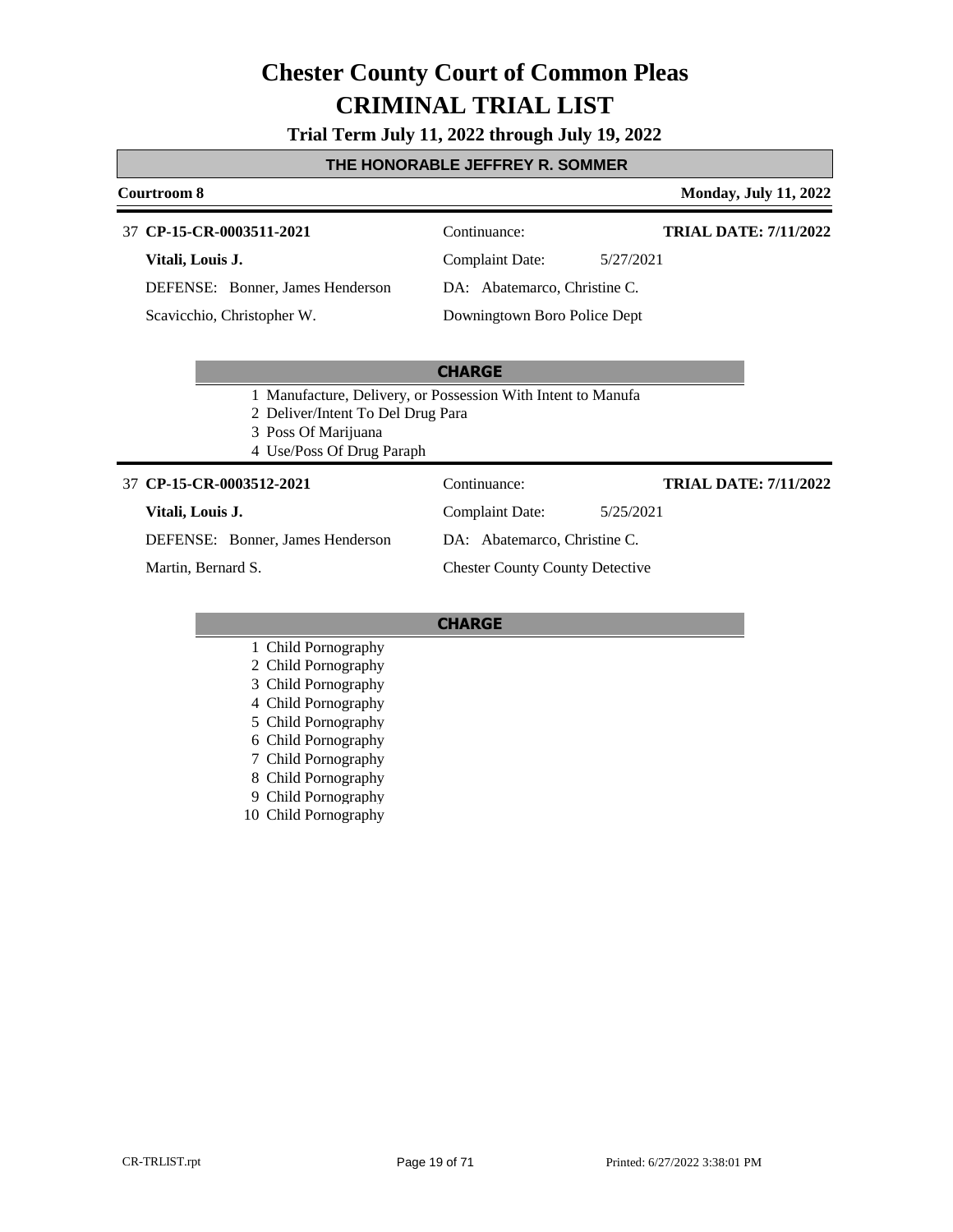**Trial Term July 11, 2022 through July 19, 2022**

### **THE HONORABLE JEFFREY R. SOMMER**

| Courtroom 8                                                                                                                                                                                                                                                                                                                                                                                                                                                                                        |                                        | <b>Monday, July 11, 2022</b> |
|----------------------------------------------------------------------------------------------------------------------------------------------------------------------------------------------------------------------------------------------------------------------------------------------------------------------------------------------------------------------------------------------------------------------------------------------------------------------------------------------------|----------------------------------------|------------------------------|
| 38 CP-15-CR-0003052-2021                                                                                                                                                                                                                                                                                                                                                                                                                                                                           | Continuance:                           | <b>TRIAL DATE: 7/11/2022</b> |
| <b>Washington, Leon D.</b>                                                                                                                                                                                                                                                                                                                                                                                                                                                                         | <b>Complaint Date:</b>                 | 8/25/2021                    |
| DEFENSE: Latour, Pierre III                                                                                                                                                                                                                                                                                                                                                                                                                                                                        | DA: Macaulay, Kaitlyn Ruth             |                              |
| Rosado, Oscar J.                                                                                                                                                                                                                                                                                                                                                                                                                                                                                   | <b>Chester County County Detective</b> |                              |
|                                                                                                                                                                                                                                                                                                                                                                                                                                                                                                    | <b>CHARGE</b>                          |                              |
| 1 Conspiracy - Manufacture, Delivery, or Possession With Int<br>2 Manufacture, Delivery, or Possession With Intent to Manufa<br>3 Manufacture, Delivery, or Possession With Intent to Manufa<br>4 Conspiracy - Int Poss Contr Subst By Per Not Reg<br>5 Int Poss Contr Subst By Per Not Reg<br>6 Int Poss Contr Subst By Per Not Reg<br>7 Conspiracy - Use/Poss Of Drug Paraph<br>8 Use/Poss Of Drug Paraph<br>9 Use/Poss Of Drug Paraph<br>10 Conspiracy - Criminal Use Of Communication Facility |                                        |                              |
| 38 CP-15-CR-0003682-2021                                                                                                                                                                                                                                                                                                                                                                                                                                                                           | Continuance:                           | <b>TRIAL DATE: 7/11/2022</b> |
| <b>Parker, Tre Dupree</b>                                                                                                                                                                                                                                                                                                                                                                                                                                                                          | <b>Complaint Date:</b>                 | 8/25/2021                    |
| DEFENSE: Secaira, Jose Javier                                                                                                                                                                                                                                                                                                                                                                                                                                                                      | DA: Macaulay, Kaitlyn Ruth             |                              |

Rosado, Oscar J.

### **CHARGE**

Chester County County Detective

- 1 Conspiracy Manufacture, Delivery, or Possession With Int
- 2 Manufacture, Delivery, or Possession With Intent to Manufa
- 3 Conspiracy Int Poss Contr Subst By Per Not Reg
- 4 Int Poss Contr Subst By Per Not Reg
- 5 Conspiracy Use/Poss Of Drug Paraph
- 6 Use/Poss Of Drug Paraph
- 7 Conspiracy Criminal Use Of Communication Facility
- 8 Criminal Use Of Communication Facility
- 9 Conspiracy Deal In Proc Unl Act/Intent To Promote
- 10 Deal In Proc Unl Act/Intent To Promote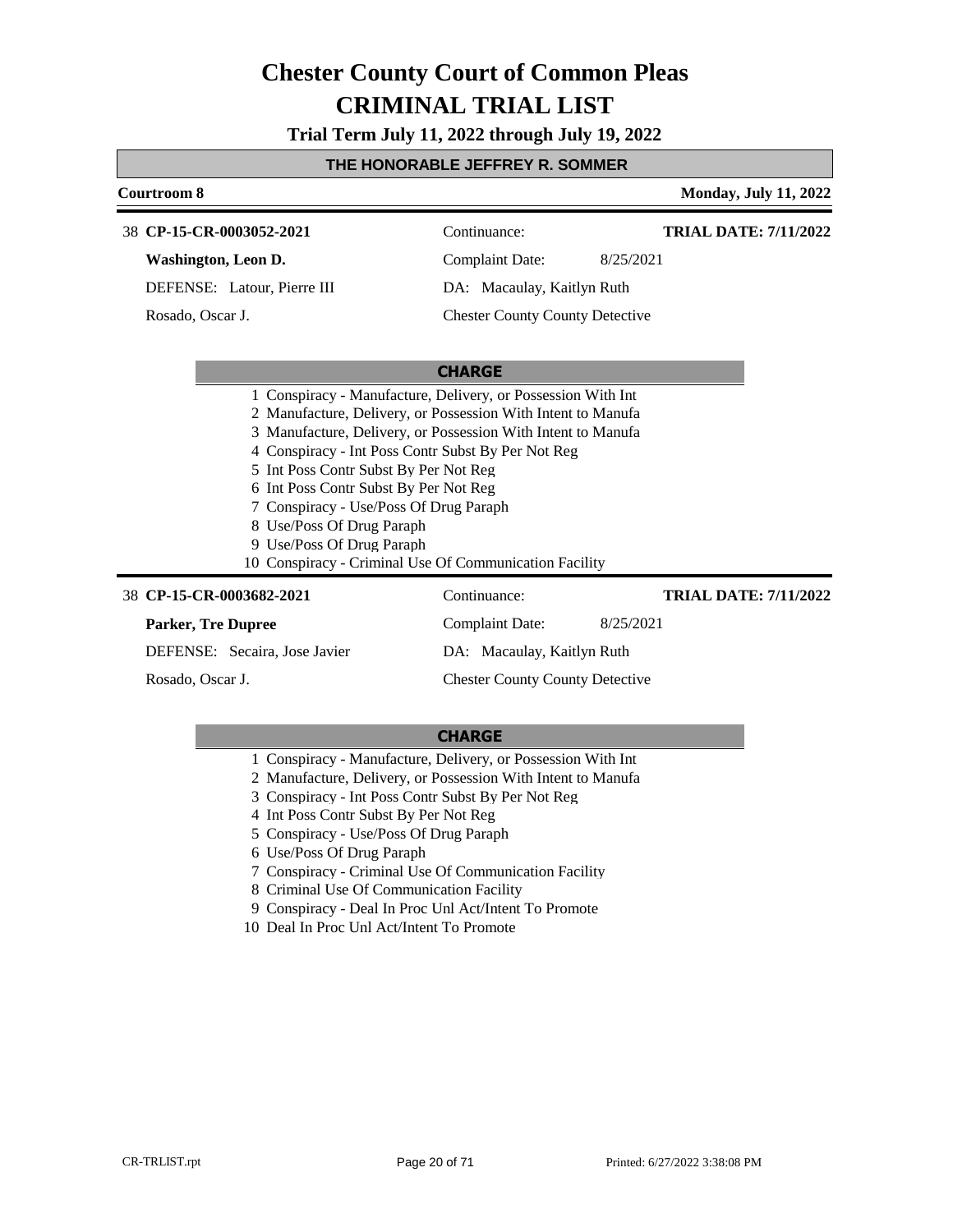**Trial Term July 11, 2022 through July 19, 2022**

### **THE HONORABLE JEFFREY R. SOMMER**

| <b>Courtroom 8</b>                                                                                                       |                                                                                                                                                                                                                                                                                                                                                                                                                                                    | <b>Monday, July 11, 2022</b> |  |
|--------------------------------------------------------------------------------------------------------------------------|----------------------------------------------------------------------------------------------------------------------------------------------------------------------------------------------------------------------------------------------------------------------------------------------------------------------------------------------------------------------------------------------------------------------------------------------------|------------------------------|--|
| 38 CP-15-CR-0003053-2021                                                                                                 | Continuance:                                                                                                                                                                                                                                                                                                                                                                                                                                       | <b>TRIAL DATE: 7/11/2022</b> |  |
| Parker, Hiram Kenneth                                                                                                    | <b>Complaint Date:</b>                                                                                                                                                                                                                                                                                                                                                                                                                             | 8/25/2021                    |  |
| DEFENSE: Kelly, Evan J.                                                                                                  | DA: Macaulay, Kaitlyn Ruth                                                                                                                                                                                                                                                                                                                                                                                                                         |                              |  |
| Rosado, Oscar J.                                                                                                         | <b>Chester County County Detective</b>                                                                                                                                                                                                                                                                                                                                                                                                             |                              |  |
|                                                                                                                          | <b>CHARGE</b>                                                                                                                                                                                                                                                                                                                                                                                                                                      |                              |  |
| 8 Int Poss Contr Subst By Per Not Reg<br>9 Int Poss Contr Subst By Per Not Reg<br>10 Int Poss Contr Subst By Per Not Reg | 1 Conspiracy - Manufacture, Delivery, or Possession With Int<br>2 Manufacture, Delivery, or Possession With Intent to Manufa<br>3 Manufacture, Delivery, or Possession With Intent to Manufa<br>4 Manufacture, Delivery, or Possession With Intent to Manufa<br>5 Manufacture, Delivery, or Possession With Intent to Manufa<br>6 Manufacture, Delivery, or Possession With Intent to Manufa<br>7 Conspiracy - Int Poss Contr Subst By Per Not Reg |                              |  |
| 38 CP-15-CR-0002696-2021                                                                                                 | Continuance:                                                                                                                                                                                                                                                                                                                                                                                                                                       | <b>TRIAL DATE: 7/11/2022</b> |  |
| McCain, Steven Charles Jr.                                                                                               | Complaint Date:                                                                                                                                                                                                                                                                                                                                                                                                                                    | 5/26/2021                    |  |
| DEFENSE: Johnson, Shaka Mzee                                                                                             | DA: Macaulay, Kaitlyn Ruth                                                                                                                                                                                                                                                                                                                                                                                                                         |                              |  |
| Rosado, Oscar J.                                                                                                         | <b>Chester County County Detective</b>                                                                                                                                                                                                                                                                                                                                                                                                             |                              |  |

|  |  | 1 Conspiracy - Manufacture, Delivery, or Possession With Int |  |  |  |  |  |
|--|--|--------------------------------------------------------------|--|--|--|--|--|
|--|--|--------------------------------------------------------------|--|--|--|--|--|

- 2 Conspiracy Manufacture, Delivery, or Possession With Int
- 3 Conspiracy Manufacture, Delivery, or Possession With Int
- 4 Manufacture, Delivery, or Possession With Intent to Manufa
- 5 Manufacture, Delivery, or Possession With Intent to Manufa
- 6 Manufacture, Delivery, or Possession With Intent to Manufa
- 7 Conspiracy Int Poss Contr Subst By Per Not Reg
- 8 Conspiracy Int Poss Contr Subst By Per Not Reg
- 9 Conspiracy Int Poss Contr Subst By Per Not Reg
- 10 Int Poss Contr Subst By Per Not Reg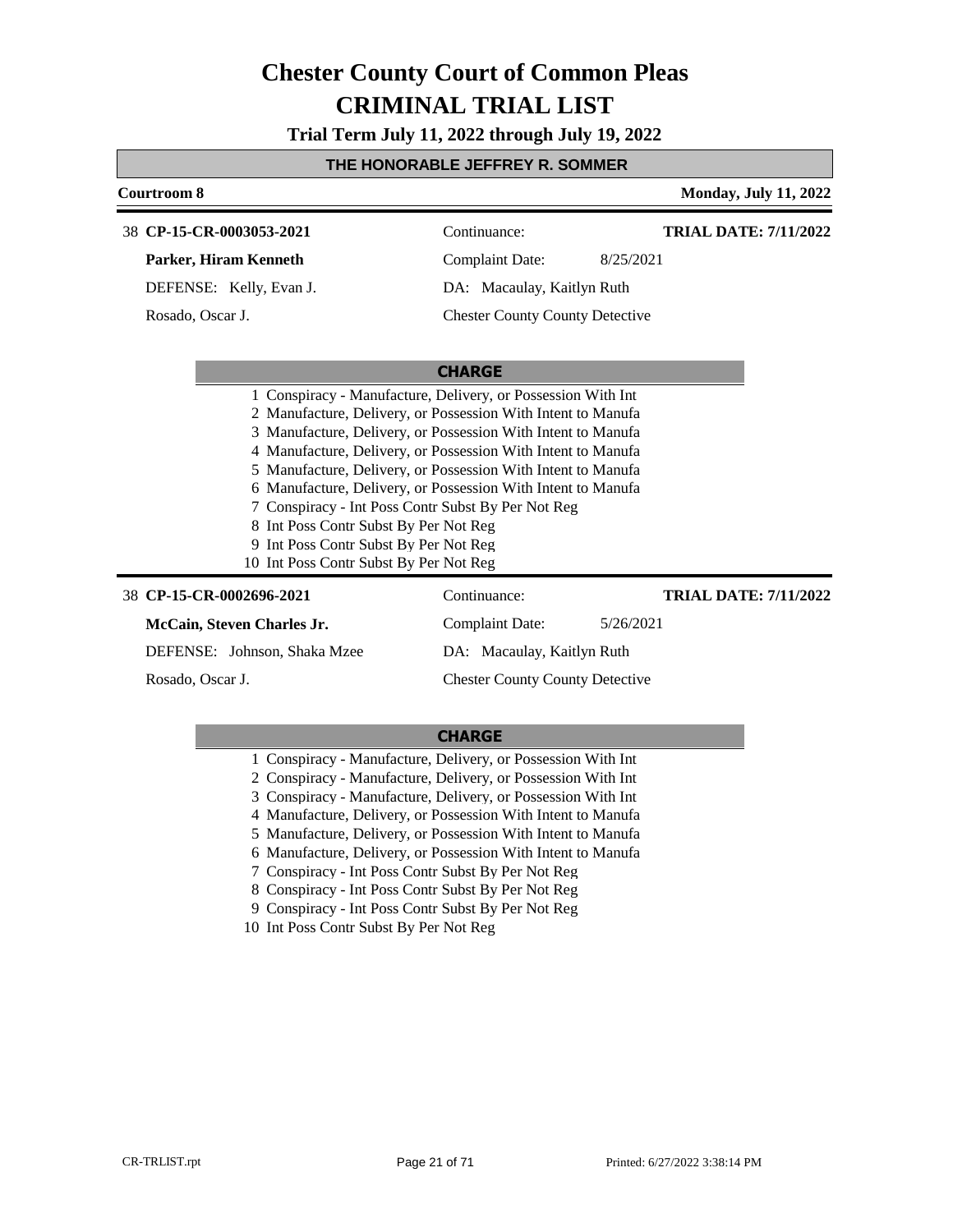**Trial Term July 11, 2022 through July 19, 2022**

### **THE HONORABLE JEFFREY R. SOMMER**

| Courtroom 8                                                                                                                                                     |                                                                                                                                                                                                                                                                                                                                                                                                                                                              | <b>Monday, July 11, 2022</b> |  |  |
|-----------------------------------------------------------------------------------------------------------------------------------------------------------------|--------------------------------------------------------------------------------------------------------------------------------------------------------------------------------------------------------------------------------------------------------------------------------------------------------------------------------------------------------------------------------------------------------------------------------------------------------------|------------------------------|--|--|
| 38 CP-15-CR-0003054-2021                                                                                                                                        | Continuance:                                                                                                                                                                                                                                                                                                                                                                                                                                                 | <b>TRIAL DATE: 7/11/2022</b> |  |  |
| Parker, Hiram Kenneth                                                                                                                                           | Complaint Date:                                                                                                                                                                                                                                                                                                                                                                                                                                              | 5/26/2021                    |  |  |
| DEFENSE: Kelly, Evan J.                                                                                                                                         | DA: Macaulay, Kaitlyn Ruth                                                                                                                                                                                                                                                                                                                                                                                                                                   |                              |  |  |
| Rosado, Oscar J.                                                                                                                                                | <b>Chester County County Detective</b>                                                                                                                                                                                                                                                                                                                                                                                                                       |                              |  |  |
|                                                                                                                                                                 |                                                                                                                                                                                                                                                                                                                                                                                                                                                              |                              |  |  |
|                                                                                                                                                                 | <b>CHARGE</b>                                                                                                                                                                                                                                                                                                                                                                                                                                                |                              |  |  |
| 8 Conspiracy - Int Poss Contr Subst By Per Not Reg<br>9 Conspiracy - Int Poss Contr Subst By Per Not Reg<br>10 Conspiracy - Int Poss Contr Subst By Per Not Reg | 1 Conspiracy - Manufacture, Delivery, or Possession With Int<br>2 Conspiracy - Manufacture, Delivery, or Possession With Int<br>3 Conspiracy - Manufacture, Delivery, or Possession With Int<br>4 Manufacture, Delivery, or Possession With Intent to Manufa<br>5 Manufacture, Delivery, or Possession With Intent to Manufa<br>6 Manufacture, Delivery, or Possession With Intent to Manufa<br>7 Manufacture, Delivery, or Possession With Intent to Manufa |                              |  |  |
| 39 CP-15-CR-0002716-2021                                                                                                                                        | Continuance:                                                                                                                                                                                                                                                                                                                                                                                                                                                 | <b>TRIAL DATE: 7/11/2022</b> |  |  |
| Thornton-Bey, Jaffa                                                                                                                                             | <b>Complaint Date:</b>                                                                                                                                                                                                                                                                                                                                                                                                                                       | 5/26/2021                    |  |  |
| DEFENSE: McCarthy, Brian Lee                                                                                                                                    | DA: Yarnall, Daniel                                                                                                                                                                                                                                                                                                                                                                                                                                          |                              |  |  |
| Hyland. Thomas P. Jr.                                                                                                                                           | Phoenixville Boro Police Dept                                                                                                                                                                                                                                                                                                                                                                                                                                |                              |  |  |

- 1 Manufacture, Delivery, or Possession With Intent to Manufa
- 2 Manufacture, Delivery, or Possession With Intent to Manufa
- 3 Int Poss Contr Subst By Per Not Reg
- 4 Int Poss Contr Subst By Per Not Reg
- 5 Use/Poss Of Drug Paraph
- 6 Deliver/Intent To Del Drug Para
- 7 Manufacture, Delivery, or Possession With Intent to Manufa
- 8 Manufacture, Delivery, or Possession With Intent to Manufa
- 9 Manufacture, Delivery, or Possession With Intent to Manufa
- 10 Conspiracy Manufacture, Delivery, or Possession With Int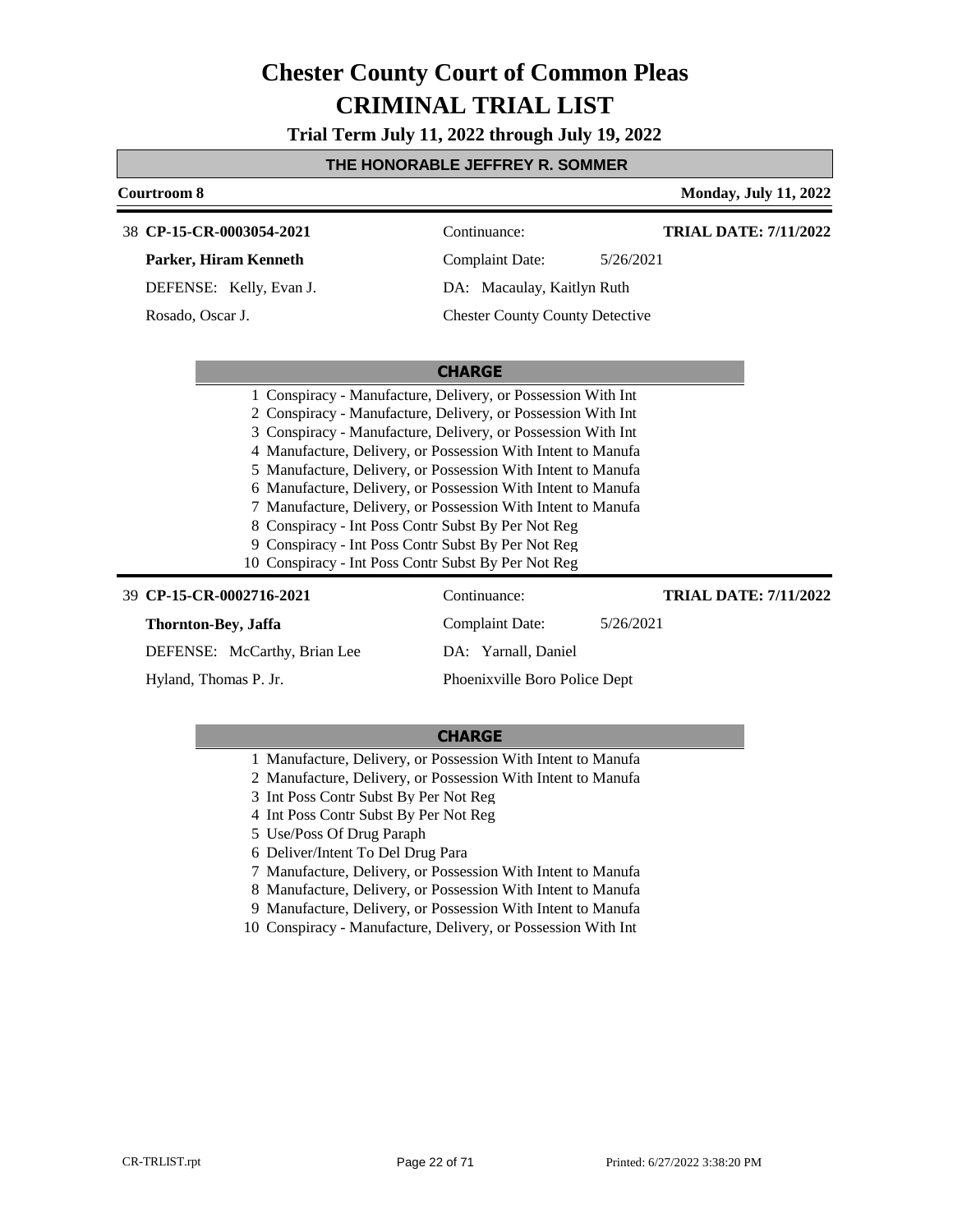### **Trial Term July 11, 2022 through July 19, 2022**

### **THE HONORABLE JEFFREY R. SOMMER**

#### **Courtroom 8 Monday, July 11, 2022**

### **CP-15-CR-0002252-2021** 40 Continuance:

**Wade, David Maurice**

DEFENSE: Secaira, Jose Javier

Blue, Ross R.

Complaint Date: 6/1/2021

DA: Morley, Nicole G.

W Chester Boro Police Dept

### **CHARGE**

- 1 Burglary Overnight Accommodations; Person Present, Bo
- 2 Crim Tres-Break Into Structure
- 3 Simple Assault
- 4 Stalking Repeatedly Commit Acts To Cause Fear
- 5 Def Tres Actual Communication To

#### **CP-15-CR-0002253-2021** 40 Continuance:

#### **Wade, David Maurice**

DEFENSE: Secaira, Jose Javier

Kuehn, Robert M.

Complaint Date: 5/27/2021

DA: Morley, Nicole G.

W Chester Boro Police Dept

### **CHARGE**

- 1 Burglary Overnight Accommodation, No Person Present
- 2 Def Tres Actual Communication To
- 3 Crim Tres-Break Into Structure
- 4 Criminal Mischief Damage Property
- 5 Terroristic Threats W/ Int To Terrorize Another
- 6 Harassment Comm. Lewd, Threatening, Etc. Language

**TRIAL DATE: 7/11/2022**

**TRIAL DATE: 7/11/2022**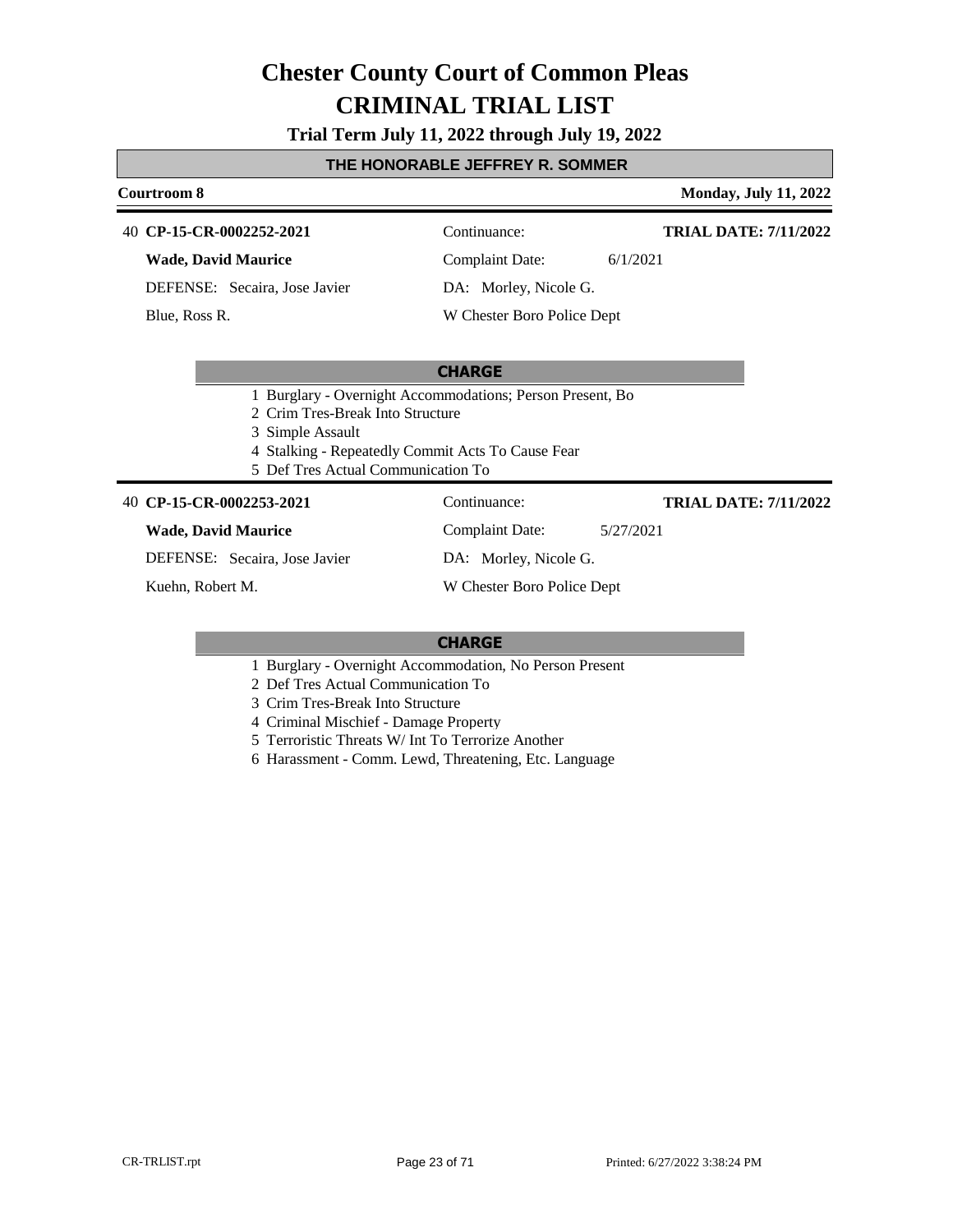### **Trial Term July 11, 2022 through July 19, 2022**

### **THE HONORABLE JEFFREY R. SOMMER**

#### **Courtroom 8 Tuesday, July 12, 2022**

### 41 **CP-15-CR-0002004-2021** Continuance:

**White-Santos, Jaquan Aqueel** DEFENSE: Clark, David Paul Donkin, Ryan N.

DA: Morley, Nicole G.

Complaint Date: 6/5/2021

**TRIAL DATE: 7/12/2022**

W Chester Boro Police Dept

### **CHARGE**

1 Terroristic Threats W/ Int To Terrorize Another

### **CP-15-CR-0001922-2022** 42 Continuance:

### **Schindler, Thomas K.**

DEFENSE: Difabio, Vincent P.

Cowdright, William K.

**TRIAL DATE: 7/12/2022**

DA: Chester County District Attorney

Complaint Date: 3/29/2022

### Chester County County Detective

### **CHARGE**

- 1 Theft By Unlaw Taking-Movable Prop
- 2 Theft By Decep-False Impression
- 3 Theft By Fail To Make Req Disp Funds
- 4 Knowledge That Property Is Proceeds of Illegal Act

### **CP-15-CR-0001923-2022** 42 Continuance:

**Schindler, Thomas K.**

DEFENSE: Difabio, Vincent P.

Cowdright, William K.

Complaint Date: 3/29/2022

DA: Chester County District Attorney

### Chester County County Detective

### **CHARGE**

- 1 Theft By Unlaw Taking-Movable Prop
- 2 Theft By Decep-False Impression
- 3 Theft By Fail To Make Req Disp Funds
- 4 Knowledge That Property Is Proceeds of Illegal Act

**TRIAL DATE: 7/12/2022**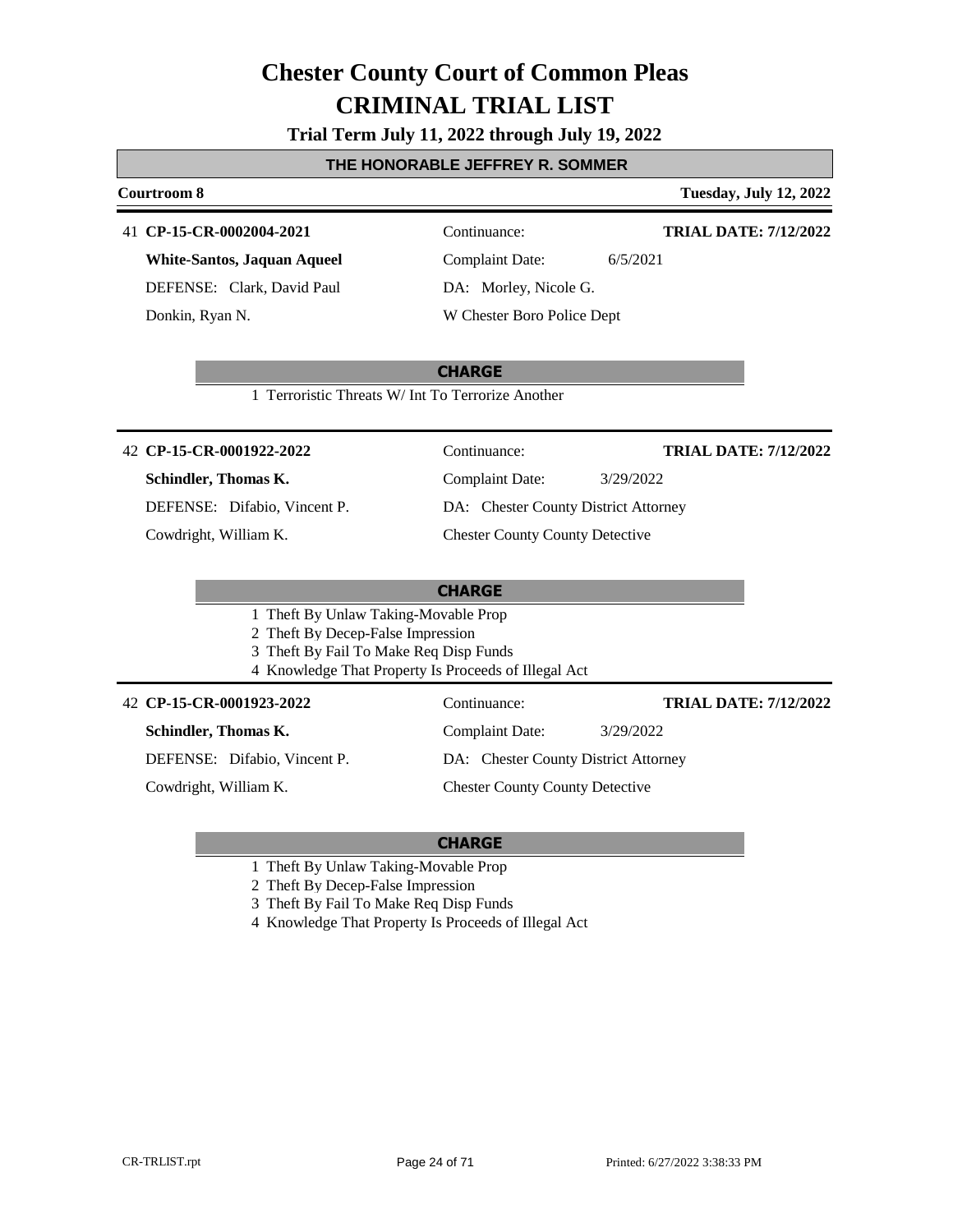**Trial Term July 11, 2022 through July 19, 2022**

### **THE HONORABLE JEFFREY R. SOMMER**

| Courtroom 8                                           |                                  | <b>Tuesday, July 12, 2022</b> |  |  |
|-------------------------------------------------------|----------------------------------|-------------------------------|--|--|
| 42 CP-15-CR-0002305-2021                              | Continuance:                     | <b>TRIAL DATE: 7/12/2022</b>  |  |  |
| <b>Schindler, Thomas Kevin</b>                        | <b>Complaint Date:</b>           | 6/16/2021                     |  |  |
| DEFENSE: Difabio, Vincent P.                          | DA: Judge, William J. Jr.        |                               |  |  |
| Tritz, Andrew J. III                                  | <b>Easttown Twp Police Dept</b>  |                               |  |  |
|                                                       |                                  |                               |  |  |
|                                                       | <b>CHARGE</b>                    |                               |  |  |
| 1 Theft By Unlaw Taking-Movable Prop                  |                                  |                               |  |  |
| 2 Theft By Decep-False Impression                     |                                  |                               |  |  |
| Theft By Fail To Make Req Disp Funds                  |                                  |                               |  |  |
| 4 Forgery - Utters Forged Writing                     |                                  |                               |  |  |
| 5 Knowledge That Property Is Proceeds of Illegal Act  |                                  |                               |  |  |
| 6 Knowledge That Property Is Proceeds of Illegal Act  |                                  |                               |  |  |
| 7 Knowledge That Property Is Proceeds of Illegal Act  |                                  |                               |  |  |
| 8 Knowledge That Property Is Proceeds of Illegal Act  |                                  |                               |  |  |
| 9 Knowledge That Property Is Proceeds of Illegal Act  |                                  |                               |  |  |
| 10 Knowledge That Property Is Proceeds of Illegal Act |                                  |                               |  |  |
| 43 CP-15-CR-0002539-2021                              | Continuance:                     | <b>TRIAL DATE: 7/12/2022</b>  |  |  |
| Richardson, Taylor Wynn                               | Complaint Date:                  | 6/17/2021                     |  |  |
| DEFENSE: Delano, Stephen F.                           | DA: Macaulay, Kaitlyn Ruth       |                               |  |  |
| Weaverling, Russell L. III                            | Westtown/East Goshen Police Dept |                               |  |  |
|                                                       |                                  |                               |  |  |
|                                                       | <b>CHARGE</b>                    |                               |  |  |

- 1 Terrorism Intimidate or Coerce a Civilian Population
- 2 Conspiracy Bomb Threats Reports W/O Knowledge Of
- 3 Conspiracy Bomb Threats Threatens Plcmnt Of Bomb
- 4 Conspiracy Terroristic Threats Cause Evacuation Of Bldg
- 5 Conspiracy Terroristic Threats Cause Serious Public Incon

#### 44 **CP-15-CR-0002598-2021** Continuance:

|  | <b>Henderson, Gary Daniel</b> |  |
|--|-------------------------------|--|
|--|-------------------------------|--|

DEFENSE: Secaira, Jose Javier

Gravina, Kurt R.

### DA: Bonsall, Samuel Kirk

Downingtown Boro Police Dept

Complaint Date: 6/26/2021

### **CHARGE**

- 1 Simple Assault
- 2 Terroristic Threats W/ Int To Terrorize Another
- 3 Poss Instrument Of Crime W/Int
- 4 Harassment Subject Other to Physical Contact
- 5 Public Drunkenness And Similar Misconduct
- 6 Marijuana-Small Amt Personal Use

**TRIAL DATE: 7/12/2022**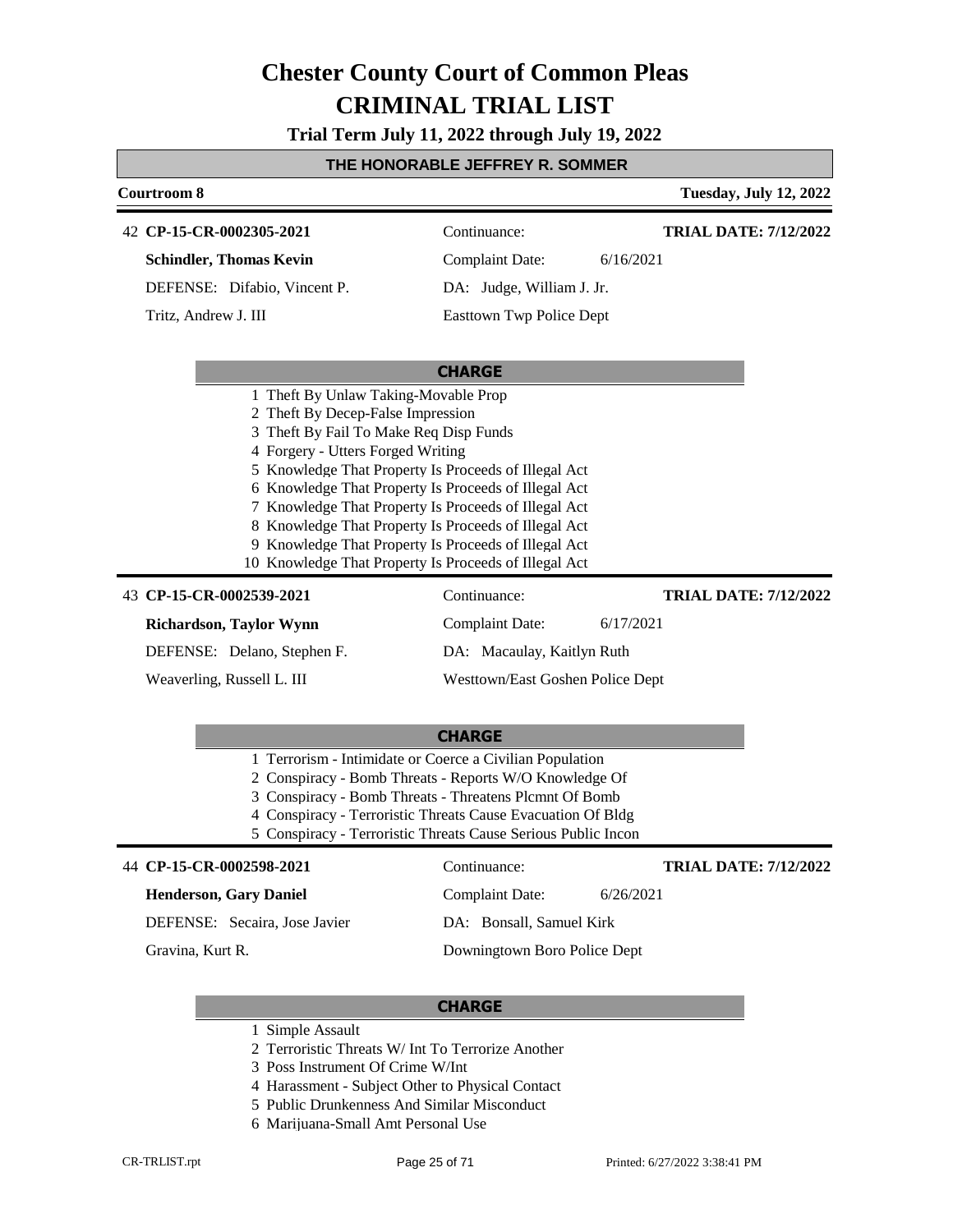### **Trial Term July 11, 2022 through July 19, 2022**

### **THE HONORABLE JEFFREY R. SOMMER**

### **Courtroom 8 Tuesday, July 12, 2022 CHARGE CP-15-CR-0002911-2021** 45 Continuance: **Dunn-Hogue, Shardae Elizabeth** DEFENSE: Crichton, Stuart Rolf Complaint Date: 7/1/2021 DA: Morley, Nicole G. Coatesville City Police Dept **TRIAL DATE: 7/12/2022** Ingemie, Jeffrey J. 1 Unknown Statute 2 Simple Assault 3 Recklessly Endangering Another Person 4 Disorderly Conduct Engage in Fighting 5 Conspiracy - Aggravated Assault - Attempts to cause SBI or 6 Conspiracy - Simple Assault 7 Conspiracy - Recklessly Endangering Another Person 8 Conspiracy - Disorderly Conduct Engage In Fighting **CP-15-CR-0002897-2021** 45 Continuance: **Johnson, Lakisha** DEFENSE: Secaira, Jose Javier Complaint Date: 7/1/2021 DA: Morley, Nicole G. Coatesville City Police Dept **TRIAL DATE: 7/12/2022** Ingemie, Jeffrey J.

### **CHARGE**

- 1 Aggravated Assault Attempts to cause SBI or causes injury
- 2 Simple Assault
- 3 Recklessly Endangering Another Person
- 4 Disorderly Conduct Engage in Fighting
- 5 Simple Assault

### 46 **CP-15-CR-0002428-2021** Continuance:

#### **Loper, Zahir D.**

DEFENSE: Kelly, Evan J.

Blue, Ross R.

### Complaint Date: 7/9/2021

**TRIAL DATE: 7/12/2022**

DA: Morley, Nicole G.

W Chester Boro Police Dept

- 1 Possession Of Firearm Prohibited
- 2 Firearms Not To Be Carried W/O License
- 3 Poss Of Marijuana
- 4 Use/Poss Of Drug Paraph
- 5 Receiving Stolen Property
- 6 Operat Veh W/O Valid Inspect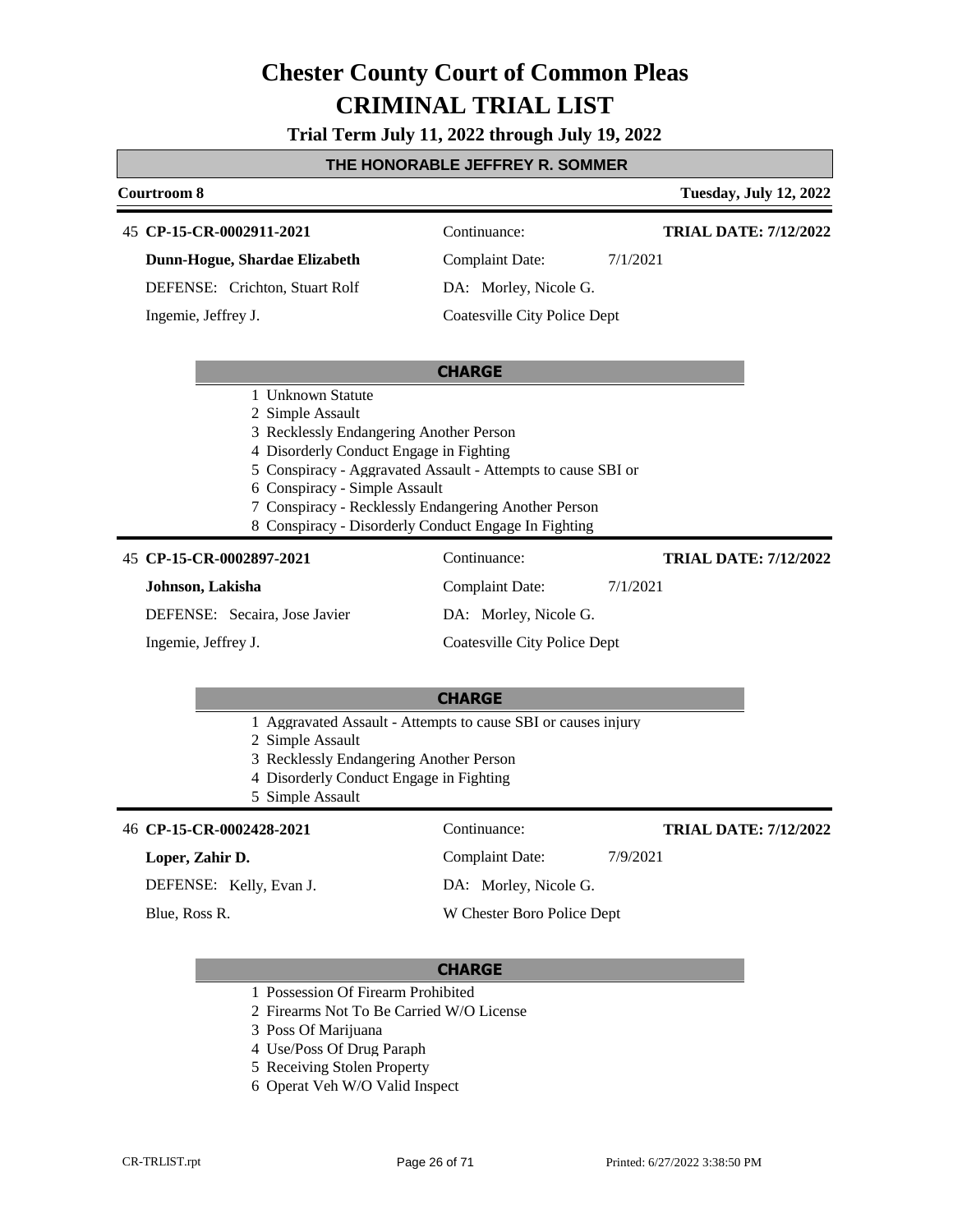|  |  |  |  | Trial Term July 11, 2022 through July 19, 2022 |  |  |  |
|--|--|--|--|------------------------------------------------|--|--|--|
|--|--|--|--|------------------------------------------------|--|--|--|

### **THE HONORABLE JEFFREY R. SOMMER**

| <b>Courtroom 8</b>                                              |                                                                                                               | <b>Tuesday, July 12, 2022</b> |
|-----------------------------------------------------------------|---------------------------------------------------------------------------------------------------------------|-------------------------------|
| 47 CP-15-CR-0003557-2021                                        | Continuance:                                                                                                  | <b>TRIAL DATE: 7/12/2022</b>  |
| Rahbari, Abbas                                                  | <b>Complaint Date:</b>                                                                                        | 7/14/2021                     |
| DEFENSE: Thompson, Nichole Marie                                | DA: Acito, Jessica                                                                                            |                               |
| Maurer, David S.                                                | W Goshen Twp Police Dept                                                                                      |                               |
|                                                                 | <b>CHARGE</b>                                                                                                 |                               |
|                                                                 | 1 Stalking - Repeatedly Commit Acts To Cause Fear<br>2 Harassment - Course of Conduct W/No Legitimate Purpose |                               |
| 48 CP-15-CR-0000528-2022                                        | Continuance:                                                                                                  | <b>TRIAL DATE: 7/12/2022</b>  |
| Davis, Jason Allen                                              | <b>Complaint Date:</b>                                                                                        | 7/16/2021                     |
| DEFENSE: Ramsay, Marissa Margaret                               | DA: Yarnall, Daniel                                                                                           |                               |
| Hornbaker, Nicholas J.                                          | PSP - Avondale                                                                                                |                               |
|                                                                 |                                                                                                               |                               |
|                                                                 | <b>CHARGE</b>                                                                                                 |                               |
|                                                                 | 1 DUI: Controlled Substance - Impaired Ability - 1st Offense                                                  |                               |
| 3 Careless Driving                                              | 2 DUI: Controlled Substance - Schedule 1 - 1st Offense                                                        |                               |
| 4 Disregard Traffic Lane (Single)                               |                                                                                                               |                               |
| 5 Marijuana-Small Amt Personal Use<br>6 Use/Poss Of Drug Paraph |                                                                                                               |                               |
|                                                                 | 7 DUI: Controlled Substance - Metabolite - 1st Offense                                                        |                               |
| 49 CP-15-CR-0003806-2021                                        | Continuance:                                                                                                  | <b>TRIAL DATE: 7/12/2022</b>  |
| Esh, Aaron                                                      | <b>Complaint Date:</b>                                                                                        | 10/6/2021                     |
| DEFENSE: Consadene, Jonathan D.                                 | DA: Morley, Nicole G.                                                                                         |                               |
| Moore, Edward R.                                                | West Sadsbury Police Dept                                                                                     |                               |
|                                                                 |                                                                                                               |                               |
|                                                                 | CHARGE                                                                                                        |                               |

#### **CHARGE**

1 Intimidate Witness/Victim - Withhold Testimony

2 Harassment - Follow In Public Place

3 Harassment - Course of Conduct W/No Legitimate Purpose

4 Harassment - Comm. Lewd, Threatening, Etc. Language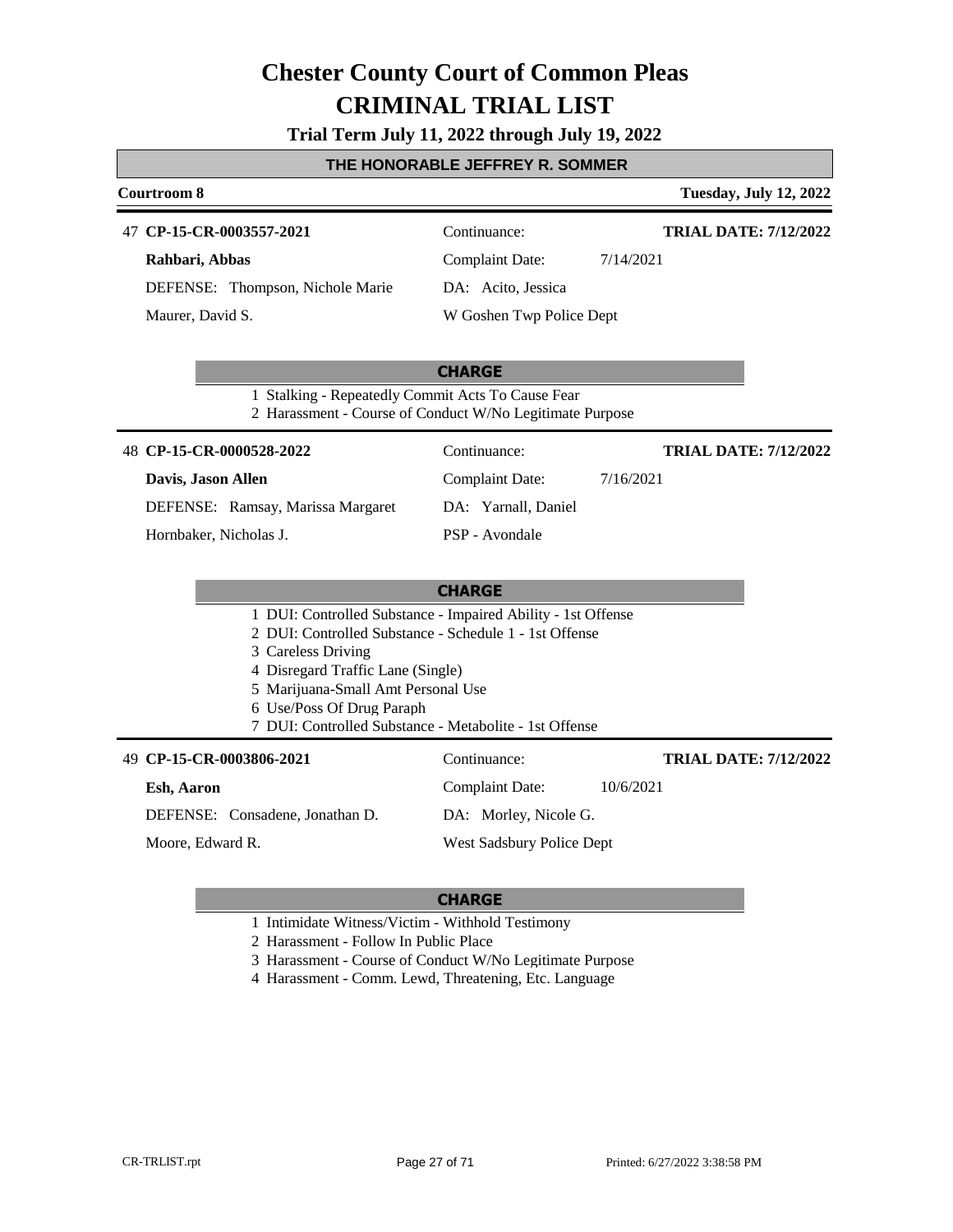**Trial Term July 11, 2022 through July 19, 2022**

### **THE HONORABLE JEFFREY R. SOMMER**

| <b>Courtroom 8</b>                 |                           | <b>Tuesday, July 12, 2022</b> |
|------------------------------------|---------------------------|-------------------------------|
| 49 CP-15-CR-0002474-2021           | Continuance:              | <b>TRIAL DATE: 7/12/2022</b>  |
| Esh, Aaron                         | Complaint Date:           | 7/20/2021                     |
| DEFENSE: Consadene, Jonathan D.    | DA: Morley, Nicole G.     |                               |
| Ruscio, Francis E.                 | West Sadsbury Police Dept |                               |
|                                    | <b>CHARGE</b>             |                               |
| Theft By Unlaw Taking-Movable Prop |                           |                               |

- 2 Criminal Mischief Damage Property
- 3 Harassment Comm. Repeatedly in Another Manner
- 4 Crim Tres-Enter Structure
- 5 Crim Tres-Enter Structure
- 6 Crim Tres-Enter Structure
- 7 Burglary Overnight Accommodation, No Person Present
- 8 Stalking Repeatedly Comm. To Cause Fear

#### **CP-15-CR-0002787-2021** 50 Continuance:

Collins, Ryan T.

**Quiles Sanchez, Roberto Orlando**

DEFENSE: Secaira, Jose Javier

DA: Morley, Nicole G.

Complaint Date: 8/26/2021

Complaint Date: 7/29/2021

DA: Morley, Nicole G. W Chester Boro Police Dept **TRIAL DATE: 7/12/2022**

**TRIAL DATE: 7/12/2022**

W Chester Boro Police Dept

#### **CHARGE**

- 1 Kidnap To Inflict Inj/Terror
- 2 Burglary Overnight Accommodations; Person Present, Bo
- 3 Terroristic Threats W/ Int To Terrorize Another
- 4 Strangulation Applying Pressure to Throat or Neck
- 5 False Imprisonment
- 6 Simple Assault
- 7 Harassment Subject Other to Physical Contact

### **CP-15-CR-0002668-2021** 50 Continuance:

### **Quiles Sanchez, Roberto Orlando**

DEFENSE: Secaira, Jose Javier

Kuehn, Robert M.

- 1 Simple Assault
- 2 Harassment Subject Other to Physical Contact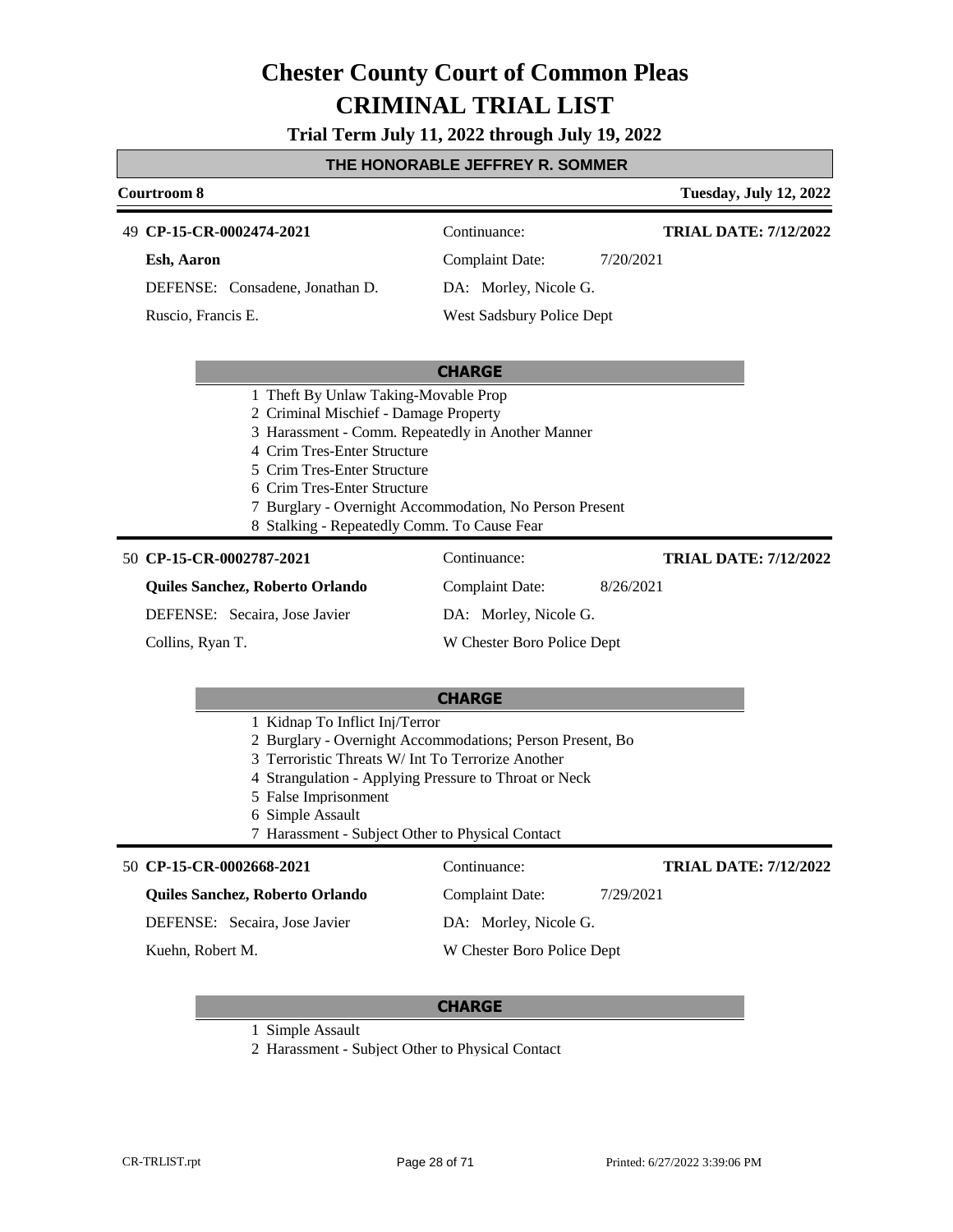### **Trial Term July 11, 2022 through July 19, 2022**

### **THE HONORABLE JEFFREY R. SOMMER**

### **Courtroom 8 Tuesday, July 12, 2022 CHARGE CP-15-CR-0000798-2022** 51 Continuance: **Casey, Richard John** DEFENSE: Delano, Stephen F. Complaint Date: 2/14/2022 DA: Yarnall, Daniel PSP - Avondale **TRIAL DATE: 7/12/2022** Ewing, Michael T. 1 Other Reason Access Device Is Unauth By Issuer 2 Identity Theft 3 Theft By Unlaw Taking-Immovable Prop 4 Criminal Attempt - Other Reason Access Device Is Unauth 5 Criminal Attempt - Other Reason Access Device Is Unauth **CHARGE CP-15-CR-0000828-2022** 51 Continuance: **Casey, Richard J. II** DEFENSE: Delano, Stephen F. Complaint Date: 2/14/2022 DA: Yarnall, Daniel W Whiteland Twp Police Dept Delaney, Courtenay A. 1 Receiving Stolen Property 2 Retail Theft-Take Mdse 3 False Identification To Law Enforcement Officer 4 Int Poss Contr Subst By Per Not Reg **CP-15-CR-0000877-2022** 51 Continuance: **TRIAL DATE: 7/12/2022**

#### **Casey, Richard John**

DEFENSE: Delano, Stephen F.

Yeager, Christian R.

DA: Yarnall, Daniel

West Brandywine Twp Police Dept

Complaint Date: 10/29/2021

### **CHARGE**

- 1 Int Poss Contr Subst By Per Not Reg
- 2 Int Poss Contr Subst By Per Not Reg
- 3 Int Poss Contr Subst By Per Not Reg
- 4 Int Poss Contr Subst By Per Not Reg
- 5 Int Poss Contr Subst By Per Not Reg
- 6 Int Poss Contr Subst By Per Not Reg
- 7 Int Poss Contr Subst By Per Not Reg
- 8 Use/Poss Of Drug Paraph
- 9 Use/Poss Of Drug Paraph
- 10 Use/Poss Of Drug Paraph

**TRIAL DATE: 7/12/2022**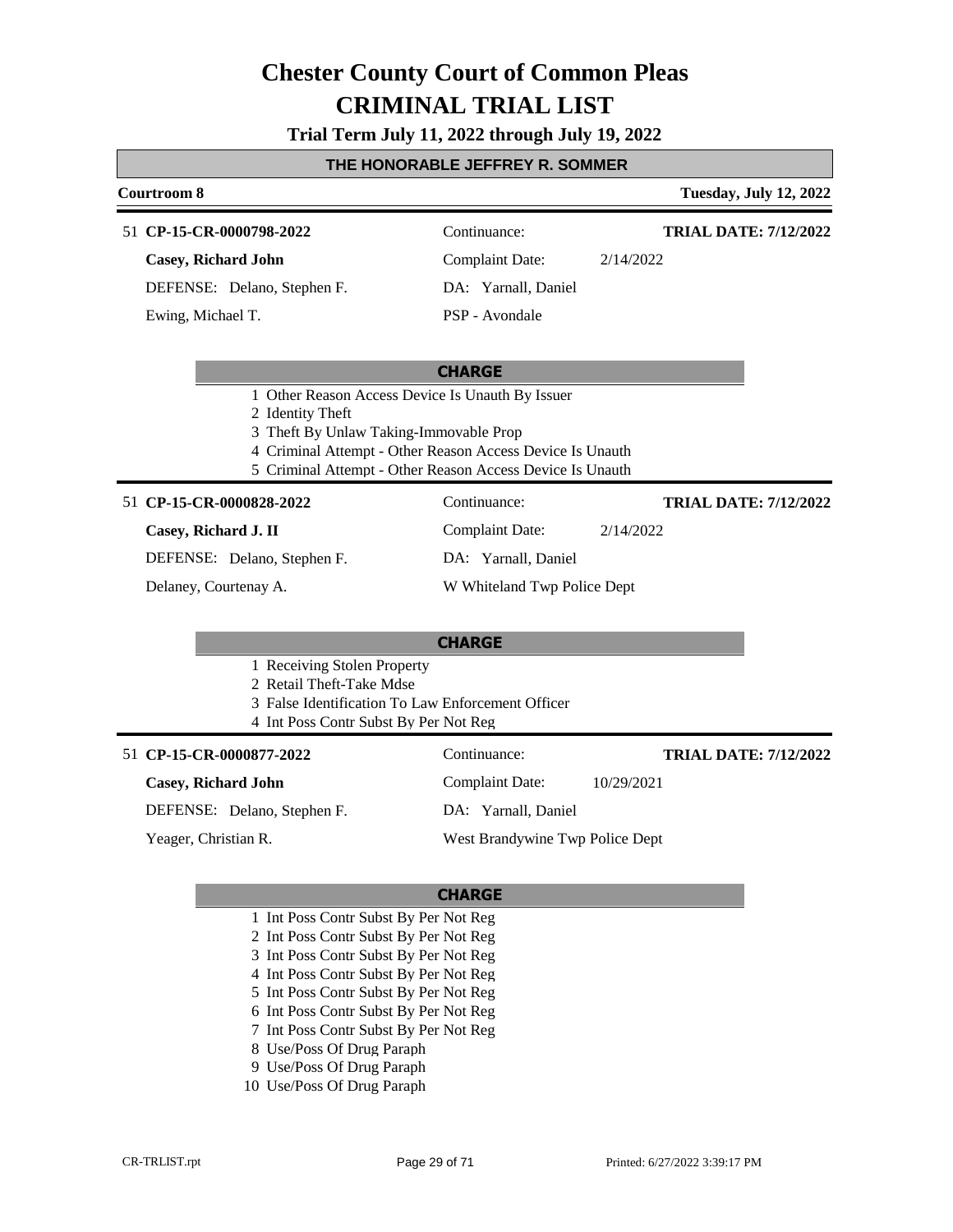### **Trial Term July 11, 2022 through July 19, 2022**

### **THE HONORABLE JEFFREY R. SOMMER**

### **Courtroom 8 Tuesday, July 12, 2022 CHARGE CP-15-CR-0000820-2022** 51 Continuance: **Casey, Richard John II** DEFENSE: Delano, Stephen F. Complaint Date: 8/16/2021 DA: Yarnall, Daniel Coatesville City Police Dept **TRIAL DATE: 7/12/2022** Davis, Jared T.

- 1 Use/Poss Of Drug Paraph
- 2 Drg Lic Sus/Rev Purs to Sec 3802/1547B1
- 3 Signal Improp
- 4 Improp Sunscreening

### **CP-15-CR-0000709-2022** 51 Continuance:

#### **Casey, Richard John II**

DEFENSE: Delano, Stephen F.

Paris, Matthew J.

### DA: Yarnall, Daniel

Complaint Date: 8/13/2021

### E Pikeland Twp Police Dept

### **CHARGE**

- 1 Int Poss Contr Subst By Per Not Reg
- 2 Int Poss Contr Subst By Per Not Reg
- 3 Use/Poss Of Drug Paraph
- 4 Drg Lic Sus/Rev Purs to Sec 3802/1547B1-3rd or Subs. Vio
- 5 Failure To Stop At Red Signal

#### **CP-15-CR-0002973-2021** 52 Continuance:

Thompson, Joseph F.

**Speller, Henry Rose Jr.**

DA: Morley, Nicole G.

Coatesville City Police Dept

### **CHARGE**

- 1 Robbery-Inflict Serious Bodily Injury
- 2 Kidnap To Facilitate A Felony
- 3 Unlawful Restraint/ Serious Bodily Injury
- 4 Terroristic Threats W/ Int To Terrorize Another
- 5 False Imprisonment
- 6 Robbery-Threat Immed Ser Injury
- 7 Robbery-Commit Threat 1st/2nd Deg Fel
- 8 Robbery-Inflict Threat Imm Bod Inj
- 9 Possession Of Weapon
- 10 Kidnap To Inflict Inj/Terror

Complaint Date: 8/17/2021

**TRIAL DATE: 7/12/2022**

**TRIAL DATE: 7/12/2022**

### DEFENSE: Delano, Stephen F.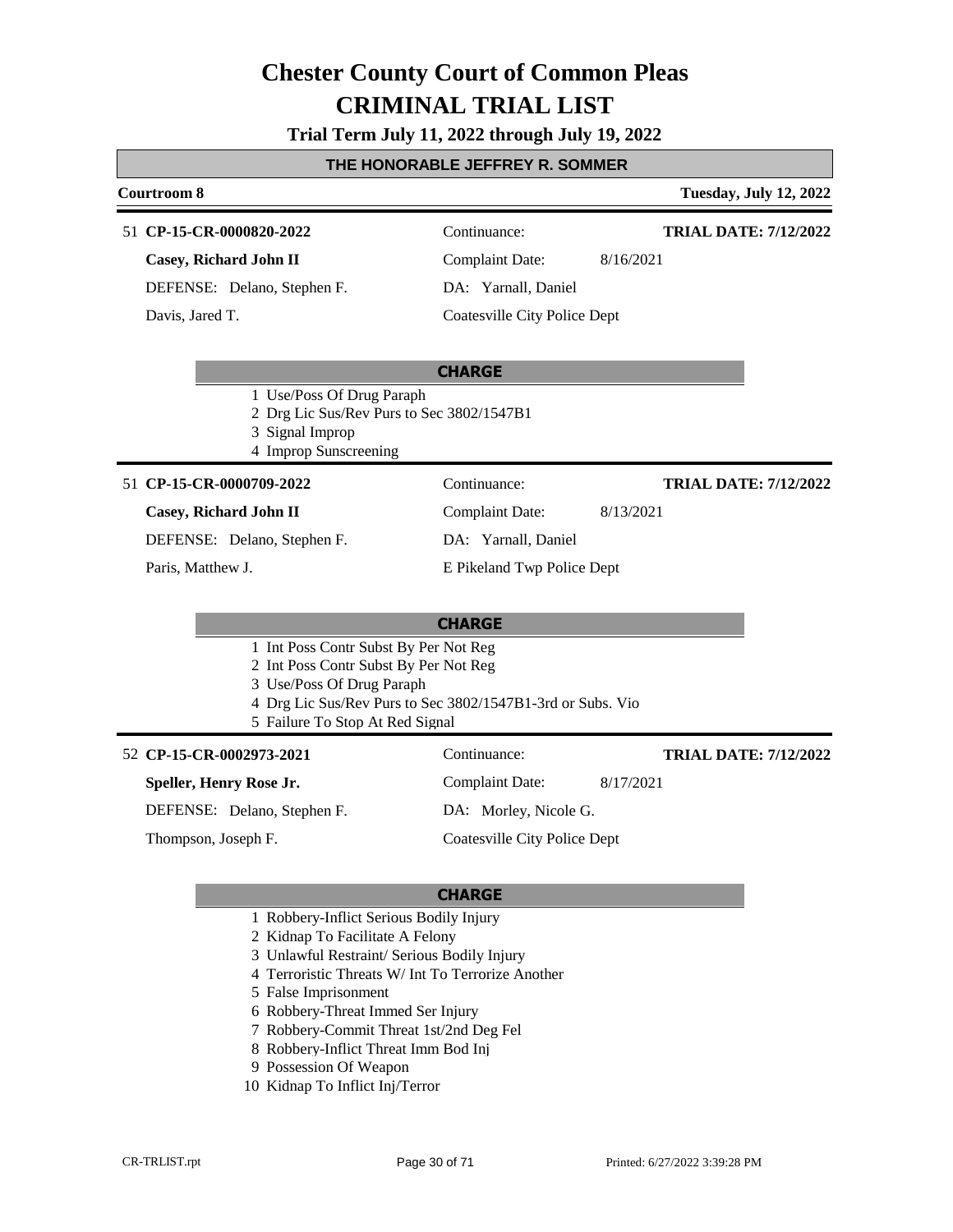# **Trial Term July 11, 2022 through July 19, 2022**

# **THE HONORABLE JEFFREY R. SOMMER**

|                          | Courtroom 8          |                                                             |                              | <b>Tuesday, July 12, 2022</b> |  |
|--------------------------|----------------------|-------------------------------------------------------------|------------------------------|-------------------------------|--|
|                          |                      | 53 CP-15-CR-0003370-2021                                    | Continuance:                 | <b>TRIAL DATE: 7/12/2022</b>  |  |
|                          | Green, Jason A.      |                                                             | <b>Complaint Date:</b>       | 8/18/2021                     |  |
|                          |                      | DEFENSE: Boyer, Kathleen Joan                               | DA: Morley, Nicole G.        |                               |  |
|                          | Massey, Kenneth T.   |                                                             | W Chester Boro Police Dept   |                               |  |
|                          |                      |                                                             |                              |                               |  |
|                          |                      |                                                             | <b>CHARGE</b>                |                               |  |
|                          |                      | 1 Simple Assault<br>2 Recklessly Endangering Another Person |                              |                               |  |
| 53 CP-15-CR-0003343-2021 |                      | Continuance:                                                | <b>TRIAL DATE: 7/12/2022</b> |                               |  |
|                          | Johnson, Davon J.    |                                                             | <b>Complaint Date:</b>       | 8/18/2021                     |  |
|                          |                      | DEFENSE: Secaira, Jose Javier                               | DA: Morley, Nicole G.        |                               |  |
|                          | Massey, Kenneth T.   |                                                             | W Chester Boro Police Dept   |                               |  |
|                          |                      |                                                             |                              |                               |  |
|                          |                      |                                                             | <b>CHARGE</b>                |                               |  |
|                          |                      | 1 Simple Assault<br>2 Recklessly Endangering Another Person |                              |                               |  |
|                          |                      | 53 CP-15-CR-0003185-2021                                    | Continuance:                 | <b>TRIAL DATE: 7/12/2022</b>  |  |
|                          | <b>Mugwe</b> , Isaac |                                                             | <b>Complaint Date:</b>       | 8/17/2021                     |  |
|                          |                      | DEFENSE: Noone, Michael G.                                  | DA: Morley, Nicole G.        |                               |  |
| Massey, Kenneth T.       |                      | W Chester Boro Police Dept                                  |                              |                               |  |

- 1 Aggravated Assault Attempts to cause SBI or causes injury
- 2 Firearm Not To Be Carried W/O License-No Crim Viol
- 3 Possession Of Weapon
- 4 Simple Assault
- 5 Recklessly Endangering Another Person
- 6 Recklessly Endangering Another Person
- 7 Aggravated Assault Attempts to cause or causes BI with d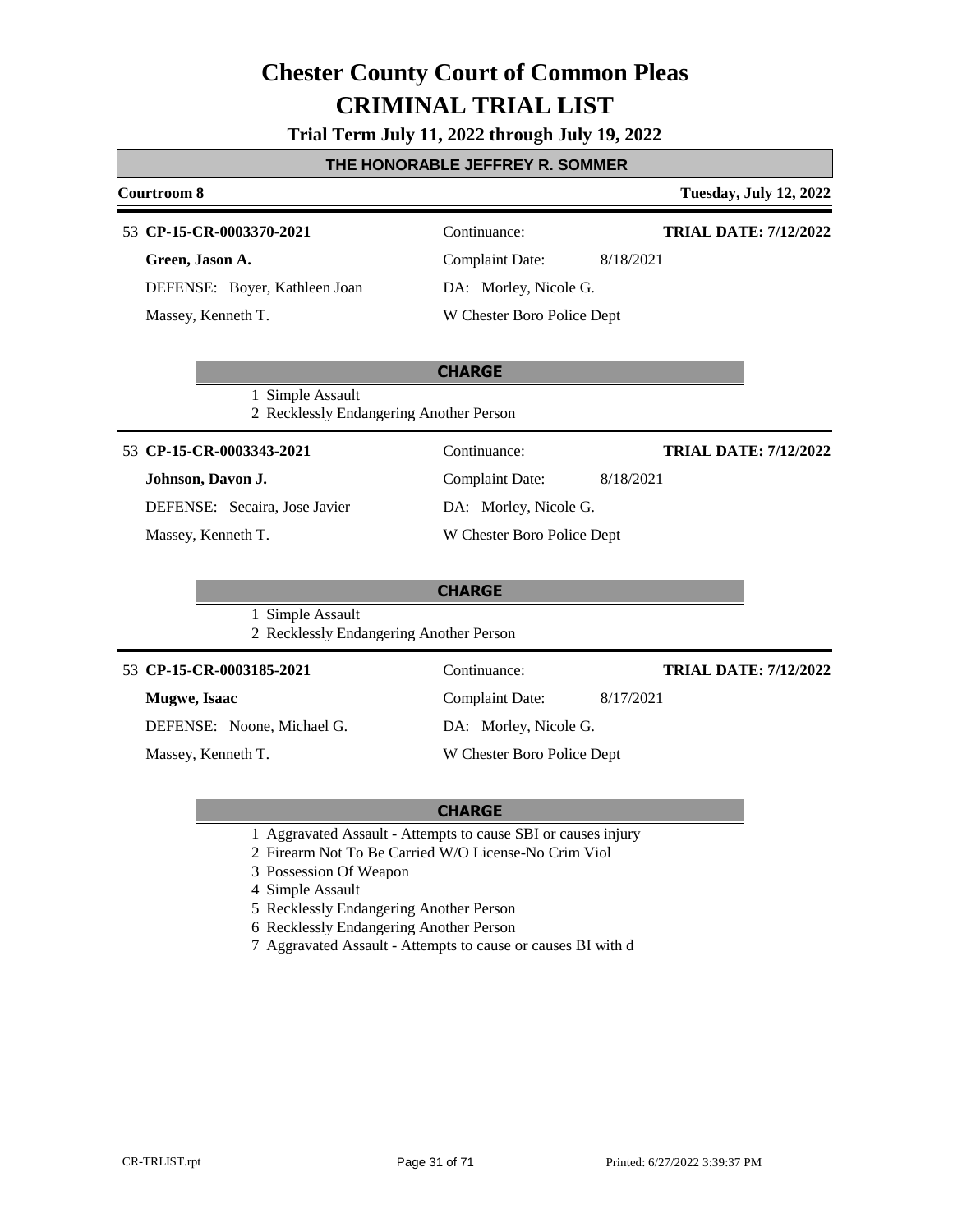# **Trial Term July 11, 2022 through July 19, 2022**

# **THE HONORABLE JEFFREY R. SOMMER**

| UNUNADLL JLI I INL I IN. JUMINI                                                                                                                                                 |                                                                                                              |                                                                                                                |                                           |
|---------------------------------------------------------------------------------------------------------------------------------------------------------------------------------|--------------------------------------------------------------------------------------------------------------|----------------------------------------------------------------------------------------------------------------|-------------------------------------------|
| Courtroom 8                                                                                                                                                                     |                                                                                                              |                                                                                                                | <b>Tuesday, July 12, 2022</b>             |
|                                                                                                                                                                                 | 54 CP-15-CR-0003458-2021<br><b>Fitzgerald, Scott Wayne</b><br>DEFENSE:<br>Ohar, Ryan D.                      | Continuance:<br><b>Complaint Date:</b><br>DA: Yarnall, Daniel<br>W Caln Twp Police Dept                        | <b>TRIAL DATE: 7/12/2022</b><br>8/24/2021 |
| 1 Int Poss Contr Subst By Per Not Reg<br>2 Use/Poss Of Drug Paraph<br>3 DUI: Controlled Substance - Impaired Ability - 1st Offense<br>4 Tamper With/Fabricate Physical Evidence |                                                                                                              | <b>CHARGE</b>                                                                                                  |                                           |
|                                                                                                                                                                                 | 55 CP-15-CR-0001870-2022<br><b>Elliott, Jesse Lee</b><br><b>DEFENSE:</b><br>Neuhaus, Scott A.                | Continuance:<br><b>Complaint Date:</b><br>DA: Chester County District Attorney<br>Downingtown Boro Police Dept | <b>TRIAL DATE: 7/12/2022</b><br>9/14/2021 |
| <b>CHARGE</b><br>1 Loitering And Prowling At Night Time<br>2 Criminal Attempt - Theft By Unlaw Taking-Movable Prop<br>3 Disorderly Conduct Hazardous/Physi Off                  |                                                                                                              |                                                                                                                |                                           |
|                                                                                                                                                                                 | 55 CP-15-CR-0002961-2021<br><b>Elliott, Jesse Lee</b><br>DEFENSE: Secaira, Jose Javier<br>Benitez, Linton J. | Continuance:<br><b>Complaint Date:</b><br>DA: Pescatore, Santina Rose<br>PSP - Avondale                        | <b>TRIAL DATE: 7/12/2022</b><br>8/26/2021 |

- 1 Terroristic Threats W/ Int To Terrorize Another
- 2 Harassment Subject Other to Physical Contact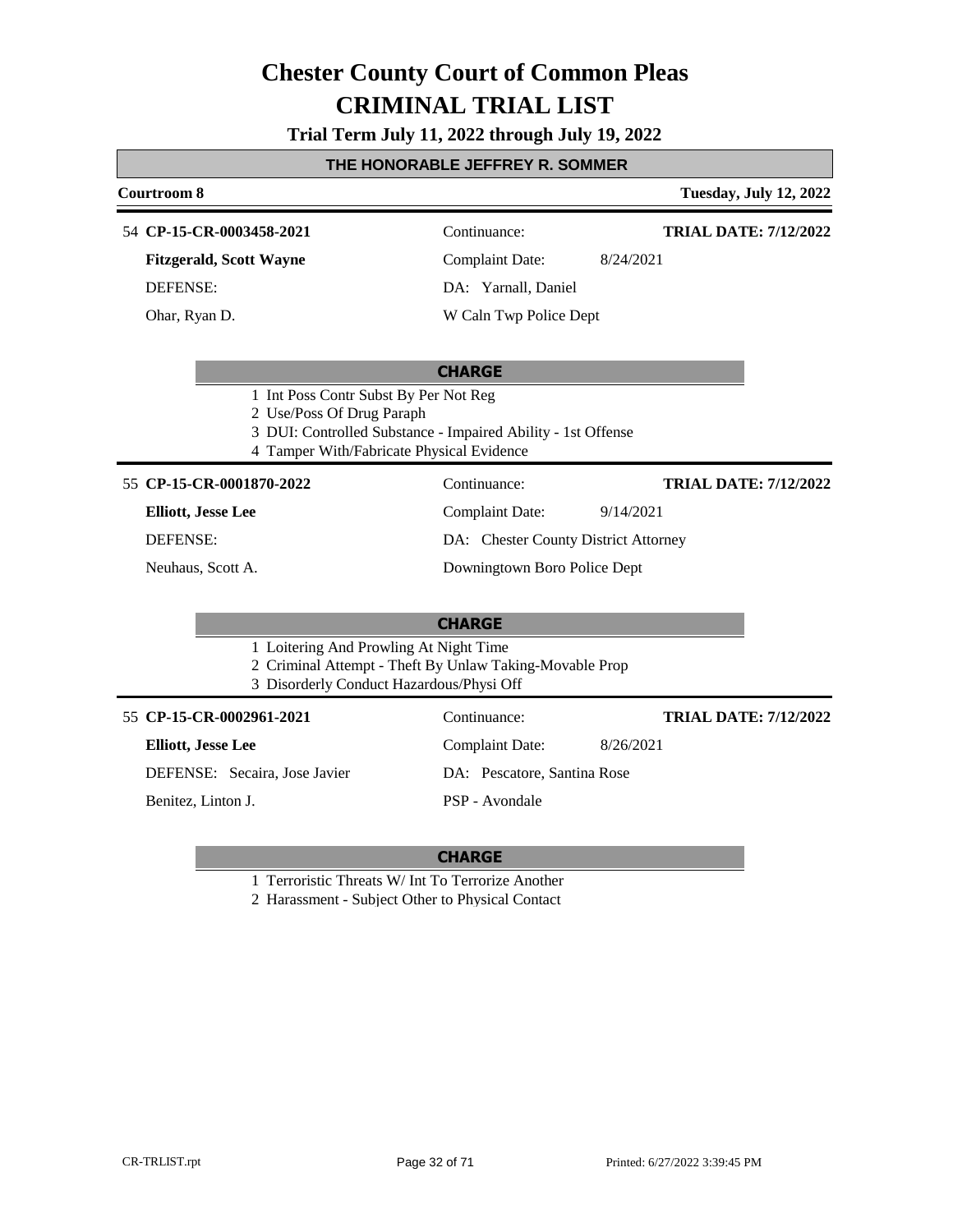# **Trial Term July 11, 2022 through July 19, 2022**

## **THE HONORABLE JEFFREY R. SOMMER**

# **Courtroom 8 Tuesday, July 12, 2022 CHARGE** 56 **CP-15-CR-0003581-2021** Continuance: **Hoernig, Michael P.** DEFENSE: Kelly, Stephen J. Complaint Date: 8/26/2021 DA: Yarnall, Daniel PSP - Avondale **TRIAL DATE: 7/12/2022** Ruth, Bryce E.

- 1 DUI: Controlled Substance Combination Alcohol/Drugs -
- 2 Careless Driving
- 3 Disregard Traffic Lane (Single)
- 4 Use/Poss Of Drug Paraph
- 5 Oper Veh W/O Req'd Financ Resp

### **CP-15-CR-0001834-2022** 57 Continuance:

#### **Bosi, Ruslan R.**

Complaint Date: 8/26/2021 DA: Chester County District Attorney Caln Twp Police Dept

**TRIAL DATE: 7/12/2022**

DEFENSE: Delano, Stephen F.

Dunbar, Ginger R.

## **CHARGE**

- 1 Use/Poss Of Drug Paraph
- 2 Int Poss Contr Subst By Per Not Reg

|                    | 58 CP-15-CR-0000434-2022          | Continuance:                 | <b>TRIAL DATE: 7/12/2022</b> |
|--------------------|-----------------------------------|------------------------------|------------------------------|
|                    | Mendez-Sanchez, Benigno           | Complaint Date:              | 8/31/2021                    |
|                    | DEFENSE: Brown, Robert Joseph III | DA: Yarnall, Daniel          |                              |
| Harris, Brandon L. |                                   | Coatesville City Police Dept |                              |

- 1 Unknown Statute
- 2 Fail Stop And Give Infor Render Aid
- 3 Fail To Not Police Depart Of Acci
- 4 Driving W/O A License
- 5 Driv While Oper Priv Susp Or Revoked
- 6 Oper Veh W/O Req'd Financ Resp
- 7 Accidents Involving Death Or Personal Injury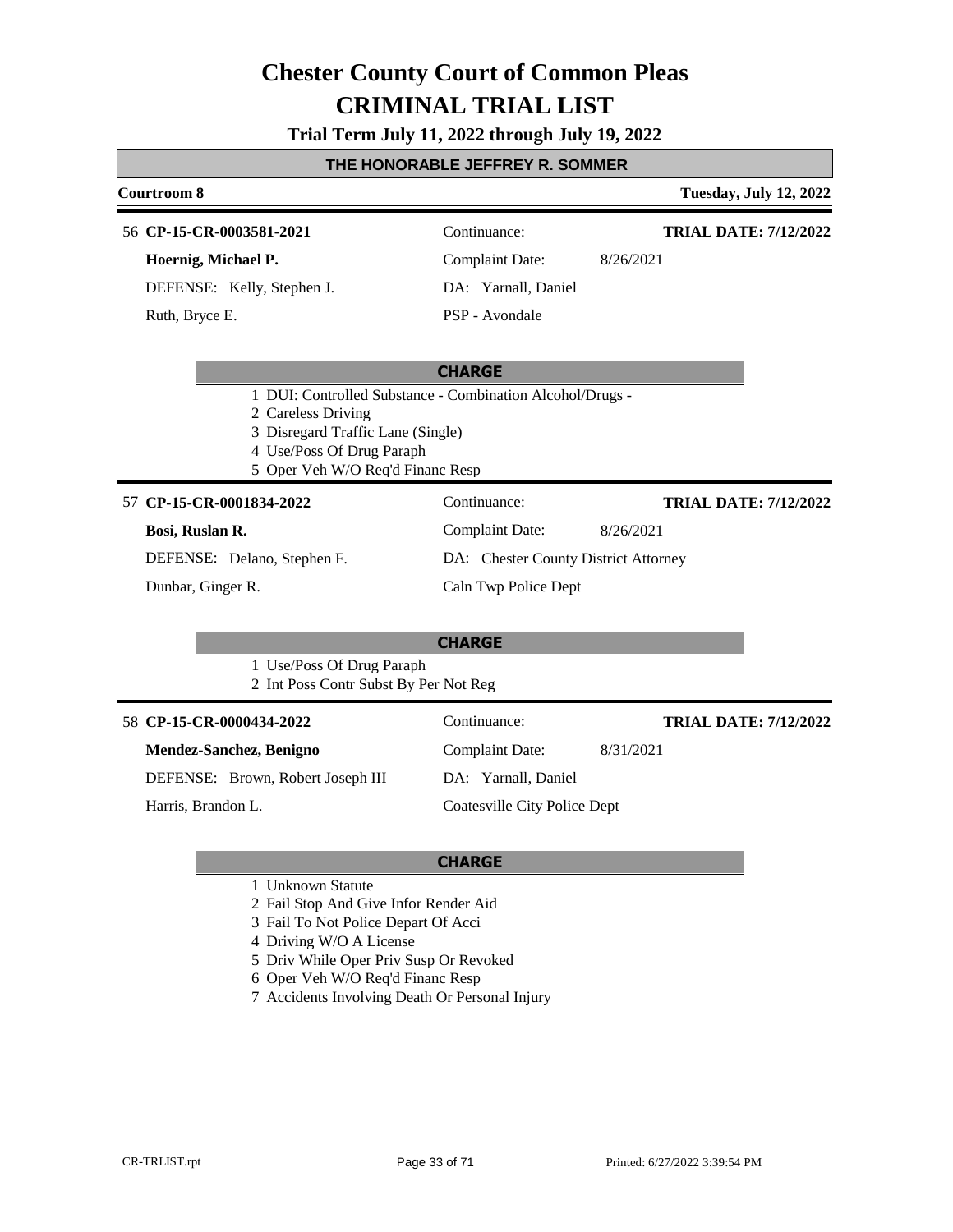# **Trial Term July 11, 2022 through July 19, 2022**

# **THE HONORABLE JEFFREY R. SOMMER**

| Courtroom 8                                                                                                             |                            | <b>Tuesday, July 12, 2022</b> |
|-------------------------------------------------------------------------------------------------------------------------|----------------------------|-------------------------------|
| CP-15-CR-0003341-2021<br>59.                                                                                            | Continuance:               | <b>TRIAL DATE: 7/12/2022</b>  |
| Spriggs, Todd                                                                                                           | Complaint Date:            | 9/7/2021                      |
| DEFENSE: Secaira, Jose Javier                                                                                           | DA: Morley, Nicole G.      |                               |
| Blue, Ross R.                                                                                                           | W Chester Boro Police Dept |                               |
|                                                                                                                         |                            |                               |
|                                                                                                                         | <b>CHARGE</b>              |                               |
| 1 Theft By Unlaw Taking-Movable Prop<br>2 Criminal Trespass/Simple Trespasser<br>3 Loitering And Prowling At Night Time |                            |                               |
| CP-15-CR-0003571-2021<br>60                                                                                             | Continuance:               | <b>TRIAL DATE: 7/12/2022</b>  |
| Perez-Bard, Eugenio Orti                                                                                                | Complaint Date:            | 9/7/2021                      |
| DEFENSE: Barkawi, Sameer Mohammed                                                                                       | DA: Acito, Jessica         |                               |
| Taraborelli, Vincent D.                                                                                                 | PSP - Avondale             |                               |

- 1 Accidents Involving Death or Injury While Not Licensed
- 2 Careless Driving
- 3 Reckless Driving
- 4 Disregard Traffic Lane (Single)
- 5 Duty of Driver in Emergency Response Areas Pass in Lan
- 6 Driv While Oper Priv Susp Or Revoked
- 7 Inspection Of Motorcycle
- 8 Recklessly Endangering Another Person
- 9 Aggravated assault by vehicle
- 10 Aggravated Assault By Vehicle While Dui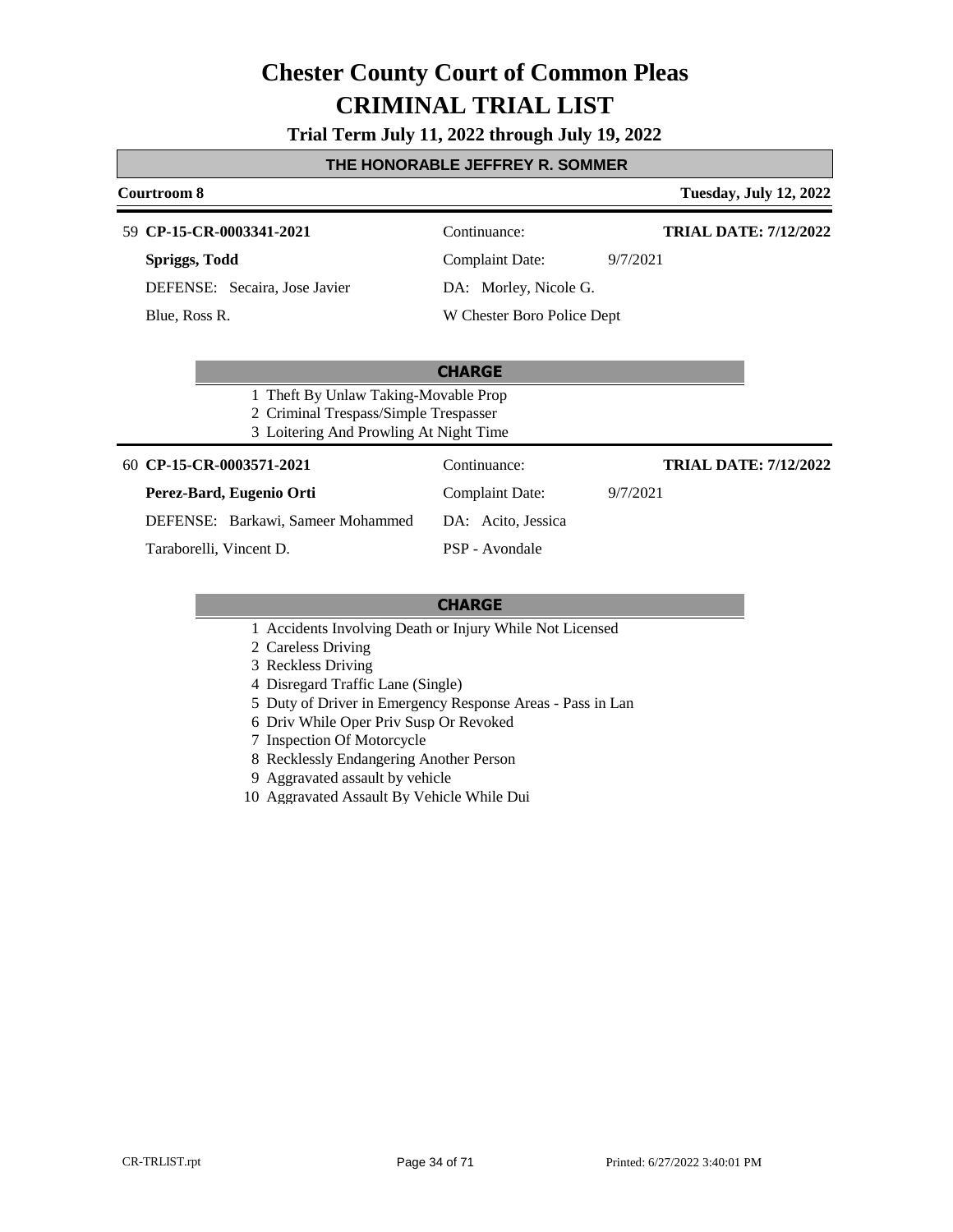**Trial Term July 11, 2022 through July 19, 2022**

# **THE HONORABLE JEFFREY R. SOMMER**

|                                                                                                                                                                                                                                                                                                                                                                                                                                    | L HUNURADLL JLI I RL I R. SUMMI                                                                                                                                                                                                                     |                            |                               |  |  |
|------------------------------------------------------------------------------------------------------------------------------------------------------------------------------------------------------------------------------------------------------------------------------------------------------------------------------------------------------------------------------------------------------------------------------------|-----------------------------------------------------------------------------------------------------------------------------------------------------------------------------------------------------------------------------------------------------|----------------------------|-------------------------------|--|--|
|                                                                                                                                                                                                                                                                                                                                                                                                                                    | Courtroom 8                                                                                                                                                                                                                                         |                            | <b>Tuesday, July 12, 2022</b> |  |  |
|                                                                                                                                                                                                                                                                                                                                                                                                                                    | 61 CP-15-CR-0000865-2022                                                                                                                                                                                                                            | Continuance:               | <b>TRIAL DATE: 7/12/2022</b>  |  |  |
|                                                                                                                                                                                                                                                                                                                                                                                                                                    | <b>McCullough, Patricia</b>                                                                                                                                                                                                                         | <b>Complaint Date:</b>     | 9/15/2021                     |  |  |
|                                                                                                                                                                                                                                                                                                                                                                                                                                    | DEFENSE: Delano, Stephen F.                                                                                                                                                                                                                         | DA: Yarnall, Daniel        |                               |  |  |
|                                                                                                                                                                                                                                                                                                                                                                                                                                    | Decarlo, Christopher M.                                                                                                                                                                                                                             | Tredyffrin Twp Police Dept |                               |  |  |
|                                                                                                                                                                                                                                                                                                                                                                                                                                    |                                                                                                                                                                                                                                                     |                            |                               |  |  |
|                                                                                                                                                                                                                                                                                                                                                                                                                                    |                                                                                                                                                                                                                                                     | <b>CHARGE</b>              |                               |  |  |
| 1 DUI: Gen Imp/Inc of Driving Safely - 1st Off<br>2 DUI: Controlled Substance - Schedule 1 - 1st Offense<br>3 DUI: Controlled Substance - Schedule 2 or 3 - 1st Offense<br>4 DUI: Controlled Substance - Impaired Ability - 1st Offense<br>5 Use/Poss Of Drug Paraph<br>6 Int Poss Contr Subst By Per Not Reg<br>7 BAC .02 or Greater 2nd Offense<br>8 Turning Movements And Required Signals<br>9 Disregard Traffic Lane (Single) |                                                                                                                                                                                                                                                     |                            |                               |  |  |
|                                                                                                                                                                                                                                                                                                                                                                                                                                    |                                                                                                                                                                                                                                                     |                            |                               |  |  |
|                                                                                                                                                                                                                                                                                                                                                                                                                                    | 62 CP-15-CR-0003667-2021                                                                                                                                                                                                                            | Continuance:               | <b>TRIAL DATE: 7/12/2022</b>  |  |  |
|                                                                                                                                                                                                                                                                                                                                                                                                                                    | McDevitt, Daniel                                                                                                                                                                                                                                    | <b>Complaint Date:</b>     | 9/22/2021                     |  |  |
|                                                                                                                                                                                                                                                                                                                                                                                                                                    | DEFENSE: Shehwen, William Joseph III                                                                                                                                                                                                                | DA: Yarnall, Daniel        |                               |  |  |
|                                                                                                                                                                                                                                                                                                                                                                                                                                    | Gassenmeyer, Tara E.                                                                                                                                                                                                                                | PSP - Avondale             |                               |  |  |
|                                                                                                                                                                                                                                                                                                                                                                                                                                    |                                                                                                                                                                                                                                                     |                            |                               |  |  |
|                                                                                                                                                                                                                                                                                                                                                                                                                                    |                                                                                                                                                                                                                                                     | <b>CHARGE</b>              |                               |  |  |
|                                                                                                                                                                                                                                                                                                                                                                                                                                    | 1 DUI: Controlled Substance - Impaired Ability - 1st Offense<br>2 Duties At Stop Sign<br>3 No Rear Lights<br>4 Careless Driving<br>5 DUI: Controlled Substance - Schedule 1 - 1st Offense<br>6 DUI: Controlled Substance - Metabolite - 1st Offense |                            |                               |  |  |
|                                                                                                                                                                                                                                                                                                                                                                                                                                    | 63 CP-15-CR-0003689-2021                                                                                                                                                                                                                            | Continuance:               | <b>TRIAL DATE: 7/12/2022</b>  |  |  |
|                                                                                                                                                                                                                                                                                                                                                                                                                                    | Nichols, George Veron Jr.                                                                                                                                                                                                                           | <b>Complaint Date:</b>     | 11/1/2021                     |  |  |

Himmel, Eric D.

# **CHARGE**

Coatesville City Police Dept

- 1 Resist Arrest/Other Law Enforce
- 2 Use/Poss Of Drug Paraph
- 3 Disorder Conduct Hazardous/Physi Off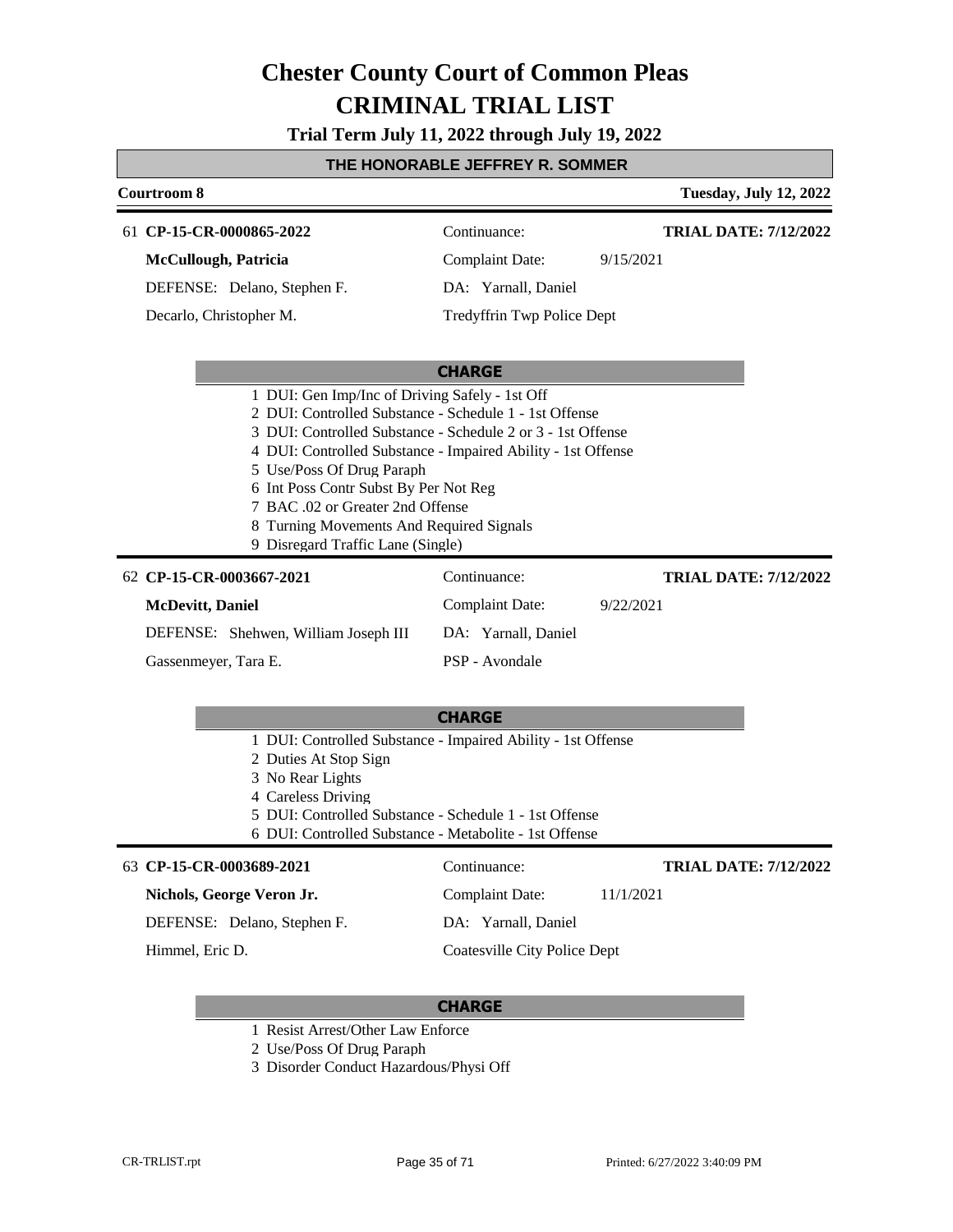# **Trial Term July 11, 2022 through July 19, 2022**

# **THE HONORABLE JEFFREY R. SOMMER**

| Courtroom 8                                                                                                                                                                                  |                              | <b>Tuesday, July 12, 2022</b> |
|----------------------------------------------------------------------------------------------------------------------------------------------------------------------------------------------|------------------------------|-------------------------------|
| 63 CP-15-CR-0003971-2021                                                                                                                                                                     | Continuance:                 | <b>TRIAL DATE: 7/12/2022</b>  |
| Nichols, George Veron Jr.                                                                                                                                                                    | <b>Complaint Date:</b>       | 10/7/2021                     |
| DEFENSE: Delano, Stephen F.                                                                                                                                                                  | DA: Yarnall, Daniel          |                               |
| Taylor, Christopher S.                                                                                                                                                                       | Downingtown Boro Police Dept |                               |
|                                                                                                                                                                                              |                              |                               |
|                                                                                                                                                                                              | <b>CHARGE</b>                |                               |
| 1 Retail Theft-Take Mdse<br>2 Retail Theft-Take Mdse<br>3 Theft By Decep-False Impression<br>4 Theft By Decep-False Impression<br>5 Receiving Stolen Property<br>6 Receiving Stolen Property |                              |                               |
| 64 CP-15-CR-0001136-2022                                                                                                                                                                     | Continuance:                 | <b>TRIAL DATE: 7/12/2022</b>  |
| <b>Simmers, Gary Irvin</b>                                                                                                                                                                   | <b>Complaint Date:</b>       | 10/7/2021                     |
| DEFENSE: Hyde, Ryan L.                                                                                                                                                                       | DA: Morley, Nicole G.        |                               |
| McLaughlin, Adam L.                                                                                                                                                                          | PSP - Embreeville            |                               |
|                                                                                                                                                                                              |                              |                               |
|                                                                                                                                                                                              | <b>CHARGE</b>                |                               |

# 1 Int Poss Contr Subst By Per Not Reg

2 Use/Poss Of Drug Paraph

3 DUI: Controlled Substance - Combination Alcohol/Drugs -

4 DUI: Controlled Substance - Impaired Ability - 1st Offense

5 DUI: Controlled Substance - Schedule 2 or 3 - 1st Offense

6 DUI: Controlled Substance - Metabolite - 1st Offense

7 DUI: Gen Imp (BAC .08 - .10) 1st Off

8 DUI: Gen Imp/Inc of Driving Safely - 1st Off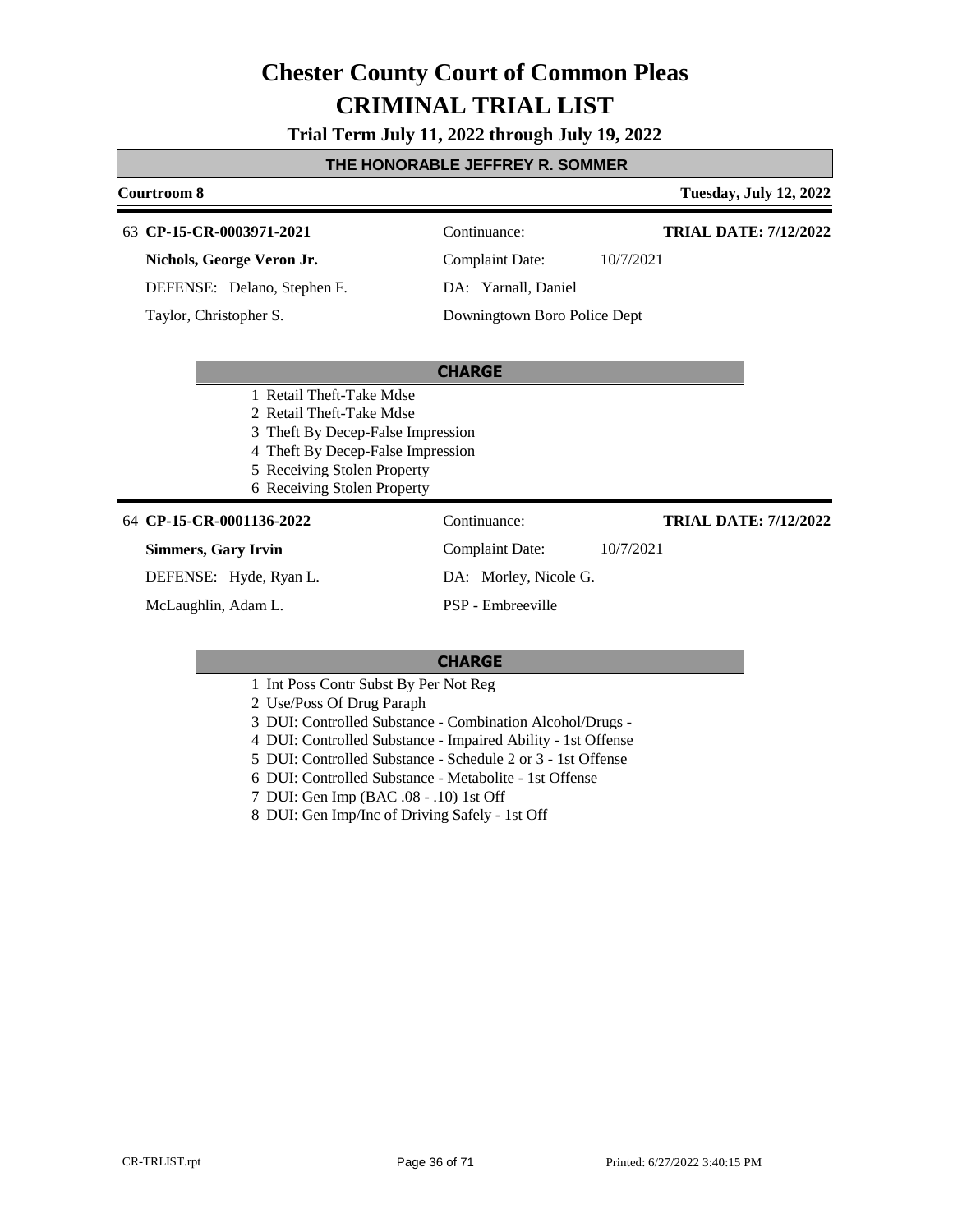**Trial Term July 11, 2022 through July 19, 2022**

## **THE HONORABLE JEFFREY R. SOMMER**

# **Courtroom 8 Tuesday, July 12, 2022 CHARGE CP-15-CR-0001785-2022** 65 Continuance: **Lynch, Gloria Beth** DEFENSE: Noone, Michael G. Complaint Date: 2/24/2022 DA: Morley, Nicole G. Valley Twp Police Dept **TRIAL DATE: 7/12/2022** Pomroy, David E. III 1 Burglary - Overnight Accommodations; Person Present, Bo 2 Aggravated Assault - Attempts to cause or causes BI with d 3 Crim Tres-Enter Structure 4 Simple Assault 5 Recklessly Endangering Another Person 6 Harassment - Subject Other to Physical Contact 7 Disorderly Conduct Engage In Fighting 8 Criminal Trespass/Simple Trespasser 65 **CP-15-CR-0003893-2021** Continuance: **Lynch, Gloria Beth** DEFENSE: Noone, Michael G. Complaint Date: 10/14/2021 DA: Morley, Nicole G. **TRIAL DATE: 7/12/2022**

Devoe, Tyler B.

W Caln Twp Police Dept

- 1 DUI: High Rte of Alc (BAC .10 <.16) 3rd Off
- 2 Driv While Oper Priv Susp Or Revoked
- 3 Oper Veh W/O Req'd Financ Resp
- 4 Careless Driving
- 5 DUI: Gen Imp/Inc of Driving Safely 1st Off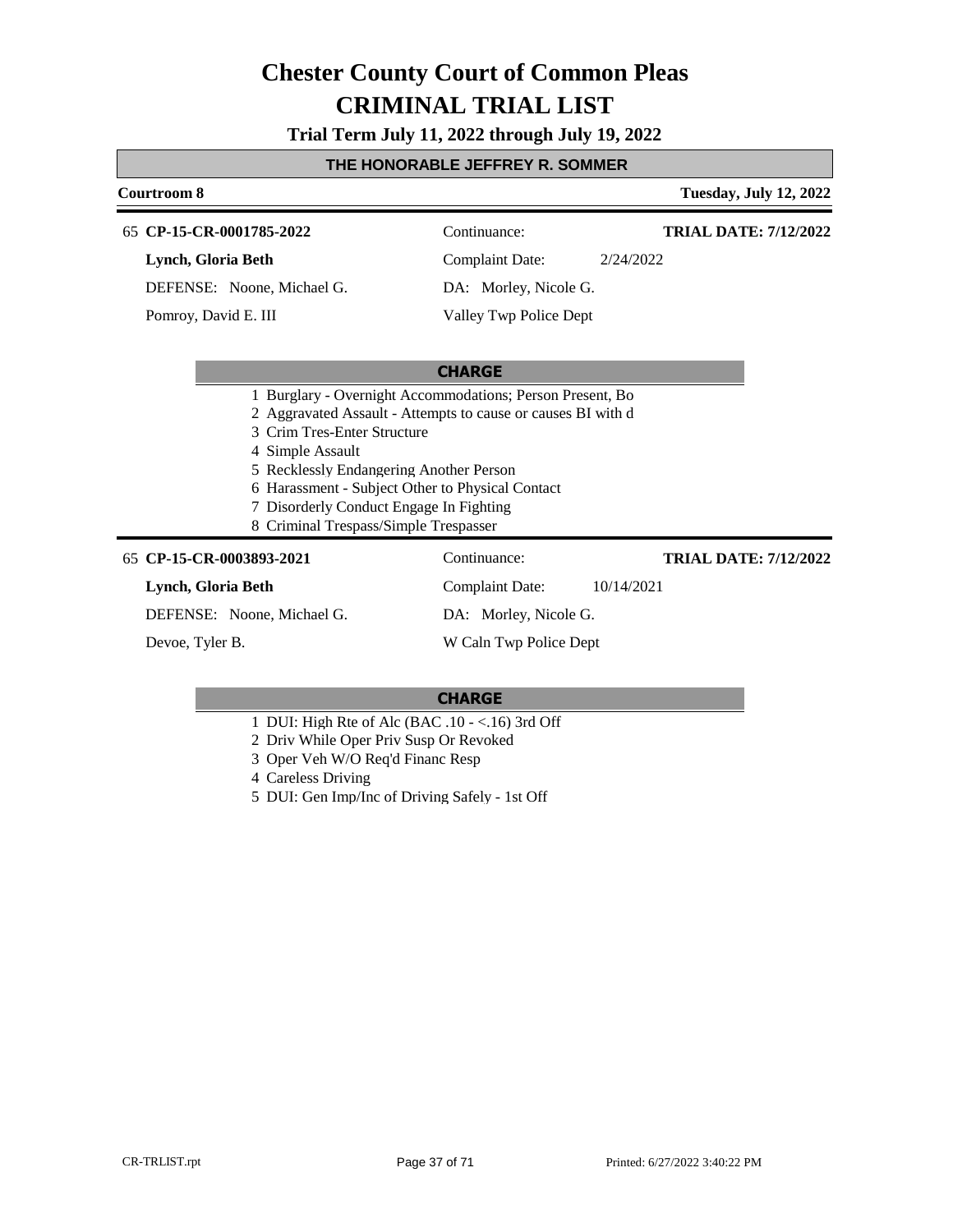# **Trial Term July 11, 2022 through July 19, 2022**

# **THE HONORABLE JEFFREY R. SOMMER**

| Courtroom 8                                                                                                                                                                                                                                                                                                                                                                                  |                            |            | <b>Tuesday, July 12, 2022</b> |  |
|----------------------------------------------------------------------------------------------------------------------------------------------------------------------------------------------------------------------------------------------------------------------------------------------------------------------------------------------------------------------------------------------|----------------------------|------------|-------------------------------|--|
| 66 CP-15-CR-0003469-2021                                                                                                                                                                                                                                                                                                                                                                     | Continuance:               |            | <b>TRIAL DATE: 7/12/2022</b>  |  |
| Thomas, Kalin Nathan                                                                                                                                                                                                                                                                                                                                                                         | <b>Complaint Date:</b>     | 10/15/2021 |                               |  |
| DEFENSE: Delano, Stephen F.                                                                                                                                                                                                                                                                                                                                                                  | DA:                        |            |                               |  |
| Blue, Ross R.                                                                                                                                                                                                                                                                                                                                                                                | W Chester Boro Police Dept |            |                               |  |
|                                                                                                                                                                                                                                                                                                                                                                                              |                            |            |                               |  |
|                                                                                                                                                                                                                                                                                                                                                                                              | <b>CHARGE</b>              |            |                               |  |
| 2 Firearms Not To Be Carried W/O License<br>3 Manufacture, Delivery, or Possession With Intent to Manufa<br>4 Int Poss Contr Subst By Per Not Reg<br>5 Int Poss Contr Subst By Per Not Reg<br>6 Int Poss Contr Subst By Per Not Reg<br>7 Int Poss Contr Subst By Per Not Reg<br>8 Int Poss Contr Subst By Per Not Reg<br>9 Int Poss Contr Subst By Per Not Reg<br>10 Use/Poss Of Drug Paraph |                            |            |                               |  |
| 67 CP-15-CR-0000247-2022                                                                                                                                                                                                                                                                                                                                                                     | Continuance:               |            | <b>TRIAL DATE: 7/12/2022</b>  |  |
| <b>Moya Nunez, Lenin Alcides</b>                                                                                                                                                                                                                                                                                                                                                             | Complaint Date:            | 10/18/2021 |                               |  |
| DEFENSE: Sheridan, Hillary Ryan                                                                                                                                                                                                                                                                                                                                                              | DA: Morley, Nicole G.      |            |                               |  |
| Dibert, Justin A.                                                                                                                                                                                                                                                                                                                                                                            | PSP - Avondale             |            |                               |  |
|                                                                                                                                                                                                                                                                                                                                                                                              |                            |            |                               |  |
|                                                                                                                                                                                                                                                                                                                                                                                              | <b>CHARGE</b>              |            |                               |  |
| 1 DUI: Gen Imp/Inc of Driving Safely - 1st Off<br>2 Disregard Traffic Lane (Single)<br>3 Improper Right Turn<br>4 Restrictions on Alcoholic Beverages                                                                                                                                                                                                                                        |                            |            |                               |  |

- 5 Duties At Stop Sign
- 6 Careless Driving
- 7 Violate Hazard Regulation

#### 68 **CP-15-CR-0001231-2022** Continuance:

# **Foote, Keith J.**

DEFENSE: Secaira, Jose Javier

Hembree, Tyler W.

**TRIAL DATE: 7/12/2022**

Complaint Date: 3/31/2022

DA: Yarnall, Daniel

Westtown/East Goshen Police Dept

- 1 Theft By Unlaw Taking-Movable Prop
- 2 Theft By Unlaw Taking-Movable Prop
- 3 Receiving Stolen Property
- 4 Unauth Use Motor/Other Vehicles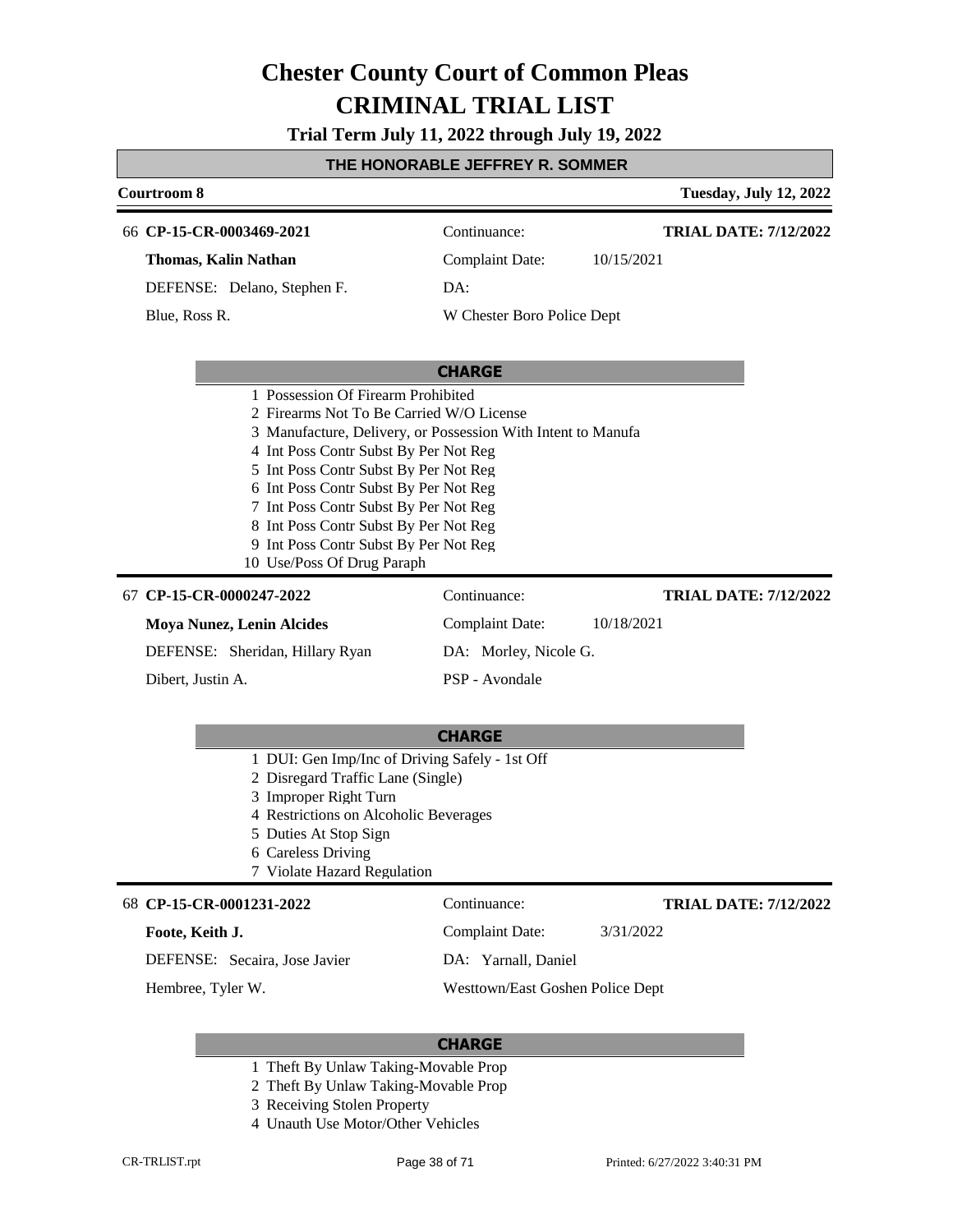# **Trial Term July 11, 2022 through July 19, 2022**

## **THE HONORABLE JEFFREY R. SOMMER**

# **Courtroom 8 Tuesday, July 12, 2022**

**CP-15-CR-0000160-2022** 68 Continuance:

**Foote, Keith J.** DEFENSE: Secaira, Jose Javier Kuehn, Robert M.

**TRIAL DATE: 7/12/2022**

**TRIAL DATE: 7/12/2022**

Complaint Date: 10/22/2021 DA: Yarnall, Daniel

Complaint Date: 10/22/2021

W Chester Boro Police Dept

#### **CHARGE**

1 Crim Tres-Enter Structure

#### **CP-15-CR-0000378-2022** 69 Continuance:

#### **Foley, Carolyn Marie**

DEFENSE: Delano, Stephen F.

Sadow, William C. III

| <b>Complaint Date:</b> |                       |  |  |  |
|------------------------|-----------------------|--|--|--|
|                        | DA: Morley, Nicole G. |  |  |  |

PSP - Embreeville

## **CHARGE**

- 1 Harassment Comm. Repeatedly in Another Manner
- 2 Harassment Course of Conduct W/No Legitimate Purpose
- 3 Harassment Comm. Lewd, Threatening, Etc. Language

# **CP-15-CR-0003915-2021** 70 Continuance:

**Thompson, Ciera M.**

DEFENSE: McCarthy, Brian Lee

Bernard, Kevin

DA: Yarnall, Daniel

Caln Twp Police Dept

## **CHARGE**

1 Aggravated Assault - Attempts to cause SBI or causes injury

2 Simple Assault

- 3 Harassment Subject Other to Physical Contact
- 4 Aggravated Assault Attempts to cause or causes BI with d
- 5 Simple Assault
- 6 Terroristic Threats W/ Int To Terrorize Another
- 7 Poss Instrument Of Crime W/Int
- 8 Recklessly Endangering Another Person
- 9 Accident Involv Damage Attended Vehicle/Prop

Complaint Date: 10/25/2021

**TRIAL DATE: 7/12/2022**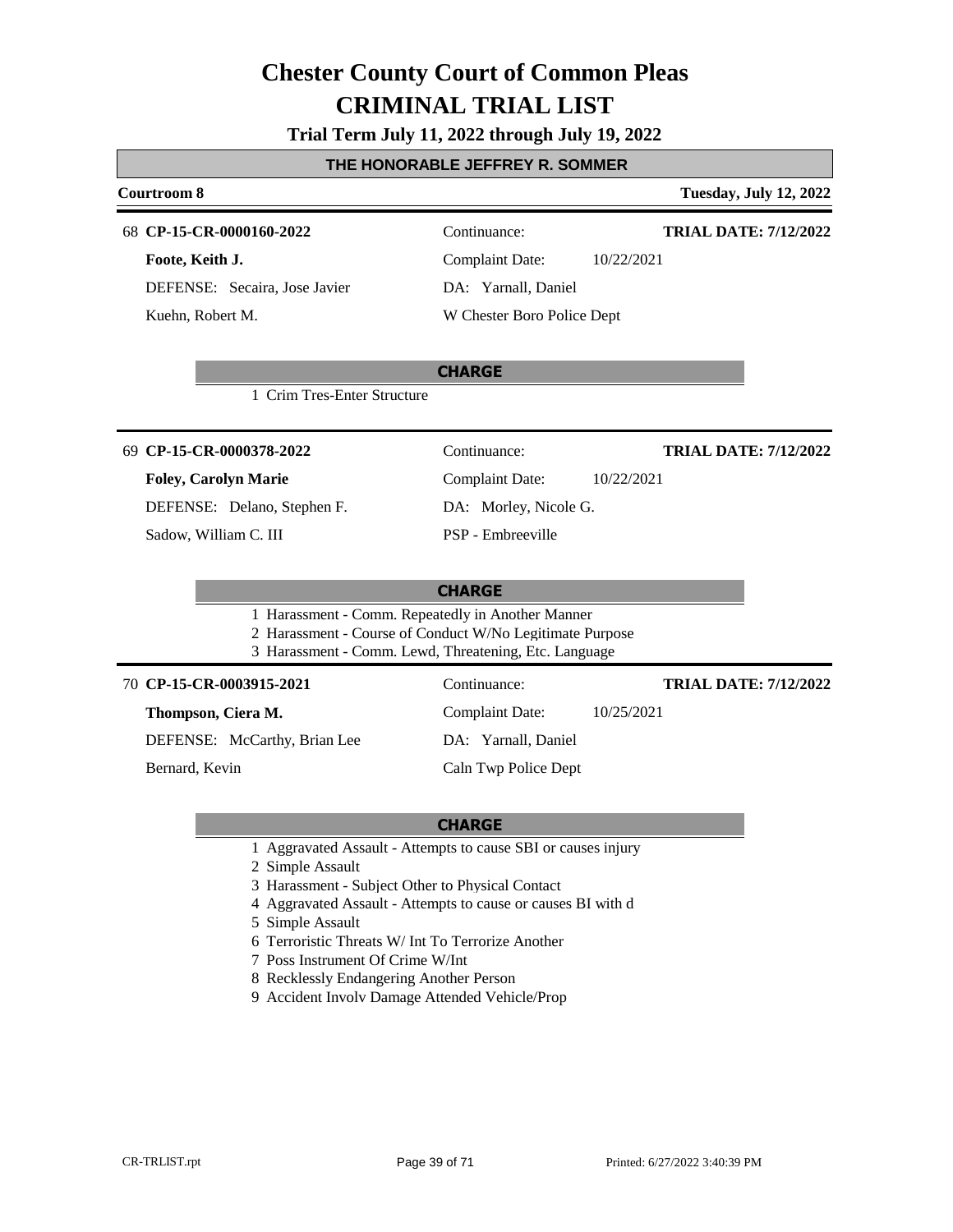# **Trial Term July 11, 2022 through July 19, 2022**

## **THE HONORABLE JEFFREY R. SOMMER**

# **Courtroom 8 Tuesday, July 12, 2022 CHARGE** 71 **CP-15-CR-0001561-2022** Continuance: **Morales Espina, Nazario** DEFENSE: Rivera, Leonard J. Complaint Date: 10/25/2021 DA: Yarnall, Daniel PSP - Avondale **TRIAL DATE: 7/12/2022** Wendling, John J. 1 DUI: High Rte of Alc (Bac.10 - <.16) 1st Off 2 Disregard Traffic Lane (Single) 3 Duty of Driver to Disabled Vehicles - Pass Lane Not Adjace 4 Driving W/O A License 5 Careless Driving **CHARGE CP-15-CR-0000612-2022** 72 Continuance: **Kline, Scott Allen** DEFENSE: Complaint Date: 12/7/2021 DA: Chester County District Attorney Parkesburg Boro Police Dept **TRIAL DATE: 7/12/2022** Moran, Richard L. 1 Indecent Assault Person Less than 13 Years of Age 2 Indecent Assault Person Less than 13 Years of Age 3 Indecent Assault Person Less than 13 Years of Age 4 Indecent Assault Person Less than 13 Years of Age 5 Indecent Assault Person Less than 13 Years of Age

- 6 Corruption Of Minors Defendant Age 18 or Above
- 7 Endangering Welfare of Children Parent/Guardian/Other
- 8 Indecent Exposure
- 9 Indecent Exposure
- 10 Indecent Exposure

#### **CP-15-CR-0000613-2022** 72 Continuance:

## **Kline, Scott Allen**

DEFENSE:

Moran, Richard L.

DA: Chester County District Attorney Parkesburg Boro Police Dept

Complaint Date: 11/3/2021

# **CHARGE**

- 1 Aggravated Assault Victim Less Than 13 and Defendant 1
- 2 Simple Assault
- 3 Recklessly Endangering Another Person
- 4 Endangering Welfare of Children Parent/Guardian/Other

**TRIAL DATE: 7/12/2022**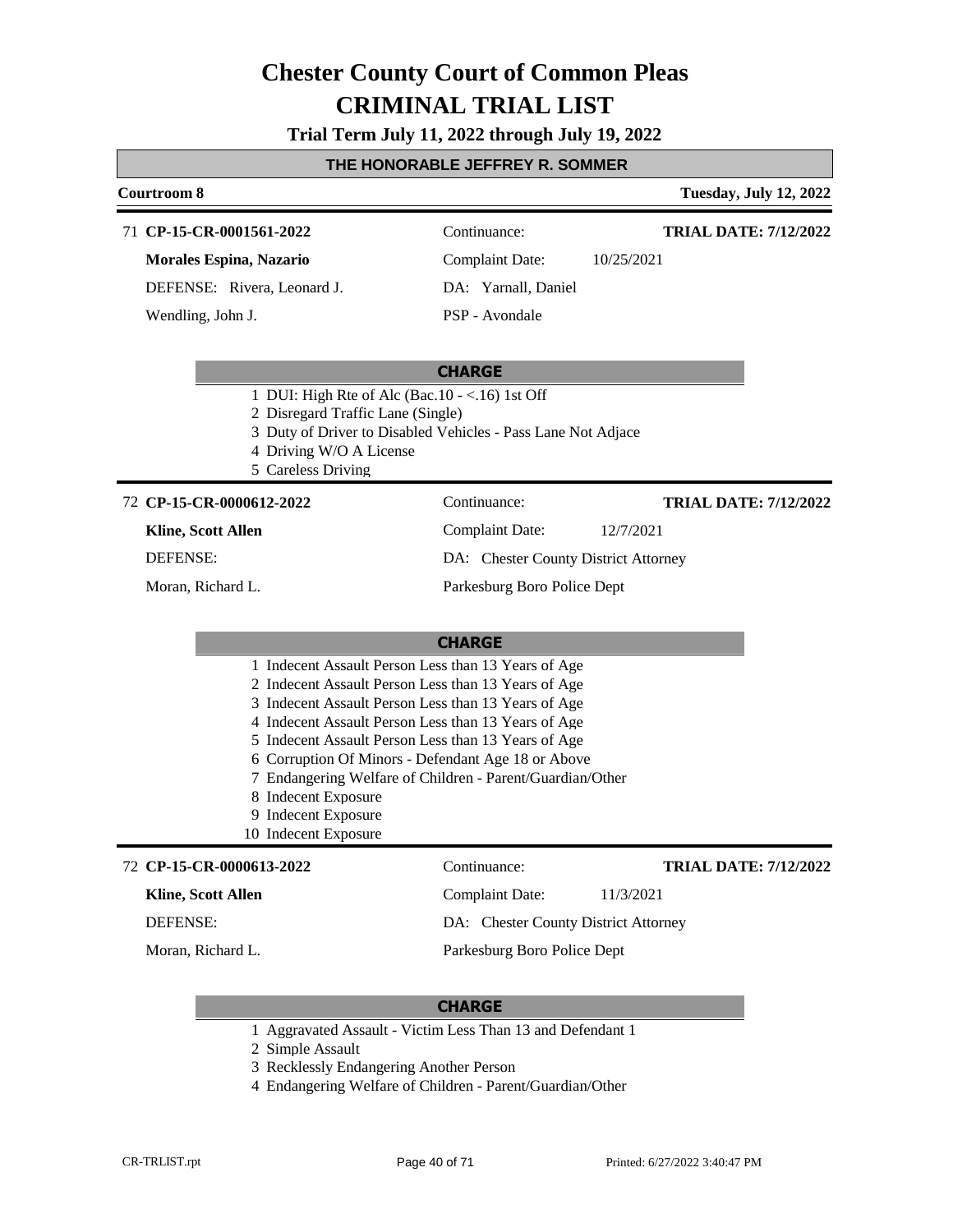# **Trial Term July 11, 2022 through July 19, 2022**

# **THE HONORABLE JEFFREY R. SOMMER Courtroom 8 Tuesday, July 12, 2022**

# **CHARGE CP-15-CR-0003621-2021** 73 Continuance: **Sessoms, Donald M.** DEFENSE: Secaira, Jose Javier Complaint Date: 11/6/2021 DA: Morley, Nicole G. Spring City Boro Police Dept **TRIAL DATE: 7/12/2022** Deegan, Kevin 1 Simple Assault 2 Harassment - Subject Other to Physical Contact 3 Disorderly Conduct Engage In Fighting 4 Simple Assault **CHARGE CP-15-CR-0004001-2021** 74 Continuance: **Carey, Matthew Michael** DEFENSE: Secaira, Jose Javier Complaint Date: 11/24/2021 DA: Yarnall, Daniel PSP - Embreeville **TRIAL DATE: 7/12/2022** Prikhodko, Olena 1 Resist Arrest/Other Law Enforce

2 Simple Assault

- 3 Harassment Subject Other to Physical Contact
- 4 Criminal Mischief Damage Property

#### **CP-15-CR-0000179-2022** 74 Continuance:

## **Carey, Matthew Michael**

DEFENSE: Secaira, Jose Javier

Sadow, William C. III

# Complaint Date: 11/8/2021 DA: Yarnall, Daniel

PSP - Embreeville

# **TRIAL DATE: 7/12/2022**

- 1 Burglary Not Adapted for Overnight Accommodation, No
- 2 Crim Tres-Enter Structure
- 3 Theft By Unlaw Taking-Movable Prop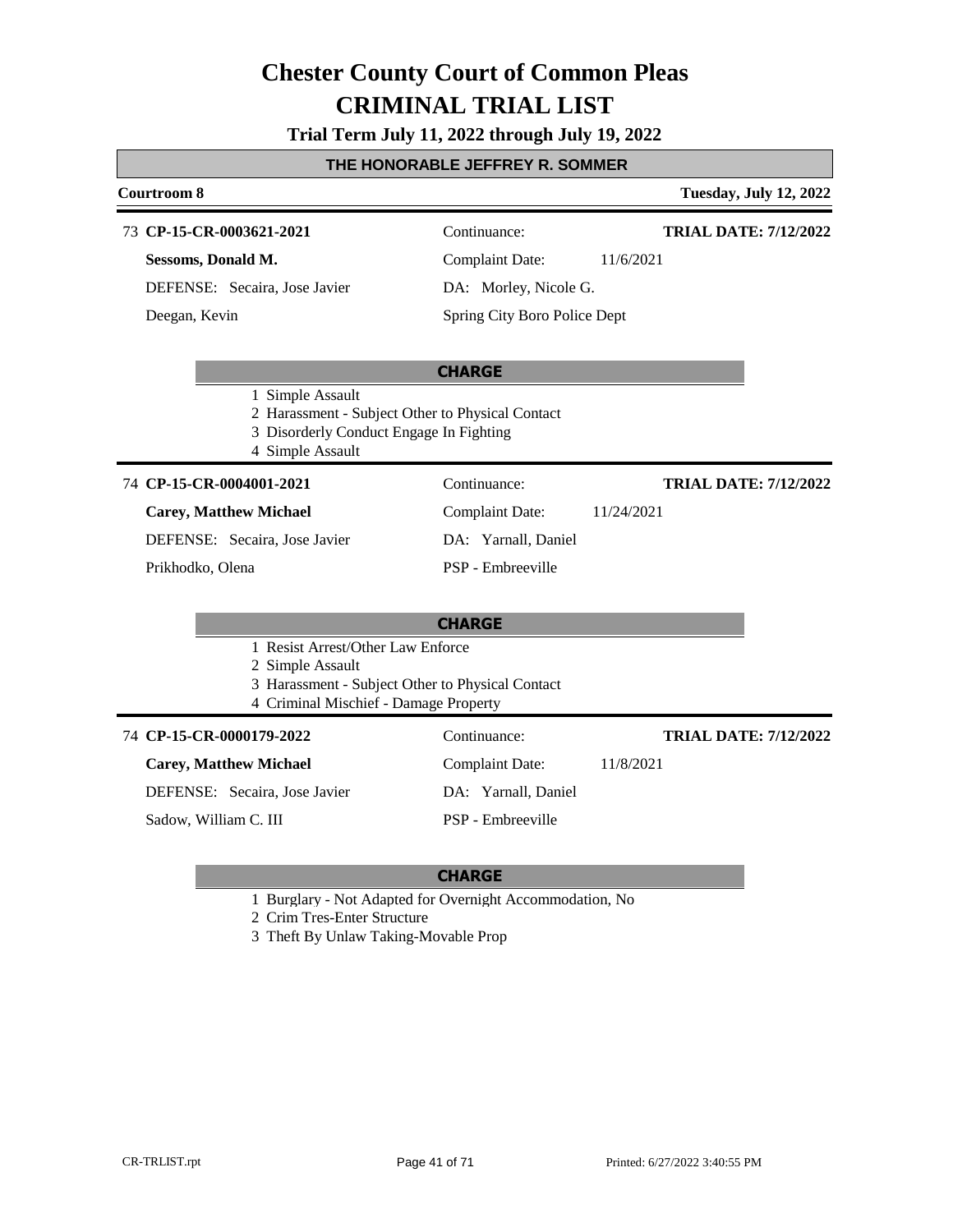**Trial Term July 11, 2022 through July 19, 2022**

## **THE HONORABLE JEFFREY R. SOMMER**

## **Courtroom 8 Tuesday, July 12, 2022 CP-15-CR-0003601-2021** 75 Continuance: **Landry, Takeshia Devonna** DEFENSE: Secaira, Jose Javier Complaint Date: 11/10/2021 DA: Ost Prisco, Thomas W Caln Twp Police Dept **TRIAL DATE: 7/12/2022** Fries, Christopher J.

#### **CHARGE**

- 1 Firearms Not To Be Carried W/O License
- 2 Recklessly Endangering Another Person
- 3 Flight To Avoid Appreh/Trial/Punish
- 4 Fleeing or Attempting to Elude Officer
- 5 Driving W/O A License
- 6 Failure To Stop At Red Signal
- 7 Escape
- 8 Fail To Carry Lic

#### **CP-15-CR-0000450-2022** 76 Continuance:

#### **Twyman, Michael D.**

DEFENSE: Secaira, Jose Javier

Williams, Jacob N.

Complaint Date: 11/10/2021 DA: Yarnall, Daniel

**TRIAL DATE: 7/12/2022**

Parkesburg Boro Police Dept

- 1 DUI: Gen Imp/Inc of Driving Safely 1st Off
- 2 DUI: Highest Rte of Alc (BAC .16+) 1st Off
- 3 DUI: Controlled Substance Combination Alcohol/Drugs -
- 4 Careless Driving
- 5 Oper/Perm Op W/Unsafe Eqmt/
- 6 Oper/Perm Op W/Unsafe Eqmt/
- 7 Oper/Perm Op W/Unsafe Eqmt/
- 8 Oper Veh W/O Req'd Financ Resp
- 9 Fail to Notify Change in Address
- 10 Fail To Carry Lic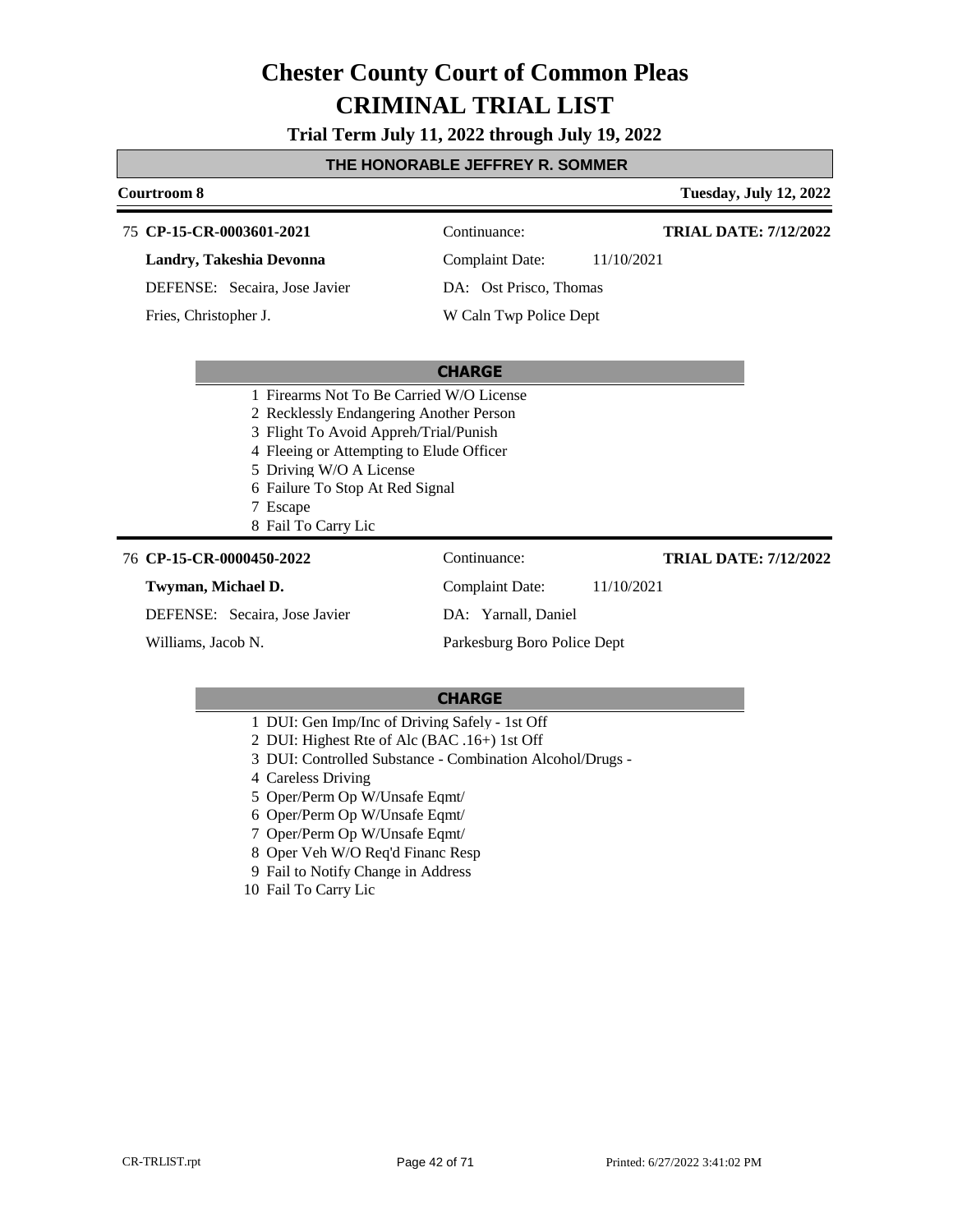# **Trial Term July 11, 2022 through July 19, 2022**

## **THE HONORABLE JEFFREY R. SOMMER**

#### **Courtroom 8 Tuesday, July 12, 2022** 77 **CP-15-CR-0001684-2022** Continuance: **Rice, Ashleigh Nicole** DEFENSE: Delano, Stephen F. Complaint Date: 11/10/2021 DA: Yarnall, Daniel PSP - Avondale **TRIAL DATE: 7/12/2022** Schiltz, Kyle G.

#### **CHARGE**

|  | 1 DUI: Controlled Substance - Schedule 1 - 1st Offense                                                                                                                                                                                                                                                                                |  |  |
|--|---------------------------------------------------------------------------------------------------------------------------------------------------------------------------------------------------------------------------------------------------------------------------------------------------------------------------------------|--|--|
|  | $\alpha$ put $\alpha$ in the time $\alpha$ is the $\alpha$ in $\alpha$ in $\alpha$ in $\alpha$ in $\alpha$ in $\alpha$ in $\alpha$ in $\alpha$ in $\alpha$ in $\alpha$ in $\alpha$ in $\alpha$ in $\alpha$ in $\alpha$ in $\alpha$ in $\alpha$ in $\alpha$ in $\alpha$ in $\alpha$ in $\alpha$ in $\alpha$ in $\alpha$ in $\alpha$ in |  |  |

- 2 DUI: Controlled Substance Schedule 2 or 3 1st Offense
- 3 DUI: Controlled Substance Metabolite 1st Offense
- 4 DUI: Controlled Substance Impaired Ability 1st Offense
- 5 Careless Driving
- 6 Turning Movements And Required Signals
- 7 Fail To Carry Regist
- 8 Oper Veh W/O Req'd Financ Resp

# **CP-15-CR-0000945-2022** 78 Continuance:

**Pratt, Sincere Isiah** DEFENSE:

Blue, Ross R.

# Complaint Date: 11/12/2021 DA: Macaulay, Kaitlyn Ruth W Chester Boro Police Dept

## **CHARGE**

- 1 Manufacture, Delivery, or Possession With Intent to Manufa
- 2 Int Poss Contr Subst By Per Not Reg
- 3 Marijuana-Small Amt Personal Use
- 4 Use/Poss Of Drug Paraph
- 5 No Headlights

**TRIAL DATE: 7/12/2022**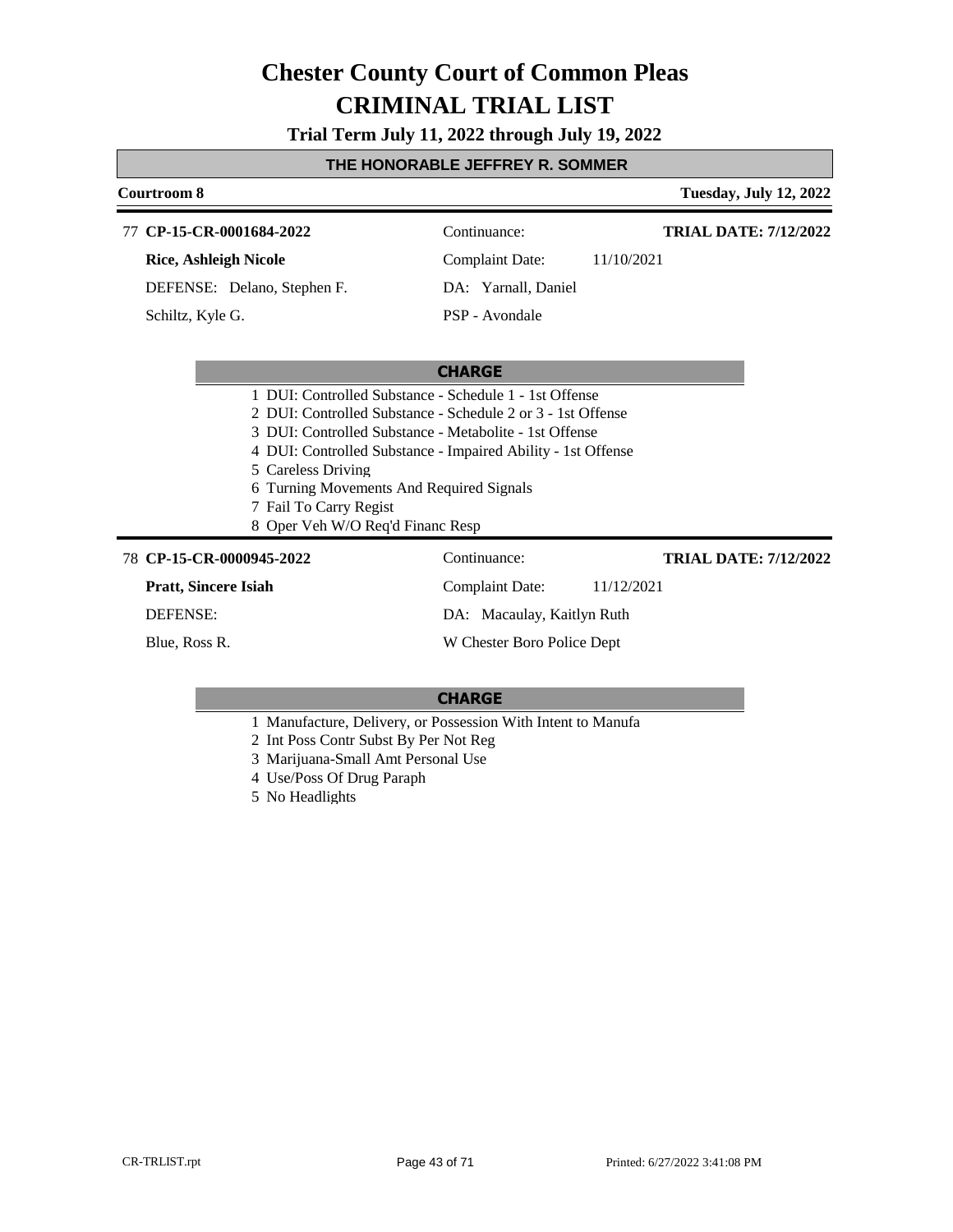# **Trial Term July 11, 2022 through July 19, 2022**

# **THE HONORABLE JEFFREY R. SOMMER**

| Courtroom 8                                                                                                                                                                                                                                                                                                                                                                                                                                                                                                                                     |                                                                                 | <b>Tuesday, July 12, 2022</b>              |
|-------------------------------------------------------------------------------------------------------------------------------------------------------------------------------------------------------------------------------------------------------------------------------------------------------------------------------------------------------------------------------------------------------------------------------------------------------------------------------------------------------------------------------------------------|---------------------------------------------------------------------------------|--------------------------------------------|
| 79 CP-15-CR-0003740-2021                                                                                                                                                                                                                                                                                                                                                                                                                                                                                                                        | Continuance:                                                                    | <b>TRIAL DATE: 7/12/2022</b>               |
| <b>Broughton, Jennifer Cathrine</b>                                                                                                                                                                                                                                                                                                                                                                                                                                                                                                             | <b>Complaint Date:</b>                                                          | 11/23/2021                                 |
| DEFENSE: Secaira, Jose Javier                                                                                                                                                                                                                                                                                                                                                                                                                                                                                                                   | DA: Yarnall, Daniel                                                             |                                            |
| Reginella, Nicholas J. III                                                                                                                                                                                                                                                                                                                                                                                                                                                                                                                      | PSP - Lancaster                                                                 |                                            |
|                                                                                                                                                                                                                                                                                                                                                                                                                                                                                                                                                 | <b>CHARGE</b>                                                                   |                                            |
| 1 Burglary - Not Adapted for Overnight Accommodation, No<br>2 Crim Tres-Enter Structure<br>3 Theft By Unlaw Taking-Movable Prop<br>4 Crim'l Misch-Tamper W/Property<br>5 Arson-Intent Destroy Unoccupied Bldg<br>6 Reckless Burning or Exploding - places property having val<br>7 Crim Misch/Dmg Prop Intent, Reckless, Or Neglig<br>8 Institut'l Vand'ism Place Worship<br>9 Ethnic Intimidation<br>10 Institut'l Vand'ism Personal Prop<br>79 CP-15-CR-0001098-2022<br><b>Dunbar, Andrew</b><br>DEFENSE: Harmelin, Laurence<br>Maturo, Brian | Continuance:<br><b>Complaint Date:</b><br>DA: Yarnall, Daniel<br>PSP - Avondale | <b>TRIAL DATE: 7/12/2022</b><br>11/22/2021 |
|                                                                                                                                                                                                                                                                                                                                                                                                                                                                                                                                                 | <b>CHARGE</b>                                                                   |                                            |
| 1 Burglary - Not Adapted for Overnight Accommodation, No<br>2 Crim Tres-Enter Structure                                                                                                                                                                                                                                                                                                                                                                                                                                                         |                                                                                 |                                            |
| 79 CP-15-CR-0003742-2021                                                                                                                                                                                                                                                                                                                                                                                                                                                                                                                        | Continuance:                                                                    | <b>TRIAL DATE: 7/12/2022</b>               |
| <b>Broughton, Jennifer Catherine</b>                                                                                                                                                                                                                                                                                                                                                                                                                                                                                                            | Complaint Date:                                                                 | 11/22/2021                                 |
| DEFENSE: Secaira, Jose Javier                                                                                                                                                                                                                                                                                                                                                                                                                                                                                                                   | DA: Yarnall, Daniel                                                             |                                            |
| Maturo, Brian                                                                                                                                                                                                                                                                                                                                                                                                                                                                                                                                   | PSP - Avondale                                                                  |                                            |
|                                                                                                                                                                                                                                                                                                                                                                                                                                                                                                                                                 |                                                                                 |                                            |

# **CHARGE**

1 Burglary - Not Adapted for Overnight Accommodation, No

2 Crim Tres-Enter Structure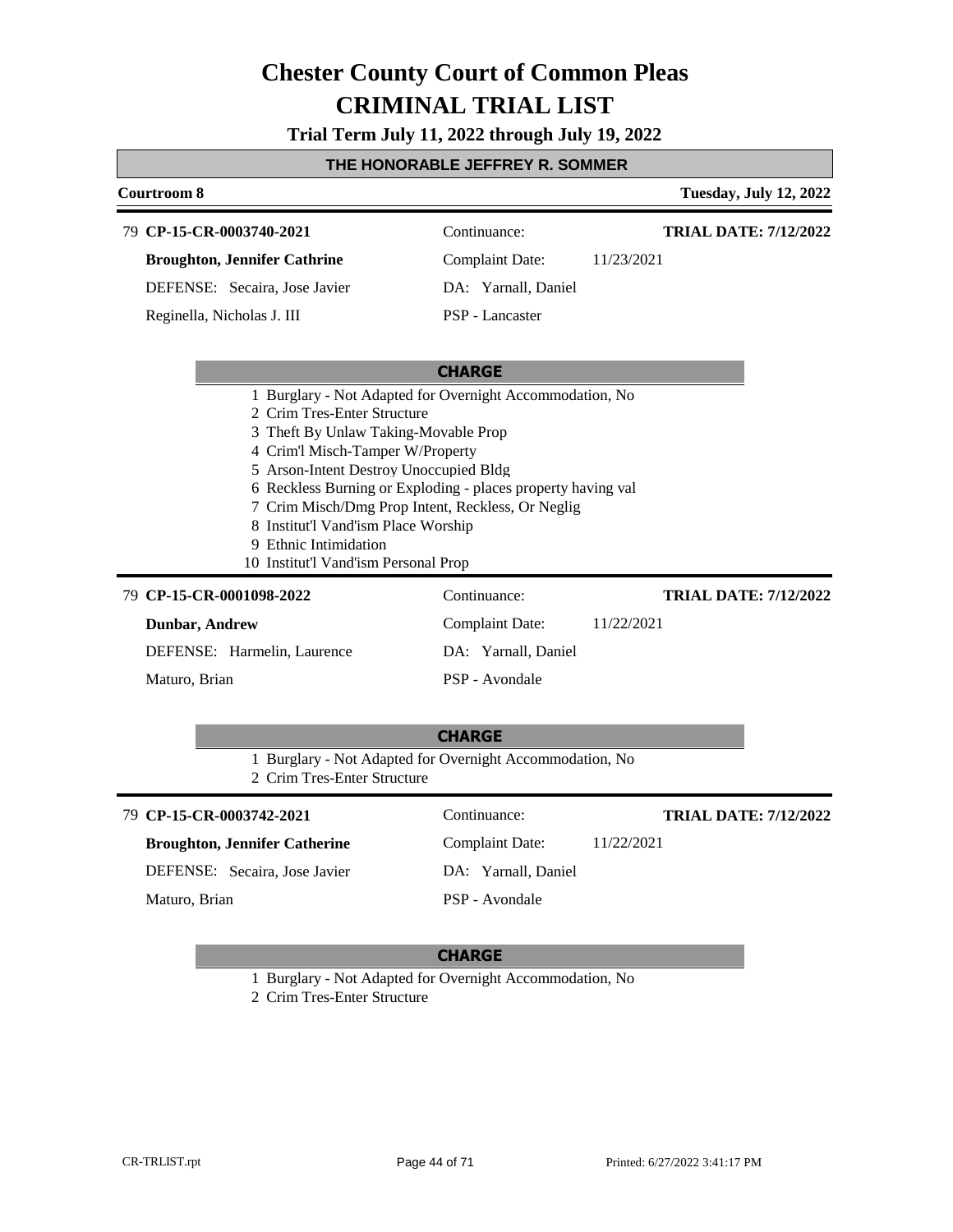# **Trial Term July 11, 2022 through July 19, 2022**

## **THE HONORABLE JEFFREY R. SOMMER**

# **Courtroom 8 Tuesday, July 12, 2022**

| 79 CP-15-CR-0003741-2021 |  |
|--------------------------|--|
|                          |  |

**Broughton, Jennifer Catherine**

DEFENSE: Secaira, Jose Javier

Benitez, Linton J.

Continuance:

**TRIAL DATE: 7/12/2022**

Complaint Date: 11/17/2021 DA: Yarnall, Daniel PSP - Avondale

**CHARGE**

- 1 Burglary Not Adapted for Overnight Accommodation, No
- 2 Crim Tres-Break Into Structure
- 3 Institut'l Vand'ism Educ Facil

## **CP-15-CR-0000894-2022** 80 Continuance:

#### **Charron, John Evan**

DEFENSE: Caputo, Vincent Joseph

Waters, Ryan N.

**TRIAL DATE: 7/12/2022**

Complaint Date: 11/18/2021

DA: Yarnall, Daniel

PSP - Avondale

- 1 DUI: Gen Imp/Inc of Driving Safely 1st Off
- 2 DUI: Highest Rte of Alc (BAC .16+) 1st Off
- 3 DUI: Commercial Vehicle (BAC .04+) 1st Offense
- 4 Careless Driving
- 5 Accident Involv Damage Attended Vehicle/Prop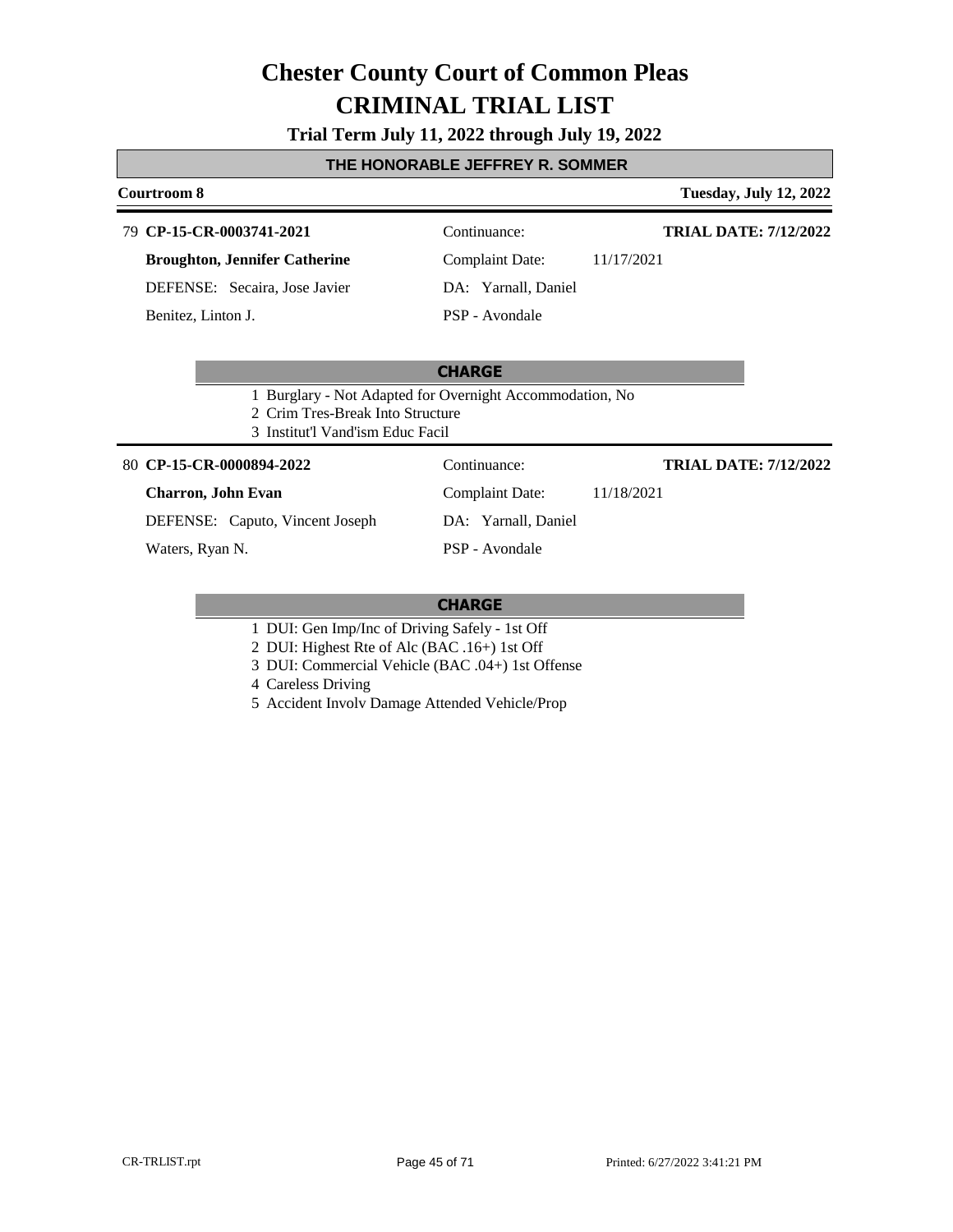# **Trial Term July 11, 2022 through July 19, 2022**

## **THE HONORABLE JEFFREY R. SOMMER**

#### **Courtroom 8 Wednesday, July 13, 2022 CP-15-CR-0003917-2021** 81 Continuance: **Marshall, Joshua** DEFENSE: De Marco, Perry Paul Jr. Complaint Date: 11/29/2021 DA: Macaulay, Kaitlyn Ruth **TRIAL DATE: 7/13/2022**

O'Connor, Timothy J. Jr.

PSP - Avondale

# **CHARGE**

- 1 Manufacture, Delivery, or Possession With Intent to Manufa
- 2 Int Poss Contr Subst By Per Not Reg
- 3 Criminal Use Of Communication Facility
- 4 Use/Poss Of Drug Paraph

## **CP-15-CR-0000421-2022** 82 Continuance:

#### **Roy, Jessica Colyer**

DEFENSE: Delano, Stephen F.

Bechtel, Jordan A.

DA: Morley, Nicole G.

Complaint Date: 11/30/2021

PSP - Avondale

# **CHARGE**

- 1 DUI: Gen Imp/Inc of Driving Safely 1st Off
- 2 Duty of Driver in Emergency Response Areas Pass in Lan
- 3 Turning Movements And Required Signals
- 4 Turning Movements And Required Signals
- 5 Violate Hazard Regulation
- 6 Careless Driving
- 7 Reckless Driving
- 8 DUI: Controlled Substance Impaired Ability 1st Offense
- 9 DUI: Controlled Substance Metabolite 1st Offense

# 83 **CP-15-CR-0000098-2022** Continuance:

DEFENSE: Lesniak, Joseph Patrick

**Nichols, Tiffany Jane**

Meiswich, Michael E.

**TRIAL DATE: 7/13/2022**

**TRIAL DATE: 7/13/2022**

DA: Yurick, Zachary Westtown/East Goshen Police Dept

Complaint Date: 12/7/2021

## **CHARGE**

1 Endangering Welfare of Children - Parent/Guardian/Other

2 Failure to Report or Refer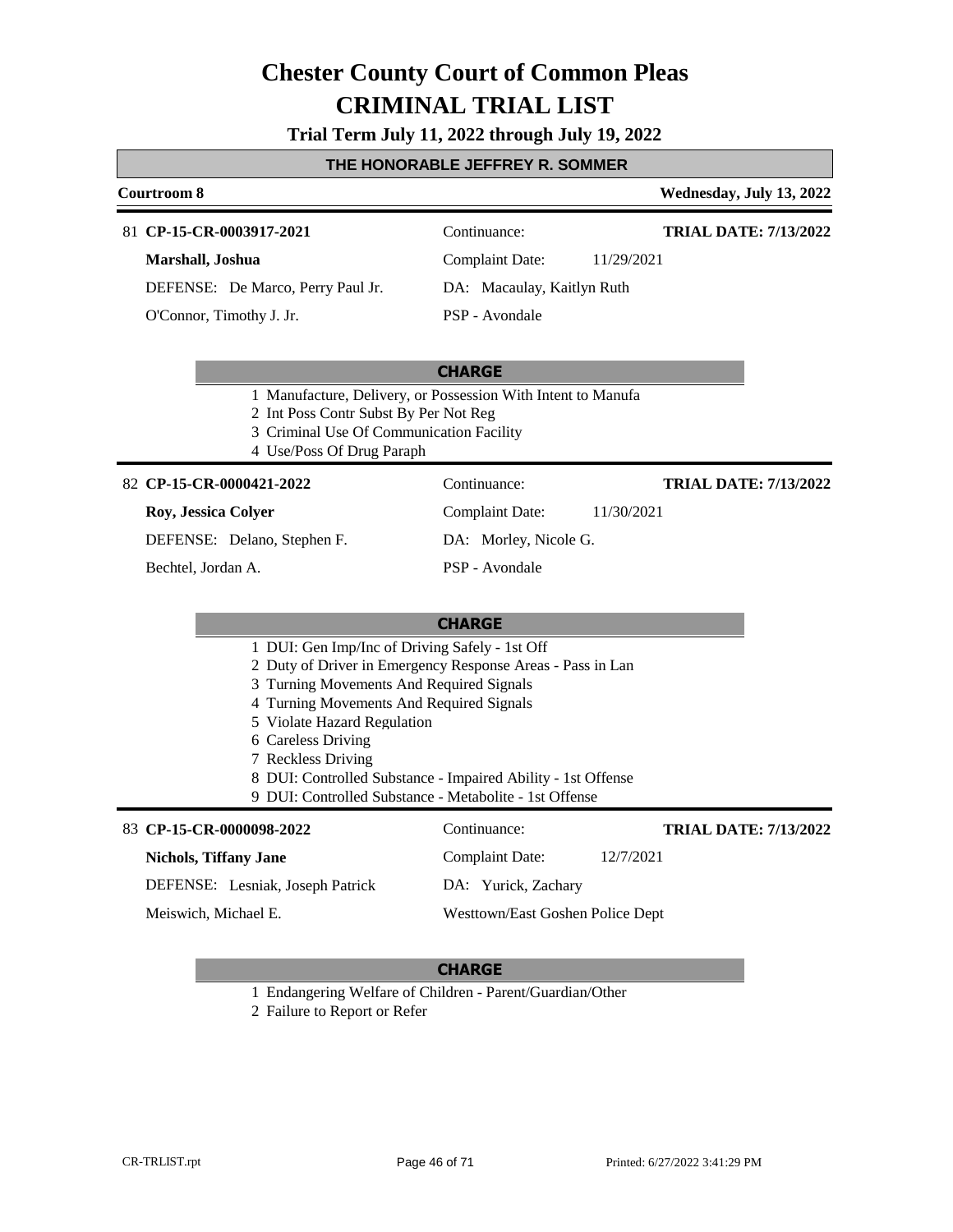**Trial Term July 11, 2022 through July 19, 2022**

# **THE HONORABLE JEFFREY R. SOMMER**

| Courtroom 8                                                                                                                                                                                                                                                                                                                                                                      | <u>- HONORADEE JEHTRET R. SOMMER</u>                                                                                                                                                                 | Wednesday, July 13, 2022     |
|----------------------------------------------------------------------------------------------------------------------------------------------------------------------------------------------------------------------------------------------------------------------------------------------------------------------------------------------------------------------------------|------------------------------------------------------------------------------------------------------------------------------------------------------------------------------------------------------|------------------------------|
| 84 CP-15-CR-0000202-2022                                                                                                                                                                                                                                                                                                                                                         | Continuance:                                                                                                                                                                                         | <b>TRIAL DATE: 7/13/2022</b> |
| <b>Foster-Powell, Ahman Yasin</b>                                                                                                                                                                                                                                                                                                                                                | <b>Complaint Date:</b>                                                                                                                                                                               | 12/7/2021                    |
| <b>DEFENSE:</b>                                                                                                                                                                                                                                                                                                                                                                  | DA: Morley, Nicole G.                                                                                                                                                                                |                              |
| Basquill, Robert M.                                                                                                                                                                                                                                                                                                                                                              | Lincoln University Pd                                                                                                                                                                                |                              |
| 2 Simple Assault<br>3 Disorderly Conduct Engage In Fighting<br>6 Harassment - Subject Other to Physical Contact                                                                                                                                                                                                                                                                  | <b>CHARGE</b><br>1 Aggravated Assault - Attempts to cause or causes SBI to des<br>4 Aggravated Assault - Attempts to cause or causes BI to desi<br>5 Terroristic Threats W/ Int To Terrorize Another |                              |
| 85 CP-15-CR-0000606-2022                                                                                                                                                                                                                                                                                                                                                         | Continuance:                                                                                                                                                                                         | <b>TRIAL DATE: 7/13/2022</b> |
| Shivdasani, Shaan S.                                                                                                                                                                                                                                                                                                                                                             | <b>Complaint Date:</b>                                                                                                                                                                               | 12/8/2021                    |
| DEFENSE: Kratsa, Peter E.                                                                                                                                                                                                                                                                                                                                                        | DA: Morley, Nicole G.                                                                                                                                                                                |                              |
| Temple, Jeremy J.                                                                                                                                                                                                                                                                                                                                                                | PSP - King Of Prussia Turnpike                                                                                                                                                                       |                              |
|                                                                                                                                                                                                                                                                                                                                                                                  | <b>CHARGE</b>                                                                                                                                                                                        |                              |
| 1 Homicide By Vehicle<br>2 Involuntary Manslaughter<br>3 Recklessly Endangering Another Person<br>4 Recklessly Endangering Another Person<br>5 Simple Assault<br>6 Accidents Involving Death Or Personal Injury<br>7 Accidents Involving Death Or Personal Injury<br>8 Careless Driving - Serious Bodily Injury<br>9 Driving at Safe Speed<br>10 Disregard Traffic Lane (Single) |                                                                                                                                                                                                      |                              |
| 86 CP-15-CR-0000766-2022                                                                                                                                                                                                                                                                                                                                                         | Continuance:                                                                                                                                                                                         | <b>TRIAL DATE: 7/13/2022</b> |
| <b>Kulisek, Marek</b>                                                                                                                                                                                                                                                                                                                                                            | <b>Complaint Date:</b>                                                                                                                                                                               | 12/10/2021                   |
| DEFENSE: Borchik, Ryan Greg                                                                                                                                                                                                                                                                                                                                                      | DA: Yarnall, Daniel                                                                                                                                                                                  |                              |
| Winter, Micaela J.                                                                                                                                                                                                                                                                                                                                                               | W Chester Boro Police Dept                                                                                                                                                                           |                              |
|                                                                                                                                                                                                                                                                                                                                                                                  |                                                                                                                                                                                                      |                              |

# **CHARGE**

1 Terroristic Threats W/ Int To Terrorize Another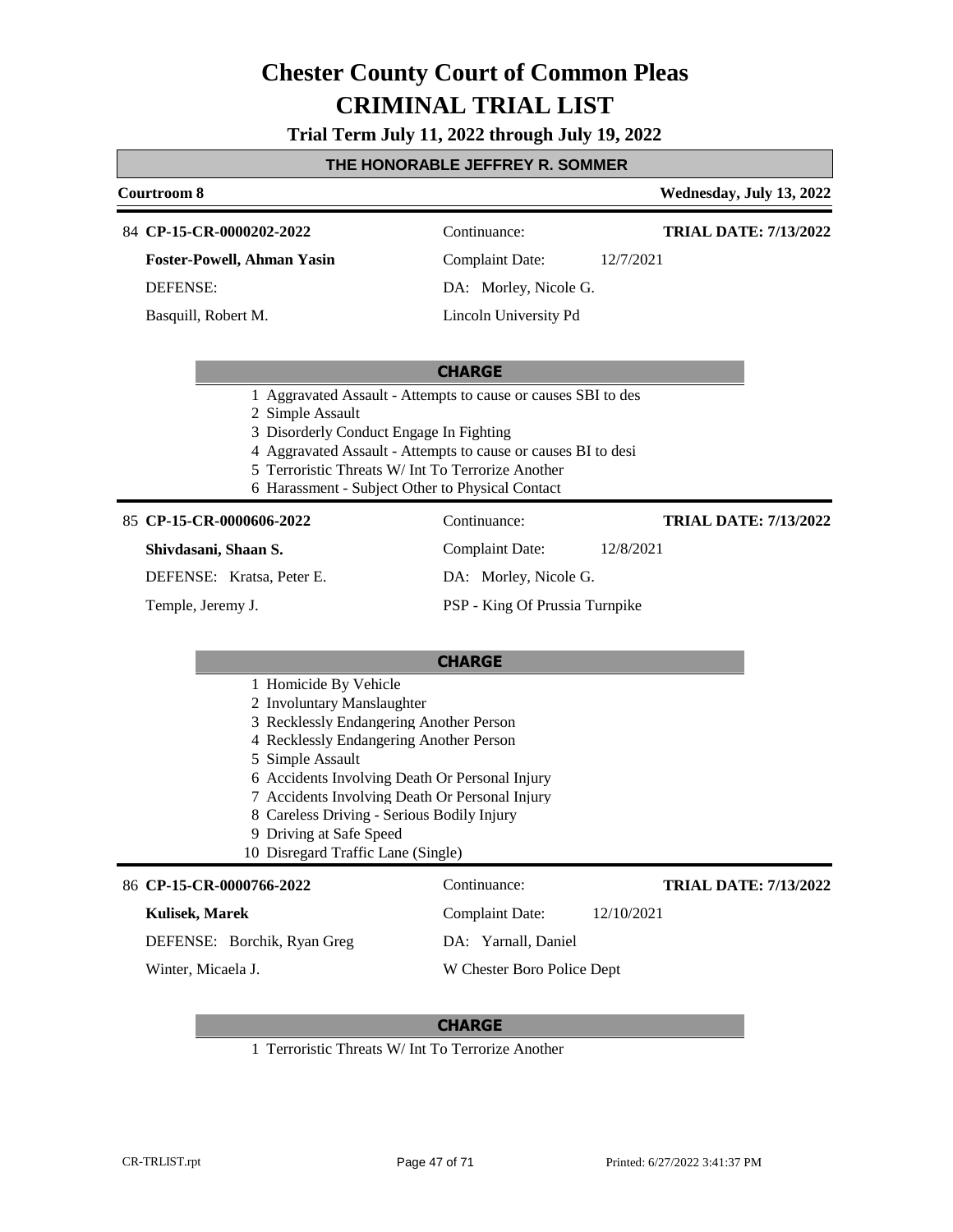# **Trial Term July 11, 2022 through July 19, 2022**

# **THE HONORABLE JEFFREY R. SOMMER**

| <b>Courtroom 8</b>                                                                                                                                                                                                                                                                                                                                                                                                                                                                  |                                      | Wednesday, July 13, 2022     |
|-------------------------------------------------------------------------------------------------------------------------------------------------------------------------------------------------------------------------------------------------------------------------------------------------------------------------------------------------------------------------------------------------------------------------------------------------------------------------------------|--------------------------------------|------------------------------|
| 87 CP-15-CR-0000744-2022                                                                                                                                                                                                                                                                                                                                                                                                                                                            | Continuance:                         | <b>TRIAL DATE: 7/13/2022</b> |
| <b>Sanders, Wayne Joseph</b>                                                                                                                                                                                                                                                                                                                                                                                                                                                        | <b>Complaint Date:</b><br>12/23/2021 |                              |
| DEFENSE: Secaira, Jose Javier                                                                                                                                                                                                                                                                                                                                                                                                                                                       | DA: Yarnall, Daniel                  |                              |
| Hale, David W.                                                                                                                                                                                                                                                                                                                                                                                                                                                                      | Westtown/East Goshen Police Dept     |                              |
|                                                                                                                                                                                                                                                                                                                                                                                                                                                                                     |                                      |                              |
|                                                                                                                                                                                                                                                                                                                                                                                                                                                                                     | <b>CHARGE</b>                        |                              |
| 1 Forgery - Alter Writing<br>2 Criminal Attempt - Forgery - Alter Writing<br>3 Access Device Used To Obt Or Att Obt Prop/Service<br>4 Criminal Attempt - Access Device Used To Obt Or Att Obt<br>Theft By Unlaw Taking-Movable Prop<br>5.<br>6 Criminal Attempt - Theft By Unlaw Taking-Movable Prop<br>7 Theft By Decep-False Impression<br>8 Criminal Attempt - Theft By Decep-False Impression<br>9 Receiving Stolen Property<br>10 Criminal Attempt - Receiving Stolen Property |                                      |                              |
| 87 CP-15-CR-0000745-2022                                                                                                                                                                                                                                                                                                                                                                                                                                                            | Continuance:                         | <b>TRIAL DATE: 7/13/2022</b> |
| <b>Sanders, Wayne Joseph</b>                                                                                                                                                                                                                                                                                                                                                                                                                                                        | Complaint Date:<br>12/14/2021        |                              |
| DEFENSE: Jurs, H. Peter                                                                                                                                                                                                                                                                                                                                                                                                                                                             | DA: Yarnall, Daniel                  |                              |

Hale, David W.

**CHARGE**

Westtown/East Goshen Police Dept

- 1 Forgery Alter Writing
- 2 Forgery Alter Writing
- 3 Forgery Alter Writing
- 4 Forgery Unauthorized Act In Writing
- 5 Forgery Unauthorized Act In Writing
- 6 Forgery Unauthorized Act In Writing
- 7 Tamper Records Or Id-Writing
- 8 Tamper Records Or Id-Writing
- 9 Tamper Records Or Id-Writing
- 10 Theft By Unlaw Taking-Movable Prop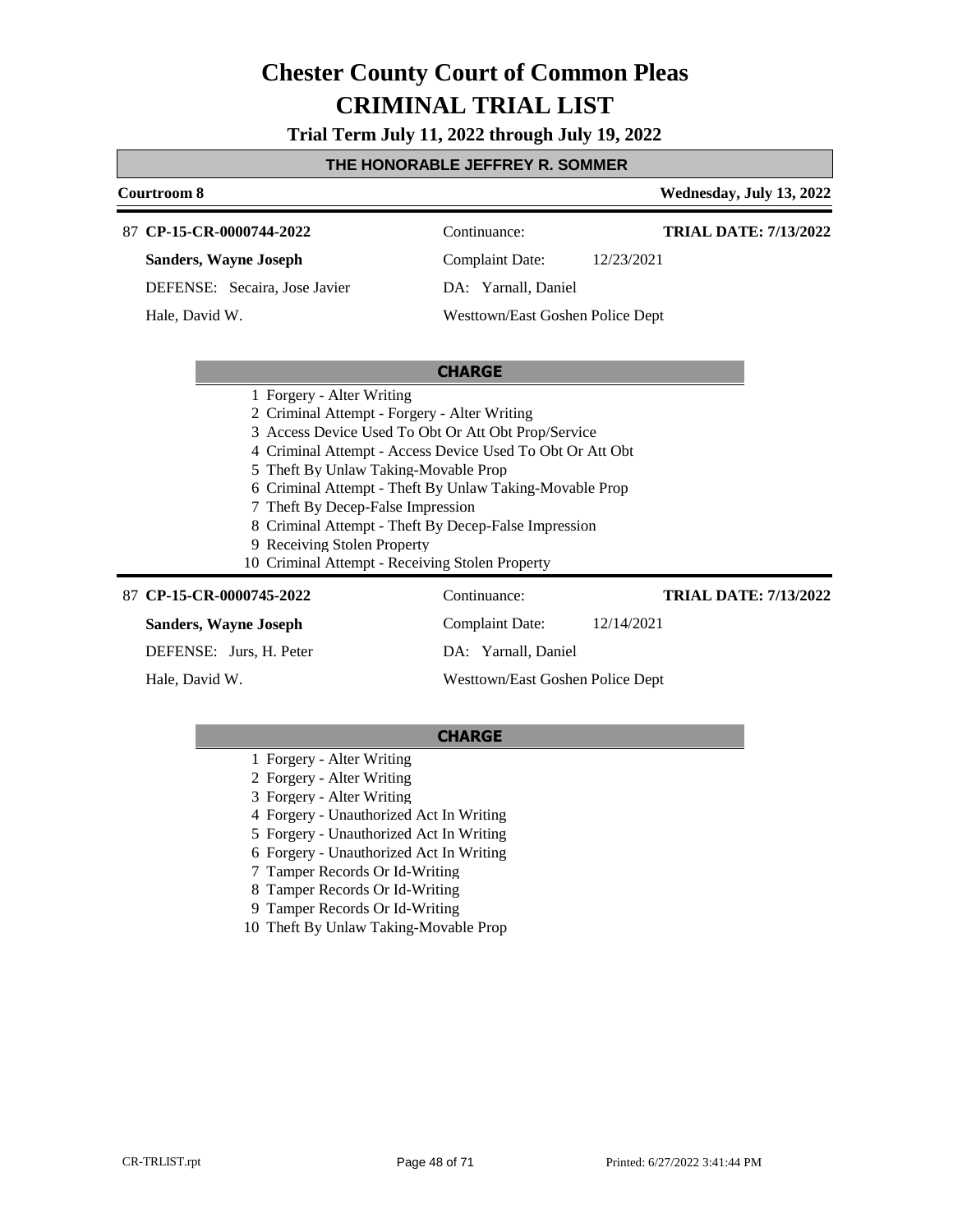# **Trial Term July 11, 2022 through July 19, 2022**

# **THE HONORABLE JEFFREY R. SOMMER**

|                                                                                                                                                                                                                       | <u>INE NUNUNABLE JEFFNET N. SUMIMEN</u> |                              |
|-----------------------------------------------------------------------------------------------------------------------------------------------------------------------------------------------------------------------|-----------------------------------------|------------------------------|
| Courtroom 8                                                                                                                                                                                                           |                                         | Wednesday, July 13, 2022     |
| 88 CP-15-CR-0001149-2022                                                                                                                                                                                              | Continuance:                            | <b>TRIAL DATE: 7/13/2022</b> |
| <b>Billings, Bart Allen</b>                                                                                                                                                                                           | <b>Complaint Date:</b>                  | 12/15/2021                   |
| DEFENSE: Green, Joseph Patrick Jr.                                                                                                                                                                                    | DA: Morley, Nicole G.                   |                              |
| Hunsinger, Noah H.                                                                                                                                                                                                    | PSP - Avondale                          |                              |
|                                                                                                                                                                                                                       | <b>CHARGE</b>                           |                              |
| 1 DUI: Gen Imp/Inc of Driving Safely - 1st Off<br>2 DUI: Highest Rte of Alc (BAC .16+) 1st Off<br>3 Careless Driving<br>4 Disregard Traffic Lane (Single)<br>5 Signal Improp Right Turn                               |                                         |                              |
| 89 CP-15-CR-0000492-2022                                                                                                                                                                                              | Continuance:                            | <b>TRIAL DATE: 7/13/2022</b> |
| Hanks, John Edward Lee                                                                                                                                                                                                | <b>Complaint Date:</b>                  | 12/17/2021                   |
| DEFENSE: Finnegan, Lorraine M. B.                                                                                                                                                                                     | DA: Yarnall, Daniel                     |                              |
| Houser, Jeremy W.                                                                                                                                                                                                     | PSP - Embreeville                       |                              |
|                                                                                                                                                                                                                       | <b>CHARGE</b>                           |                              |
| 1 No Headlights<br>2 No Rear Lights<br>3 Careless Driving<br>4 DUI: Gen Imp/Inc of Driving Safely - 1st Off<br>5 No Rear Lights<br>6 Period For Requiring Lighted Lamps<br>7 Illegal Park W/I 30 Ft of Traffic Signal |                                         |                              |
| 90 CP-15-CR-0001226-2022                                                                                                                                                                                              | Continuance:                            | <b>TRIAL DATE: 7/13/2022</b> |
| Loveland, Carla D.                                                                                                                                                                                                    | <b>Complaint Date:</b>                  | 12/17/2021                   |
| DEFENSE: Delano, Stephen F.                                                                                                                                                                                           | DA: Yarnall, Daniel                     |                              |
| Kinsman, Michael T.                                                                                                                                                                                                   | <b>Coatesville City Police Dept</b>     |                              |
|                                                                                                                                                                                                                       |                                         |                              |

# **CHARGE**

1 Int Poss Contr Subst By Per Not Reg

2 Use/Poss Of Drug Paraph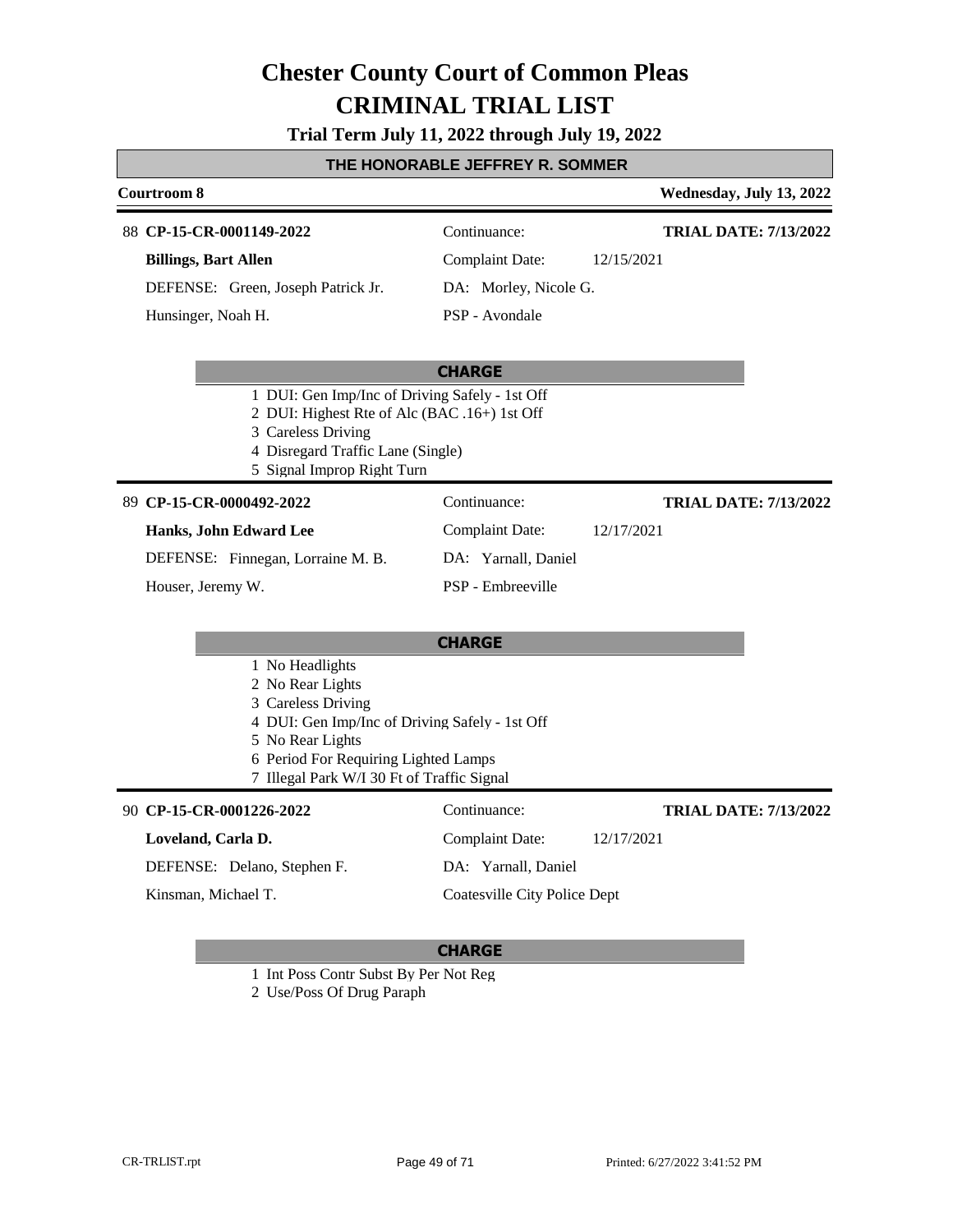# **Trial Term July 11, 2022 through July 19, 2022**

# **THE HONORABLE JEFFREY R. SOMMER**

| I HE HONORABLE JEFFREY R. SOMMER                                                                                                                                                                                                                                                                                                                                                                           |                            |                              |
|------------------------------------------------------------------------------------------------------------------------------------------------------------------------------------------------------------------------------------------------------------------------------------------------------------------------------------------------------------------------------------------------------------|----------------------------|------------------------------|
| <b>Courtroom 8</b>                                                                                                                                                                                                                                                                                                                                                                                         |                            | Wednesday, July 13, 2022     |
| 91 CP-15-CR-0001600-2022                                                                                                                                                                                                                                                                                                                                                                                   | Continuance:               | <b>TRIAL DATE: 7/13/2022</b> |
| <b>Long, Matthew Andrew</b>                                                                                                                                                                                                                                                                                                                                                                                | <b>Complaint Date:</b>     | 12/17/2021                   |
| DEFENSE: Hanifin, Daniel Macqueen                                                                                                                                                                                                                                                                                                                                                                          | DA: Morley, Nicole G.      |                              |
| Bernard, Oscar E.                                                                                                                                                                                                                                                                                                                                                                                          | PSP - Avondale             |                              |
|                                                                                                                                                                                                                                                                                                                                                                                                            | <b>CHARGE</b>              |                              |
| 1 DUI: Controlled Substance - Impaired Ability - 1st Offense<br>2 Use/Poss Of Drug Paraph<br>3 Int Poss Contr Subst By Per Not Reg<br>4 Careless Driving<br>5 Disregard Traffic Lane (Single)<br>6 Turning Movements And Required Signals                                                                                                                                                                  |                            |                              |
| 92 CP-15-CR-0001228-2022                                                                                                                                                                                                                                                                                                                                                                                   | Continuance:               | <b>TRIAL DATE: 7/13/2022</b> |
| <b>Desruisseaux, Darren Roy</b>                                                                                                                                                                                                                                                                                                                                                                            | <b>Complaint Date:</b>     | 12/25/2021                   |
| DEFENSE: Secaira, Jose Javier                                                                                                                                                                                                                                                                                                                                                                              | DA: Yarnall, Daniel        |                              |
| Needham, Logan A.                                                                                                                                                                                                                                                                                                                                                                                          | W Goshen Twp Police Dept   |                              |
| <b>CHARGE</b>                                                                                                                                                                                                                                                                                                                                                                                              |                            |                              |
| 1 Aggravated Assault - Attempts to cause or causes BI to desi<br>2 Robbery Of Motor Vehicle<br>3 Theft By Unlaw Taking-Movable Prop<br>4 Receiving Stolen Property<br>5 Recklessly Endangering Another Person<br>6 Recklessly Endangering Another Person<br>7 Fleeing or Attempting to Elude Officer<br>8 Reckless Driving<br>9 Disregard Traffic Lane (Single)<br>10 Obedience to Traffic-Control Devices |                            |                              |
| 92 CP-15-CR-0001029-2022                                                                                                                                                                                                                                                                                                                                                                                   | Continuance:               | <b>TRIAL DATE: 7/13/2022</b> |
| Desruisseaux, Darren                                                                                                                                                                                                                                                                                                                                                                                       | <b>Complaint Date:</b>     | 12/20/2021                   |
| DEFENSE: Secaira, Jose Javier                                                                                                                                                                                                                                                                                                                                                                              | DA: Yarnall, Daniel        |                              |
| Ensor, James M.                                                                                                                                                                                                                                                                                                                                                                                            | W Chester Boro Police Dept |                              |

# **CHARGE**

- 1 Theft By Unlaw Taking-Movable Prop
- 2 Receiving Stolen Property
- 3 Unauth Use Motor/Other Vehicles

Г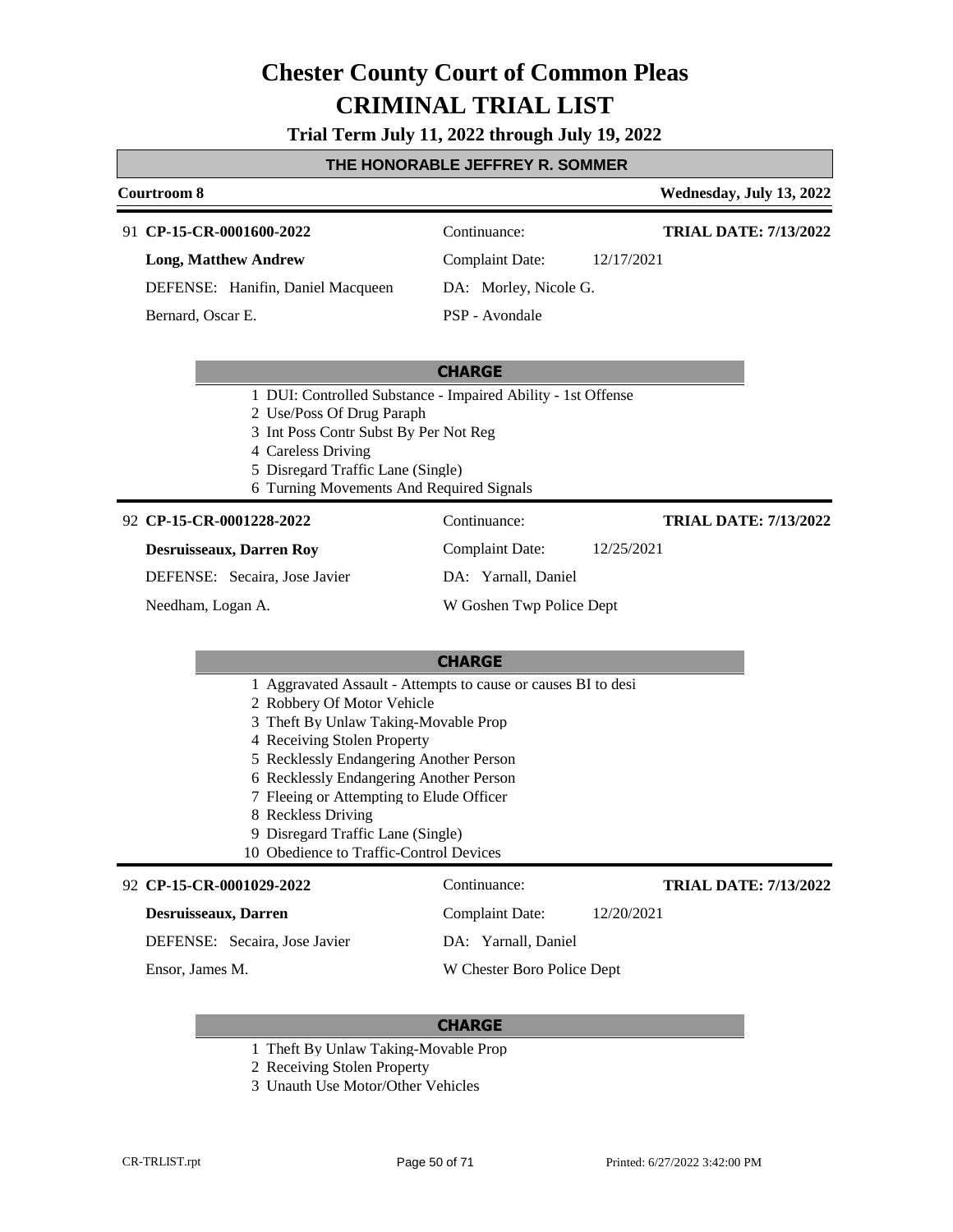**Trial Term July 11, 2022 through July 19, 2022**

## **THE HONORABLE JEFFREY R. SOMMER**

|                                          | Courtroom 8                                                  |                                                              |                                        |            | Wednesday, July 13, 2022     |
|------------------------------------------|--------------------------------------------------------------|--------------------------------------------------------------|----------------------------------------|------------|------------------------------|
|                                          |                                                              | 93 CP-15-CR-0000330-2022                                     | Continuance:                           |            | <b>TRIAL DATE: 7/13/2022</b> |
|                                          |                                                              | <b>McGinnis, Marilyn Marie</b>                               | Complaint Date:                        | 12/21/2021 |                              |
|                                          |                                                              | DEFENSE: Silow, Alexander Louis                              | DA: Macaulay, Kaitlyn Ruth             |            |                              |
|                                          | Lund, Kristin C.                                             |                                                              | <b>Chester County County Detective</b> |            |                              |
|                                          |                                                              |                                                              |                                        |            |                              |
|                                          |                                                              |                                                              | <b>CHARGE</b>                          |            |                              |
| 1 Deal In Proc Unl Act/Intent To Promote |                                                              |                                                              |                                        |            |                              |
| 2 Deal In Proc Unl Act/Intent To Promote |                                                              |                                                              |                                        |            |                              |
|                                          | 3 Manufacture, Delivery, or Possession With Intent to Manufa |                                                              |                                        |            |                              |
|                                          |                                                              | 4 Manufacture, Delivery, or Possession With Intent to Manufa |                                        |            |                              |
|                                          | 5 Int Poss Contr Subst By Per Not Reg                        |                                                              |                                        |            |                              |
|                                          |                                                              | 6 Int Poss Contr Subst By Per Not Reg                        |                                        |            |                              |
|                                          |                                                              | 7 Use/Poss Of Drug Paraph                                    |                                        |            |                              |
|                                          |                                                              | 8 Use/Poss Of Drug Paraph                                    |                                        |            |                              |

- 9 Criminal Use Of Communication Facility
- 10 Criminal Use Of Communication Facility

| 94 CP-15-CR-0001288-2022           | Continuance:          | <b>TRIAL DATE: 7/13/2022</b> |
|------------------------------------|-----------------------|------------------------------|
| Lureen, Brian K.                   | Complaint Date:       | 1/1/2022                     |
| DEFENSE: Green, Joseph Patrick Jr. | DA: Morley, Nicole G. |                              |
| Malantonio, Mark A.                | PSP - Embreeville     |                              |

- 1 Terroristic Threats W/ Int To Terrorize Another
- 2 Terroristic Threats W/ Int To Terrorize Another
- 3 Terroristic Threats W/ Int To Terrorize Another
- 4 Simple Assault
- 5 Simple Assault
- 6 Simple Assault
- 7 Disorderly Conduct Engage In Fighting
- 8 Disorderly Conduct Engage In Fighting
- 9 Disorderly Conduct Engage In Fighting
- 10 Recklessly Endangering Another Person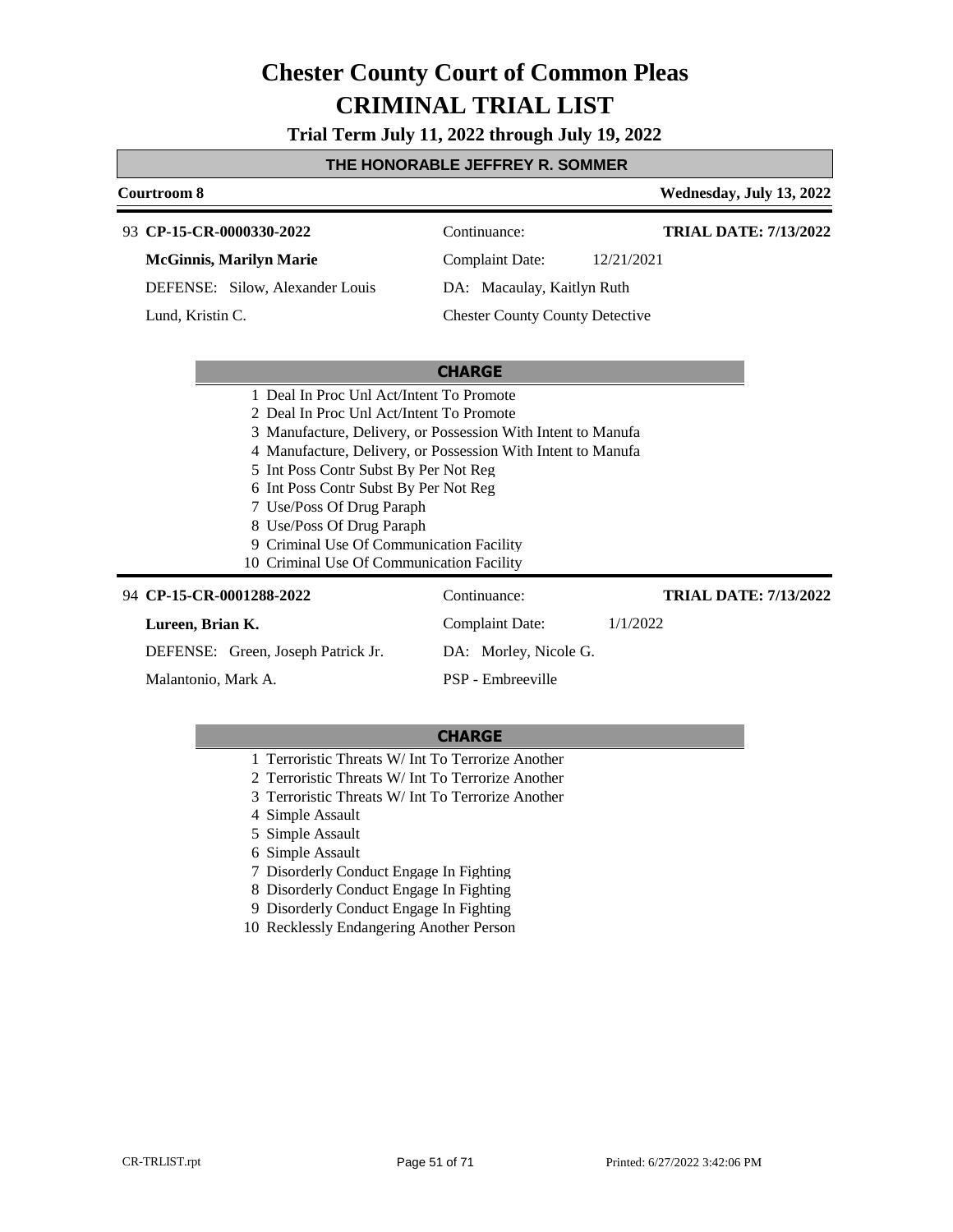**Trial Term July 11, 2022 through July 19, 2022**

# **THE HONORABLE JEFFREY R. SOMMER**

| <u>I HE HUNURABLE JEFFRET R. SUMMER</u> |                                                                                                                                                                                                                                                                                                                                                                                                          |                                     |                              |
|-----------------------------------------|----------------------------------------------------------------------------------------------------------------------------------------------------------------------------------------------------------------------------------------------------------------------------------------------------------------------------------------------------------------------------------------------------------|-------------------------------------|------------------------------|
|                                         | Courtroom 8                                                                                                                                                                                                                                                                                                                                                                                              |                                     | Wednesday, July 13, 2022     |
|                                         | 95 CP-15-CR-0001113-2022                                                                                                                                                                                                                                                                                                                                                                                 | Continuance:                        | <b>TRIAL DATE: 7/13/2022</b> |
|                                         | <b>Phelps, Karisa Meralis</b>                                                                                                                                                                                                                                                                                                                                                                            | <b>Complaint Date:</b>              | 1/2/2022                     |
|                                         | DEFENSE: Secaira, Jose Javier                                                                                                                                                                                                                                                                                                                                                                            | DA: Morley, Nicole G.               |                              |
|                                         | Gassenmeyer, Tara E.                                                                                                                                                                                                                                                                                                                                                                                     | PSP - Avondale                      |                              |
|                                         |                                                                                                                                                                                                                                                                                                                                                                                                          | <b>CHARGE</b>                       |                              |
|                                         | 1 Marijuana-Small Amt Personal Use<br>2 DUI: Controlled Substance - Combination Alcohol/Drugs -<br>3 Use/Poss Of Drug Paraph<br>4 Reckless Driving<br>5 Restrictions on Alcoholic Beverages<br>6 Restrictions on Alcoholic Beverages<br>7 Driving at Safe Speed<br>8 Not Use Low Beam<br>9 DUI: Gen Imp/Inc of Driving Safely - 1st Off<br>10 DUI: Controlled Substance - Impaired Ability - 1st Offense |                                     |                              |
|                                         | 96 CP-15-CR-0000552-2022                                                                                                                                                                                                                                                                                                                                                                                 | Continuance:                        | <b>TRIAL DATE: 7/13/2022</b> |
|                                         | <b>Watson, Rasheed Majid</b>                                                                                                                                                                                                                                                                                                                                                                             | <b>Complaint Date:</b>              | 1/3/2022                     |
|                                         | DEFENSE: Caputo, Vincent Joseph                                                                                                                                                                                                                                                                                                                                                                          | DA: Morley, Nicole G.               |                              |
|                                         | Earle, Sylvester D.                                                                                                                                                                                                                                                                                                                                                                                      | <b>Coatesville City Police Dept</b> |                              |
|                                         |                                                                                                                                                                                                                                                                                                                                                                                                          | <b>CHARGE</b>                       |                              |
|                                         | 1 DUI: Gen Imp/Inc of Driving Safely - 1st Off<br>2 Careless Driving<br>3 Driving at Safe Speed<br>4 Disorderly Conduct Hazardous/Physi Off<br>5 Public Drunkenness And Similar Misconduct                                                                                                                                                                                                               |                                     |                              |
|                                         | 97 CP-15-CR-0000516-2022                                                                                                                                                                                                                                                                                                                                                                                 | Continuance:                        | <b>TRIAL DATE: 7/13/2022</b> |
|                                         | Frick, William B. Jr.                                                                                                                                                                                                                                                                                                                                                                                    | <b>Complaint Date:</b>              | 1/4/2022                     |

DEFENSE:

Г

Viebahn, William H.

## **CHARGE**

DA: Morley, Nicole G.

Willistown Twp Police Dept

- 1 Theft By Unlaw Taking-Movable Prop
- 2 Receiving Stolen Property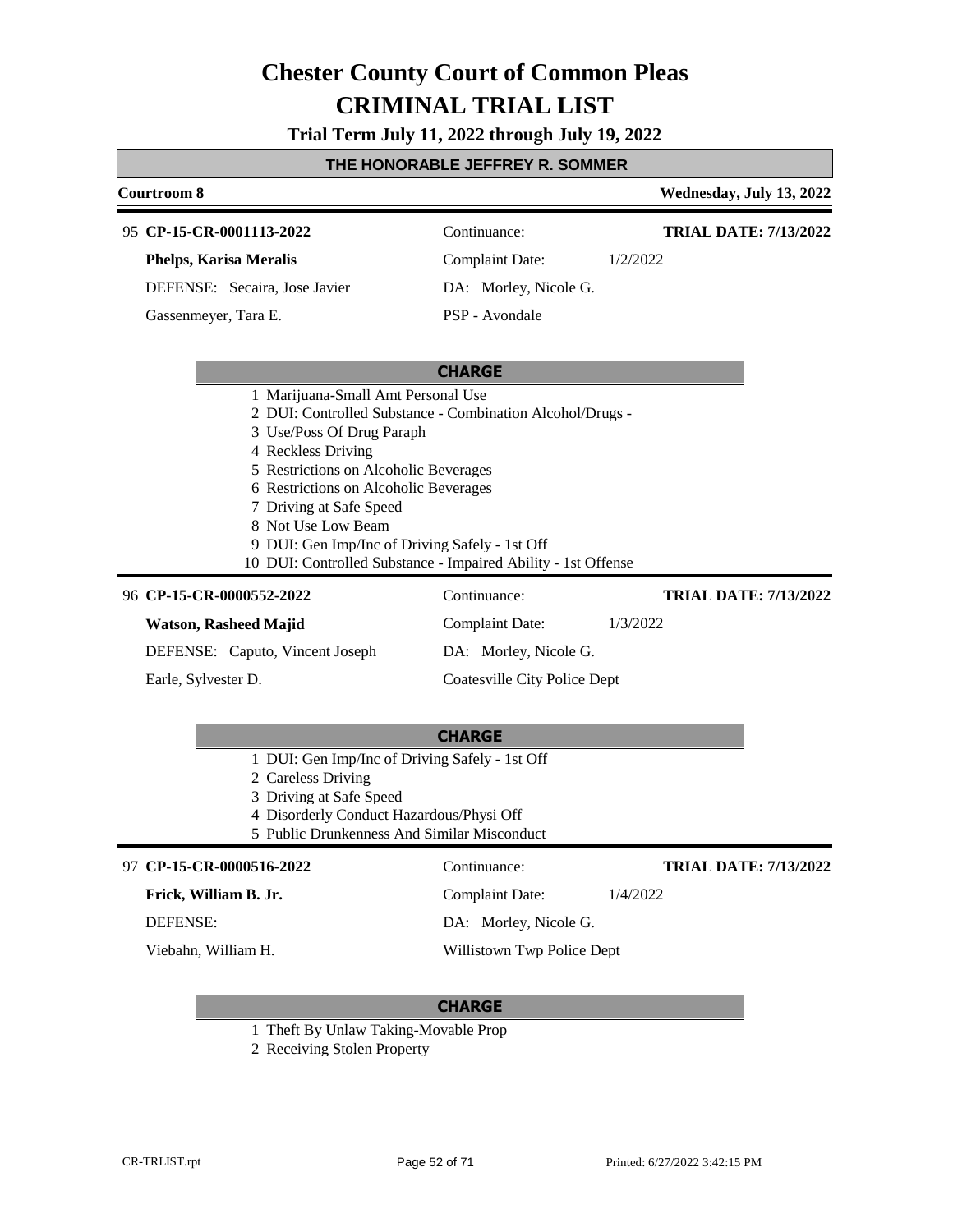# **Trial Term July 11, 2022 through July 19, 2022**

## **THE HONORABLE JEFFREY R. SOMMER**

| Courtroom 8                    |                                                | Wednesday, July 13, 2022 |
|--------------------------------|------------------------------------------------|--------------------------|
| 98 CP-15-CR-0000904-2022       | Continuance:                                   | TRIAL DATE: 7/13/2022    |
| <b>Roopnarine, Darian Mark</b> | Complaint Date:                                | 1/5/2022                 |
| DEFENSE: Kellis, Steven Ernest | DA: Morley, Nicole G.                          |                          |
| Denton, Nicholas               | W Chester Univ Police Dept                     |                          |
|                                |                                                |                          |
|                                | <b>CHARGE</b>                                  |                          |
|                                | 1 DUI: Gen Imp/Inc of Driving Safely - 1st Off |                          |

 Dr Unregist Veh Follow Too Closely No Rear Lights DUI: Controlled Substance - Combination Alcohol/Drugs - DUI: Controlled Substance - Impaired Ability - 1st Offense DUI: Controlled Substance - Schedule 1 - 1st Offense

- 8 DUI: Controlled Substance Metabolite 1st Offense
- 9 DUI: Highest Rte of Alc (BAC .16+) 1st Off

| 99 CP-15-CR-0001615-2022     | Continuance:                 | <b>TRIAL DATE: 7/13/2022</b> |
|------------------------------|------------------------------|------------------------------|
| Hager, Bryan G.              | Complaint Date:              | 1/5/2022                     |
| DEFENSE: McCarthy, Brian Lee | DA: Bonsall, Samuel Kirk     |                              |
| Reed, Alexander J.           | E Brandywine Twp Police Dept |                              |

- 1 Endangering Welfare of Children Parent/Guardian/Other
- 2 Int Poss Contr Subst By Per Not Reg
- 3 Use/Poss Of Drug Paraph
- 4 Use/Poss Of Drug Paraph
- 5 Use/Poss Of Drug Paraph
- 6 Use/Poss Of Drug Paraph
- 7 Use/Poss Of Drug Paraph
- 8 Use/Poss Of Drug Paraph
- 9 Use/Poss Of Drug Paraph
- 10 Use/Poss Of Drug Paraph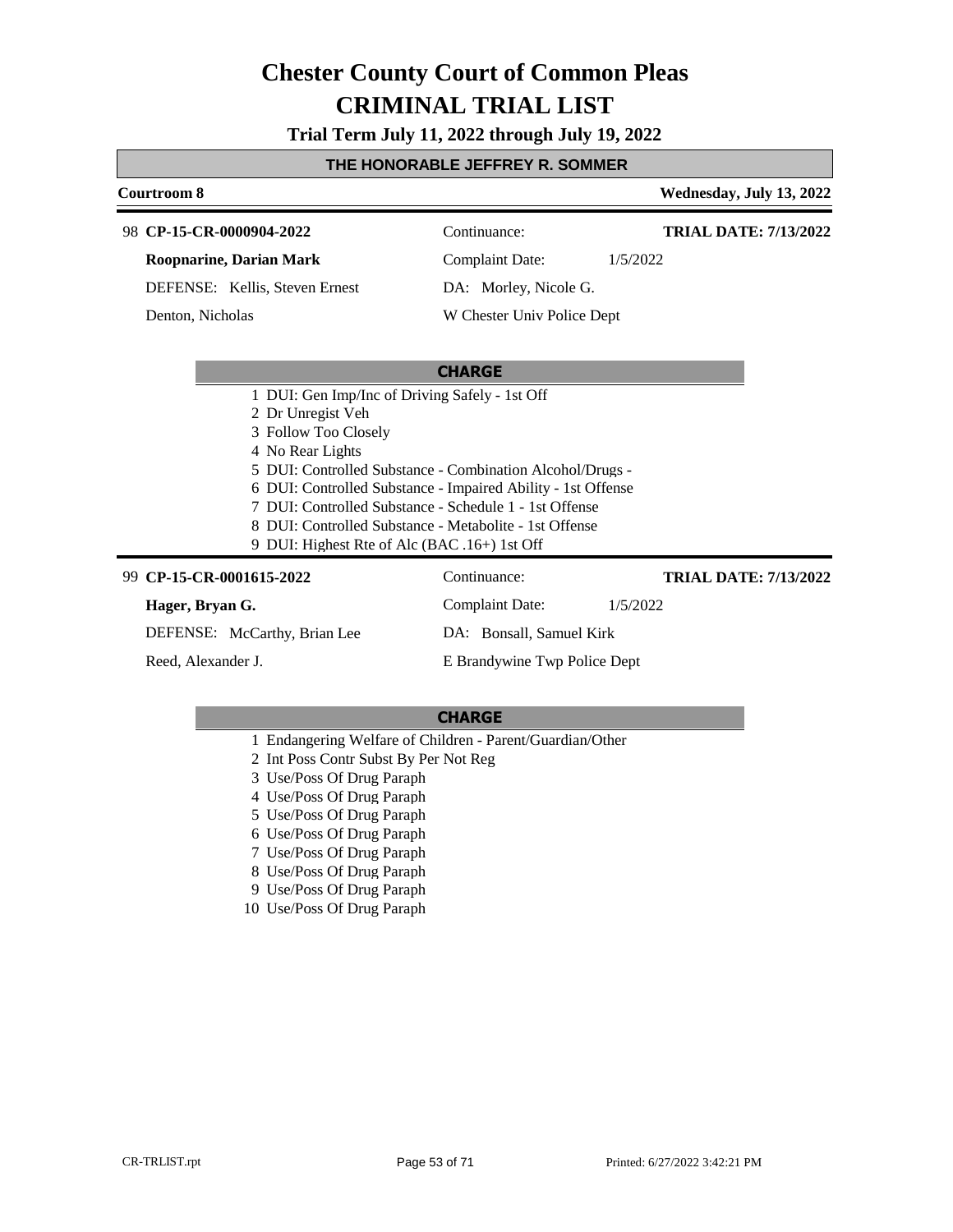# **Trial Term July 11, 2022 through July 19, 2022**

### **THE HONORABLE JEFFREY R. SOMMER**

| Courtroom 8                                                                                                                            |                                                                                                                                                                                                                                  | Wednesday, July 13, 2022     |
|----------------------------------------------------------------------------------------------------------------------------------------|----------------------------------------------------------------------------------------------------------------------------------------------------------------------------------------------------------------------------------|------------------------------|
| 100 CP-15-CR-0000411-2022                                                                                                              | Continuance:                                                                                                                                                                                                                     | <b>TRIAL DATE: 7/13/2022</b> |
| <b>Green, Antoine Darnell</b>                                                                                                          | Complaint Date:                                                                                                                                                                                                                  | 1/7/2022                     |
| DEFENSE: Secaira, Jose Javier                                                                                                          | DA: Yarnall, Daniel                                                                                                                                                                                                              |                              |
| Kemmerle, Timothy M.                                                                                                                   | Coatesville City Police Dept                                                                                                                                                                                                     |                              |
|                                                                                                                                        | <b>CHARGE</b>                                                                                                                                                                                                                    |                              |
| 1 Simple Assault<br>3 Poss Instrument Of Crime W/Int<br>5 Recklessly Endangering Another Person<br>8 Make Repairs/Sell/Etc Offens Weap | 2 Terroristic Threats W/ Int To Terrorize Another<br>4 Harassment - Comm. Lewd, Threatening, Etc. Language<br>6 Burglary - Overnight Accommodations; Person Present, Bo<br>7 Burglary - Overnight Accommodations; Person Present |                              |
| 101 CP-15-CR-0001721-2022                                                                                                              | Continuance:                                                                                                                                                                                                                     | <b>TRIAL DATE: 7/13/2022</b> |
| Villegas, Christian O.                                                                                                                 | Complaint Date:                                                                                                                                                                                                                  | 1/19/2022                    |

**Villegas, Christian O.**

DEFENSE: Mallis, Paul Jared

Gardner, Michael T.

DA: Wright, Kathleen Connell

W Whiteland Twp Police Dept

#### **CHARGE**

- 1 Identity Theft 2 Criminal Attempt - Theft By Decep-False Impression 3 Forgery - Utters Forged Writing
- 4 Forgery Utters Forged Writing
- 5 Forgery Utters Forged Writing

## **CP-15-CR-0001002-2022** 102 Continuance:

#### **Berrios, Jesus Marcelo**

DEFENSE:

McKinney, Mark T.

**TRIAL DATE: 7/13/2022**

DA: Macaulay, Kaitlyn Ruth

Westtown/East Goshen Police Dept

Complaint Date: 1/26/2022

- 1 DUI: Highest Rte of Alc (BAC .16+) 1st Off
- 2 DUI: Minor 1st Offense
- 3 Careless Driving
- 4 DUI: Gen Imp/Inc of Driving Safely 1st Off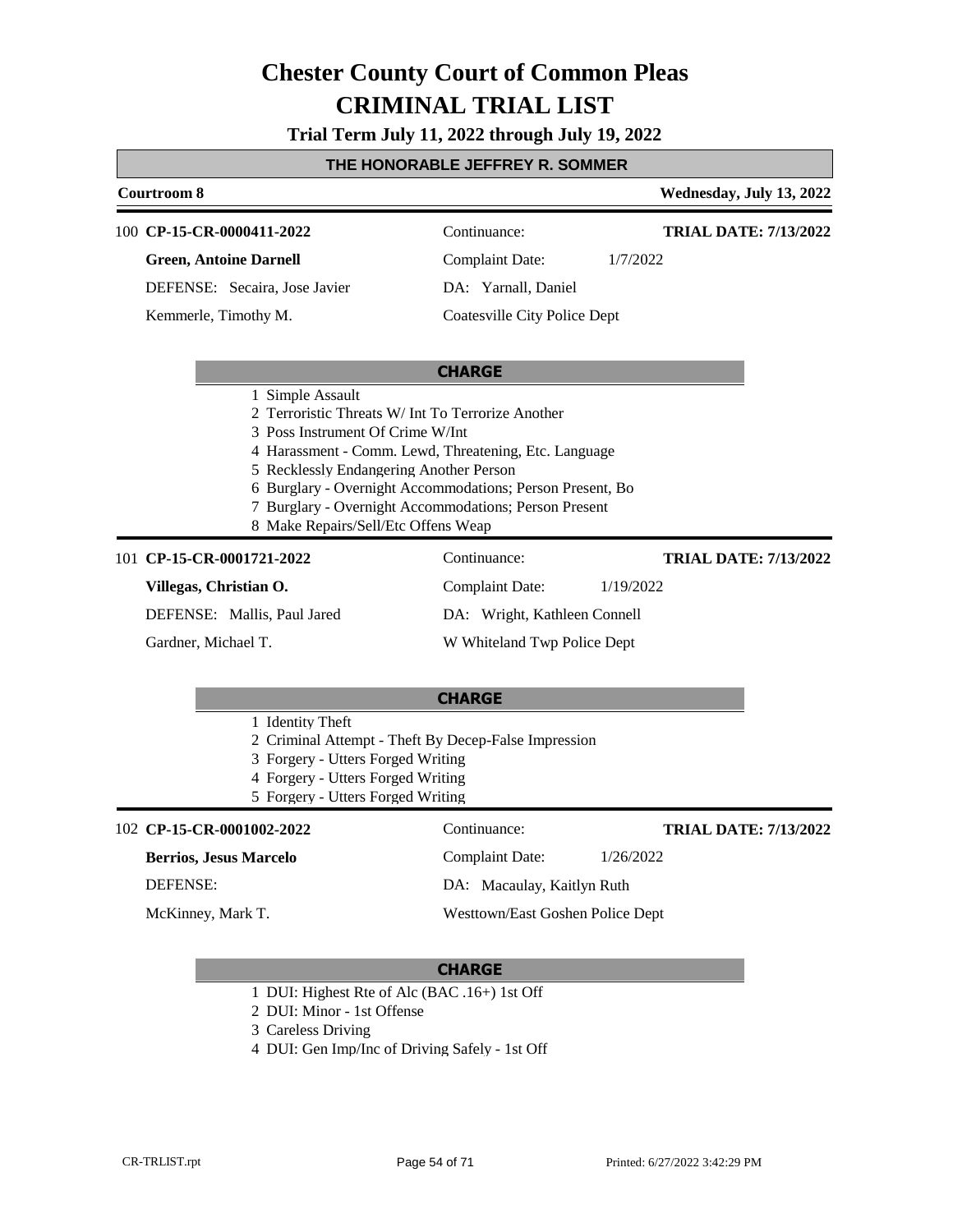# **Trial Term July 11, 2022 through July 19, 2022**

## **THE HONORABLE JEFFREY R. SOMMER**

# **Courtroom 8 Wednesday, July 13, 2022 CP-15-CR-0001325-2022** 103 Continuance: **Aguilera, Jose Luis TRIAL DATE: 7/13/2022**

DEFENSE: Delano, Stephen F.

Raimato, Mario M.

Complaint Date: 1/26/2022

DA: Yarnall, Daniel

Southern Chester Co Regional Police Dept

## **CHARGE**

1 Resist Arrest/Other Law Enforce

2 Simple Assault

- 3 Harassment Subject Other to Physical Contact
- 4 Disorderly Conduct Obscene Lang/Gest

## 104 **CP-15-CR-0001687-2022** Continuance:

#### **Harris, Ronesha Onyea**

DEFENSE: Delano, Stephen F.

Turner, Jordan J.

DA: Morley, Nicole G.

W Chester Boro Police Dept

Complaint Date: 1/28/2022

# **CHARGE**

- 1 Accident Involv Damage Attended Vehicle/Prop
- 2 Fail Stop And Give Infor Render Aid
- 3 Disregard Traffic Lane (Single)
- 4 Driv While Oper Priv Susp Or Revoked
- 5 Dr Unregist Veh
- 6 Oper Veh W/O Req'd Financ Resp
- 7 Accidents Involving Death Or Personal Injury
- 8 Accidents Involving Death or Injury While Not Licensed
- 9 Accidents Involving Death or Injury While Not Licensed

## **CP-15-CR-0000768-2022** 105 Continuance:

Diefenderfer, Aaron C.

**Taggart, Devon** DEFENSE:

**TRIAL DATE: 7/13/2022**

**TRIAL DATE: 7/13/2022**

Complaint Date: 2/1/2022

DA: Macaulay, Kaitlyn Ruth

W Chester Boro Police Dept

- 1 Possession Of Firearm Prohibited
- 2 Manufacture, Delivery, or Possession With Intent to Manufa
- 3 Manufacture, Delivery, or Possession With Intent to Manufa
- 4 Criminal Use Of Communication Facility
- 5 Criminal Use Of Communication Facility
- 6 Firearms Not To Be Carried W/O License
- 7 Conspiracy Possession Of Firearm Prohibited
- 8 Conspiracy Manufacture, Delivery, or Possession With Int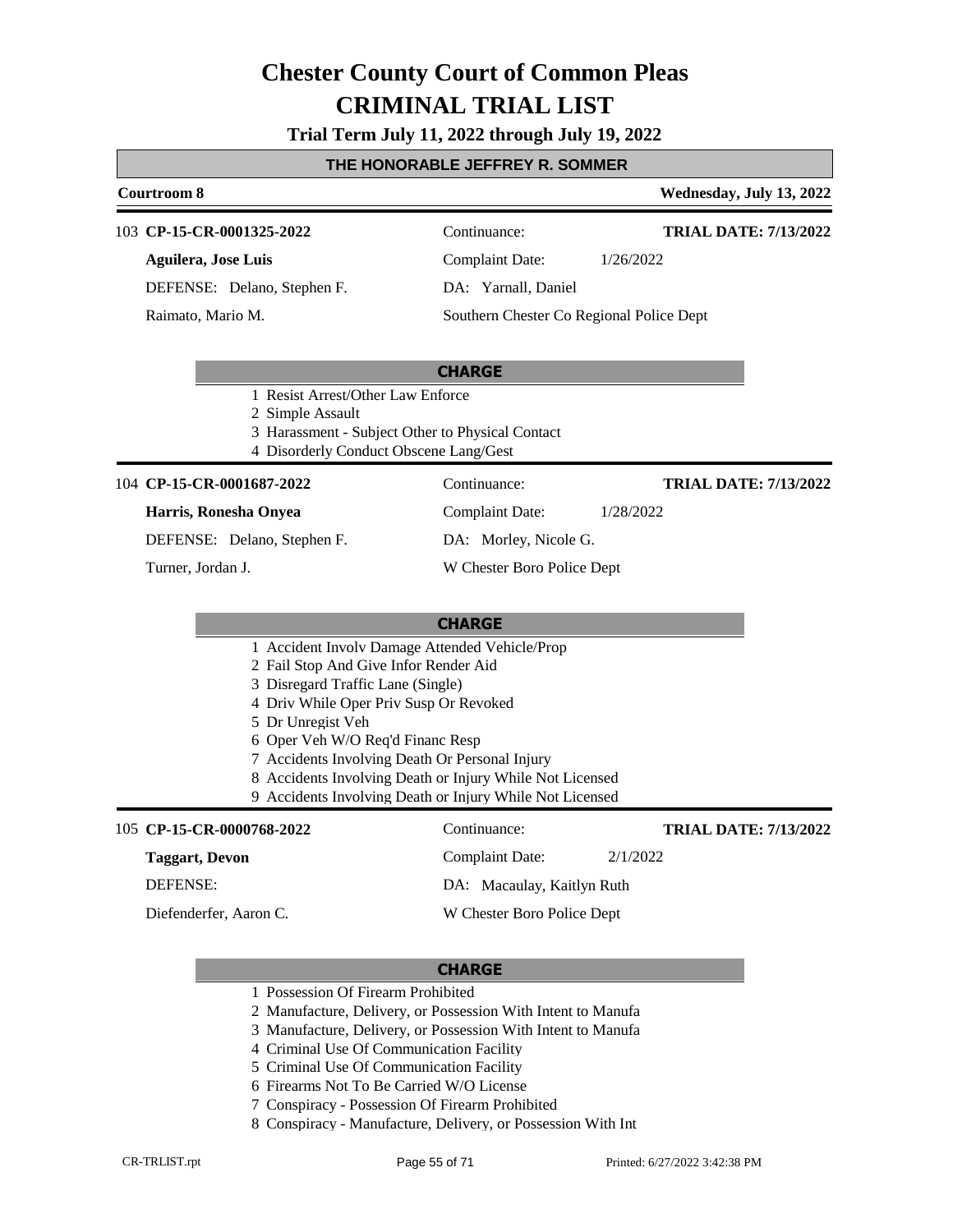**Trial Term July 11, 2022 through July 19, 2022**

## **THE HONORABLE JEFFREY R. SOMMER**

# **Courtroom 8 Wednesday, July 13, 2022**

#### **CP-15-CR-0000675-2022** 105 Continuance:

#### **Williams-Dean, Imani Violet**

DEFENSE: Gallo, Ian Vincent

Diefenderfer, Aaron C.

**TRIAL DATE: 7/13/2022**

Complaint Date: 1/31/2022 DA: Macaulay, Kaitlyn Ruth

W Chester Boro Police Dept

# **CHARGE**

1 Conspiracy - Possession Of Firearm Prohibited

2 Conspiracy - Manufacture, Delivery, or Possession With Int

3 Conspiracy - Manufacture, Delivery, or Possession With Int

4 Manufacture, Delivery, or Possession With Intent to Manufa

5 Manufacture, Delivery, or Possession With Intent to Manufa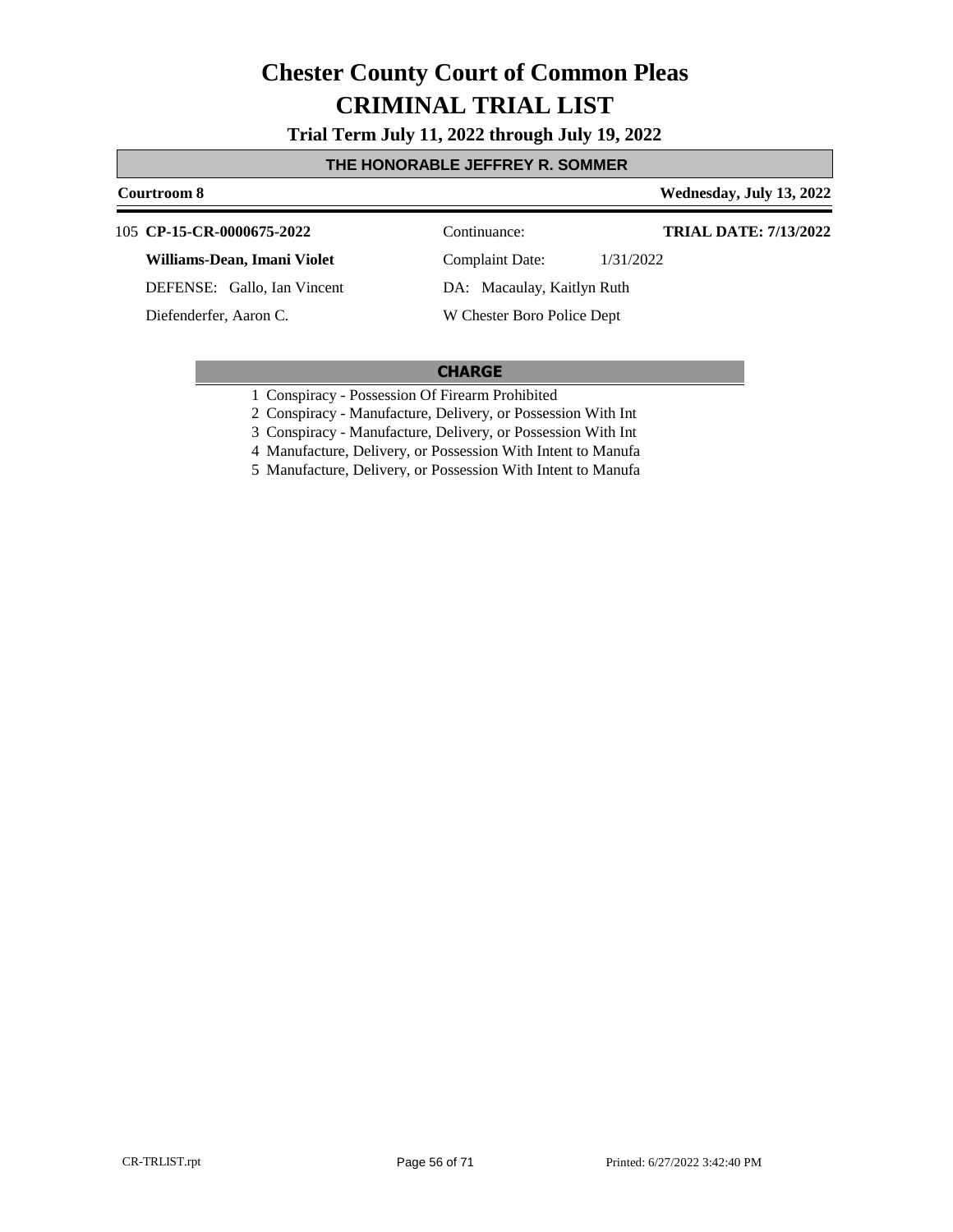# **Trial Term July 11, 2022 through July 19, 2022**

# **THE HONORABLE JEFFREY R. SOMMER**

| <b>Courtroom 8</b>                                                                                                                                                                                                                                                                                                                                                     |                         | Thursday, July 14, 2022      |
|------------------------------------------------------------------------------------------------------------------------------------------------------------------------------------------------------------------------------------------------------------------------------------------------------------------------------------------------------------------------|-------------------------|------------------------------|
| 106 CP-15-CR-0001364-2022                                                                                                                                                                                                                                                                                                                                              | Continuance:            | <b>TRIAL DATE: 7/14/2022</b> |
| <b>Blanchfield</b> , Howard                                                                                                                                                                                                                                                                                                                                            | <b>Complaint Date:</b>  | 1/31/2022                    |
| DEFENSE: Harmelin, Laurence                                                                                                                                                                                                                                                                                                                                            | DA: Yarnall, Daniel     |                              |
| Sheridan, Daniel J.                                                                                                                                                                                                                                                                                                                                                    | PSP - Avondale          |                              |
| 1 Receiving Stolen Property                                                                                                                                                                                                                                                                                                                                            | <b>CHARGE</b>           |                              |
| 2 Loitering And Prowling At Night Time<br>3 Criminal Trespass/Simple Trespasser                                                                                                                                                                                                                                                                                        |                         |                              |
| 106 CP-15-CR-0001324-2022                                                                                                                                                                                                                                                                                                                                              | Continuance:            | <b>TRIAL DATE: 7/14/2022</b> |
| <b>Hymer, Charles Franklin</b>                                                                                                                                                                                                                                                                                                                                         | Complaint Date:         | 1/31/2022                    |
| DEFENSE: Secaira, Jose Javier                                                                                                                                                                                                                                                                                                                                          | DA: Yarnall, Daniel     |                              |
| Sheridan, Daniel J.                                                                                                                                                                                                                                                                                                                                                    | PSP - Avondale          |                              |
|                                                                                                                                                                                                                                                                                                                                                                        | <b>CHARGE</b>           |                              |
| 1 Fleeing or Attempting to Elude Officer<br>2 Int Poss Contr Subst By Per Not Reg<br>3 Marijuana-Small Amt Personal Use<br>4 Use/Poss Of Drug Paraph<br>5 Use/Poss Of Drug Paraph<br>6 Use/Poss Of Drug Paraph<br>7 Loitering And Prowling At Night Time<br>8 Receiving Stolen Property<br>9 Flight To Avoid Appreh/Trial/Punish<br>10 Resist Arrest/Other Law Enforce |                         |                              |
| 107 CP-15-CR-0001822-2022                                                                                                                                                                                                                                                                                                                                              | Continuance:            | <b>TRIAL DATE: 7/14/2022</b> |
| Minks, Tanya Lynn                                                                                                                                                                                                                                                                                                                                                      | <b>Complaint Date:</b>  | 1/31/2022                    |
| DEFENSE: Secaira, Jose Javier                                                                                                                                                                                                                                                                                                                                          | DA: Morley, Nicole G.   |                              |
| Weaver, Adam J.                                                                                                                                                                                                                                                                                                                                                        | Oxford Boro Police Dept |                              |

# **CHARGE**

1 Receiving Stolen Property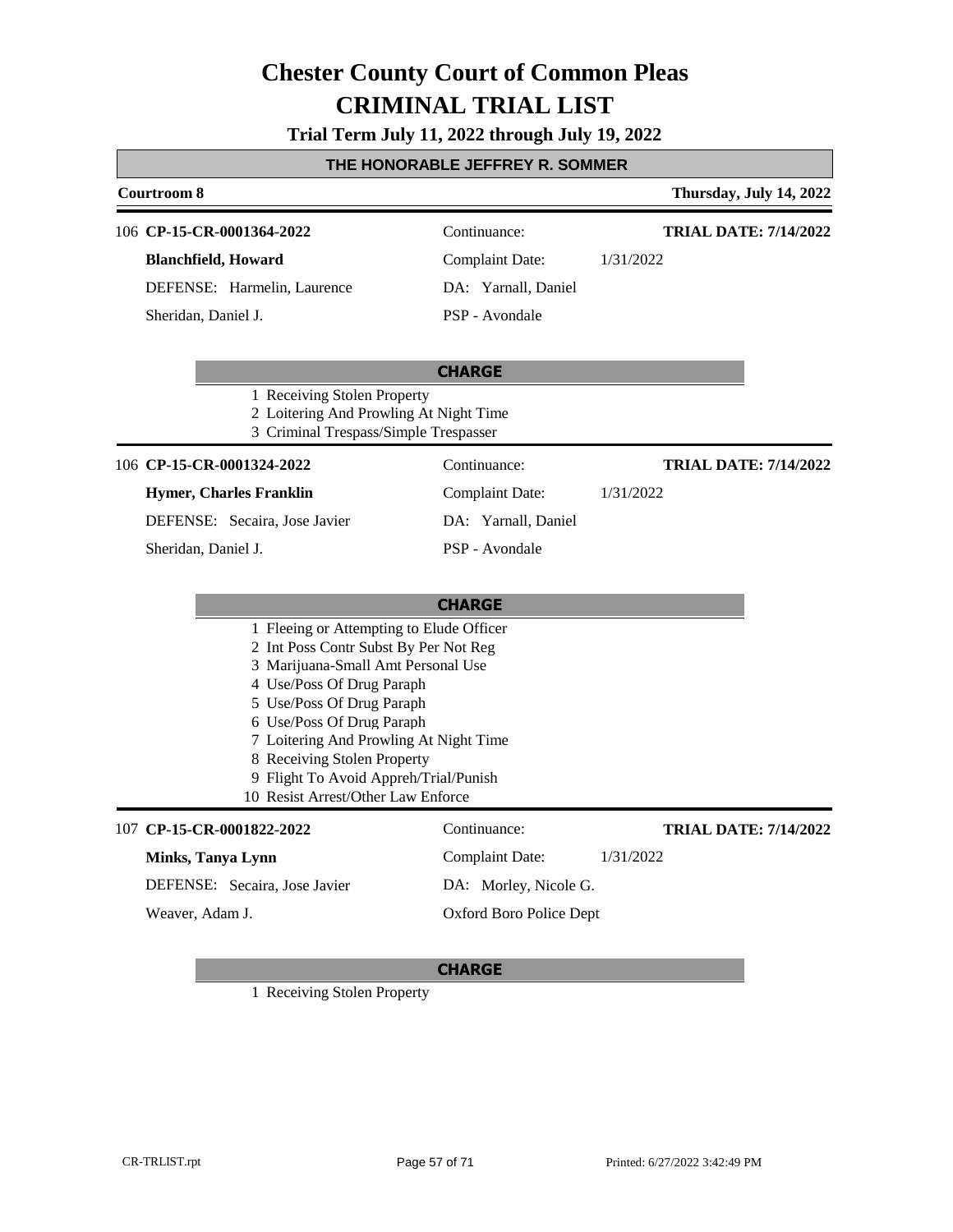**Trial Term July 11, 2022 through July 19, 2022**

| THE HONORABLE JEFFREY R. SOMMER |  |
|---------------------------------|--|
|---------------------------------|--|

| <b>Courtroom 8</b>                                                                                                                                                                                                                                                                      |                                                                                                      | Thursday, July 14, 2022      |
|-----------------------------------------------------------------------------------------------------------------------------------------------------------------------------------------------------------------------------------------------------------------------------------------|------------------------------------------------------------------------------------------------------|------------------------------|
|                                                                                                                                                                                                                                                                                         |                                                                                                      |                              |
| 108 CP-15-CR-0001275-2022                                                                                                                                                                                                                                                               | Continuance:                                                                                         | <b>TRIAL DATE: 7/14/2022</b> |
| Villafane, Deborah J.                                                                                                                                                                                                                                                                   | <b>Complaint Date:</b>                                                                               | 2/2/2022                     |
| DEFENSE: Kelly, Evan J.                                                                                                                                                                                                                                                                 | DA: Judge, William J. Jr.                                                                            |                              |
| Gravina, Christopher W.                                                                                                                                                                                                                                                                 | Kennett Square Police Dept                                                                           |                              |
|                                                                                                                                                                                                                                                                                         | <b>CHARGE</b>                                                                                        |                              |
| 2 Theft By Fail To Make Req Disp Funds<br>3 Theft By Decep-False Impression<br>4 Receiving Stolen Property<br>5 Deal In Proc Unl Act/Intent To Promote<br>6 Deal In Proc Unl Act/Intent To Promote<br>7 Deal In Proc Unl Act/Intent To Promote<br>10 Theft By Unlaw Taking-Movable Prop | 8 Other Reason Access Device Is Unauth By Issuer<br>9 Other Reason Access Device Is Unauth By Issuer |                              |
| 109 CP-15-CR-0001346-2022                                                                                                                                                                                                                                                               | Continuance:                                                                                         | <b>TRIAL DATE: 7/14/2022</b> |
| <b>Reimert, Leon Eugene</b>                                                                                                                                                                                                                                                             | <b>Complaint Date:</b>                                                                               | 2/17/2022                    |
| DEFENSE: Secaira, Jose Javier                                                                                                                                                                                                                                                           | DA: Yarnall, Daniel                                                                                  |                              |
| Devoe, Tyler B.                                                                                                                                                                                                                                                                         | W Caln Twp Police Dept                                                                               |                              |
| 1 Use/Poss Of Drug Paraph                                                                                                                                                                                                                                                               | <b>CHARGE</b>                                                                                        |                              |
| 109 CP-15-CR-0001347-2022                                                                                                                                                                                                                                                               | Continuance:                                                                                         | <b>TRIAL DATE: 7/14/2022</b> |
| <b>Reimert, Leon Eugene</b>                                                                                                                                                                                                                                                             | <b>Complaint Date:</b>                                                                               | 2/3/2022                     |
| DEFENSE: Secaira, Jose Javier                                                                                                                                                                                                                                                           | DA: Yarnall, Daniel                                                                                  |                              |
| Devoe, Tyler B.                                                                                                                                                                                                                                                                         | W Caln Twp Police Dept                                                                               |                              |

# **CHARGE**

1 Indecent Exposure

2 Use/Poss Of Drug Paraph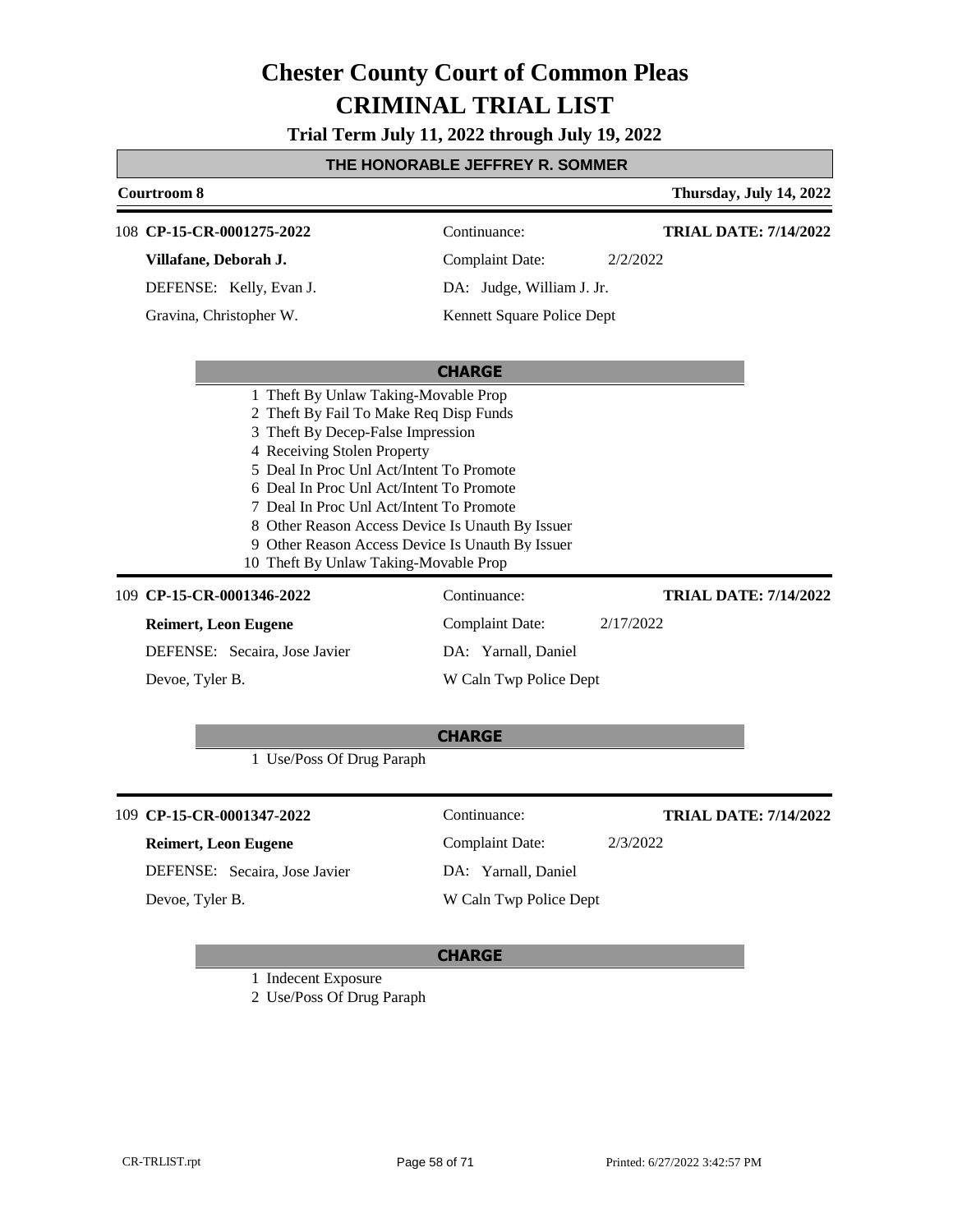# **Trial Term July 11, 2022 through July 19, 2022**

# **THE HONORABLE JEFFREY R. SOMMER**

| <b>Courtroom 8</b>                                                                                                                                                                                                                                                                |                                                                                                                                                                              | Thursday, July 14, 2022      |
|-----------------------------------------------------------------------------------------------------------------------------------------------------------------------------------------------------------------------------------------------------------------------------------|------------------------------------------------------------------------------------------------------------------------------------------------------------------------------|------------------------------|
| 110 CP-15-CR-0000539-2022                                                                                                                                                                                                                                                         | Continuance:                                                                                                                                                                 | <b>TRIAL DATE: 7/14/2022</b> |
| <b>Thomas Pirozzii/, Cosmic Glazing</b>                                                                                                                                                                                                                                           | <b>Complaint Date:</b>                                                                                                                                                       | 2/4/2022                     |
| DEFENSE: Stretton, Samuel C.                                                                                                                                                                                                                                                      | DA: Ost Prisco, Thomas                                                                                                                                                       |                              |
| Liebtag, Taryn                                                                                                                                                                                                                                                                    | Pennsylvania Office of Attorney General                                                                                                                                      |                              |
|                                                                                                                                                                                                                                                                                   | <b>CHARGE</b>                                                                                                                                                                |                              |
| 1 Conspiracy - Theft By Unlaw Taking-Movable Prop<br>2 Conspiracy - Theft By Decep-False Impression<br>3 Conspiracy - Dec Bus Pract - False/Mis State Cred                                                                                                                        |                                                                                                                                                                              |                              |
| 110 CP-15-CR-0000540-2022                                                                                                                                                                                                                                                         | Continuance:                                                                                                                                                                 | <b>TRIAL DATE: 7/14/2022</b> |
| Pirozzi, Thomas J.                                                                                                                                                                                                                                                                | <b>Complaint Date:</b>                                                                                                                                                       | 2/4/2022                     |
| DEFENSE: Stretton, Samuel C.                                                                                                                                                                                                                                                      | DA: Ost Prisco, Thomas                                                                                                                                                       |                              |
| Liebtag, Taryn                                                                                                                                                                                                                                                                    | Pennsylvania Office of Attorney General                                                                                                                                      |                              |
|                                                                                                                                                                                                                                                                                   | <b>CHARGE</b>                                                                                                                                                                |                              |
| 1 Theft By Unlaw Taking-Movable Prop<br>2 Theft By Decep-False Impression<br>3 Dec Bus Pract - False/Mis State Cred<br>7 Conspiracy - Theft By Unlaw Taking-Movable Prop<br>8 Conspiracy - Theft By Decep-False Impression<br>9 Conspiracy - Dec Bus Pract - False/Mis State Cred | 4 Criminal Attempt - Theft By Unlaw Taking-Movable Prop<br>5 Criminal Attempt - Theft By Decep-False Impression<br>6 Criminal Attempt - Dec Bus Pract - False/Mis State Cred |                              |
| 111 CP-15-CR-0000640-2022                                                                                                                                                                                                                                                         | Continuance:                                                                                                                                                                 | <b>TRIAL DATE: 7/14/2022</b> |
| Lucas, Reginald Lamont Sr.                                                                                                                                                                                                                                                        | <b>Complaint Date:</b>                                                                                                                                                       | 2/5/2022                     |
| DEFENSE: Secaira, Jose Javier                                                                                                                                                                                                                                                     | DA: Morley, Nicole G.                                                                                                                                                        |                              |
| Sardella, Andrew J.                                                                                                                                                                                                                                                               | Westtown/East Goshen Police Dept                                                                                                                                             |                              |

- 1 DUI: Gen Imp/Inc of Driving Safely 1st Off
- 2 Resist Arrest/Other Law Enforce
- 3 Careless Driving
- 4 DUI: Controlled Substance Impaired Ability 1st Offense
- 5 DUI: Controlled Substance Combination Alcohol/Drugs -
- 6 Marijuana-Small Amt Personal Use
- 7 Use/Poss Of Drug Paraph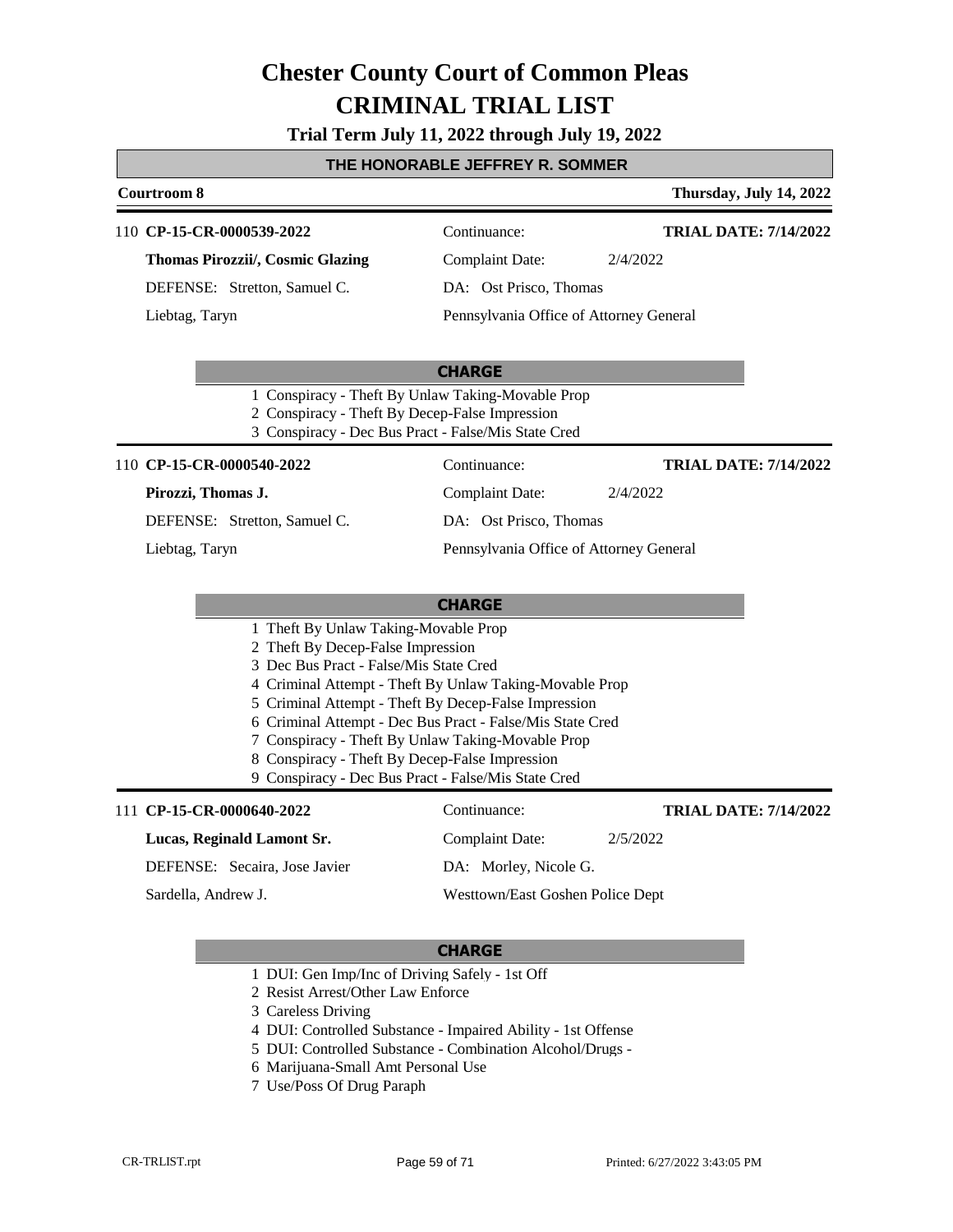**Trial Term July 11, 2022 through July 19, 2022**

# **THE HONORABLE JEFFREY R. SOMMER**

| Courtroom 8                                                                                                                                                                                                                                                                                                                                                                                                                                                                   |                                                                      |                               | Thursday, July 14, 2022      |  |
|-------------------------------------------------------------------------------------------------------------------------------------------------------------------------------------------------------------------------------------------------------------------------------------------------------------------------------------------------------------------------------------------------------------------------------------------------------------------------------|----------------------------------------------------------------------|-------------------------------|------------------------------|--|
| 112 CP-15-CR-0000885-2022                                                                                                                                                                                                                                                                                                                                                                                                                                                     |                                                                      | Continuance:                  | <b>TRIAL DATE: 7/14/2022</b> |  |
| <b>Townsend, Terence Lee</b>                                                                                                                                                                                                                                                                                                                                                                                                                                                  |                                                                      | <b>Complaint Date:</b>        | 2/9/2022                     |  |
| <b>DEFENSE:</b>                                                                                                                                                                                                                                                                                                                                                                                                                                                               |                                                                      | DA: Morley, Nicole G.         |                              |  |
| Fonseca, Jeremy E.                                                                                                                                                                                                                                                                                                                                                                                                                                                            |                                                                      | Phoenixville Boro Police Dept |                              |  |
|                                                                                                                                                                                                                                                                                                                                                                                                                                                                               |                                                                      | <b>CHARGE</b>                 |                              |  |
|                                                                                                                                                                                                                                                                                                                                                                                                                                                                               | 1 Simple Assault<br>2 Harassment - Subject Other to Physical Contact |                               |                              |  |
| 113 CP-15-CR-0001659-2022                                                                                                                                                                                                                                                                                                                                                                                                                                                     |                                                                      | Continuance:                  | <b>TRIAL DATE: 7/14/2022</b> |  |
| Griffin, Akir                                                                                                                                                                                                                                                                                                                                                                                                                                                                 |                                                                      | <b>Complaint Date:</b>        | 2/10/2022                    |  |
| <b>DEFENSE:</b>                                                                                                                                                                                                                                                                                                                                                                                                                                                               |                                                                      | DA: Acito, Jessica            |                              |  |
| Diefenderfer, Aaron C.                                                                                                                                                                                                                                                                                                                                                                                                                                                        |                                                                      | W Chester Boro Police Dept    |                              |  |
| <b>CHARGE</b>                                                                                                                                                                                                                                                                                                                                                                                                                                                                 |                                                                      |                               |                              |  |
| 1 Manufacture, Delivery, or Possession With Intent to Manufa<br>2 Manufacture, Delivery, or Possession With Intent to Manufa<br>3 Conspiracy - Manufacture, Delivery, or Possession With Int<br>4 Criminal Use Of Communication Facility<br>5 Criminal Use Of Communication Facility<br>6 Criminal Use Of Communication Facility<br>7 Int Poss Contr Subst By Per Not Reg<br>8 Int Poss Contr Subst By Per Not Reg<br>9 Use/Poss Of Drug Paraph<br>10 Use/Poss Of Drug Paraph |                                                                      |                               |                              |  |
| 114 CP-15-CR-0000959-2022                                                                                                                                                                                                                                                                                                                                                                                                                                                     |                                                                      | Continuance:                  | <b>TRIAL DATE: 7/14/2022</b> |  |
| <b>Curdo, Samuel James</b>                                                                                                                                                                                                                                                                                                                                                                                                                                                    |                                                                      | <b>Complaint Date:</b>        | 2/14/2022                    |  |
| DEFENSE: Green, Joseph Patrick Jr.                                                                                                                                                                                                                                                                                                                                                                                                                                            |                                                                      | DA: Yarnall, Daniel           |                              |  |
| Taylor, Christopher S.                                                                                                                                                                                                                                                                                                                                                                                                                                                        |                                                                      | Downingtown Boro Police Dept  |                              |  |

#### **CHARGE**

1 Simple Assault

- 2 Harassment Subject Other to Physical Contact
- 3 Aggravated Assault Attempts to cause SBI or causes injury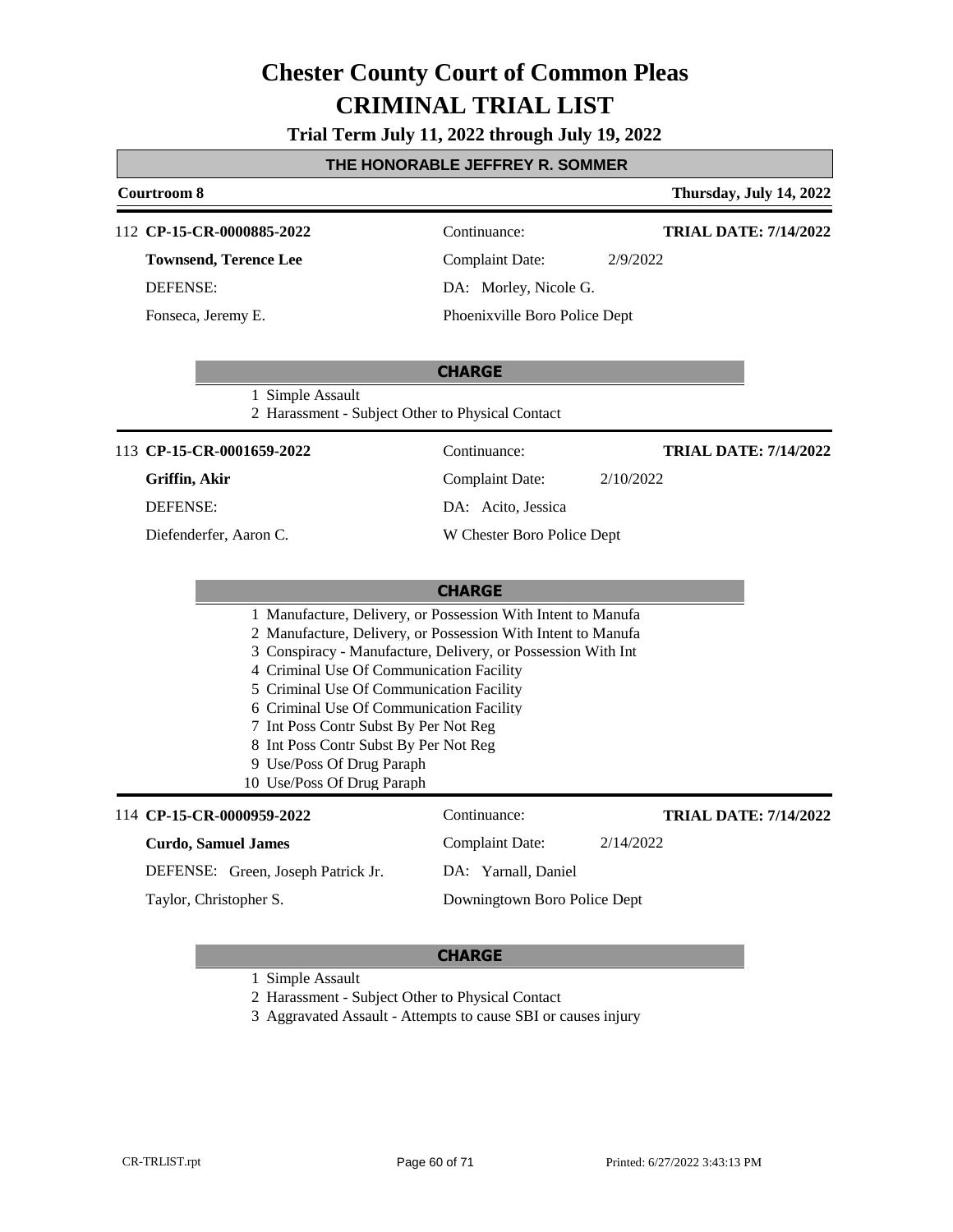**Trial Term July 11, 2022 through July 19, 2022**

## **THE HONORABLE JEFFREY R. SOMMER**

# **Courtroom 8 Thursday, July 14, 2022 CHARGE** 115 **CP-15-CR-0001499-2022** Continuance: **Mellor, Christopher John** DEFENSE: Complaint Date: 2/16/2022 DA: Yarnall, Daniel Westtown/East Goshen Police Dept **TRIAL DATE: 7/14/2022** Lewis, Edmund R. 1 DUI: Gen Imp/Inc of Driving Safely - 1st Off 2 DUI: Controlled Substance - Schedule 2 or 3 - 1st Offense 3 Careless Driving 4 Marijuana-Small Amt Personal Use 5 Use/Poss Of Drug Paraph 6 DUI: Controlled Substance - Schedule 1 - 1st Offense 7 DUI: Controlled Substance - Metabolite - 1st Offense 8 DUI: Controlled Substance - Impaired Ability - 1st Offense 116 **CP-15-CR-0001877-2022** Continuance: **Nelson, Howard Wesley V** DEFENSE: Complaint Date: 2/22/2022 DA: Chester County District Attorney Tredyffrin Twp Police Dept **TRIAL DATE: 7/14/2022** Fulmer, Rebecca N.

- 1 Manufacture, Delivery, or Possession With Intent to Manufa
- 2 Int Poss Contr Subst By Per Not Reg
- 3 Use/Poss Of Drug Paraph
- 4 Restrictions on Alcoholic Beverages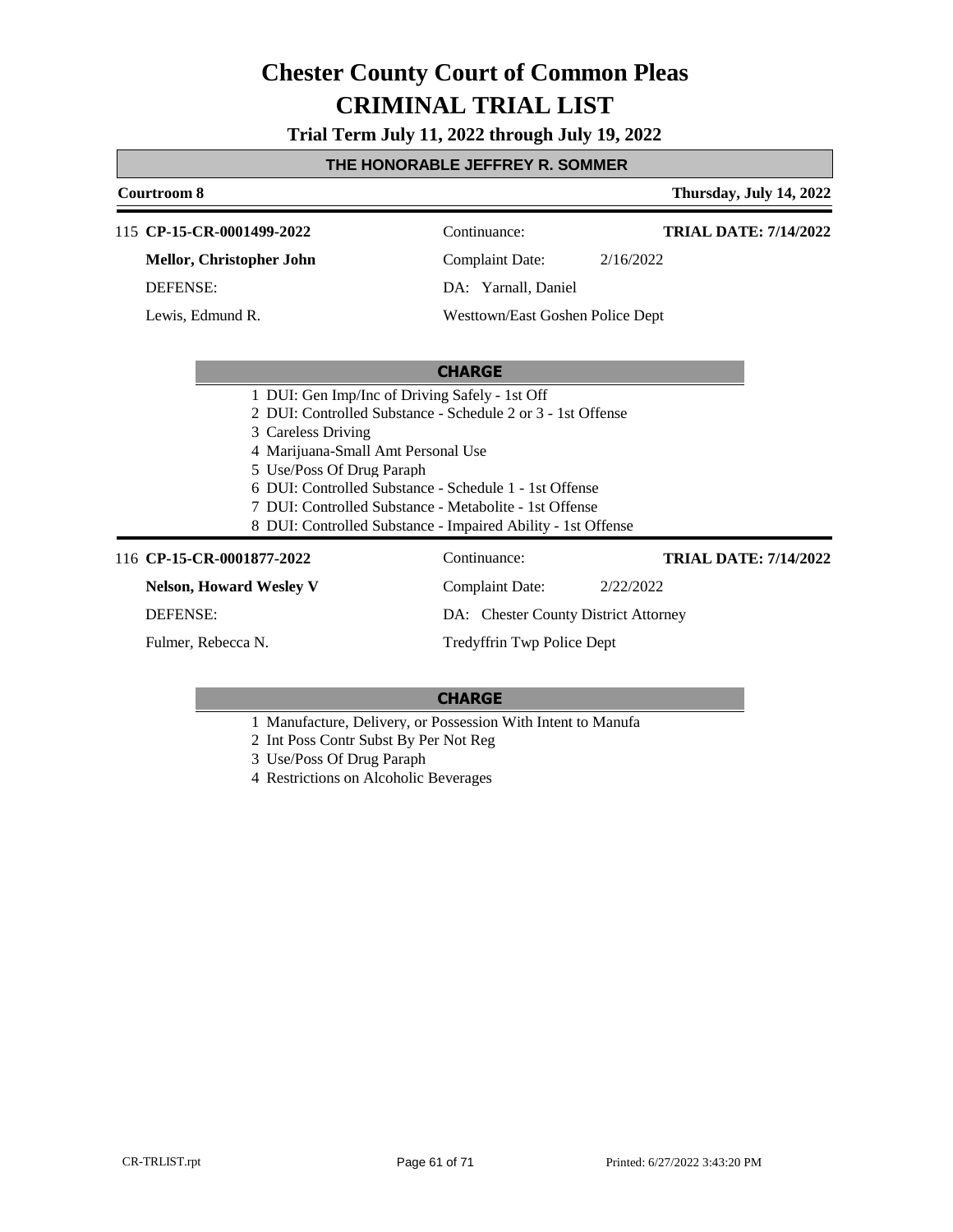# **Trial Term July 11, 2022 through July 19, 2022**

# **THE HONORABLE JEFFREY R. SOMMER**

| Courtroom 8                                                                                                                                                                 |                                                                                                                                                                                               | Thursday, July 14, 2022      |  |
|-----------------------------------------------------------------------------------------------------------------------------------------------------------------------------|-----------------------------------------------------------------------------------------------------------------------------------------------------------------------------------------------|------------------------------|--|
| 117 CP-15-CR-0001752-2022                                                                                                                                                   | Continuance:                                                                                                                                                                                  | <b>TRIAL DATE: 7/14/2022</b> |  |
| Allen, Isiah                                                                                                                                                                | <b>Complaint Date:</b><br>3/17/2022                                                                                                                                                           |                              |  |
| <b>DEFENSE:</b>                                                                                                                                                             | DA: Cardamone, Andrea M.                                                                                                                                                                      |                              |  |
| Rappold, John F. Jr.                                                                                                                                                        | E Fallowfield Twp Police Dept                                                                                                                                                                 |                              |  |
|                                                                                                                                                                             |                                                                                                                                                                                               |                              |  |
| <b>CHARGE</b>                                                                                                                                                               |                                                                                                                                                                                               |                              |  |
| 4 Simple Assault<br>5 Simple Assault<br>6 Simple Assault<br>Simple Assault<br>8 Simple Assault<br>Simple Assault<br>9<br>10 Terroristic Threats W/ Int To Terrorize Another | 1 Aggravated Assault - Attempts to cause SBI or causes injury<br>2 Conspiracy - Aggravated Assault - Attempts to cause SBI or<br>3 Aggravated Assault - Attempts to cause or causes BI with d |                              |  |
| 117 CP-15-CR-0001753-2022                                                                                                                                                   | Continuance:                                                                                                                                                                                  | <b>TRIAL DATE: 7/14/2022</b> |  |
| Scott, Travis Jr.                                                                                                                                                           | <b>Complaint Date:</b><br>2/23/2022                                                                                                                                                           |                              |  |
| DEFENSE: McCarthy, Brian Lee                                                                                                                                                | DA: Cardamone, Andrea M.                                                                                                                                                                      |                              |  |
| Rappold, John F. Jr.                                                                                                                                                        | E Fallowfield Twp Police Dept                                                                                                                                                                 |                              |  |

- 1 Aggravated Assault Attempts to cause SBI or causes injury
- 2 Conspiracy Aggravated Assault Attempts to cause SBI or
- 3 Simple Assault
- 4 Simple Assault
- 5 Simple Assault
- 6 Recklessly Endangering Another Person
- 7 Recklessly Endangering Another Person
- 8 Recklessly Endangering Another Person
- 9 Simple Assault
- 10 Riot-Intent To Commit Felony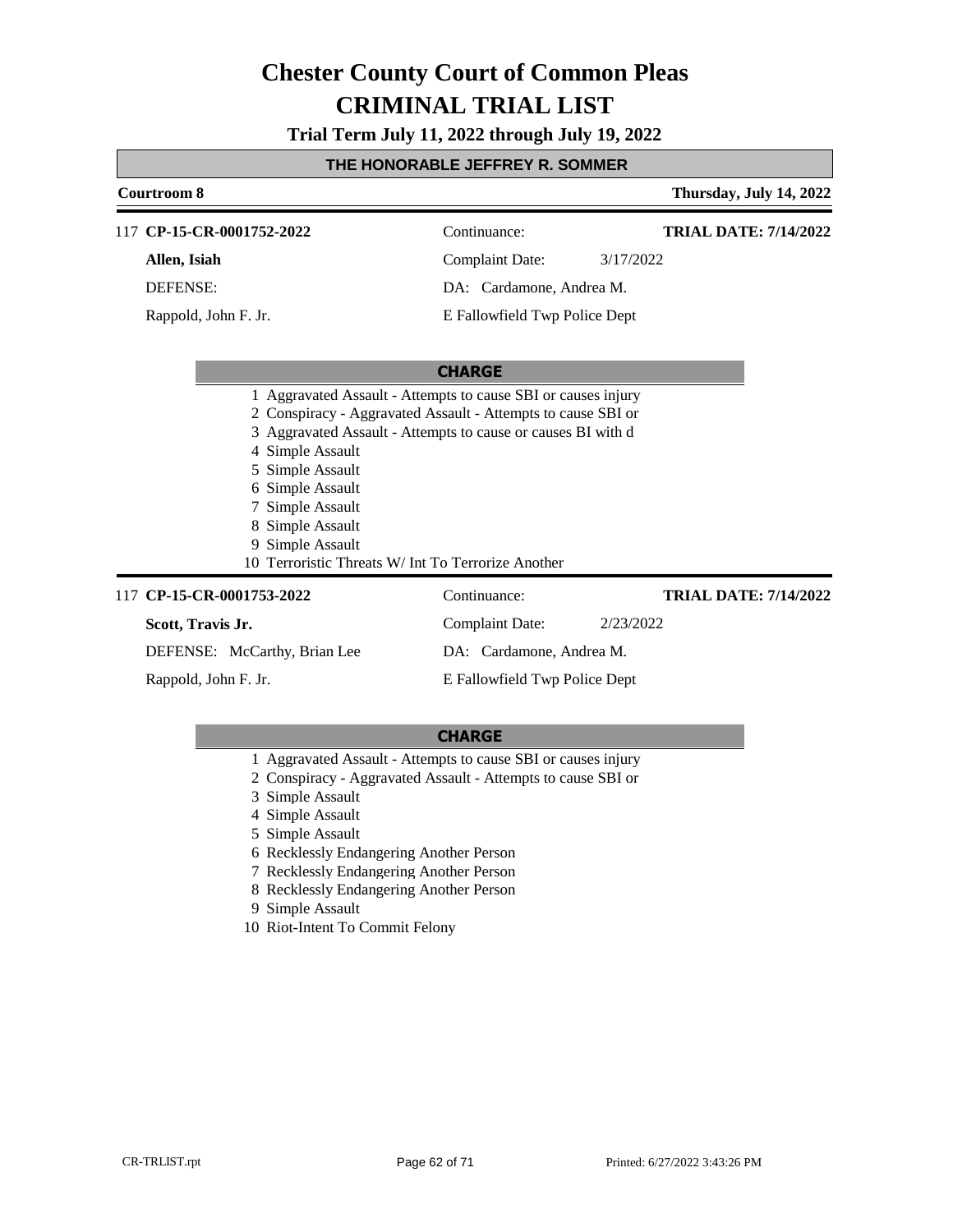# **Trial Term July 11, 2022 through July 19, 2022**

# **THE HONORABLE JEFFREY R. SOMMER**

| Courtroom 8                                                                                                                                                                                                                                      |                                                                                                                               | Thursday, July 14, 2022      |
|--------------------------------------------------------------------------------------------------------------------------------------------------------------------------------------------------------------------------------------------------|-------------------------------------------------------------------------------------------------------------------------------|------------------------------|
| CP-15-CR-0001754-2022<br>117                                                                                                                                                                                                                     | Continuance:                                                                                                                  | <b>TRIAL DATE: 7/14/2022</b> |
| <b>Brickus</b> , Jaeden                                                                                                                                                                                                                          | <b>Complaint Date:</b>                                                                                                        | 2/23/2022                    |
| <b>DEFENSE:</b>                                                                                                                                                                                                                                  | DA: Chester County District Attorney                                                                                          |                              |
| Rappold, John F. Jr.                                                                                                                                                                                                                             | E Fallowfield Twp Police Dept                                                                                                 |                              |
|                                                                                                                                                                                                                                                  | <b>CHARGE</b>                                                                                                                 |                              |
| 3 Simple Assault<br>4 Simple Assault<br>5 Simple Assault<br>6 Recklessly Endangering Another Person<br>7 Recklessly Endangering Another Person<br>8 Recklessly Endangering Another Person<br>9 Simple Assault<br>10 Riot-Intent To Commit Felony | 1 Aggravated Assault - Attempts to cause SBI or causes injury<br>2 Conspiracy - Aggravated Assault - Attempts to cause SBI or |                              |
| 117 CP-15-CR-0001756-2022                                                                                                                                                                                                                        | Continuance:                                                                                                                  | <b>TRIAL DATE: 7/14/2022</b> |
| Scott, Latoya                                                                                                                                                                                                                                    | Complaint Date:                                                                                                               | 2/23/2022                    |
| DEFENSE: Caputo, Vincent Joseph                                                                                                                                                                                                                  | DA:                                                                                                                           |                              |
| Rappold, John F. Jr.<br>E Fallowfield Twp Police Dept                                                                                                                                                                                            |                                                                                                                               |                              |

- 1 Aggravated Assault Attempts to cause SBI or causes injury
- 2 Conspiracy Aggravated Assault Attempts to cause SBI or
- 3 Simple Assault
- 4 Simple Assault
- 5 Simple Assault
- 6 Recklessly Endangering Another Person
- 7 Recklessly Endangering Another Person
- 8 Recklessly Endangering Another Person
- 9 Simple Assault
- 10 Riot-Intent To Commit Felony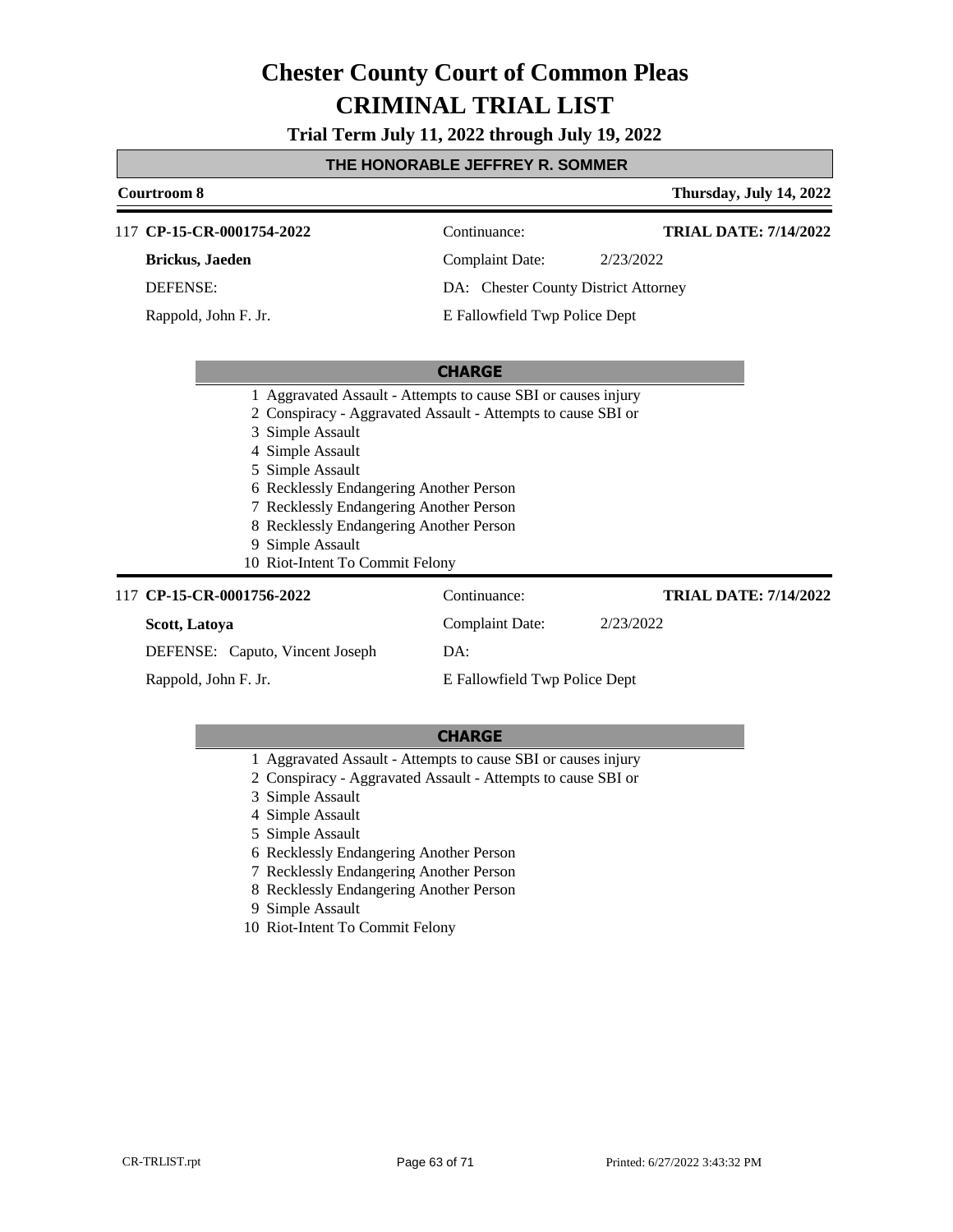# **Trial Term July 11, 2022 through July 19, 2022**

# **THE HONORABLE JEFFREY R. SOMMER**

| <b>Courtroom 8</b>                                                                                                                                                                                                                                                                                                                                                              |                               | Thursday, July 14, 2022      |  |
|---------------------------------------------------------------------------------------------------------------------------------------------------------------------------------------------------------------------------------------------------------------------------------------------------------------------------------------------------------------------------------|-------------------------------|------------------------------|--|
| CP-15-CR-0001755-2022<br>117                                                                                                                                                                                                                                                                                                                                                    | Continuance:                  | <b>TRIAL DATE: 7/14/2022</b> |  |
| Rivera, Melissa                                                                                                                                                                                                                                                                                                                                                                 | Complaint Date:               | 2/23/2022                    |  |
| <b>DEFENSE:</b>                                                                                                                                                                                                                                                                                                                                                                 | DA: Cardamone, Andrea M.      |                              |  |
| Rappold, John F. Jr.                                                                                                                                                                                                                                                                                                                                                            | E Fallowfield Twp Police Dept |                              |  |
|                                                                                                                                                                                                                                                                                                                                                                                 |                               |                              |  |
|                                                                                                                                                                                                                                                                                                                                                                                 | <b>CHARGE</b>                 |                              |  |
| 1 Aggravated Assault - Attempts to cause SBI or causes injury<br>2 Conspiracy - Aggravated Assault - Attempts to cause SBI or<br>Simple Assault<br>4 Simple Assault<br>5 Simple Assault<br>6 Recklessly Endangering Another Person<br>7 Recklessly Endangering Another Person<br>8 Recklessly Endangering Another Person<br>9 Simple Assault<br>10 Riot-Intent To Commit Felony |                               |                              |  |
| 118 CP-15-CR-0000913-2022                                                                                                                                                                                                                                                                                                                                                       | Continuance:                  | <b>TRIAL DATE: 7/14/2022</b> |  |
| <b>Brown, Troy Montaz</b>                                                                                                                                                                                                                                                                                                                                                       | Complaint Date:               | 2/27/2022                    |  |
| DEFENSE: Secaira, Jose Javier                                                                                                                                                                                                                                                                                                                                                   | DA: Yarnall, Daniel           |                              |  |
| Dougherty, Sean E.                                                                                                                                                                                                                                                                                                                                                              | PSP - Avondale                |                              |  |

- 1 Retail Theft-Take Mdse
- 2 Retail Theft-Take Mdse
- 4 Use/Poss Of Drug Paraph
- 5 Conspiracy Retail Theft-Take Mdse
- 6 Conspiracy Retail Theft-Take Mdse
- 7 Receiving Stolen Property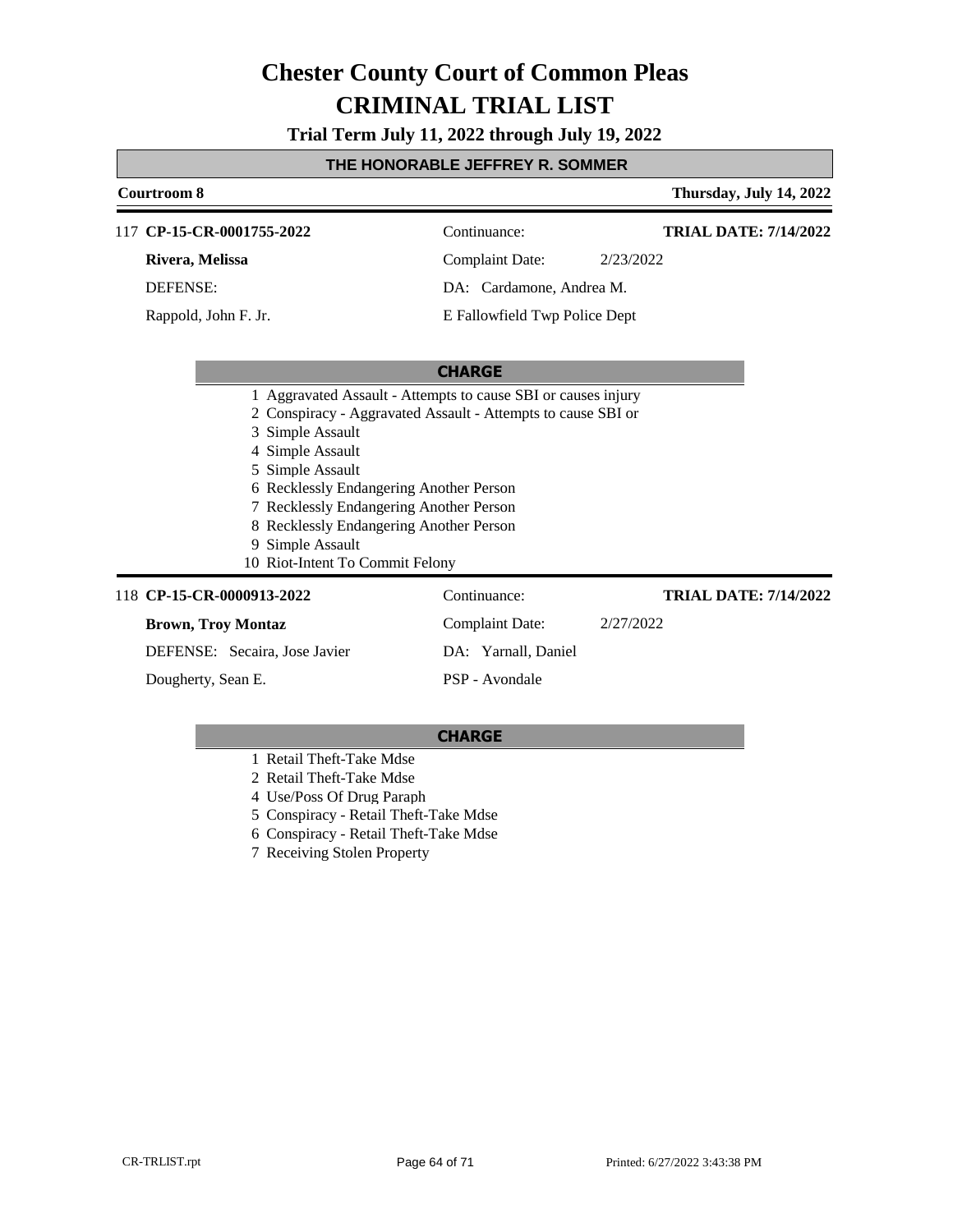**Trial Term July 11, 2022 through July 19, 2022**

## **THE HONORABLE JEFFREY R. SOMMER**

# **Courtroom 8 Thursday, July 14, 2022 CHARGE CP-15-CR-0000797-2022** 119 Continuance: **Jackson, Victor Jerome** DEFENSE: Secaira, Jose Javier Complaint Date: 2/28/2022 DA: Bonsall, Samuel Kirk Westtown/East Goshen Police Dept **TRIAL DATE: 7/14/2022** Herman, Ryan J. 1 Aggravated Assault - Victim Less Than 13 and Defendant 1 2 Strangulation - Applying Pressure to Throat or Neck 3 Endangering Welfare of Children - Parent/Guardian/Other 4 Terroristic Threats W/ Int To Terrorize Another 5 Recklessly Endangering Another Person 6 Simple Assault 7 Harassment - Subject Other to Physical Contact **CP-15-CR-0001201-2022** 120 Continuance: **Velazquez, David Hernandez** DEFENSE: Brown, Robert Joseph III Complaint Date: 3/1/2022 DA: Morley, Nicole G. W Chester Boro Police Dept **TRIAL DATE: 7/14/2022** Hill, Andrew

- 1 DUI: Gen Imp/Inc of Driving Safely 1st Off
- 2 Fail To Signal
- 3 Driving W/O A License
- 4 No Headlights
- 5 DUI: Highest Rte of Alc (BAC .16+) 1st Off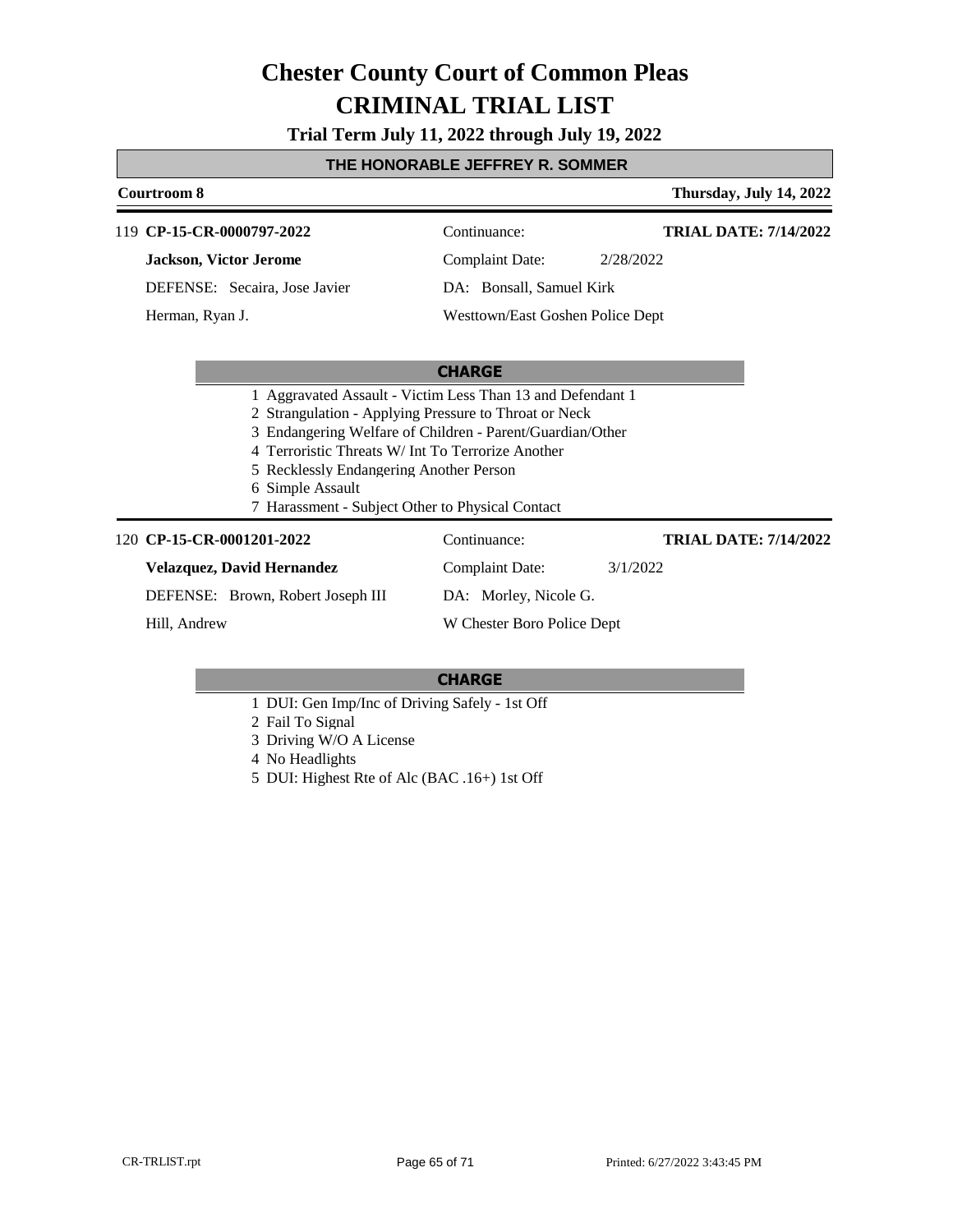**Trial Term July 11, 2022 through July 19, 2022**

# **THE HONORABLE JEFFREY R. SOMMER**

| Courtroom 8                                                                                                    |                                                                                                                                                                                                                                                                                                                                                                                                                                                                              | Thursday, July 14, 2022      |
|----------------------------------------------------------------------------------------------------------------|------------------------------------------------------------------------------------------------------------------------------------------------------------------------------------------------------------------------------------------------------------------------------------------------------------------------------------------------------------------------------------------------------------------------------------------------------------------------------|------------------------------|
| 121 CP-15-CR-0001213-2022<br>Gray, Daquan Anrii<br>DEFENSE: McCabe, Thomas Patrick<br>Shave, Jonathan A.       | Continuance:<br><b>Complaint Date:</b><br>3/9/2022<br>DA: Macaulay, Kaitlyn Ruth<br><b>Chester County County Detective</b>                                                                                                                                                                                                                                                                                                                                                   | <b>TRIAL DATE: 7/14/2022</b> |
|                                                                                                                | <b>CHARGE</b><br>1 Manufacture, Delivery, or Possession With Intent to Manufa<br>2 Manufacture, Delivery, or Possession With Intent to Manufa<br>3 Manufacture, Delivery, or Possession With Intent to Manufa<br>4 Int Poss Contr Subst By Per Not Reg<br>5 Int Poss Contr Subst By Per Not Reg<br>6 Int Poss Contr Subst By Per Not Reg<br>7 Use/Poss Of Drug Paraph<br>8 Use/Poss Of Drug Paraph<br>9 Use/Poss Of Drug Paraph<br>10 Deal In Proc Unl Act/Intent To Promote |                              |
| 122 CP-15-CR-0001248-2022<br><b>Stiefel, Amber Nicole</b><br>DEFENSE: Secaira, Jose Javier<br>Parfeniouk, Igor | Continuance:<br><b>Complaint Date:</b><br>3/9/2022<br>DA: Yarnall, Daniel<br>N Coventry Twp Police Dept<br><b>CHARGE</b>                                                                                                                                                                                                                                                                                                                                                     | <b>TRIAL DATE: 7/14/2022</b> |
| 1 Retail Theft-Take Mdse                                                                                       | 2 Conspiracy - Retail Theft-Take Mdse<br>3 Receiving Stolen Property                                                                                                                                                                                                                                                                                                                                                                                                         |                              |

#### **CP-15-CR-0001017-2022** 123 Continuance:

### **Schweitzer, Anthony**

DEFENSE: Delano, Stephen F.

Lund, Kristin C.

**TRIAL DATE: 7/14/2022**

Complaint Date: 3/10/2022 DA: Morley, Nicole G.

Chester County County Detective

- 1 Possession Of Firearm Prohibited
- 2 Firearms Not To Be Carried W/O License
- 3 Firearms Not To Be Carried W/O License
- 4 Posses Firearm W/Manufacturer Number Altered, Etc
- 5 Criminal Use Of Communication Facility
- 6 Possession Of Firearm Prohibited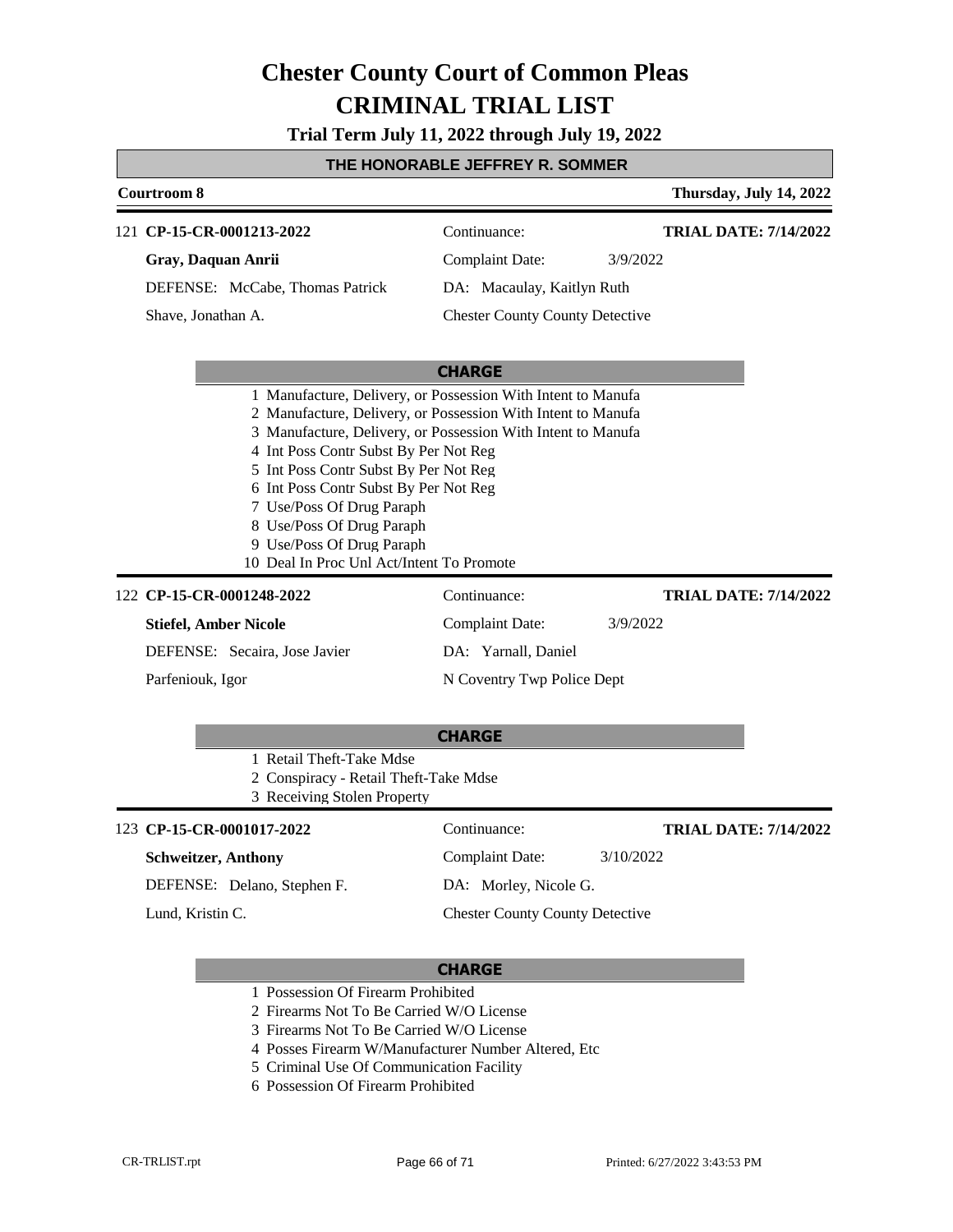### **Trial Term July 11, 2022 through July 19, 2022**

## **THE HONORABLE JEFFREY R. SOMMER**

| <u><b>THE HONORABLE JEFFREY R. SOMMER</b></u> |                                                                                                                                                                                         |                                 |                              |  |  |
|-----------------------------------------------|-----------------------------------------------------------------------------------------------------------------------------------------------------------------------------------------|---------------------------------|------------------------------|--|--|
| Courtroom 8<br>Thursday, July 14, 2022        |                                                                                                                                                                                         |                                 |                              |  |  |
|                                               | 124 CP-15-CR-0001125-2022                                                                                                                                                               | Continuance:                    | <b>TRIAL DATE: 7/14/2022</b> |  |  |
|                                               | Robinson, Robert                                                                                                                                                                        | <b>Complaint Date:</b>          | 3/17/2022                    |  |  |
|                                               | DEFENSE: Delano, Stephen F.                                                                                                                                                             | DA: Morley, Nicole G.           |                              |  |  |
|                                               | Yeager, Christian R.                                                                                                                                                                    | West Brandywine Twp Police Dept |                              |  |  |
|                                               |                                                                                                                                                                                         | <b>CHARGE</b>                   |                              |  |  |
|                                               | 1 Simple Assault<br>2 Simple Assault<br>3 Unlawful Restraint/ Serious Bodily Injury<br>4 Unlawful Restraint/ Serious Bodily Injury<br>5 Terroristic Threats W/ Int To Terrorize Another |                                 |                              |  |  |
|                                               | 125 CP-15-CR-0001181-2022                                                                                                                                                               | Continuance:                    | <b>TRIAL DATE: 7/14/2022</b> |  |  |
|                                               | Butler, Deborah J.                                                                                                                                                                      | <b>Complaint Date:</b>          | 3/19/2022                    |  |  |
|                                               | DEFENSE: Consadene, Jonathan D.                                                                                                                                                         | DA: Yarnall, Daniel             |                              |  |  |
|                                               | McKee, James P.                                                                                                                                                                         | PSP - Embreeville               |                              |  |  |
|                                               |                                                                                                                                                                                         | <b>CHARGE</b>                   |                              |  |  |
|                                               | 1 Retail Theft-Under-Ring<br>2 Receiving Stolen Property                                                                                                                                |                                 |                              |  |  |
|                                               | 126 CP-15-CR-0001449-2022                                                                                                                                                               | Continuance:                    | <b>TRIAL DATE: 7/14/2022</b> |  |  |
|                                               | Bilyk, David A.                                                                                                                                                                         | <b>Complaint Date:</b>          | 3/29/2022                    |  |  |
|                                               | DEFENSE: Murphy, Michael Patrick                                                                                                                                                        | DA: Morley, Nicole G.           |                              |  |  |

Hennessey, James F.

Г

### **CHARGE**

Schuylkill Twp Police Dept

- 1 DUI: Controlled Substance Schedule 1 1st Offense
- 2 DUI: Controlled Substance Schedule 2 or 3 1st Offense
- 3 Fail To Keep Right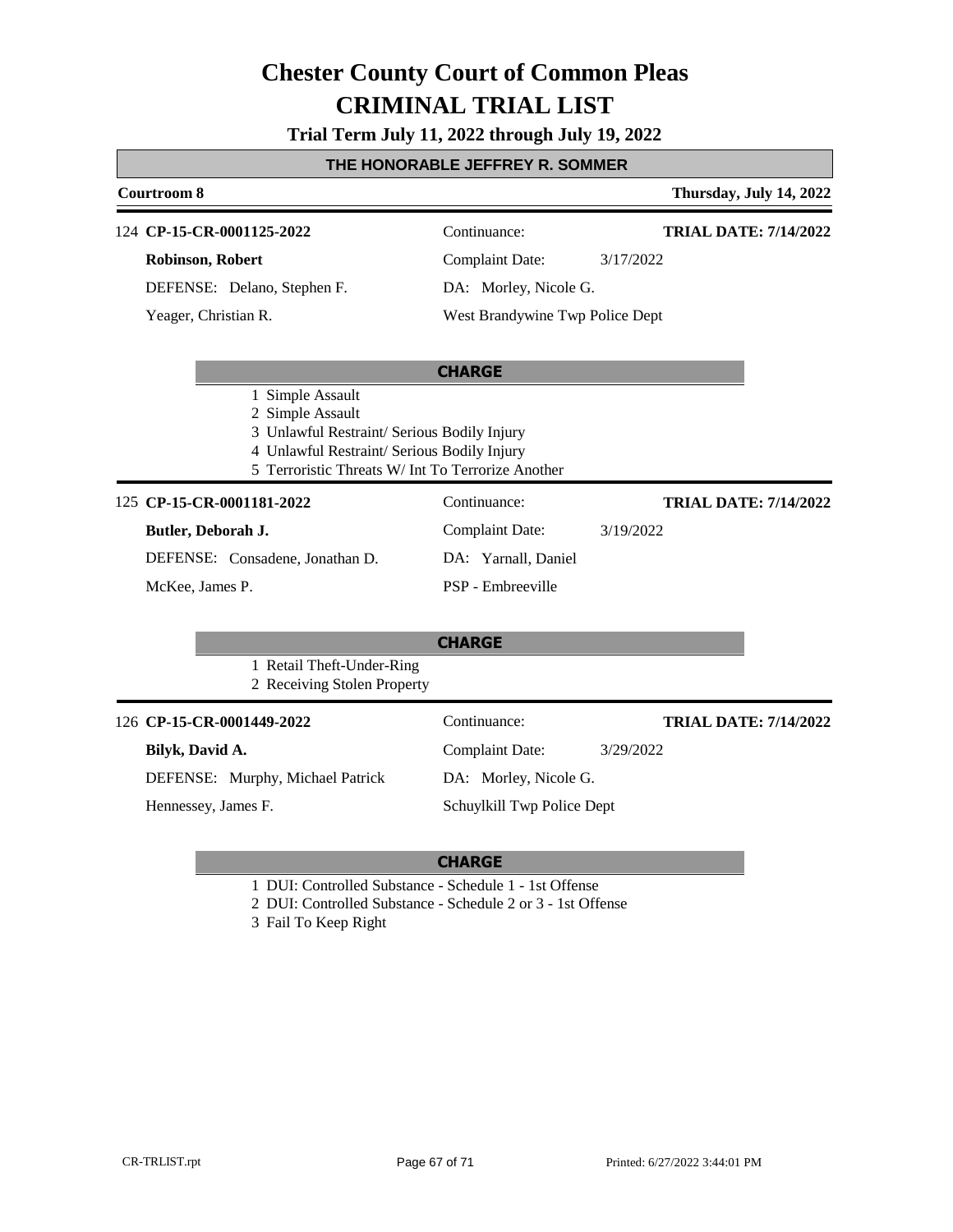### **Trial Term July 11, 2022 through July 19, 2022**

### **THE HONORABLE JEFFREY R. SOMMER**

| Courtroom 8<br>Thursday, July 14, 2022 |                                                                                                                     |                                     |                              |  |  |  |
|----------------------------------------|---------------------------------------------------------------------------------------------------------------------|-------------------------------------|------------------------------|--|--|--|
|                                        | 127 CP-15-CR-0001742-2022                                                                                           | Continuance:                        | <b>TRIAL DATE: 7/14/2022</b> |  |  |  |
|                                        | Caldwell, Chester Lee Jr.                                                                                           | <b>Complaint Date:</b><br>3/29/2022 |                              |  |  |  |
|                                        | DEFENSE: Saadzoi, Wana                                                                                              | DA: Morley, Nicole G.               |                              |  |  |  |
|                                        | Isleib, Kreg                                                                                                        | Tredyffrin Twp Police Dept          |                              |  |  |  |
|                                        |                                                                                                                     |                                     |                              |  |  |  |
|                                        |                                                                                                                     | <b>CHARGE</b>                       |                              |  |  |  |
|                                        | 1 DUI: Gen Imp/Inc of Driving Safely - 1st Off<br>2 DUI: Highest Rte of Alc (BAC .16+) 1st Off<br>3 Dr Unregist Veh |                                     |                              |  |  |  |
|                                        | 128 CP-15-CR-0001520-2022                                                                                           | Continuance:                        | <b>TRIAL DATE: 7/14/2022</b> |  |  |  |
|                                        | <b>Saunders, Martenus Isaiah</b>                                                                                    | <b>Complaint Date:</b><br>3/31/2022 |                              |  |  |  |
|                                        | DEFENSE: Delano, Stephen F.                                                                                         | DA: Morley, Nicole G.               |                              |  |  |  |
|                                        | O'Neill, Harry A.                                                                                                   | W Chester Boro Police Dept          |                              |  |  |  |
|                                        |                                                                                                                     |                                     |                              |  |  |  |
|                                        |                                                                                                                     | <b>CHARGE</b>                       |                              |  |  |  |
|                                        | 1 Terroristic Threats W/ Int To Terrorize Another<br>2 Harassment - Comm. Lewd, Threatening, Etc. Language          |                                     |                              |  |  |  |
|                                        | 129 CP-15-CR-0001763-2022                                                                                           | Continuance:                        | <b>TRIAL DATE: 7/14/2022</b> |  |  |  |
|                                        | Pope, Matthew D.                                                                                                    | <b>Complaint Date:</b><br>4/3/2022  |                              |  |  |  |
|                                        | DEFENSE: Secaira, Jose Javier                                                                                       | DA: Morley, Nicole G.               |                              |  |  |  |
|                                        | Corcoran, Ryan E.                                                                                                   | Coatesville City Police Dept        |                              |  |  |  |
|                                        |                                                                                                                     |                                     |                              |  |  |  |

#### **CHARGE**

- 1 Simple Assault
- 2 Harassment Subject Other to Physical Contact
- 3 Disorderly Conduct Engage In Fighting
- 4 Poss Instrument Of Crime W/Int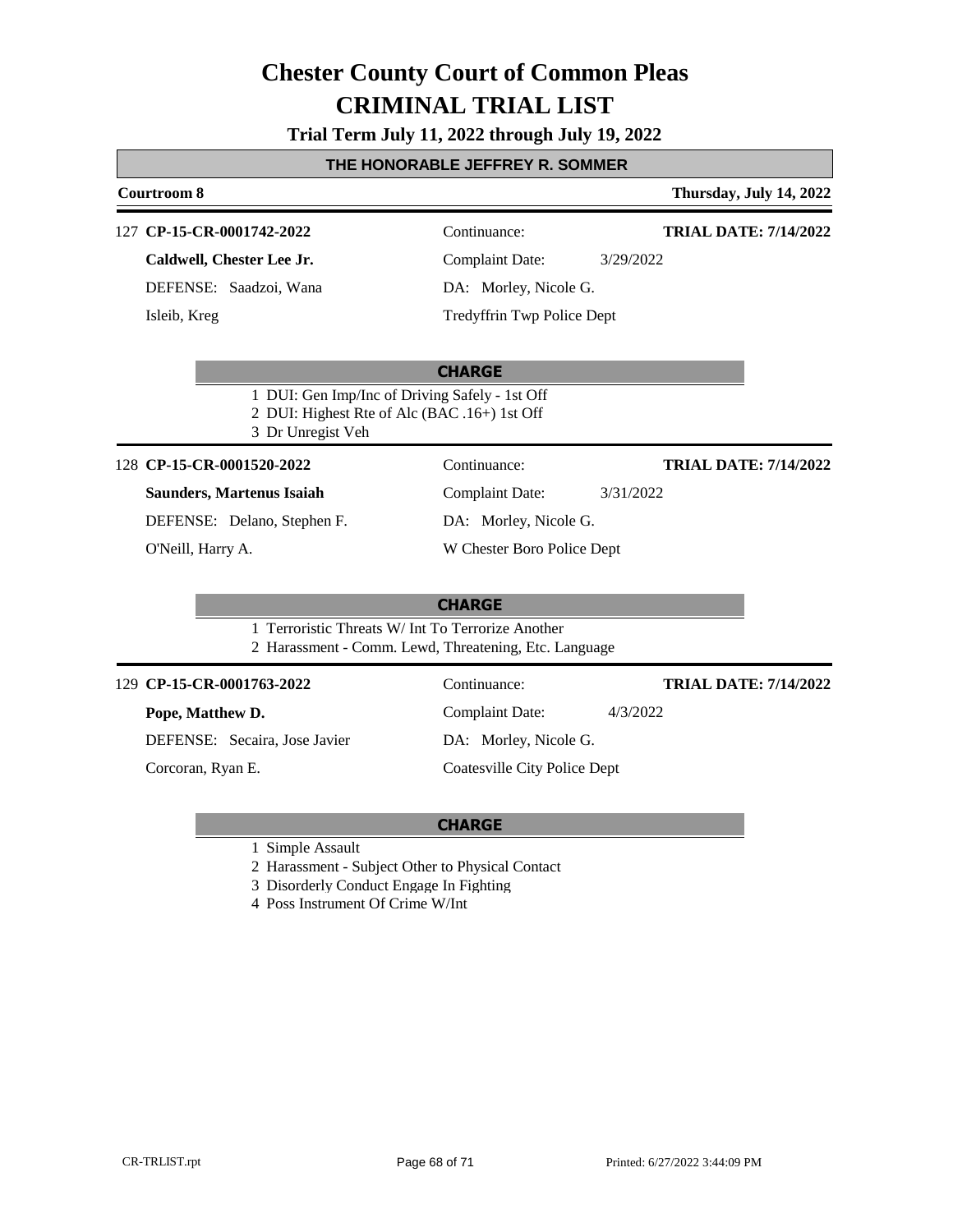#### **Trial Term July 11, 2022 through July 19, 2022**

#### **THE HONORABLE JEFFREY R. SOMMER**

#### **Courtroom 8 Thursday, July 14, 2022 CP-15-CR-0001589-2022** 130 Continuance: **Arcuicci, Robert V.** Complaint Date: 4/5/2022 **TRIAL DATE: 7/14/2022**

DEFENSE: Kelly, Evan J.

Malantonio, Mark A.

DA: Chester County District Attorney

PSP - Embreeville

#### **CHARGE**

- 1 DUI: Controlled Substance Combination Alcohol/Drugs -
- 2 Careless Driving

3 No Headlights

- 4 Int Poss Contr Subst By Per Not Reg
- 5 Use/Poss Of Drug Paraph

#### 131 **CP-15-CR-0001682-2022** Continuance:

#### **Jackson, Clarkesha**

DEFENSE: Harmelin, Laurence

Benson, Steven F.

Complaint Date: 4/5/2022

**TRIAL DATE: 7/14/2022**

DA: O'Brien, Erin Patricia Uwchlan Twp Police Dept

#### **CHARGE**

- 1 Aggravated Assault Victim Less Than 6 and Defendant 18
- 2 Aggravated Assault Victim Less Than 6 and Defendant 18
- 3 Simple Assault
- 4 Simple Assault
- 5 Endangering Welfare of Children Parent/Guardian/Other
- 6 Endangering Welfare of Children Parent/Guardian/Other
- 7 Endangering Welfare of Children Parent/Guardian/Other
- 8 Endangering Welfare of Children Parent/Guardian/Other
- 9 Endangering Welfare of Children Parent/Guardian/Other
- 10 Endangering Welfare of Children Parent/Guardian/Other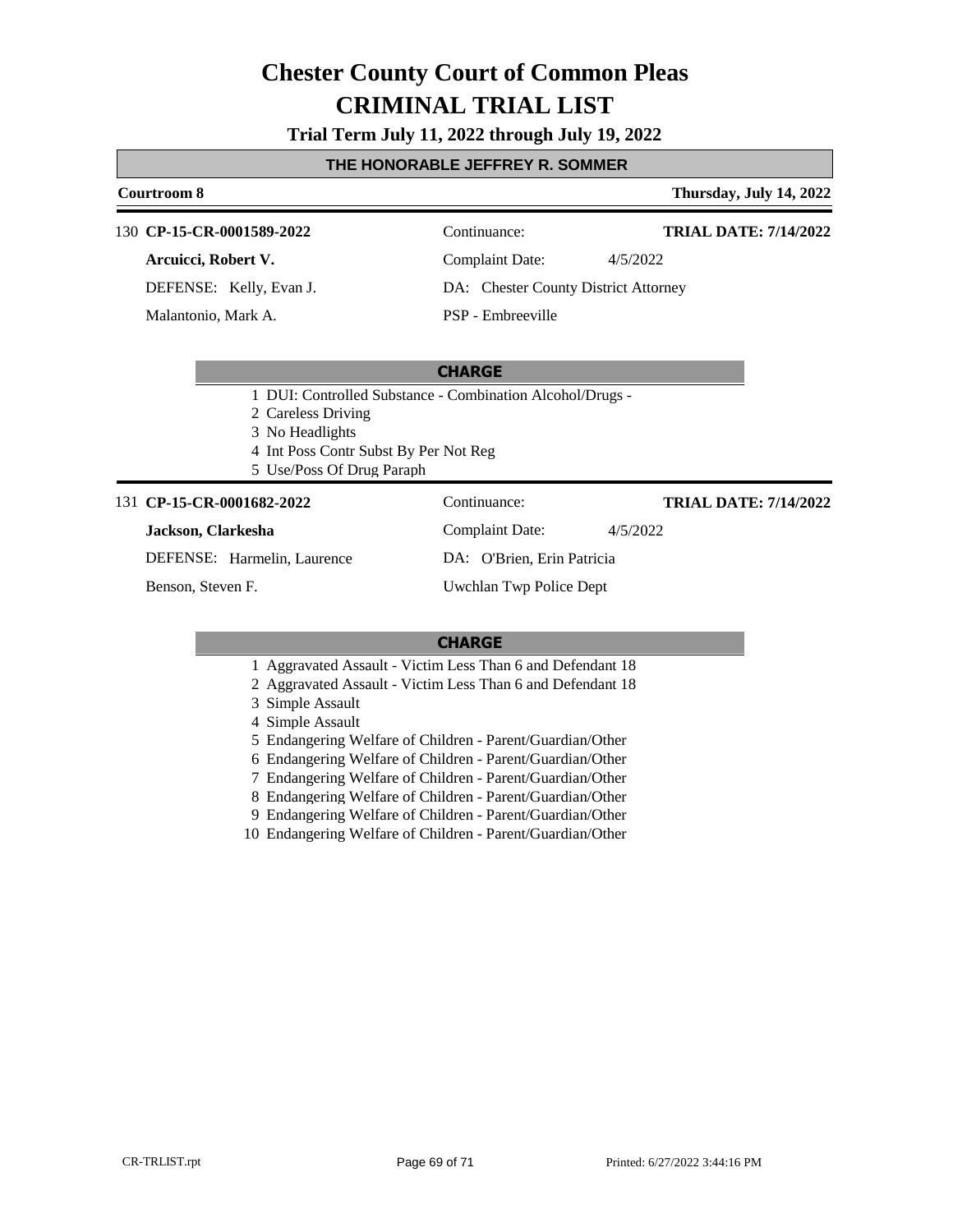**Trial Term July 11, 2022 through July 19, 2022**

#### **THE HONORABLE JEFFREY R. SOMMER**

### **Courtroom 8 Thursday, July 14, 2022** 131 **CP-15-CR-0001676-2022** Continuance: **TRIAL DATE: 7/14/2022**

**Fiorentino-Floyd, Elijah**

DEFENSE: Delano, Stephen F.

Benson, Steven F.

Complaint Date: 4/5/2022

Uwchlan Twp Police Dept

DA: O'Brien, Erin Patricia

#### **CHARGE**

- 1 Aggravated Assault Victim Less Than 6 and Defendant 18
- 2 Aggravated Assault Victim Less Than 6 and Defendant 18
- 3 Simple Assault

4 Simple Assault

5 Endangering Welfare of Children - Parent/Guardian/Other

6 Endangering Welfare of Children - Parent/Guardian/Other

7 Endangering Welfare of Children - Parent/Guardian/Other

8 Endangering Welfare of Children - Parent/Guardian/Other

9 Endangering Welfare of Children - Parent/Guardian/Other

10 Endangering Welfare of Children - Parent/Guardian/Other